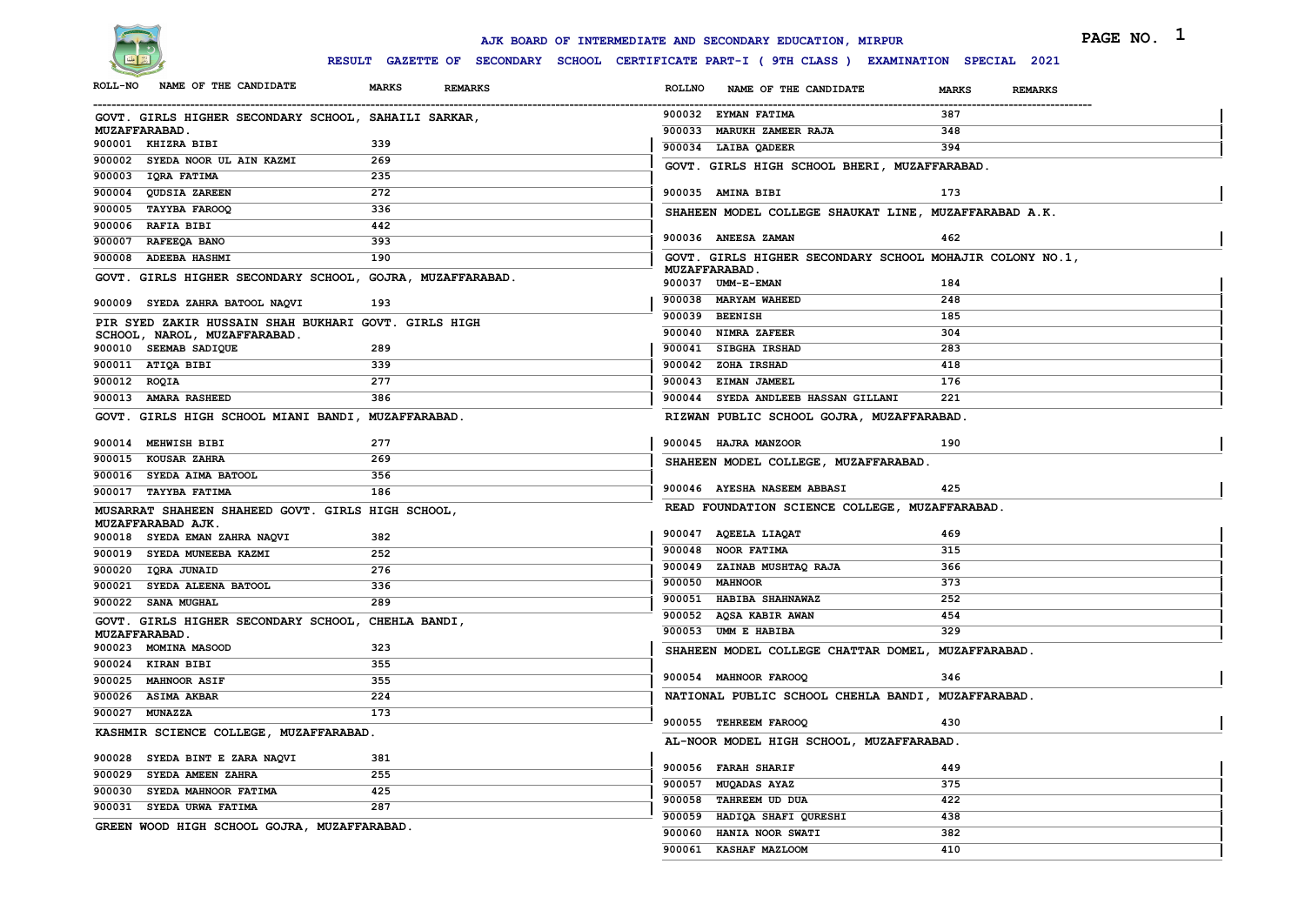

|                                                          |                                                                                              | AJK BOARD OF INTERMEDIATE AND SECONDARY EDUCATION, MIRPUR | PAGE NO. 2                     |             |
|----------------------------------------------------------|----------------------------------------------------------------------------------------------|-----------------------------------------------------------|--------------------------------|-------------|
|                                                          | RESULT GAZETTE OF SECONDARY SCHOOL CERTIFICATE PART-I ( 9TH CLASS ) EXAMINATION SPECIAL 2021 |                                                           |                                |             |
| NAME OF THE CANDIDATE<br><b>ROLL-NO</b>                  | <b>MARKS</b><br><b>REMARKS</b>                                                               | <b>ROLLNO</b><br>NAME OF THE CANDIDATE                    | <b>MARKS</b><br><b>REMARKS</b> |             |
| 900062 NIDA RAFIQUE                                      | 280                                                                                          | SHAHBAZ MODEL PUBLIC SCHOOL UPPER CHATTER MZD AK          |                                |             |
| SKY LINK MODEL HIGH SCHOOL BALA PEER, MUZAFFARABAD.      |                                                                                              | 900085 ABEER FATIMA                                       | 263                            |             |
| 900063 TAYYABA BATOOL HASHMI                             | 213                                                                                          | PRIME COLLEGE OF SCIENCES AND COMMERCE DOMAIL SYEDAN      |                                |             |
| AIMS SCHOOL AND COLLEGE, MUZAFFARABAD AK.                |                                                                                              | <b>MUZAFFARABAD</b><br>900086 SYEDA GHAZAL FATIMA         | 201                            |             |
| 900064 SARA PERVAIZ                                      | 454                                                                                          | GOVT. GIRLS HIGH SCHOOL JHEENG MUZAFFARABAD               |                                |             |
| 900065 YUSRA BUTT                                        | 407                                                                                          |                                                           |                                |             |
| 900066 SABA NAZIR                                        | 373                                                                                          | 900087 MOMINA RIAZ                                        | 314                            |             |
| AL-QALAM MODEL SCHOOL PINDIAN KACHEELI, MUZAFFARABAD.    |                                                                                              | AHMED SCHOOL SYSTEM LOWER PLATE MZD AK                    |                                |             |
| 900067 ALISHA TARIQ                                      | 208                                                                                          | 900088 SOMIA TARIQ MINHAS                                 | 406                            |             |
| NATIONAL INSTITUTE OF COMMERCE, SCIENCE AND TECHNOLOGY   |                                                                                              | NEW ACHESON PUBLIC SCHOOL KHAWAJA MUHALLAH MZD AK         |                                |             |
| MUZAFFARABAD AJK<br>900068 MINA ZIA                      | 346                                                                                          | 900089 MOMINA KHALID BADAR                                | 383                            |             |
| READ FOUNDATION HIGH SCHOOL HATTIAN DUPATTA MUZAFFARABAD |                                                                                              | 900090 SUMMAIYA IBRAR                                     | 257                            |             |
|                                                          |                                                                                              | 900091 RESHAYEL ALTAF QURESHI                             | 236                            |             |
| 900069 SIBGHA USMAN QURESHI                              | 186                                                                                          | NEW HOPE GRAMMAR SCHOOL MANAKPIAN MUZAFFARABAD AK         |                                |             |
| SHAHEEN MODEL COLLEGE DOMEL SYEDAN MUZAFFARABAD.         | $R.$ PROOF+Rs. $100/-$                                                                       | 900092 HUMAIRA ALTAF                                      | 415                            |             |
| 900070 MSOOBA FATIMA HUSSAIN                             | 375                                                                                          | 900093 HUMMA IFTIAZ                                       | 287                            |             |
| NEW METHOD PUBLIC SCHOOL UPPERCHATTER MUZAFFARABAD AK    |                                                                                              | PARAMOUNT SCHOOL AND MODEL SCIENCE COLLEGE CHELLAH        |                                |             |
| 900071 SHUMAIZA JAVED                                    |                                                                                              | MUZAFFARABAD AK                                           |                                |             |
|                                                          | 275                                                                                          | 900094 AREEBA QURESHI<br>900095 KOMAL SHEZADI MUGHAL      | 386<br>500                     |             |
| READ FOUNDATION HIGH SCHOOL AMBORE MUZAFFARABAD.         |                                                                                              | 900096 AYESHA FAROOQ                                      | 343                            |             |
| 900072 KHADIJA BIBI                                      | 287                                                                                          | 900097 SADAF BIBI                                         | 462                            |             |
| 900073 SUNAINA ASHRAF                                    | 331                                                                                          | 900098 NAYYAR SABEER                                      | 484                            |             |
| 900074 SYEDA BATOOL BUKHARI                              | 304                                                                                          | KASHMIR INSTITUTE OF PROFESSIONAL STUDIES GHARI DUPPTTA   |                                |             |
| ISLAMIC PUBLIC SCHOOL BELA NOOR SHAH DISTT MUZAFFARABAD  |                                                                                              | MZD AK                                                    |                                |             |
| 900075 SABA SABIR                                        | 303                                                                                          | 900099 TABUSAM UMER                                       | 264                            |             |
| 900076 AMAMA AZEEM                                       | 342                                                                                          | NEW ALIAN SCHOOL OF EXCELLENCE IN MODREN EDUCATION MZD AK |                                |             |
| GOVT GIRLS HIGH SCHOOL PAJGRAN MUZAFFARABAD.             |                                                                                              | 900100 SHAISTA HASSAN                                     | 178                            |             |
|                                                          | Rev. List                                                                                    | 900101 ULFAT RAFIQUE                                      | 257                            |             |
| 900077 AMINA BIBI                                        | 493                                                                                          | GREEN ERA MODEL SCHOOL UPPER CHATTER MZD AK               |                                |             |
| SHAHEEN MODEL COLLEGE TARIQABAD MUZAFFARABAD             |                                                                                              |                                                           |                                |             |
| 900078 SANA NADEEM                                       | 255                                                                                          | 900102 DUHA KANWAL SAJID                                  | 351                            |             |
| GREEN CHINAR PUBLIC SCHOOL KATKAIR MUZAFFARABAD          |                                                                                              | READ FOUNDATION HIGH SCHOOL GORRI DISTT. MZD AJK          |                                |             |
|                                                          |                                                                                              | 900103 HABIBA SHABBIR                                     | 494                            |             |
| 900079 SABAHAT SOHRAB                                    | 406                                                                                          | PINE HILLS SCHOOL LOWER CHATTAR MUZAFFARABAD AK           |                                |             |
| 900080 SABA GHAFOOR                                      | 362                                                                                          |                                                           |                                |             |
| TAMEER-E-NAU EDUCATION SYSTEM HIGH SCHOOL DOMAIL SYEDAN  |                                                                                              | 900104 MALAIQA BATOOL CHOUDHARY                           | 430                            |             |
| MZD.<br>900081 ALIA RAFIQ                                | 366                                                                                          | KOSHER SCHOOL SYSTEM MANAK PAIAN MUZAFFARABAD AJK         |                                | $Rs.5180/-$ |
| 900082 ZARYAB KHALID                                     | 401                                                                                          | 900105 AYESHA MUSHTAQ                                     | 454                            |             |
| 900083 ZAINAB TAHIR                                      | 383                                                                                          | 900106 SAIMA KABIR                                        | 469                            |             |
| 900084 MEHRIN SHOUKAT                                    | 308                                                                                          | 900107 MUNIBA ALI                                         | 387                            |             |
|                                                          |                                                                                              |                                                           |                                |             |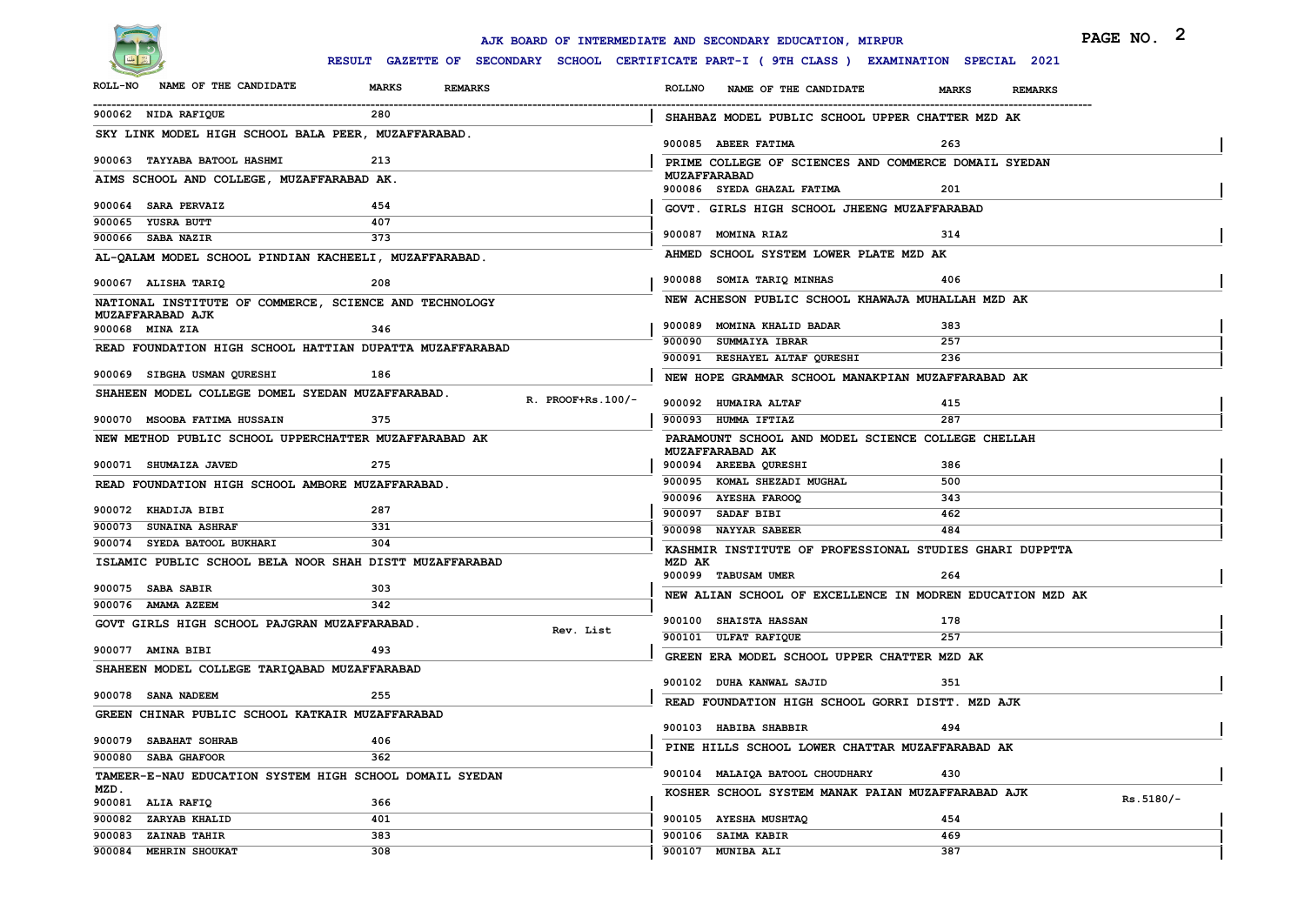

|                                                                                  |                                                                                              | AJK BOARD OF INTERMEDIATE AND SECONDARY EDUCATION, MIRPUR | PAGE NO. 3              |
|----------------------------------------------------------------------------------|----------------------------------------------------------------------------------------------|-----------------------------------------------------------|-------------------------|
|                                                                                  | RESULT GAZETTE OF SECONDARY SCHOOL CERTIFICATE PART-I ( 9TH CLASS ) EXAMINATION SPECIAL 2021 |                                                           |                         |
| ROLL-NO NAME OF THE CANDIDATE                                                    | <b>MARKS</b><br><b>REMARKS</b>                                                               | <b>ROLLNO</b><br>NAME OF THE CANDIDATE                    | <b>MARKS</b><br>REMARKS |
| GOVT. GIRLS HIGHER SECONDARY SCHOOL, SAHAILI SARKAR,                             |                                                                                              | 900129 SYEDA FIZA BATOOL                                  | 368                     |
| <b>MUZAFFARABAD.</b>                                                             |                                                                                              | 900130 KOMAL RAZA                                         | 401                     |
| 900108 SYEDA MUQADDAS SULEMAN                                                    | 453                                                                                          | 900131 MOMINA ALI                                         | 355                     |
| AL RAAZI SCHOOL AND COLLEGE OF SCIENCES MUZAFFARABAD                             |                                                                                              | AIMS HIGHER SECONDARY SCHOOL GOJRA MUZAFFARABAD           |                         |
| 900109 SURIYA KASHIF                                                             | 288                                                                                          | 900132 WANIYA HAFEEZ                                      | 434                     |
| GOVT. BOYS HIGH SCHOOL RAJPUTHI MUZAFFARABAD AK                                  |                                                                                              | GREEN WOOD HIGH SCHOOL GOJRA, MUZAFFARABAD.               |                         |
| 900110 LARAIB ABRAR                                                              | 441                                                                                          | 900133 TAYYBA NASEEM                                      | 435                     |
| 900111 SUMAYYA LATIF                                                             | 454                                                                                          | AIMS HIGHER SECONDARY SCHOOL GOJRA MUZAFFARABAD           |                         |
| GOVT. GIRLS HIGH SCHOOL CHATTER KLASS MUZAFFARABAD AK                            | Rev. List                                                                                    |                                                           |                         |
| 900112 SADIA ANWAR                                                               | 300                                                                                          | 900134 UMMARA ATIF AWAN                                   | 236                     |
|                                                                                  |                                                                                              | 900135 ANISH HAMEED                                       | 374                     |
| AL-QALAM SCHOOL AND COLLEGE EID GAH ROAD MUZAFFARABAD AK                         |                                                                                              | 900136 NOOR UL WARAA KHALID                               | 205                     |
| 900113 AQSA ISHTIAQ                                                              | 383                                                                                          | PRIVATE - NEELUM                                          |                         |
| DECENT MODEL SCHOOL AND COLLEGE CHELLA BANDI DISTT.                              |                                                                                              | 900137 KALSOOM ASLAM                                      | 193                     |
| MUZAFFARABAD AJK<br>900114 MARIA SALEEM                                          | 296                                                                                          | MIRPUR PUBLIC SCHOOL, MIRPUR.                             |                         |
| 900115 EMAAN BASHEER                                                             | 346                                                                                          | 900138 MARYAM FATIMA                                      | 256                     |
| HIRA MODEL PUBLIC SCHOOL DANNA MZD.                                              |                                                                                              | KASHMIR MODEL COLLEGE, MIRPUR.                            |                         |
| 900116 MINAHIL NAHEEM                                                            | 387                                                                                          |                                                           |                         |
| THE BEST PUBLIC SCHOOL AND COLLEGE MANIK PIYAN DISTT.                            |                                                                                              | 900139 ALINA MALIK<br>900140 SALEHA NOOR                  | 342<br>438              |
| MUZAFFARABAD AJK                                                                 |                                                                                              | 900141 WANIA ASIF                                         | 297                     |
| 900117 RAFIA MANZOOR                                                             | 245                                                                                          | 900142 SALEHA RANI                                        | 292                     |
| OXFORD SCHOOL SYSTEM LOWER PLATE MUZAFFARABAD AK                                 |                                                                                              | 900143 YUSRA SHAHZAD                                      | 331                     |
|                                                                                  |                                                                                              | 900144 AIMAL NAJIB                                        | 501                     |
| 900118 ADAN WAZIMA                                                               | 435                                                                                          | 900145 NAZALIA IFTIKHAR                                   | 410                     |
| 900119 AATIKA HUSSAIN                                                            | 472                                                                                          | 900146 RUWAIHA ARIF                                       | 477                     |
| GOVT. GIRLS HIGHER SECONDARY SCHOOL MOHAJIR COLONY NO.1,<br><b>MUZAFFARABAD.</b> |                                                                                              | 900147 MINAHIL MALIK                                      | 435                     |
| 900120 SYEDA MAHNOOR NADEEM                                                      | 196                                                                                          | ANDERHAL MODEL SCHOOL AND COLLEGE DADYAL, DISTRICT        |                         |
| NEW SHAHEEN MODEL SCHOOL AND COLLEGE LANGERPURA DISTT.                           |                                                                                              | MIRPUR. AK                                                |                         |
| MZD AJK                                                                          |                                                                                              | 900148 SHIFA FATIMA                                       | 260                     |
| 900121 KAYANAT SABIR                                                             | 255                                                                                          | 900149 FAJAR SHAHZAD                                      | 316                     |
| SOS HERMANN GMEINER SCHOOL DISTT. MUZAFFARABAD AJK                               |                                                                                              | SHAHEEN MODEL SCHOOL, MIRPUR.                             |                         |
| 900122 SANA FATIMA                                                               | 243                                                                                          | 900150 MARYAM MUNIR                                       | 407                     |
| GLOBAL EDUCATION SYSTEM GOJRA DIST MUZAFFARABAD AK                               |                                                                                              | CHAUDHARY MUHAMMAD HUSSAIN GOVT. GIRLS HIGHER SECONDARY   |                         |
|                                                                                  |                                                                                              | SCHOOL BEHARI BASSAR, DISTT. MIRPUR AJK.                  |                         |
| 900123 HIRA NOUREEN                                                              | 295                                                                                          | 900151 MALAIKA TARIQ<br>900152 MEHROZ                     | 354                     |
| 900124 NOOR UL AIN TUFAIL                                                        | 395                                                                                          | 900153 SHAHIDA BIBI                                       | 307<br>297              |
| 900125 KAINAT AFTAB                                                              | 228                                                                                          | 900154 AFZA SALAMAT                                       |                         |
| 900126 ZAINAB MINHAS ZEB                                                         | 402                                                                                          |                                                           | 366                     |
| 900127 ZAINAB UMER                                                               | 390                                                                                          | GOVT. GIRLS HIGH SCHOOL TANGDIOU, MIRPUR.                 |                         |
| 900128 ZAHRA KAZMI                                                               | 477                                                                                          | 900155 AYOON AMJAD                                        | 427                     |
| THE KNOWLEDGE CITY SCHOOL GIJRA MZD                                              |                                                                                              |                                                           |                         |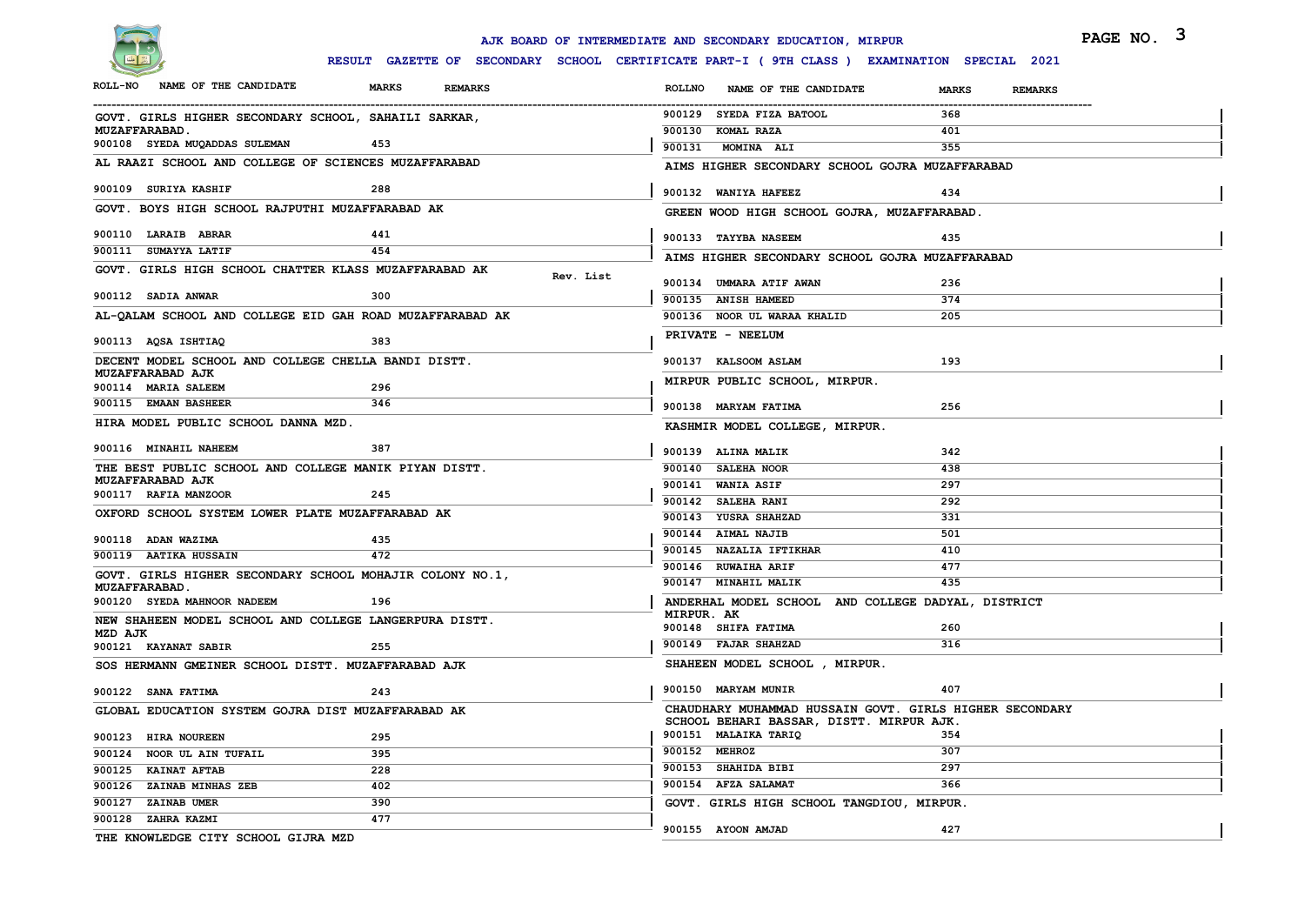

|                                                     |                                | AJK BOARD OF INTERMEDIATE AND SECONDARY EDUCATION, MIRPUR                                    | PAGE NO. 4              |
|-----------------------------------------------------|--------------------------------|----------------------------------------------------------------------------------------------|-------------------------|
|                                                     |                                | RESULT GAZETTE OF SECONDARY SCHOOL CERTIFICATE PART-I ( 9TH CLASS ) EXAMINATION SPECIAL 2021 |                         |
| ROLL-NO NAME OF THE CANDIDATE                       | <b>MARKS</b><br><b>REMARKS</b> | <b>ROLLNO</b><br>NAME OF THE CANDIDATE                                                       | <b>MARKS</b><br>REMARKS |
| PAK KASHMIR INSTITUTE OF COMPUTER SCIENCES, MIRPUR. |                                | 900186 LAIBA KHURSHEED                                                                       | 401                     |
| 900156 GUL BANO                                     | 454                            | JINNAH ISLAMIA MODEL COLLEGE MIRPUR AK                                                       |                         |
| 900157 ROUNAK RIASAIT                               | 288                            | 900187 AQSA MUNIR                                                                            | 435                     |
| 900158 RABIA MAROOF                                 | 452                            | GOVT. GIRLS HIGH SCHOOL NEW CITY MIRPUR AK                                                   |                         |
| 900159 MISBAH AKBAR                                 | 235                            |                                                                                              |                         |
| 900160 NOOR UN NISA                                 | 406                            | 900188 EMAN ALI                                                                              | 402                     |
| 900161 NIMRA SAID                                   | 465                            | 900189 AYESHA PARVEEN                                                                        | 317                     |
| 900162 MALAIKA JABEEN                               | 433                            | 900190 ROMAISA RAJ                                                                           | 334                     |
| READ FOUNDATION COLLEGE MIRPUR                      |                                | 900191 MARIA KOUSAR                                                                          | 323                     |
|                                                     |                                | READ FOUNDATION HIGH SCHOOL AFZALPUR DISTT MIRPUR AK                                         |                         |
| 900163 MASHAIM RANI                                 | 452                            | 900192 WAJEEHA KHALID                                                                        | 283                     |
| CRESCENT MODEL COLLEGE MIRPUR                       |                                |                                                                                              |                         |
| 900164 SOHA IMRAN                                   | 425                            | ZEENAT MEMORIAL SCIENCE COLLEGE DISTT. MIRPUR AK                                             |                         |
|                                                     |                                | 900193 ANIQA                                                                                 | 313                     |
| ASKARI PUBLIC SCHOOL HAMIDABAD DISTT. MIRPUR        |                                | 900194 MAIRA NADEEM                                                                          | 334                     |
| 900165 SIMRAN                                       | 238                            | 900195 SUMERA SADIQ                                                                          | 342                     |
| 900166 LAIBA NISAR                                  | 344                            | PUNJAB COLLEGE 13/14 KOTLI ROAD SECTOR F-3/4 MIRPUR AJK                                      |                         |
| 900167 FAKIHA FATIMA                                | 434                            |                                                                                              |                         |
| KASHMIR INSTITUTE FOR ADVANCE STUDIES MIRPUR        |                                | 900196 TAHNIAT FATIMA                                                                        | 366                     |
|                                                     |                                | ALLID SCHOOL SYSTEM CHAKSWARI MIRPUR AJK                                                     |                         |
| 900168 ISMA AFTAB                                   | 430                            | 900197 SIDRA SALMA RANI                                                                      | 495                     |
| 900169 ZAINAB JAVED                                 | 349                            | 900198 SAHIBA QASIM                                                                          | 324                     |
| 900170 ALISHA RANI                                  | 290                            | 900199 RUKHSAR BIBI                                                                          | 390                     |
| GOVT GIRLS HIGH SCHOOL PINDI SUBERWAL MIRPUR        |                                | 900200 MARYAM SHAHEEN                                                                        | 283                     |
| 900171 RUBAB SHAKEEL                                | 173                            | REAL EDUCATION SYSTEM PULMANDA P/O AFZALPUR DISTT. MIRPUR                                    |                         |
| 900172 HALEEMA BIBI                                 | 407                            | AJK                                                                                          |                         |
| 900173 KAINAT MUSHTAQ                               | 178                            | 900201 HIJAB ZAHRA                                                                           | 376                     |
| 900174 MOMNA DOLTANA                                | 193                            | 900202 SYEDA ALINA FATIMA                                                                    | 496                     |
| 900175 ZARA JABER                                   | 351                            | LEADS HIGHER SECONDARY SCHOOL AND COLLEGE NAZIR PLAZA                                        |                         |
| 900176 EMAN CHAUDHARY                               | 265                            | SECTOR D-1 MIRPUR A.K                                                                        |                         |
| 900177 RABAB IRFAN                                  | 210                            | 900203 MINAHIL                                                                               | 425                     |
| 900178 PAKEEZA NADEEM                               | 213                            | 900204 SARA JAVED<br>900205 NOOR JAVED                                                       | 204<br>287              |
| ISLAMIC LYCEUM COLLEGE MIRPUR                       |                                | 900206 MINAHIL SHAKEEL                                                                       | 272                     |
|                                                     |                                |                                                                                              |                         |
| 900179 SALEENA FAREED                               | 296                            | GOVT. GIRLS HIGHER SECONDARY SCHOOL MALOOT, BHIMBER.                                         |                         |
| 900180 MEERAB NADEEM                                | 472                            | 900207 WARDA BATOOL                                                                          | 460                     |
| 900181 MOEENA AHMED                                 | 469                            | GOVT. GIRLS INTER COLLEGE DAB TEH. SAMAHNI, DISTT. BHIMBER.                                  |                         |
| 900182 FATIMA KHALID<br>900183 SARA JAVED           | 382<br>418                     |                                                                                              |                         |
| 900184 MAHNOOR TAVEER                               | 499                            | 900208 EMAN AMJAD                                                                            | 209                     |
|                                                     |                                | 900209 NOSHEEBA HANIF                                                                        | 376                     |
| MUSLIM HANDS MODEL SCHOOL BALHOT DADYAL MIRPUR AK   |                                | 900210 LAIBA SHABBIR                                                                         | 356                     |
| 900185 MEHR HANIF                                   | 455                            | 900211 ASHMAL ISHFAQ                                                                         | 387                     |
| GOVT. GIRLS HIGH SCHOOL F/1, MIRPUR.                |                                | GARRISON SCIENCE COLLEGE BARNALA, BHIMBER.                                                   |                         |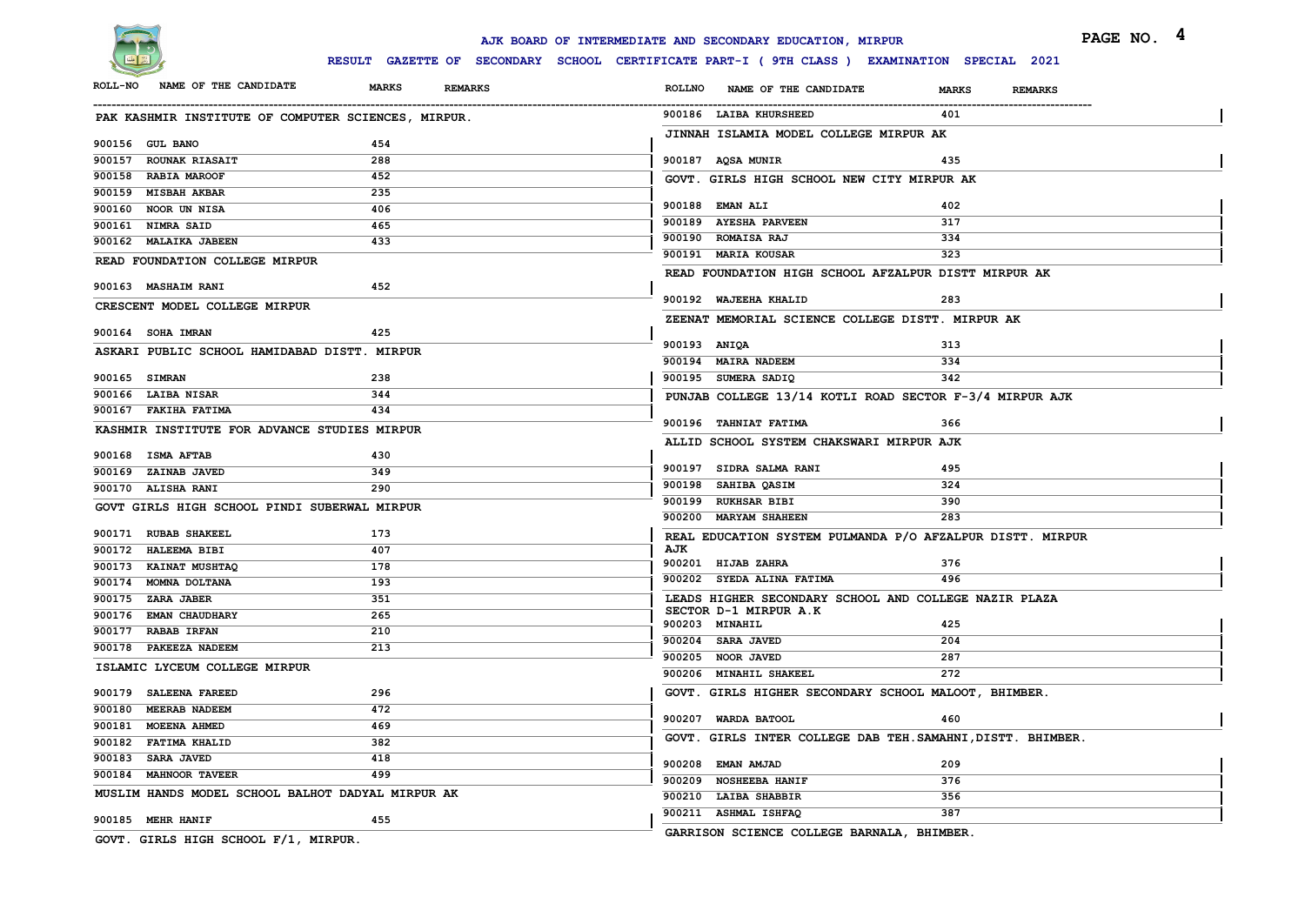

|                                                       |                                |             | AJK BOARD OF INTERMEDIATE AND SECONDARY EDUCATION, MIRPUR                                    |                                | PAGE NO. 5  |
|-------------------------------------------------------|--------------------------------|-------------|----------------------------------------------------------------------------------------------|--------------------------------|-------------|
|                                                       |                                |             | RESULT GAZETTE OF SECONDARY SCHOOL CERTIFICATE PART-I ( 9TH CLASS ) EXAMINATION SPECIAL 2021 |                                |             |
| ROLL-NO NAME OF THE CANDIDATE                         | <b>MARKS</b><br><b>REMARKS</b> |             | ROLLNO NAME OF THE CANDIDATE                                                                 | <b>REMARKS</b><br><b>MARKS</b> |             |
| 900212 KAINAT MALIK                                   | 272                            |             | ISLAMIA VISION INSTITUTE POONA TEH. SAMAHNI DISTT.                                           |                                |             |
| SIR SYED COLLEGE OF COMPUTER SCIENCES, CHOKI.         |                                |             | <b>BHIMBER AJK</b><br>900241 LARAIB ARSHAD                                                   | 469                            |             |
| 900213 SHAHZEEN SHOUKAT                               | 472                            |             | READ FOUNDATION SCHOOL KOT ALI BAHADER BHIMBER AK                                            |                                |             |
| INSTITUTE OF EDUCATION BHIMBER.                       |                                |             | 900242 AMNA GULL                                                                             | 500                            |             |
| 900214 ARFA ISHFAQ                                    | 466                            |             | 900243 HALEEMA MUNIR                                                                         | 438                            |             |
| TAMEER-E-MILLAT MODEL SCHOOL KOT JAMEL DISTT. BHIMBER |                                | $Rs.1370/-$ | 900244 RIDA IMRAN                                                                            | 403                            |             |
| 900215 KHADIJA RASHEED                                | 368                            |             | 900245 HAJRA HAMEED                                                                          | 452<br>373                     |             |
| 900216 MAHDIA GHIAS                                   | 494                            |             | 900246 AJWA TAHIR<br>900247 SEEMAB GULL                                                      | 368                            |             |
| 900217 HAJRA BIBI                                     | 406                            |             | 900248 MINHA RASHID                                                                          | 382                            |             |
| 900218 AYESHA KHALIQ                                  | BIO                            |             |                                                                                              |                                |             |
| 900219 NIMRA KHALID JANJUA                            | 375                            |             | READ FUNDATION SCHOOL SATARA CHOWK SEMANI BHIMBER AK                                         |                                |             |
| 900220 MEHAK ARIF                                     | 474                            |             | 900249 ZOFSHAN AKHTAR                                                                        | 499                            |             |
| 900221 ESHA LATIF                                     | 485                            |             | 900250 AMINA MAZHAR                                                                          | 498                            |             |
| 900222 KOMAL LATIF                                    | 307                            |             | 900251 RAIMA SUBHANI                                                                         | 496                            |             |
| READ FOUNDATION SCHOOL CHOWKI BHIMBER                 |                                |             | THE LEARNERS SCHOOL AND COLLEGE DISTT. BHIMBER AJK                                           |                                |             |
| 900223 NATASHA ILYAS                                  | 485                            |             | 900252 NAYAB SHABBIR                                                                         | 287                            |             |
| SOHAIL TAHIR MEMORIAL MODEL COLLEGE KOTE ALI BAHADAR  |                                |             | 900253 GULL E ZARA                                                                           | 486                            |             |
| <b>BHIMBER</b>                                        |                                |             | 900254 SAFFA ASIF                                                                            | 498                            |             |
| 900224 MALAIKA BABAR                                  | 461<br>256                     |             | 900255 HAREEM AYESHA                                                                         | 497                            |             |
| 900225 SANIA MAZHAR<br>900226 KINZA RANI              | 435                            |             | GOVT. GIRLS HIGH SCHOOL NO.1, KOTLI.                                                         |                                | $Rs.4980/-$ |
| 900227 AMNA IHSAN                                     | 430                            |             | 900256 ALISHBA ZAKIR                                                                         | 185                            |             |
| 900228 HAFSA SALAMAT                                  | 434                            |             | 900257 MAIRA AHMED                                                                           | 197                            |             |
| READ FOUNDATION COLLEGE BHIMBER                       |                                |             | 900258 AYESHA IFTIKHAR                                                                       | 178                            |             |
|                                                       |                                |             | 900259 MISBAH ABID                                                                           | 218                            |             |
| 900229 AMNA ASIF                                      | 260                            |             | 900260 MALAIKA LIAQUAT                                                                       | 351                            |             |
| 900230 MUQADAS SHAHEEN                                | 393                            |             | GOVT. GIRLS HIGH SCHOOL PANJEERA, KOTLI.                                                     |                                |             |
| 900231 RABIA WAHEED                                   | 433                            |             |                                                                                              |                                |             |
| 900232 IMAN FATIMA                                    | 410                            |             | 900261 ALISHBA FAZAL                                                                         | 173                            |             |
| 900233 FATIMA HASSAN                                  | 495                            |             | GOVT. GIRLS HIGH SCHOOL KHUIRATA, KOTLI.                                                     |                                |             |
| 900234 MALAYKA RIZWAN                                 | 393                            |             |                                                                                              |                                |             |
| 900235 ALEENA SIRAJ                                   | 497                            |             | 900262 VANIA ASAD                                                                            | 406                            |             |
| READ FOUNDATION SCHOOL POONA DISTT. BHIMBER.          |                                | $Rs.2640/-$ | HOLY PUBLIC SCHOOL & COLLEGE, KHUIRATTA, KOTLI                                               |                                |             |
| 900236 SADAF SANAULLAH                                | 472                            |             | 900263 PARSA NOOR                                                                            | 498                            |             |
| 900237 ALEENA PERVAIZ                                 | 493                            |             | PAK LAND PUBLIC SECONDARY SCHOOL KHUIRATTA, KOTLI.                                           |                                |             |
| 900238 LAIBA MAHBOOB                                  | 495                            |             | 900264 WISHAL AZAD                                                                           | 498                            |             |
| ROYAL MODEL SCHOOL BHIMBER DISTT. BHIMBER             |                                |             | 900265 BAKHTAWAR AKRAM                                                                       | 462                            |             |
| 900239 KASHAF ZOON                                    | 477                            |             | GOVT. HIGH SCHOOL KHOR RACHHALA, KOTLI.                                                      |                                |             |
| PAK KASHMIR INSTITUTE OF COMPUTER SCIENCES, MIRPUR.   |                                |             | 900266 MOGHEESA SHAHZADI                                                                     | 422                            |             |
| 900240 MOMINA MAHROOF                                 | 499                            |             | HAYMALIA PUBLIC SECONDARY SCHOOL PANJERA, KOTLI.                                             |                                |             |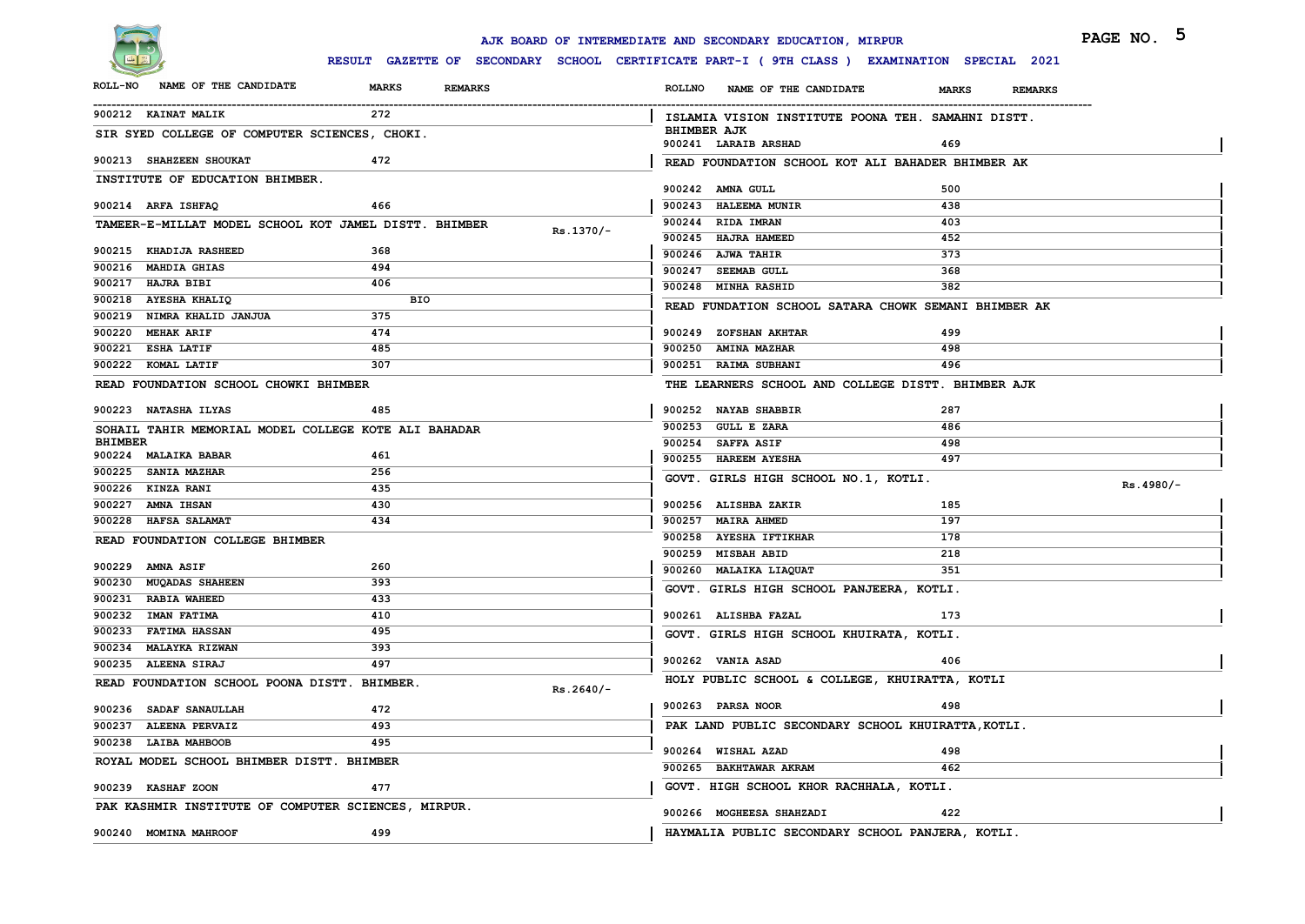

|                                                      |                                                         | AJK BOARD OF INTERMEDIATE AND SECONDARY EDUCATION, MIRPUR                                    |                                | PAGE NO. 6 |
|------------------------------------------------------|---------------------------------------------------------|----------------------------------------------------------------------------------------------|--------------------------------|------------|
|                                                      |                                                         | RESULT GAZETTE OF SECONDARY SCHOOL CERTIFICATE PART-I ( 9TH CLASS ) EXAMINATION SPECIAL 2021 |                                |            |
| ROLL-NO NAME OF THE CANDIDATE                        | <b>MARKS</b><br><b>REMARKS</b>                          | <b>ROLLNO</b><br>NAME OF THE CANDIDATE                                                       | <b>MARKS</b><br><b>REMARKS</b> |            |
| 900267 YASHBA TUFAIL                                 | 268                                                     | 900300 AIMAN HASSAN                                                                          | 208                            |            |
| ISLAMIA SECONDARY SCHOOL FATEHPUR THAKIALA A.K       |                                                         | 900301 QURAT UL AIN                                                                          | 255                            |            |
|                                                      |                                                         | 900302 SYEDA RIDA ZAHRA                                                                      | 393                            |            |
| 900268 SAMIA REHMAN                                  | 228                                                     | 900303 FAIZA NOOR                                                                            | 434                            |            |
| 900269 ZILL E HUMA RAUF                              | 236                                                     | 900304 UMM E FARWA                                                                           | 495                            |            |
| 900270 AREEBA ZULIFQAR                               | 500                                                     | 900305 AFSHAN GHAZAL                                                                         | 477                            |            |
| 900271 MAHAM KHALIL<br>900272 SARA ASIF              | 493<br>387                                              | JAMMU KASHMIR PUBLIC SECONDARY SCHOOL DHANGROAT KOTLI,                                       |                                |            |
| 900273 KHADIJA NASEEB                                | 336                                                     | A.K.<br>900306 NOOR FATIMA                                                                   | 311                            |            |
| 900274 IFZA SHAROOM                                  | 386                                                     |                                                                                              |                                |            |
| 900275 ARINDA NISAR                                  | 343                                                     | DAISY MODEL PUBLIC SCHOOL FATEHPUR KOTLI.                                                    |                                |            |
| 900276 IQRA KHALIL                                   | 368                                                     | 900307 SUMMREN MAJEED                                                                        | 283                            |            |
|                                                      |                                                         | 900308 ADEEBA TAJ                                                                            | 348                            |            |
| IBNE SINA MODEL COLLEGE KOTLI<br>900277 MEHAK JAMILA | 213                                                     | MODERN IQRA COLLEGE OF SCIENCE KHUIRATTA KOTLI, A.K.                                         |                                |            |
| FATIMA-TUZ-ZAHARA GIRLS COLLEGE KOTLI                |                                                         | 900309 SALEHA SAYYAD                                                                         | 472                            |            |
|                                                      |                                                         | 900310 FIZA EJAZ                                                                             | 472                            |            |
| 900278 HURRIA NASEER                                 | 368                                                     | 900311 FARAH                                                                                 | 296                            |            |
| 900279 SABAHAT FATIMA                                | 395                                                     | 900312 FAIZA ZUBAIR                                                                          | 465                            |            |
| 900280 HAREEM MUNWAR                                 | 366                                                     | 900313 LAIBA ARSHAD                                                                          | 445                            |            |
| 900281 HAFZA SAJID                                   | 371                                                     | 900314 SABIHA TARIQ                                                                          | 497                            |            |
| 900282 AAIRA KHALID                                  | 473                                                     | GOVT GIRLS HIGH SCHOOL KHANDHAR KOTLI                                                        |                                |            |
| <b>TAYYBA SHAHPAL</b><br>900283                      | 494                                                     |                                                                                              |                                |            |
| 900284 MINAHIL FATIMA                                | 474                                                     | 900315 NOSHABA LIAQAT                                                                        | 255                            |            |
| 900285<br><b>MAHEEN MAROOF</b>                       | 248                                                     | 900316 BISMA NASEER                                                                          | 189                            |            |
| 900286 MALAIKA TABARAK                               | 304                                                     | 900317 ANABIA SALEEM                                                                         | 214                            |            |
| 900287 INSHRA SAEED                                  | 430                                                     | 900318 FALAK ABRAR                                                                           | 205                            |            |
| 900288 ADEEBA NAZIR                                  | 375                                                     | 900319 MEHWISH KAFAIT                                                                        | 300                            |            |
| 900289 SYEDA AREEJ FATIMA                            | 355                                                     | SUFFA ACCADEMY KHUI RATTA KOTLI.                                                             |                                |            |
| AL-GHAZALI COLLEGE OF SCIENCESKOTLI.                 |                                                         | 900320 AMNA ZAHID                                                                            | 277                            |            |
| 900290 SEHRINA NASEER                                | 351                                                     | HIRA PUBLIC SCHOOL BHARAND SEHNSA KOTLI                                                      |                                |            |
| 900291 ADEEBA LIAQUAT                                | 382                                                     | 900321 BABRA MUBARAK                                                                         | 393                            |            |
| 900292 MAHAM ATIF                                    | 452                                                     | 900322 EMAN NAZAKAT                                                                          | 363                            |            |
|                                                      | AL-SAFA DAR-E-ARQAM MODLE COLLEGE CHOWKI CHARHOI KOTLI. | 900323 SAMAN YAQOOB                                                                          | 327                            |            |
| 900293 ALISHBA RASHEED                               | 455                                                     | 900324 MARYAM HAFEEZ                                                                         | 403                            |            |
| 900294 IQRA TARIQ                                    |                                                         | 900325 FAKHRA SHABBIR                                                                        | 322                            |            |
|                                                      | 414<br>492                                              | 900326 ZAKIA KABIR                                                                           | 288                            |            |
| 900295 RAFYA RAZIQ                                   |                                                         | 900327 FARAH PARVAIZ                                                                         | 327                            |            |
| 900296 SAFA IFTIKHAR                                 | 461                                                     | NATIONAL INSTITUTE OF ADVANCE STUDIES KHUIRATTA KOTLI                                        |                                |            |
| SUFFA SCHOOL OF LEARNING KOTLIA.K.                   |                                                         |                                                                                              |                                |            |
| 900297 RAMEELA SIKANDER                              | 224                                                     | 900328 MISBAH MUNSHI<br>900329 MUQADAS SAFEER                                                | 256                            |            |
| NEW AGE SCHOLARS SCIENCE COLLEGE SEHNSA KOTLI (AK)   |                                                         |                                                                                              | 403<br>413                     |            |
|                                                      |                                                         | 900330 MARUKH SHAFIQ CHAUDHARY                                                               |                                |            |
| 900298 ZOYYA SAJJAD<br>900299 SAMRINA AMIN           | 462                                                     | 900331 MISBAH SHABBIR                                                                        | 484                            |            |
|                                                      | 430                                                     | 900332 SANA AJMAL                                                                            | 296                            |            |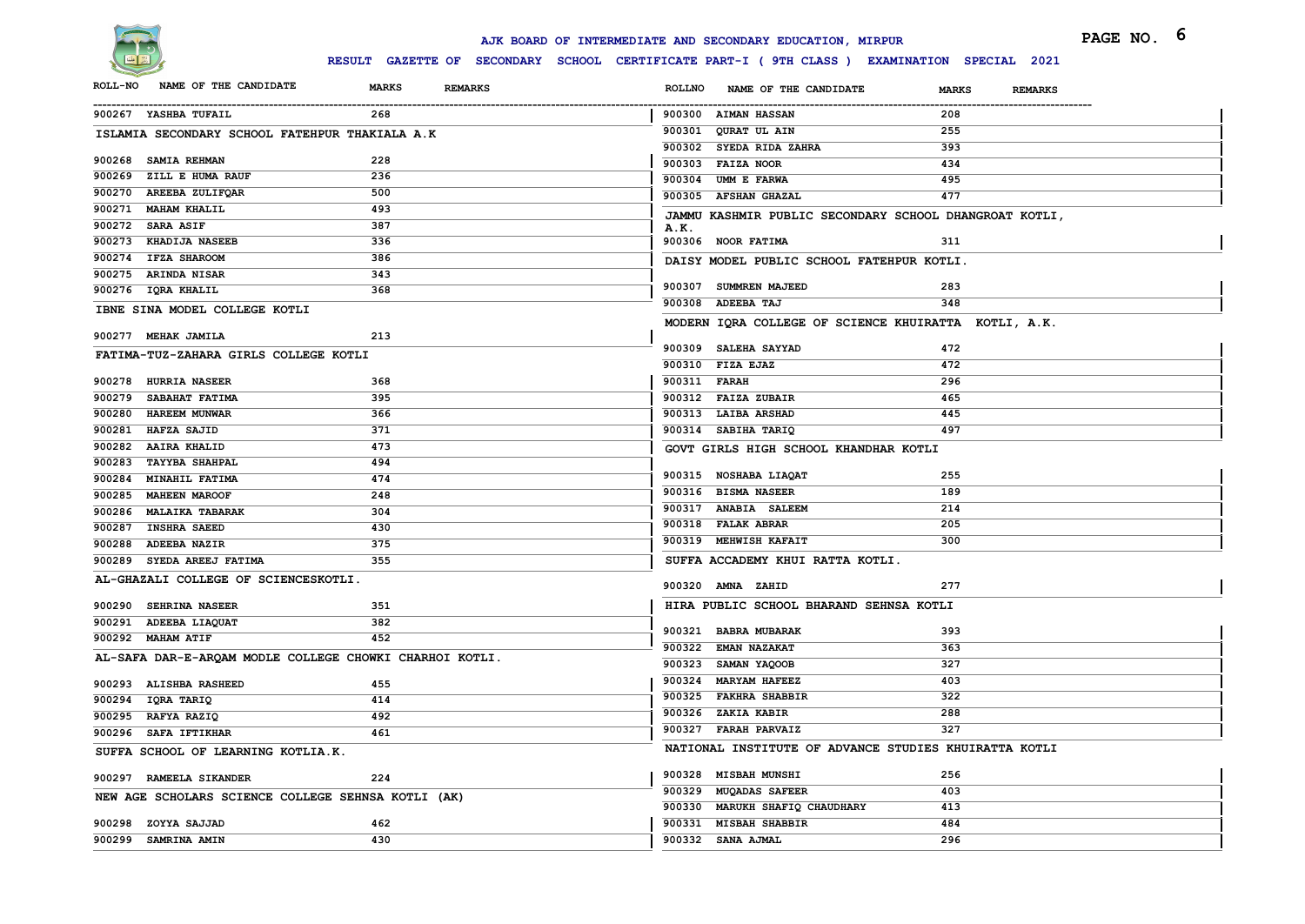

|                |                                                         |                                |           |               | AJK BOARD OF INTERMEDIATE AND SECONDARY EDUCATION, MIRPUR                                    |              |                | PAGE NO.    |
|----------------|---------------------------------------------------------|--------------------------------|-----------|---------------|----------------------------------------------------------------------------------------------|--------------|----------------|-------------|
|                |                                                         |                                |           |               | RESULT GAZETTE OF SECONDARY SCHOOL CERTIFICATE PART-I ( 9TH CLASS ) EXAMINATION SPECIAL 2021 |              |                |             |
| <b>ROLL-NO</b> | NAME OF THE CANDIDATE                                   | <b>MARKS</b><br><b>REMARKS</b> |           | <b>ROLLNO</b> | NAME OF THE CANDIDATE                                                                        | <b>MARKS</b> | <b>REMARKS</b> |             |
|                | 900333 EMAN AMJAD                                       | 245                            |           |               | 900364 ANEEQA AYUB                                                                           | 368          |                |             |
|                | FARAN MODEL COLLEGE OF SCIENCES FATEHPUR KOTLI          |                                |           |               | 900365 NAYAB CHAUDHARY                                                                       | 401          |                |             |
|                |                                                         |                                |           |               | SIR SYED PUBLIC SECODARY SCHOOL MANEEL KOTLI AK                                              |              |                |             |
|                | 900334 AREBAH SHAMRAIZ<br>900335 SAFA PARVAIZ           | 403<br>362                     |           |               | 900366 ANOOSHA JAVED                                                                         |              |                |             |
|                | 900336 FAMILA TASHARAT                                  | 193                            |           |               | 900367 IRSA KOKAB                                                                            | 386<br>331   |                |             |
|                | 900337 BUSHRA HAMEED                                    | 303                            |           |               | ZIA-UL-QURAN ISLAMIC SCIENCE ACADEMY DHANNA KOTLI AK                                         |              |                |             |
|                | 900338 ALEEBA SABIR                                     | 307                            |           |               |                                                                                              |              |                |             |
|                | 900339 ALIZA TARIQ                                      | 284                            |           |               | 900368 EMAAN FATIMA                                                                          | 418          |                |             |
|                | 900340 KIRAN AZEEM                                      | 331                            |           |               | 900369 SALMA QAYYUM                                                                          | 434          |                |             |
|                | 900341 ALISHBA QAYYUM                                   | 434                            |           |               | GHOUSIA INSTITUTE OF FAST TECHNOLOGY DEHARI BAGH                                             |              |                |             |
| 900342         | <b>SABAHAT JABAR</b>                                    | 387                            |           |               | KHUIRATTA KOTLI AK<br>900370 LAIBA SHAKEEL                                                   | 465          |                |             |
|                | 900343 LAIBA RAFIQ                                      | 184                            |           |               | 900371 AREEBA SHARIF                                                                         | 403          |                |             |
|                | 900344 MARIA KABIR                                      | 237                            |           |               |                                                                                              |              |                |             |
|                | 900345 MISHAL FAROOQ                                    | 216                            |           |               | NEW CHINAR MODEL SCHOOL AND COLLEGE SEHNSA KOTLI AK                                          |              |                |             |
|                | 900346 ZAHIDA BIBI                                      | 238                            |           |               | 900372 FILZA AJMAL                                                                           | 497          |                |             |
|                | 900347 ALISHBA NAEEM                                    | 236                            |           |               | 900373 AREEBA REHMAN                                                                         | 272          |                |             |
|                | TAIBA SCIENCE ACADEMY DHANNA KOTLI                      |                                | Rev. List |               | SHAEEL MODEL SCHOOL AND COLLEGE SARSAWA KOTLI AK                                             |              |                |             |
|                | 900348 HAJRA AKRAM                                      | 454                            |           |               | 900374 MEHDUSS AJAZ                                                                          | 426          |                |             |
|                | 900349 KHANSA IMRAN                                     | 381                            |           |               |                                                                                              |              |                |             |
|                | SUNRISE PUBLIC HIGHER SECONDARY SCHOOL DAMAS DISTRICT   |                                |           |               | UNIQUE REFORMER PUBLIC SCHOOL KHUIRATTA DISTT. KOTLI AK                                      |              |                |             |
| KOTLI AK       |                                                         |                                |           |               | 900375 ALEEJA                                                                                | 406          |                |             |
|                | 900350 QURATUL AIN IFTIKHAR                             | 368                            |           |               | 900376 SAFA SABAR                                                                            | 317          |                |             |
|                | 900351 SUNDAS BADAR                                     | 381                            |           |               | READ FOUNDATION SCHOOL AND COLLEGE FATEHPUR DISTT. KOTLI                                     |              |                |             |
|                | NATIONAL SCIENCE COLLEGE SERI, KOTLI AK                 |                                |           | AJK           |                                                                                              |              |                |             |
|                | 900352 ZOYAH JAVID                                      | 499                            |           |               | 900377 MARWA NAEEM<br>900378 MUBASHRA SALEEM                                                 | 336<br>395   |                |             |
|                | ARQAM COLLEGE FOR MODERN EDUCATION DAMAS CHARHOI, KOTLI |                                |           |               |                                                                                              |              |                |             |
|                |                                                         |                                |           |               | PASBAN-E-MILLAT MODEL SECONDARY SCHOOL SARSAWA KOTLI AK                                      |              |                |             |
|                | 900353 ZARA AZIM                                        | 503                            |           |               | 900379 AMINA ASGHAR                                                                          | 472          |                |             |
|                | 900354 FAIZA LIAQAT                                     | 493                            |           |               | 900380 MISBAH SALEEM                                                                         | 366          |                |             |
|                | 900355 CHAMAN MUMTAZ                                    | 492                            |           |               | 900381 NIGARISH BATOOL                                                                       | 461          |                |             |
|                | 900356 SUNAINA AASIB<br>900357 ARZOO SHOUKAT            | 438<br>492                     |           |               | 900382 ANA QADER                                                                             | 381          |                |             |
|                |                                                         |                                |           |               | 900383 IFZA BIBI                                                                             | 272          |                |             |
|                | IBNE SINA MODEL COLLEGE KOTLI                           |                                |           |               | GOVT. GIRLS HIGH SCHOOL NO.1, KOTLI.                                                         |              |                | $Rs.4980/-$ |
|                | 900358 HAMNA MARYAM                                     | 265                            |           |               | 900384 FAKHARA SALEEM                                                                        | 331          |                |             |
|                | BA QUEENS COLLEGE KHUIRATTA DISTT. KOTLI AK             |                                | Rs.1370/- |               | PUNJAB COLLEGE KOTLI DISTT. KOTLI AJK                                                        |              |                |             |
|                |                                                         |                                |           |               |                                                                                              |              |                |             |
|                | 900359 MAIZA MURTAZA                                    | 228                            |           |               | 900385 SANA YOUSAF                                                                           | 176          |                |             |
|                | 900360 UZMA FAREED                                      | 224                            |           |               | GOVT. GIRLS HIGH SCHOOL NO.1, KOTLI.                                                         |              |                | Rs.4980/-   |
| KOTLI AK       | MOHAMMADAN MODEL SECONDARY SCHOOL OF EDUCATION FUTEHPUR |                                |           |               |                                                                                              |              |                |             |
|                | 900361 NAZEEN ZUBIRA                                    | 346                            |           |               | 900386 HUZAIMA AZIZ                                                                          | 359          |                |             |
|                | 900362 RUBAB CHAUDHARY                                  | 375                            |           |               | ALI MODERN SCIENCES PUBLIC SECONDARY SCHOOL DHERI<br>SAHIBZADIAN DISTT. KOTLI AJK            |              |                |             |
|                | 900363 IQRA SHAIR ALAM                                  | 315                            |           |               | 900387 SABA AFZAAL                                                                           | 484          |                |             |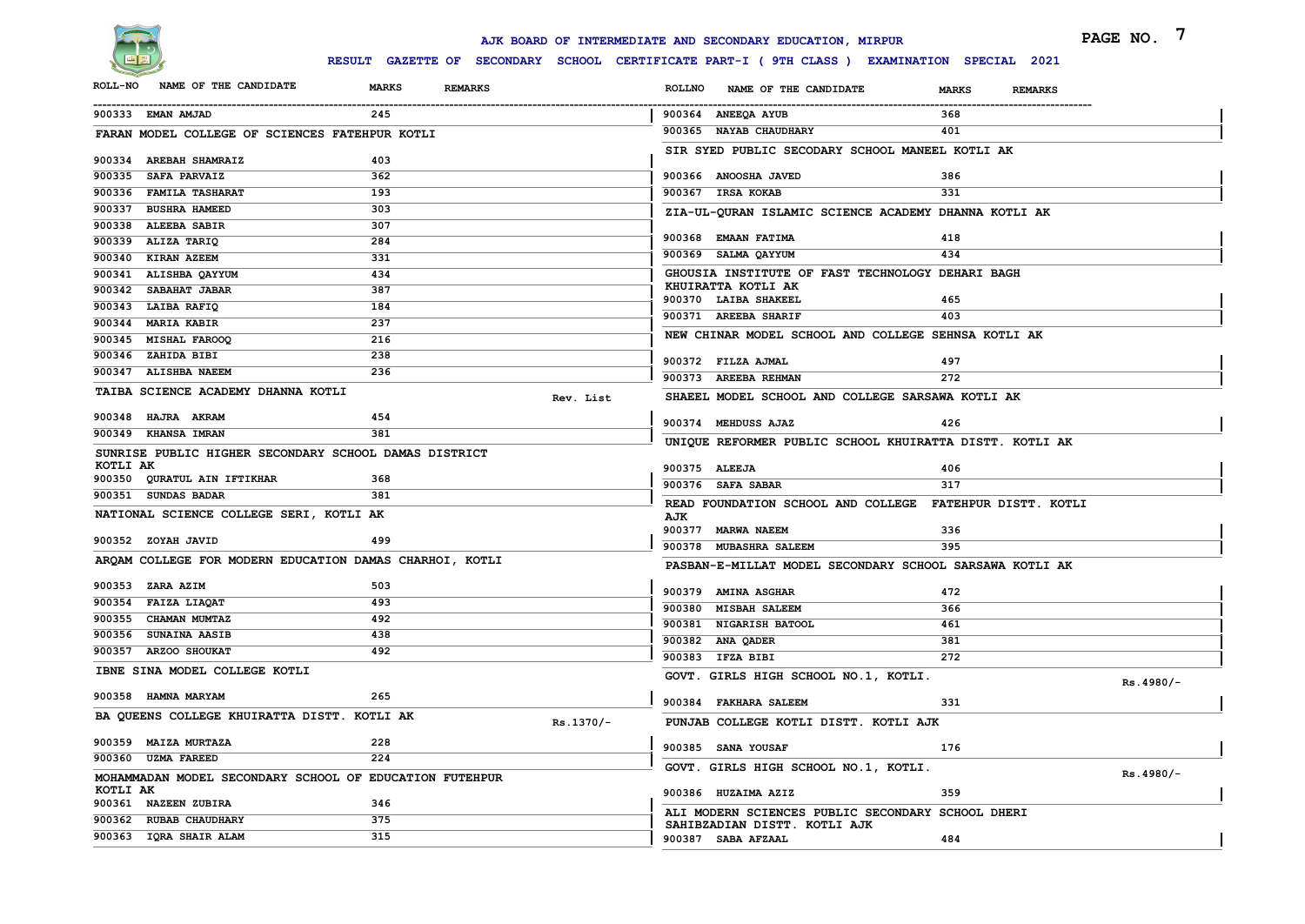

|                                                       |                                                           | AJK BOARD OF INTERMEDIATE AND SECONDARY EDUCATION, MIRPUR                                   | PAGE NO. 8              |  |
|-------------------------------------------------------|-----------------------------------------------------------|---------------------------------------------------------------------------------------------|-------------------------|--|
|                                                       |                                                           | RESULT GAZETTE OF SECONDARY SCHOOL CERTIFICATE PART-I (9TH CLASS ) EXAMINATION SPECIAL 2021 |                         |  |
| NAME OF THE CANDIDATE<br><b>ROLL-NO</b>               | <b>MARKS</b><br><b>REMARKS</b>                            | <b>ROLLNO</b><br>NAME OF THE CANDIDATE                                                      | <b>MARKS</b><br>REMARKS |  |
| PEACE EDUCATIONAL INSTITUTE SEHNSA DISTT. KOTLI AJK   |                                                           | 900419 SEEMAL ATTIQUE                                                                       | 495                     |  |
|                                                       |                                                           | 900420 ATMA ALI                                                                             | 452                     |  |
| 900388 SYEDA ALISHBA IBRAR                            | 268                                                       | 900421 SEHAR AL NOOR                                                                        | 481                     |  |
| 900389<br><b>ALEENA ASAR</b>                          | 288                                                       | 900422 IQRA ASIF                                                                            | 481                     |  |
| 900390 TASMIA NAEEM                                   | 497                                                       | FATIMA JINNAH COLLEGE KOTLI DISTT. KOTLI AJK                                                |                         |  |
| 900391 WARISHA TAHIR                                  | 324                                                       |                                                                                             |                         |  |
| 900392 ANIA AFSHEEN                                   | 236                                                       | 900423 MAHNOOR NADEEM                                                                       | 463                     |  |
| 900393 ZAINAB WASEEM                                  | 489                                                       | 900424 BUSHRA IQBAL                                                                         | 317                     |  |
| 900394 ALISHBA JAVED                                  | 376                                                       | 900425 MADIHA ADREES                                                                        | 295                     |  |
| 900395 IRAJ TARIQ                                     | 453                                                       | 900426 HINA FATIMA PARVEZ                                                                   | 238                     |  |
| 900396 EYSHA RAFAQ                                    | 402                                                       | 900427 MOMINA NOOR                                                                          | 244                     |  |
| GOVT. GIRLS HIGH SCHOOL TANDA, GHAMEER, POONCH.       |                                                           | 900428 EMAN IBRAR                                                                           | 402                     |  |
| 900397 AROOJ RAFEEQ                                   | 201                                                       | PAK KHAHMIR PUBLIC SCHOOL WAST BANDLI DISTT. KOTLI AJK                                      |                         |  |
| SUPERIOR MODEL COLLEGE GOI DISTT. KOTLI AJK           |                                                           | 900429 ERAJ SHABEER                                                                         | 367                     |  |
|                                                       |                                                           | 900430 AZQA MEHMOOD                                                                         | 465                     |  |
| 900398 AREEG GUL                                      | 382                                                       | 900431 NADIA PERWAIZ                                                                        | 366                     |  |
| 900399 ALISHA SAKANDAR                                | 430                                                       | READ FOUNDATION HIGH SCHOOL DABSI DISTT. KOTLI AJK                                          |                         |  |
| ADAM PUBLIC COLLEGE KHUIRATTA DISTT. KOTLI AJK        |                                                           |                                                                                             |                         |  |
|                                                       |                                                           | 900432 ALISHA MATLOOB                                                                       | 235                     |  |
| 900400 AIMAN JAHANGIR                                 | 422                                                       | FIKR-E-INSANIYAT INSTITUTE OF MODERN SCIENCE FATHPUR                                        |                         |  |
| 900401 FATIMA RIAZ                                    | 224                                                       | THAKYALA DISTT. KOTLI AJK                                                                   |                         |  |
| SUPERIOR MODEL COLLEGE JANDROT DISTT. KOTLI AJK       |                                                           | 900433 SYEDA SAIRA BUKHARI                                                                  | 493                     |  |
| 900402 MEHR UN NISA KHALID                            | 334                                                       | 900434 ANSA JAMEEL                                                                          | 331                     |  |
| 900403 AIMAN FAROOQ                                   | 430                                                       | FAIZ-UL-ISLAM PUBLIC SCHOOL MERA FATEHPUR THAKYALA KOTLI                                    |                         |  |
| 900404 FATIMA IMTIAZ                                  | 368                                                       | DIST. KOTLI AJK<br>900435 AROOJ MUZAFFAR                                                    | 484                     |  |
| 900405 SALIHA SHAHZAD                                 | 425                                                       | 900436 ANOSHA RIAZ                                                                          | 492                     |  |
| 900406 HALIMA SADIA                                   | 327                                                       | 900437 ALEEZA REHMAN                                                                        | 426                     |  |
|                                                       |                                                           |                                                                                             |                         |  |
|                                                       | FATIMA JINNAH SCIENCE COLLEGE TATTA PANI DISTT. KOTLI AJK | ASMAR PUBLIC SCHOOL DHAMAL KOTLI DISTRICT KOTLI AJK                                         |                         |  |
| 900407 MUSKAN AMIR BUTT                               | 430                                                       | 900438 SEHRINA SHAKEEL                                                                      | 494                     |  |
|                                                       | LEADS SCHOOLS AND COLLEGES SYSTEM KOTLI DISTRICT KOTLI AK | 900439 SABA                                                                                 | 373                     |  |
|                                                       |                                                           | 900440 WANIA RANI                                                                           | 287                     |  |
| 900408 NOOR UL EMAN                                   | 461                                                       | FATIMA JINNAH HIGHER SECONDARY SCHOOL DAMAS DISTT. KOTLI                                    |                         |  |
| 900409 EMAN JASSAM                                    | 382                                                       | AJK                                                                                         |                         |  |
| 900410 IJHAB ARFAQ                                    | 198                                                       | 900441 RABIA HABIB                                                                          | 477                     |  |
| 900411 LAIBA MEHBOOB                                  | 186                                                       | 900442 SAMIA ABRAR                                                                          | 387                     |  |
| 900412 ABIHA SEHAR FATIMA                             | 401                                                       | 900443 HUMA SHAHZAD                                                                         | 421                     |  |
| 900413 SYEDA WALLAIL FATIMA                           | 501                                                       | 900444 AYESHA NISAR                                                                         | 280                     |  |
| 900414 EMAN BUKHARI                                   | 469                                                       | 900445 KABSHAH TARIQ                                                                        | 452                     |  |
| 900415 SABAHAT SHAFIQUE                               | 455                                                       | MUHAMMAD ILYAS MEMORIAL PUBLIC HIGH SCHOOL BATAL BRAHI                                      |                         |  |
| 900416 HINA SULTANA                                   | 462                                                       | DISTT. KOTLI AJK                                                                            |                         |  |
| TOUHEED FOUNDATION SCHOOL KHUIRATTA DISTRICT KOTLI AK |                                                           | 900446 IRSA MUMTAZ                                                                          | 398                     |  |
|                                                       |                                                           | SYED ASHIQ HUSSAIN GARDEZI (LATE) GOVT. HIGH SCHOOL                                         |                         |  |
| 900417 HALEEMA SADIA                                  | 421                                                       | HULLAR SYEDAN DISTT. BAGH AJK<br>900447 SIDRA MUMTAZ                                        | 287                     |  |
| 900418 UMM E AIMAN ATTARIA                            | 493                                                       | 900448 JAVERIA SALEEM                                                                       | 288                     |  |
|                                                       |                                                           |                                                                                             |                         |  |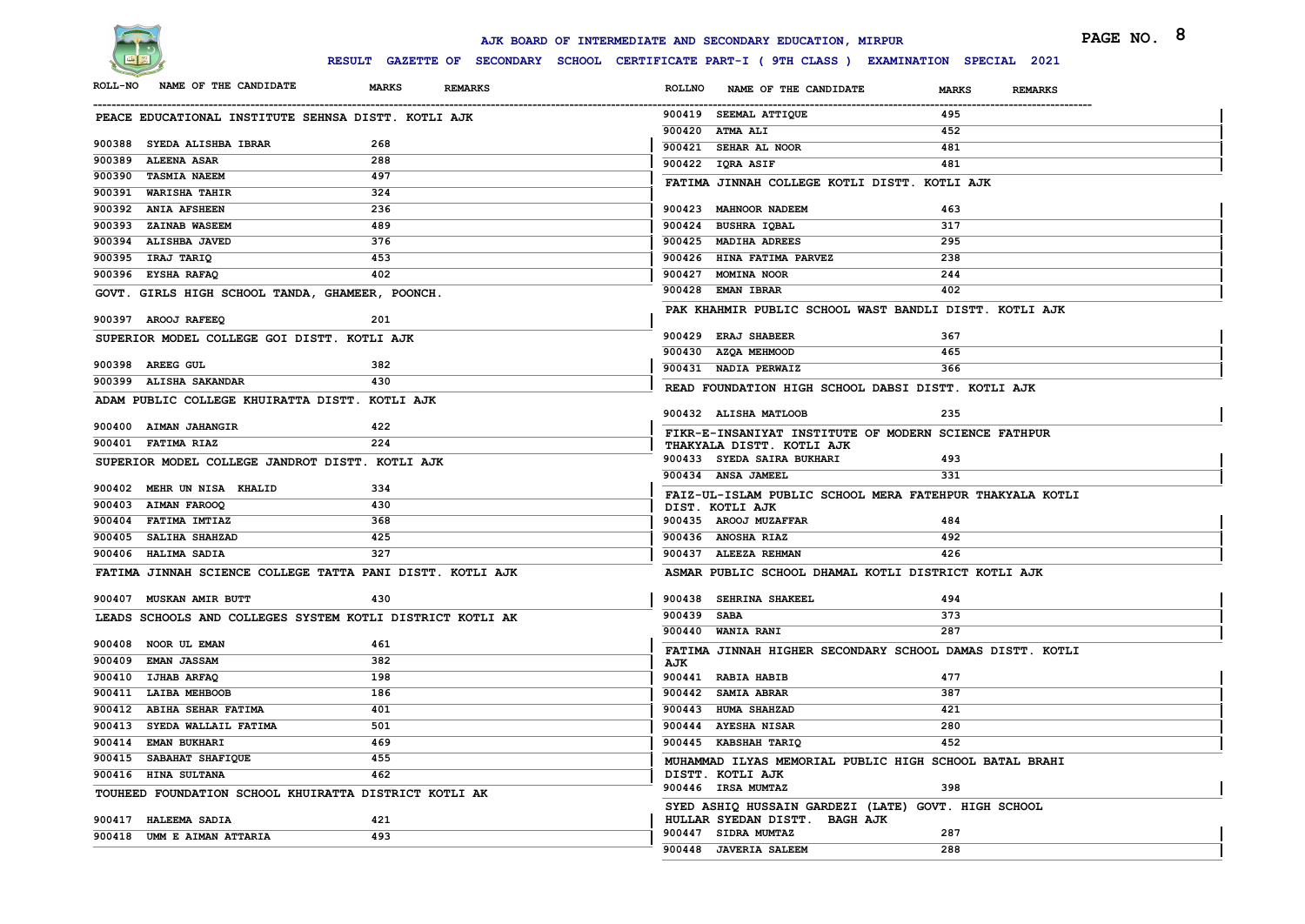

|                                                  |                                | AJK BOARD OF INTERMEDIATE AND SECONDARY EDUCATION, MIRPUR                                    | PAGE NO.                       | -9 |
|--------------------------------------------------|--------------------------------|----------------------------------------------------------------------------------------------|--------------------------------|----|
|                                                  |                                | RESULT GAZETTE OF SECONDARY SCHOOL CERTIFICATE PART-I ( 9TH CLASS ) EXAMINATION SPECIAL 2021 |                                |    |
| ROLL-NO NAME OF THE CANDIDATE                    | <b>MARKS</b><br><b>REMARKS</b> | ROLLNO NAME OF THE CANDIDATE                                                                 | <b>MARKS</b><br><b>REMARKS</b> |    |
| GOVT. GIRLS INTER COLLEGE KAFFUL GARH, BAGH AK.  |                                | 900472 JUVARIA                                                                               | 257                            |    |
|                                                  |                                | 900473 TOOBA AFTAB                                                                           | 296                            |    |
| 900449 HUMAMAH                                   | 375                            | 900474 SUNDUS AKRAM                                                                          | 461                            |    |
| 900450 IZZA BATOOL                               | 335                            | HIRA PUBLIC SCHOOL MAHILDARA BAGH                                                            |                                |    |
| 900451 IQRA ABID                                 | 177                            |                                                                                              |                                |    |
| GOVT. GIRLS HIGH SCHOOL THUB, BAGH.              |                                | 900475 FAJIR HAMID                                                                           | 346                            |    |
| 900452 SALAHA TABASSUM                           | 288                            | 900476 IRUM HANIF MINHAS<br>900477 TAIBA ALI HUSSAIN                                         | 381<br>314                     |    |
| 900453 AFIA NASIR                                | 210                            |                                                                                              |                                |    |
| 900454 MARYAM UN NISA                            | 455                            | CHINAR PUBLIC SCHOOL RANGLA, BAGH                                                            |                                |    |
| GOVT. GIRLS HIGH SCHOOL SAISAR, BAGH.            |                                | 900478 MADIHA MUNSHAD                                                                        | 315                            |    |
|                                                  |                                | 900479 SANIA ZAHOOR                                                                          | 252                            |    |
| 900455 FIZZA ILYAS                               | 422                            | 900480 SANA AZMAT                                                                            | 193                            |    |
| GOVT. HIGH SCHOOL BURKA MAIRA, BAGH.             |                                | 900481 SANIA SAEED                                                                           | 213                            |    |
| 900456 MANASHA JABBAR                            | 401                            | 900482 ALISHBA YAMEEN                                                                        | 339                            |    |
|                                                  |                                | 900483 LAIBA MUSHTAQ                                                                         | 216                            |    |
| GOVT. GIRLS HIGH SCHOOL JHOLA PANYALI, BAGH.     |                                | 900484<br><b>BAREERA SHAKEEL</b>                                                             | 403                            |    |
| 900457 MUQADUS                                   | 208                            | 900485 NOOR UL EMAN                                                                          | 324                            |    |
| GOVT. GIRLS HIGH SCHOOL WASTI CHOKI NAR SHER ALI |                                | 900486 AFIA IMTIAZ                                                                           | 173                            |    |
| KHAN, BAGH.                                      |                                | 900487 NIMRA SHOUKAT                                                                         | 275                            |    |
| 900458 FAKHRA BEGUM                              | 292                            | 900488 MARYAM KHALIQ                                                                         | 265<br>425                     |    |
| GOVT. GIRLS HIGH SCHOOL HARI GHLL, BAGH.         |                                | 900489 SHABANA SARFRAZ                                                                       |                                |    |
| 900459 ASIA JAVAID                               | 336                            | GOVT. GIRLS HIGH SCHOOL DHAK DHIRKOT DISTT. BAGH AK                                          |                                |    |
| 900460 AMNA DILBAR KAYANI                        | 390                            | 900490 FIRDOOS RAMZAN                                                                        | 383                            |    |
| READ FOUNDATION HIGH SCHOOL DHIRKOT BAGH         |                                | CHINAR PUBLIC SCHOOL RANGLA, BAGH                                                            |                                |    |
|                                                  |                                |                                                                                              |                                |    |
| 900461 AYESHA NOOR                               | 390                            | 900491 NAYAB YOUSAF                                                                          | 454                            |    |
| 900462 RUBAB SIKANDER                            | 193                            | 900492 WAJEEHA WAJID RAJA                                                                    | 472                            |    |
| GOVT. GIRLS INTER COLLEGE DHEERKOT, BAGH.        |                                | 900493 HABIBA WAHEED                                                                         | 386                            |    |
|                                                  |                                | READ FOUNDATION HIGH SCHOOL RANGLA, BAGH                                                     |                                |    |
| 900463 AMNA SIKANDAR                             | 403                            | 900494 FATIMA AKHTAR                                                                         | 402                            |    |
| READ FOUNDATION HIGH SCHOOL DHIRKOT BAGH         |                                | READ FOUNDATION HIGH SCHOOL NEELABUT, BAGH                                                   |                                |    |
| 900464 AYESHA ZAHOOR                             | 367                            |                                                                                              |                                |    |
| 900465 ANOSHA ZIA                                | 316                            | 900495 EMAN ABID                                                                             | 356                            |    |
| 900466 RUBISHA SADAQAT ABBASI                    | 394                            | 900496 UMAMA AKHLAQ                                                                          | 381                            |    |
| KASHMIR MODEL COLLEGE BAGH                       |                                | 900497 HIJAB NOOR                                                                            | 485                            |    |
|                                                  |                                | 900498 MEHROOB TAHIR                                                                         | 477                            |    |
| 900467 BARZA ABDUL GHAFOOR                       | 280                            | 900499 JAWERIA HABIB                                                                         | 421                            |    |
| 900468 MINAHIL CHAUDARY                          | 224                            | 900500 NASRA HAMEED                                                                          | 406                            |    |
| READ FOUNDATION SCHOOL REHRA DISTT. BAGH AK      |                                | 900501 AQSA SHAD                                                                             | 498                            |    |
| 900469 AYMEN ALTAF                               | 410                            | 900502 AQSA SHAMEEM                                                                          | 346                            |    |
| 900470 MAHROOSH IDREES                           | 238                            | READ FOUNDATION HIGH SCHOOL KALS PAJJAY, BAGH                                                |                                |    |
| GOVT. BOYS HIGH SCHOOL MEET GALI BAGH            |                                | 900503 ALISHBA NASEER                                                                        | 343                            |    |
|                                                  |                                |                                                                                              |                                |    |
| 900471 INSA MAJEED                               | 460                            |                                                                                              |                                |    |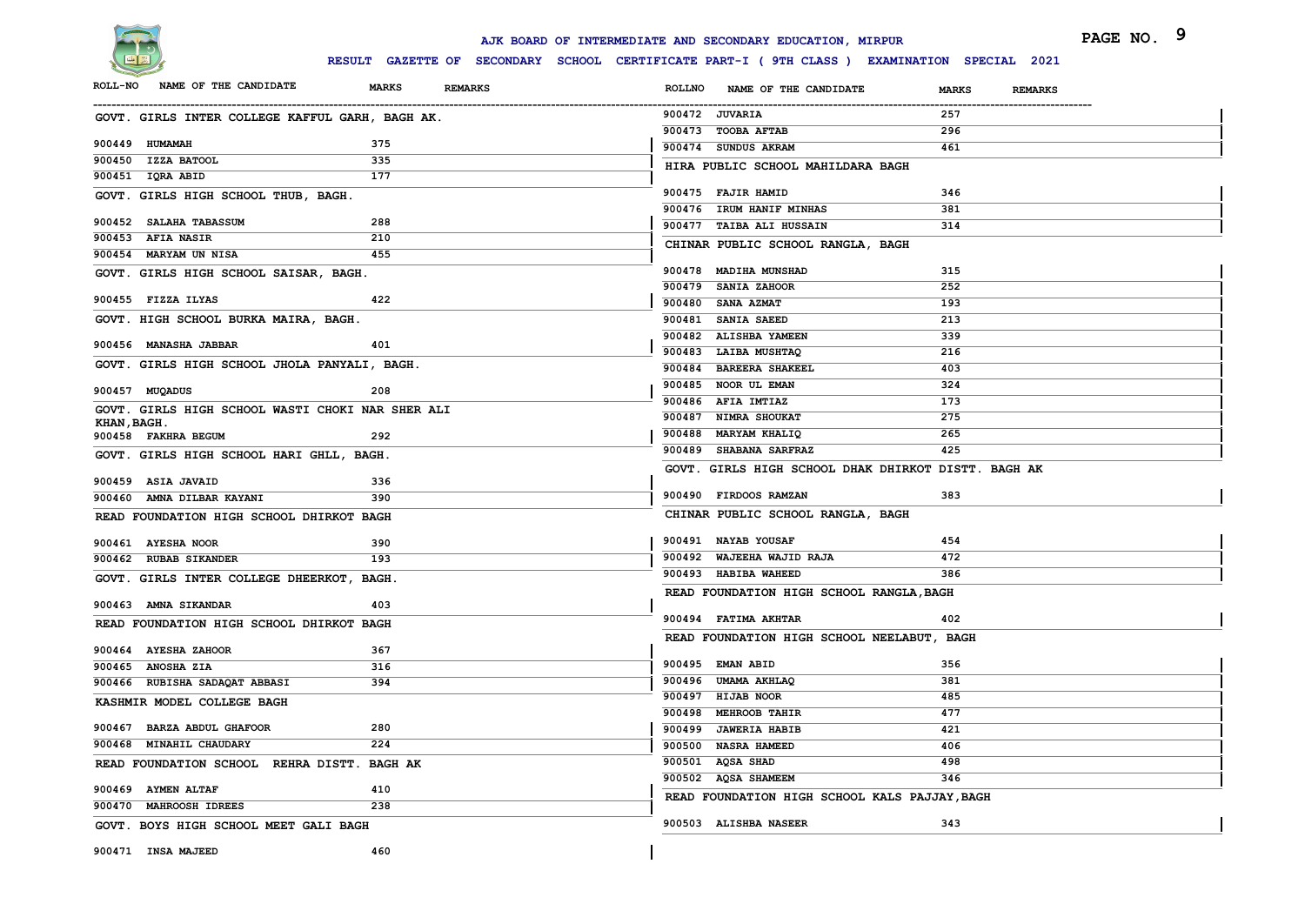

|                                               |                                                         | PAGE NO. 10<br>AJK BOARD OF INTERMEDIATE AND SECONDARY EDUCATION, MIRPUR                                        |
|-----------------------------------------------|---------------------------------------------------------|-----------------------------------------------------------------------------------------------------------------|
|                                               |                                                         | RESULT GAZETTE OF SECONDARY SCHOOL CERTIFICATE PART-I ( 9TH CLASS ) EXAMINATION SPECIAL 2021                    |
| NAME OF THE CANDIDATE<br><b>ROLL-NO</b>       | <b>MARKS</b><br><b>REMARKS</b>                          | <b>ROLLNO</b><br>NAME OF THE CANDIDATE<br><b>MARKS</b><br><b>REMARKS</b>                                        |
|                                               | GOVT GIRLS HIGH SCHOOL SERI BANDI DHIRKOT BAGH          | READ FOUNDATION SCHOOL UPPER CHAMYATI DISTT. BAGH AJK                                                           |
| 900504 SAHIBA ZAHOOR                          | 356                                                     | 900531 SAMEEM SHAHID ABBASI<br>398                                                                              |
| GOVT HIGH SCHOOL KANATI DHIRKOT, BAGH         |                                                         | NEW KASHMIR MODEL SCHOOL BAGH DISTT. BAGH AJK                                                                   |
| 900505 SAMIA NASEER                           | 422                                                     | 900532 SADIA FAROOQ<br>426                                                                                      |
| 900506 SHAIRA DILDAR                          | 334                                                     | 900533 SUMAIRA ASHRAF LONE<br>493                                                                               |
| 900507 SABIHA KOSAR                           | 484                                                     | MAJOR AYYUB SHAHEED MODEL HSS BAGH AJK                                                                          |
| AJK                                           | RISING STAR MODEL SCHOOL AND COLLEGE CHIRAN DISTT. BAGH | 477<br>900534 MOMNA RASHEED                                                                                     |
| 900508 SADIA KHALID                           | 395                                                     | <b>PRIVATE - BAGH</b>                                                                                           |
| GOVT.HIGH SCHOOL DOONGA KHETAR DHIRKOT BAGH   |                                                         | 265<br>900535 AMBREEN ASHRAF                                                                                    |
| 900509 IFRA BATOOL                            | 263                                                     | FATIMA GIRLS HIGH SCHOOL RAWALAKOT, POONCH.                                                                     |
| 900510 SYEDA HIRA BATOOL                      | 256                                                     |                                                                                                                 |
|                                               | QUAID-E-MILLATE INTER COLLEGE RERA BAGH A.K             | 900536 NAYAB<br><b>PERVAIZ</b><br>366                                                                           |
|                                               |                                                         | GOVT. GIRLS INTER COLLEGE THORAR, POONCH.                                                                       |
| 900511 ALISHBA RASHID<br>900512 REENA RAOUF   | 438<br>300                                              | 900537 HADIA ZAHID<br>492                                                                                       |
| USWA GIRLS SCIENCE COLLEGE BAGH AK.           |                                                         | 449<br>900538 FIZA MUMTAZ                                                                                       |
|                                               |                                                         | GOVT. GIRLS HIGH SCHOOL JANDALI, POONCH.                                                                        |
| 900513 UROOJ NASEEM                           | 356                                                     |                                                                                                                 |
|                                               | GOVT. GIRLS HIGH SCHOOL DHAK DHIRKOT DISTT. BAGH AK     | 900539 SUMMAYIA SAGHEER<br>308<br>177<br>900540 UMMA E AIMAN                                                    |
| 900514 KHIZRA IMTIAZ RAJA                     | 407                                                     | GOVT. GIRLS HIGH SCHOOL BATTAL, POONCH.                                                                         |
| 900515 KOMAL ASGHAR                           | 288                                                     |                                                                                                                 |
| 900516 NIMRA KHAN AFSAR                       | 307                                                     | 900541 GAZAL IQBAL<br>213                                                                                       |
| MAJOR AYYUB SHAHEED MODEL HSS BAGH AJK        |                                                         | 900542 AMAIMA REHMAN<br>196                                                                                     |
|                                               |                                                         | 900543 MALAIKA KHADAM<br>196                                                                                    |
| 900517 HADIA IMRAN AHMED                      | 442                                                     | 900544 MEHROOSH MUSHTAQ<br>190                                                                                  |
| 900518 HAMNA IMRAN AHMED<br>900519 SANA AJAIB | 441                                                     | 900545 QURA TUL AIN<br>173                                                                                      |
| 900520 SIDRA RASHEED                          | 462<br>393                                              | UMER BOYS HIGH SCHOOL BARIEEN PACHIOAT, DIST. POONCH. AK                                                        |
| 900521 ANEESA AKBER                           | 216                                                     | 900546 NOOR UL AIN<br>481                                                                                       |
|                                               | READ FOUNDATION SCHOOL NATHGRAN DISTT. BAGH AJK         | READ FOUNDATION DABISTAN SARDAR BAHADUR ALI KHAN SCHOOL<br>Rs.1370/-<br>AND SCIENCE COLLEGE KHARICK, POONCH AJK |
| 900522 FATIMA AFTAB                           | 284                                                     | 900547 LAIBA AFRAZ<br>475                                                                                       |
| 900523 FATIMA IMTIAZ                          | 307                                                     | MUHAMMADAN SCIENCE COLLEGE HAJIRA, POONCH                                                                       |
| 900524 MADIHA ABBAS                           | 382                                                     |                                                                                                                 |
| 900525 MOOMNA ADIL                            | 413                                                     | 228<br>900548 TAYYABA AZAD                                                                                      |
| 900526 QURAT UL AIN                           | 445                                                     | 900549 SAMMIA SHOUKAT<br>472                                                                                    |
| 900527 SABA ZAFEER                            | 186                                                     | 900550 ANAB UL JANNAT<br>343                                                                                    |
| 900528 AMBER JAMEEL                           | 460                                                     | 900551 MEZZAH MAMOONA<br>501                                                                                    |
| 900529 AREESHA TASSDIQ                        | 480                                                     | 900552 SYEDA YASMEEN YAQOOB<br>501                                                                              |
|                                               | GREEN HILLS MODEL SCHOOL MAKHDOOM KOT DISTT. BAGH AJK   | 900553 NOOR UL SEHER<br>484                                                                                     |
|                                               |                                                         | 900554 WANIA KAMAL<br>484<br>900555 YOUSRA HAFEEZ<br>466                                                        |
| 900530 MISBAH LIAQAT                          | 374                                                     | 900556 ALINA SHAHZAD<br>494                                                                                     |
|                                               |                                                         |                                                                                                                 |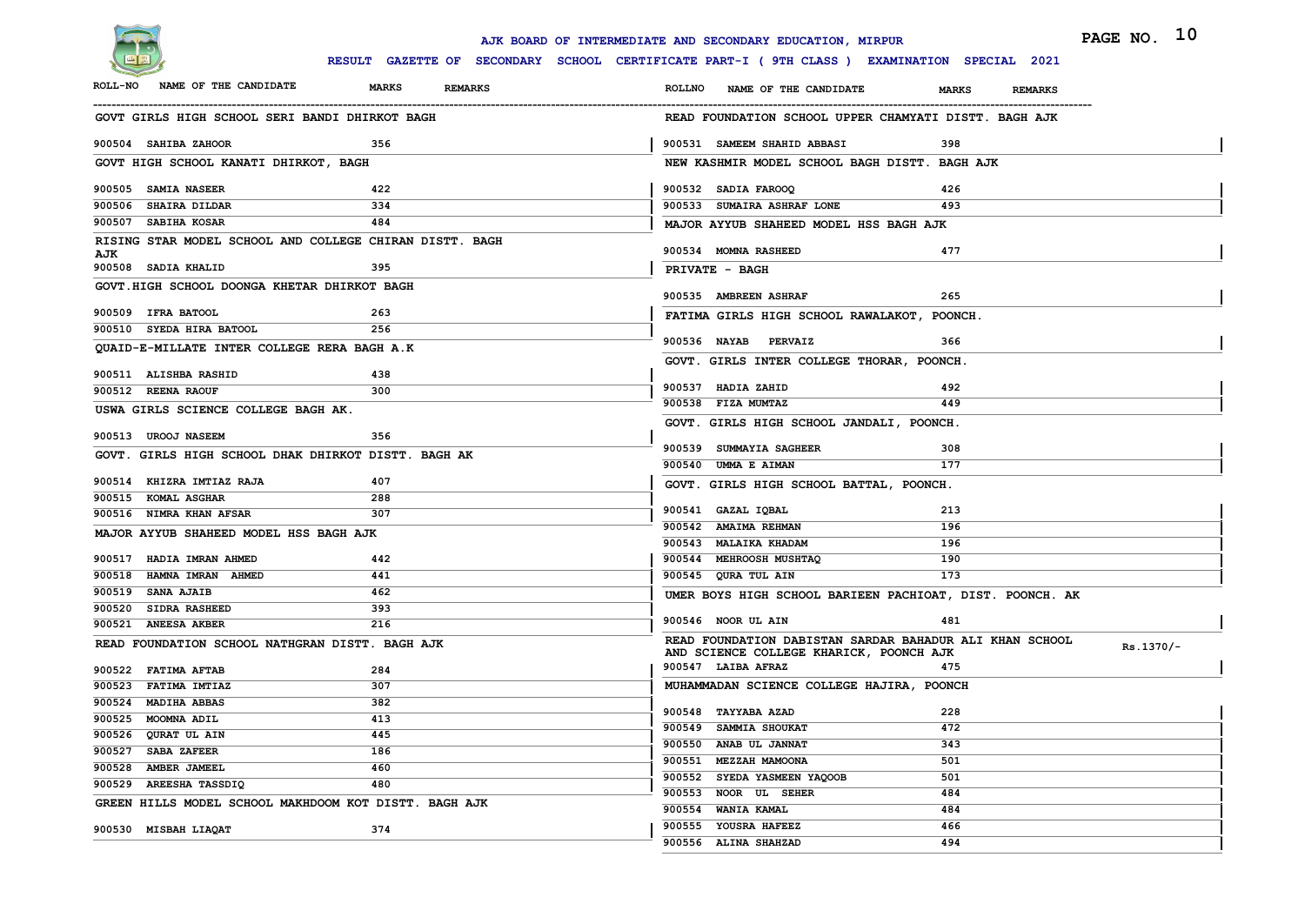

|                                                           |                                | AJK BOARD OF INTERMEDIATE AND SECONDARY EDUCATION, MIRPUR                                    | PAGE NO. 11                    |
|-----------------------------------------------------------|--------------------------------|----------------------------------------------------------------------------------------------|--------------------------------|
|                                                           |                                | RESULT GAZETTE OF SECONDARY SCHOOL CERTIFICATE PART-I ( 9TH CLASS ) EXAMINATION SPECIAL 2021 |                                |
| NAME OF THE CANDIDATE<br><b>ROLL-NO</b>                   | <b>MARKS</b><br><b>REMARKS</b> | <b>ROLLNO</b><br>NAME OF THE CANDIDATE                                                       | <b>MARKS</b><br><b>REMARKS</b> |
| 900557 SUMAIRA SIKANDAR                                   | 197                            | MUSLIM PUBLIC SCHOOL HAJIRA POONCH.                                                          |                                |
| 900558 AAMNA NASEER<br>900559 AYESHA HASEEB               | 493<br>221                     | 900588 ANISA KHALIL                                                                          | 438                            |
|                                                           |                                | 900589 IQRA SHAMEEM                                                                          | 438                            |
| GOVT. HIGH SCHOOL BHANAKHA, POONCH.                       |                                | 900590 SAIBA MAQSOOM                                                                         | 315                            |
| 900560 MEEZAB IMTIAZ                                      | 435                            | 900591 MUQADAS ZAFAR                                                                         | 422                            |
| 900561 SYEDA KASHMALA ARSHAD                              | 410                            | AL FURQAN MODLE PUBLIC SCHOOL DABAN SANGOLA POONCH                                           |                                |
| GOVT. GIRLS HGIHER SEC. SCHOOL SYED M. FAREED SHAH NAMJAR |                                |                                                                                              |                                |
| DISTT. POONCH AJK.                                        |                                | 900592 LIABA IQBAL                                                                           | 375                            |
| 900562 MUNEEBA KHURSHID                                   | 277                            | 900593 TAYYABA TARIQ                                                                         | 303                            |
| 900563 AMMAMA MEHBOOB                                     | 216                            | 900594 RABIA KANWAL                                                                          | 435                            |
| 900564 SYEDA SANDAL ZAHRA KAZMI                           | 339                            | MUHAMMADAN EDUCATIONAL PUBLIC HIGH SCHOOL SINGOLA                                            |                                |
| 900565 MALAIKA LIAQAT                                     | 186                            | RAWALAKOT POONCH<br>900595 KANWAL YOUSAF                                                     | 390                            |
| GOVT. HIGH SCHOOL NAR, POONCH.                            |                                |                                                                                              |                                |
| 900566 FATIMA SHAMIM                                      | 314                            | ALLAMA IQBAL SECONDARY SCHOOL AKHOR BUN POONCH                                               |                                |
| 900567 NAYAB FAREED                                       | 328                            | 900596 KAINAT UL ISLAM                                                                       | 442                            |
| TAMEER-E-INSANIAT PUBLIC ACADEMY ZIARAT PANIOLA, POONCH.  |                                | GOVT. GIRLS HIGH SCHOOL SAHAR MADARPUR HAJRA POONCH                                          |                                |
|                                                           |                                |                                                                                              |                                |
| 900568 ASHBA ASIF                                         | 197                            | 900597 SAHIBA KHALIL                                                                         | 196                            |
| GOVT. GIRLS HIGH SCHOOL TANDA, GHAMEER, POONCH.           |                                | GOVT. GIRLS HIGH SCHOOL KALPUR HAJIRA POONCH A.K                                             |                                |
|                                                           |                                | 900598 MAHNOOR RASHEED                                                                       | 186                            |
| 900569 SMAIRA BIBI                                        | 276                            | 900599 AMMARA NADEEM                                                                         | 324                            |
| SHAMA ACADEMY MANDHOLE, POONCH.                           |                                | 900600 MEHER UN NISA                                                                         | 307                            |
| 900570 KASHAF ALI KHURSHID                                | 497                            | 900601 AIMEN AYYAZ                                                                           | 224                            |
| 900571 SHIREEN FATIMA                                     | 497                            | 900602 SIDRA SARWAR                                                                          | 272                            |
| 900572 RUMAAN KHURSHEED                                   | 449                            | IQRA PUBLIC SCHOOL KAHMORAH GHAMIR POONCH A.K                                                |                                |
| 900573 TAYYIBA RASHID                                     | 426                            |                                                                                              |                                |
| 900574 FARIA SHOEIB                                       | 486                            | 900603 HASEENA KHANUM                                                                        | 474                            |
| 900575 SANA GHAZAL                                        | 197                            | 900604 HIFZA SAFEED                                                                          | 500                            |
| 900576 HOORIA BAZAL ZAFAR                                 | 427                            | 900605 MALAIKA MUKHTAR                                                                       | 480                            |
| 900577 ALIA ASHFAQ                                        | 501                            | 900606 HAMNA DAWOOD                                                                          | 393                            |
| IDEAL PUBLIC SCHOOL BAREEN PACHIOT POONCH                 |                                | 900607 SAFA AKHLAQ                                                                           | 406                            |
|                                                           |                                | 900608 MAHAM TARIQ                                                                           | 224                            |
| 900578 FIZA AJMAL                                         | 446                            | 900609 FARIA AMJID                                                                           | 496                            |
| ISLAMIA MODEL SCIENCE COLLEGE HAJIRA, DISTT. POONCH.      |                                | 900610 NIMRA IFTIKHAR                                                                        | 497                            |
| 900579 MOMNA AFRAZ                                        | 480                            | 900611 SYEDA MUQDSA BATOOL                                                                   | 465                            |
| 900580 MAHAM MUJEEB                                       | 481                            | 900612 MOMINA ZAFAR                                                                          | 446                            |
| 900581 HAFSA YOUNAS                                       | 314                            | 900613 KASHAF SHOAIB                                                                         | 498                            |
| 900582 LAIBA ASHFAQ                                       | 244                            | 900614 SYEDA YOUMNA BATOOL                                                                   | 383                            |
| 900583 MUQADDAS INSHAD                                    | 283                            | 900615 ADEEBA MAJEED                                                                         | 394                            |
| 900584 JAWERIA IMTIAZ                                     | 489                            | 900616 MARIA AFRAZ                                                                           | 485                            |
| 900585 EISHA NAZIR                                        | 398                            | 900617 ASHNA AFSAR                                                                           | 264                            |
| 900586 ZEBA AZEEM                                         | 480                            | 900618 ALISHBA SAGHEEM                                                                       | 422                            |
| 900587 ANOSH KHAN ZAHID                                   | 198                            | 900619 HIFSA RIAZ                                                                            | 395                            |
|                                                           |                                | 900620 MEHROZ SABER                                                                          | 322                            |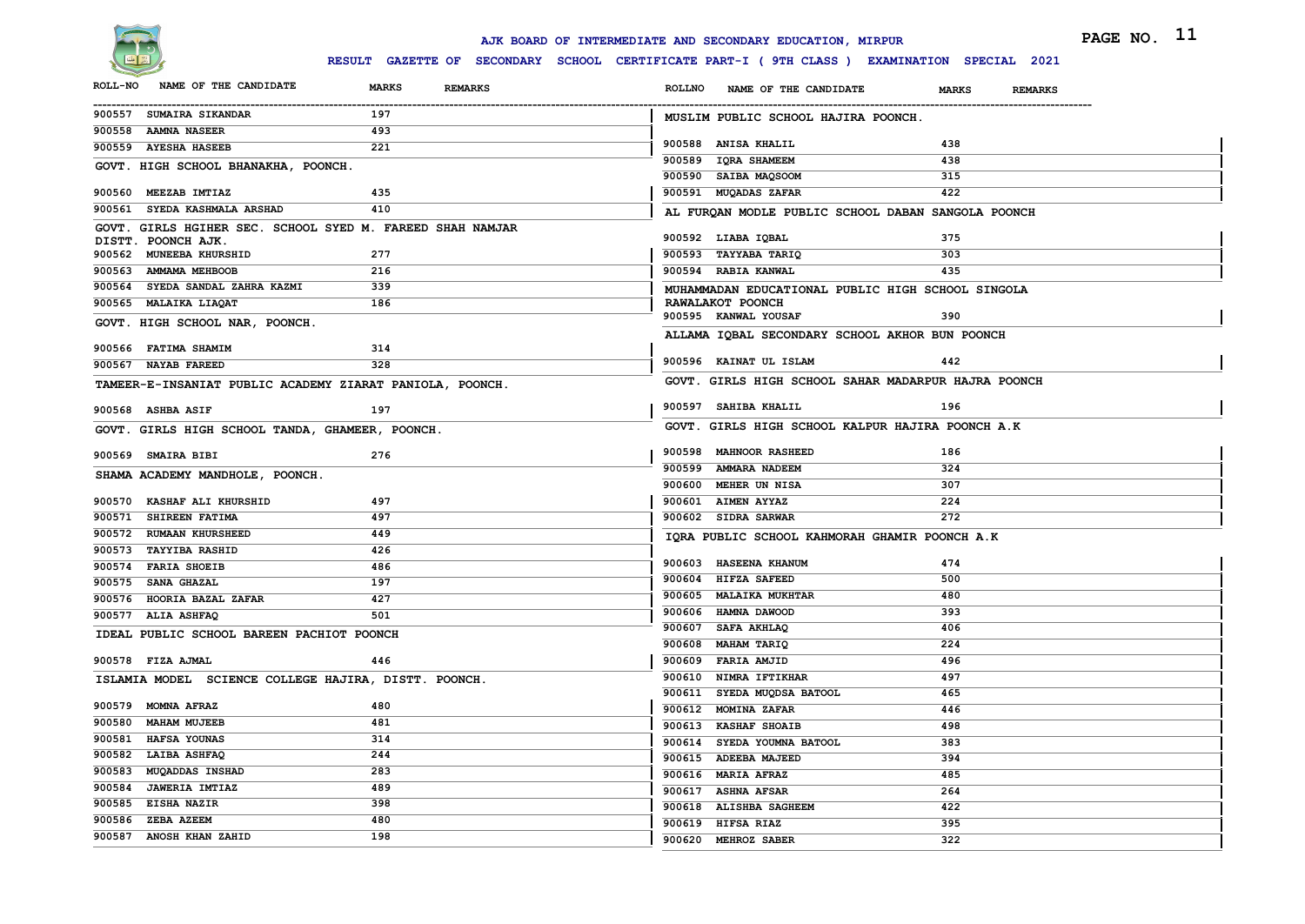

|                                                                          |                                | AJK BOARD OF INTERMEDIATE AND SECONDARY EDUCATION, MIRPUR<br>RESULT GAZETTE OF SECONDARY SCHOOL CERTIFICATE PART-I ( 9TH CLASS ) EXAMINATION SPECIAL 2021 | PAGE NO. 12                    |
|--------------------------------------------------------------------------|--------------------------------|-----------------------------------------------------------------------------------------------------------------------------------------------------------|--------------------------------|
| NAME OF THE CANDIDATE<br><b>ROLL-NO</b>                                  | <b>MARKS</b><br><b>REMARKS</b> | <b>ROLLNO</b><br>NAME OF THE CANDIDATE                                                                                                                    | <b>MARKS</b><br><b>REMARKS</b> |
| 900621 IQRA HALEEM                                                       | 406                            | 900651 AMAMA MAROOF                                                                                                                                       | 382                            |
| 900622 MONIBA KHURSHID                                                   | 283                            | 900652 KIRAN AZAM                                                                                                                                         | 197                            |
| 900623 AIMA KHALID                                                       | 334                            | 900653 LAIBA TARIQ                                                                                                                                        | 383                            |
| 900624 ISHMAL KHAQAN                                                     | 257                            | 900654 SAHIBA HAFEEZ                                                                                                                                      | 178                            |
| 900625 ANEESA JAVED                                                      | 472                            | RURAL EDUCATIONAL CENTRE PIRKOT TEH. HAJIR DISTT. POONCH                                                                                                  |                                |
| 900626 GHULAM SUNDAS NISA                                                | 394                            | AJK                                                                                                                                                       |                                |
| 900627 ZARA SAFEER                                                       | 427                            | 900655 OMAIMA YOUNAS                                                                                                                                      | 263                            |
| 900628 SAMAN SHAFIE                                                      | 413                            | ROSHAN PUBLIC SECONDARY SCHOOL NAMBAL CHATTRA ABBASPUR                                                                                                    |                                |
| 900629 NOORIA ABID                                                       | 481                            | DISTT. POONCH AJK<br>900656 ALISHBA MANZOOR                                                                                                               | 418                            |
| 900630 KAINAT DAWOOD                                                     | 493                            | 900657 NAINA SOHRAB                                                                                                                                       | 373                            |
| SUFFA INSTITUTE OF MODERN STUDIES TATRINOTE HAJIRA DISTT.                |                                | 900658 MEHAK MAROOF                                                                                                                                       | 348                            |
| POONCH AJK                                                               |                                |                                                                                                                                                           |                                |
| 900631 HUMMA ABRAR                                                       | 296                            | RAWALAKOT MODEL SCHOOL SUPPLY BAZAR RAWALAKOT DISTT.<br>POONCH AJK                                                                                        | $Rs.2640/-$                    |
| KASHMIR IDEAL PUBLIC SECONDARY SCHOOL AKHORBARIAN RAKKAR                 |                                | 900659 ADEEBA AZEEM                                                                                                                                       | 292                            |
| <b>POONCH</b><br>900632 USWA NAYYAB                                      | 394                            | 900660 RAHAT ZAKIR                                                                                                                                        | 367                            |
| HAPPY LAND SCHOOL SYSTEM PARATI POONCH                                   |                                | 900661 MENHAL ARSHAD                                                                                                                                      | 413                            |
|                                                                          |                                | 900662 ADIBA SARFARAZ                                                                                                                                     | 366                            |
| 900633 RUBESHA IMTIAZ                                                    | 496                            | 900663 SUMAYA MUSHTAQ                                                                                                                                     | 395                            |
| ISLAMIA MODEL SECONDARY SCHOOL AKRAM ABAD POONCH AK                      |                                | 900664 ZONASH ALTAF                                                                                                                                       | 368                            |
| 900634 TANZEELA HUSSAIN                                                  | 229                            | ISLAMIA MODEL SCHOOL BARI GALI DISTT. POONCH AJK                                                                                                          |                                |
| 900635 TEHZEEB NASEER                                                    | 269                            | 900665 FARYAL RIYASAT                                                                                                                                     | 394                            |
| 900636 AROOSA BINTE ISHFAQ                                               | 348                            | 900666 ISMA ARSHAD                                                                                                                                        | 398                            |
| 900637 AFREEZA SALEEM                                                    | 315                            | 900667 ALEEZA KABIR                                                                                                                                       | 410                            |
| 900638 RIMSHA ISHAQ                                                      | 354                            | 900668 ALISHBA NASEER                                                                                                                                     | 410                            |
| 900639 HINA NAAZ                                                         | 354                            | KIDS HEAVEN EDUCATIONAL SYSTEM HAJEERA DISTT. POONCH AJK                                                                                                  |                                |
| 900640 ZOOMIA JAMIL                                                      | 283                            |                                                                                                                                                           |                                |
| 900641 UME HABIBA                                                        | 276                            | 900669 ALISHBA FAROOQ                                                                                                                                     | 317                            |
| 900642 SAMIRA RAZIQ                                                      | 317                            | 900670 HUMA RIAZ KHAN                                                                                                                                     | 418                            |
| 900643 LASHIBA TASVEER                                                   | 243                            | 900671 HAJRA KANWAL                                                                                                                                       | 208                            |
| 900644 ADOOS YOUSAF                                                      | 348                            | 900672 AYESHA KARAMAT                                                                                                                                     | 354                            |
| KASHMIR GARDEN COLLEGE HAJIRA POONCH AK                                  |                                | MIRI ROSHNI SCHOOL GALA DREAK RAWALAKOT AJK                                                                                                               |                                |
| 900645 BISMA ABBAS                                                       | 362                            | 900673 MARYAM NAZ                                                                                                                                         | 454                            |
| ROSE HEAVEN PUBLIC SCHOOL POTHI CHHAPRIAN POONCH                         |                                | NEW CITY SCIENCE COLLEGE HOUSING SCHEME RAWALAKOT DIST.<br>POONCH AK                                                                                      |                                |
| 900646 MEHREEN KOUSAR                                                    | 238                            | 900674 AYESHA BIBI                                                                                                                                        | 498                            |
| GRAMMAR PUBLIC SCHOOL RAWALAKOT DISTT. POONCH AK                         |                                | THE VISION SCHOOL SYSTEM RAWALAKOT POONCH AJK                                                                                                             |                                |
| 900647 HIBBA NAZIR                                                       | 427                            | 900675 MEHROSHA WASIM                                                                                                                                     | 224                            |
| 900648 LAIBA FIAZ                                                        | 466                            | MUHAMMADAN SCIENCE SCHOOL AND COLLEGE CHAK RAWALAKOT                                                                                                      |                                |
| JABIR BIN HAYAN SCHOOL AND COLLEGE RAWALAKOT DIST. POONCH<br>AJK         |                                | DISTT. POONCH AJK<br>900676 MINAHIL KHURSHID                                                                                                              | 493                            |
| 900649 ZUHA SALEEM                                                       | 221                            | PUNJAB COLLEGE RAWALAKOT DISTT. POONCH AJK                                                                                                                |                                |
| KASHMIR GREEN HILLS SECONDARY SCHOOL MERA DEVI GALI<br>DISTT. POONCH AJK |                                | 900677 UNZA KHANEEN                                                                                                                                       | 460                            |
| 900650 SAMA KHALID                                                       | 356                            | 900678 KHANSA KANWAL                                                                                                                                      | 435                            |
|                                                                          |                                |                                                                                                                                                           |                                |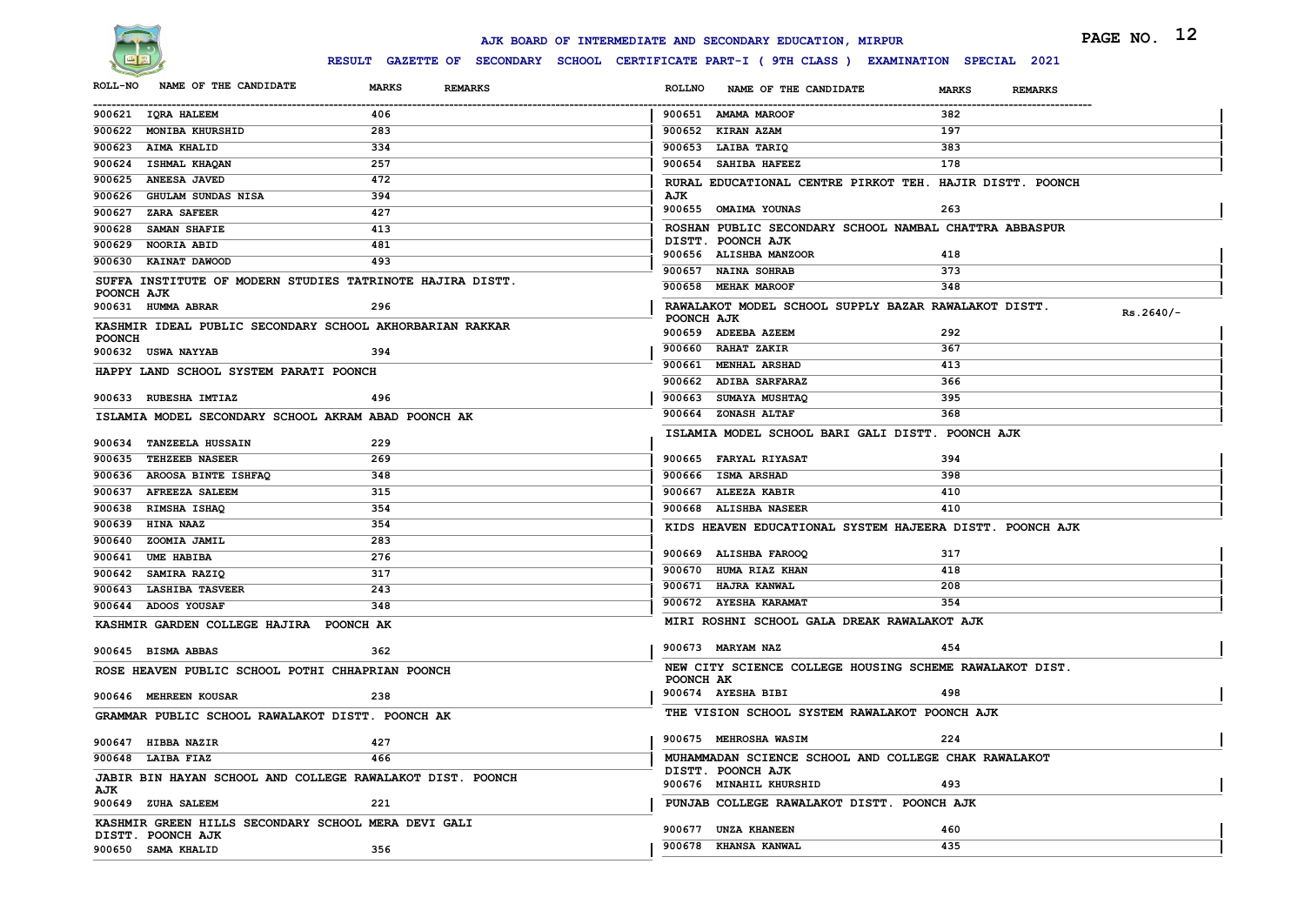

|                  |                                                          |                                                                                              |               | AJK BOARD OF INTERMEDIATE AND SECONDARY EDUCATION, MIRPUR             |              | PAGE NO. 13    |
|------------------|----------------------------------------------------------|----------------------------------------------------------------------------------------------|---------------|-----------------------------------------------------------------------|--------------|----------------|
|                  |                                                          | RESULT GAZETTE OF SECONDARY SCHOOL CERTIFICATE PART-I ( 9TH CLASS ) EXAMINATION SPECIAL 2021 |               |                                                                       |              |                |
| <b>ROLL-NO</b>   | NAME OF THE CANDIDATE                                    | <b>MARKS</b><br><b>REMARKS</b>                                                               | <b>ROLLNO</b> | NAME OF THE CANDIDATE                                                 | <b>MARKS</b> | <b>REMARKS</b> |
|                  | 900679 MAHNOOR AZAD                                      | 462                                                                                          |               | 900710 SIDRA SAEED                                                    | 336          |                |
|                  | ABU BAKER SIDDIQUE MODEL SCHOOL HURNAMAIRA DISTT POONCH  |                                                                                              |               | 900711 FOZIA SAEED                                                    | 381          |                |
|                  |                                                          |                                                                                              |               | 900712 SANISH GULL                                                    | 198          |                |
|                  | 900680 FIZA AZHAR                                        | 484                                                                                          |               | 900713 HAFSA ILYAS                                                    | 292          |                |
|                  | 900681 MAHNOOR NAJEEB                                    | 454                                                                                          |               | 900714 MOMNA NYYAR                                                    | 300          |                |
|                  | 900682 EMAN SAJID                                        | 453                                                                                          |               | 900715 WAJEEHA MAJAD                                                  | 305          |                |
|                  | 900683 MALAIKA MAHNOOR                                   | 204                                                                                          |               | CRESCENT PUBLIC HIGH SCHOOL QILLAN SUDHNOTI                           |              |                |
|                  | 900684 ALIBA AMJAD                                       | 492                                                                                          |               |                                                                       |              |                |
|                  | GOVT. GIRLS HIGH SCHOOL KOTARA, POONCH.                  |                                                                                              |               | 900716 ZARFZSHAN AZEEM                                                | 460          |                |
|                  | 900685 NOOR FATIMA                                       | 311                                                                                          |               | GOVT GIRLS HIGH SCHOOL ISLAM PURA SUDHNUTI                            |              |                |
|                  | 900686 MOMINA KHAN                                       | 291                                                                                          |               | 900717 ANOSH MAZAJ                                                    | 283          |                |
|                  | 900687 MINAHIL KHAN                                      | 394                                                                                          |               | 900718 ZUNAIRA SALEEM                                                 | 446          |                |
|                  | GOVT. GIRLS HIGH SCHOOL PALLANDRI, SUDHNUTI.             |                                                                                              |               | 900719 BUSHRA TAHIR                                                   | 359          |                |
|                  |                                                          |                                                                                              |               | GOVT GIRLS HIGH SCHOOL DHINGROON SUDHNUTI                             |              |                |
|                  | 900688 DANYA SHAHEEN                                     | 225                                                                                          |               |                                                                       |              |                |
|                  | 900689 SEHRISH SAEED                                     | 276                                                                                          |               | 900720 ASEEMA JAVED                                                   | 449          |                |
| SUDHNUTI.        | KASHMIR PUBLIC COMMERCE AND SCIENCE COLLEGE TRARKHEL,    |                                                                                              |               | ISLAMIA PUBLIC HIGH SCHOOL DANA POTHI MIR KHAN DISTT.<br>SUDHNUTI AK  |              |                |
|                  | 900690 MISBAH WARIS                                      | 393                                                                                          |               | 900721 ALISHBA KHALIQ                                                 | 492          |                |
|                  | 900691 UMRA JANIT                                        | 413                                                                                          |               | 900722 ANIQA ZAHEER                                                   | 295          |                |
|                  | 900692 MOMNA KABIR                                       | 368                                                                                          |               | EMERSON COLLEGE OF SCIENCE AND ARTS PALLANDRI AK                      |              |                |
|                  | 900693 MISBAH FARID                                      | 421                                                                                          |               |                                                                       |              |                |
|                  | GOVT.GIRLS HIGH SCHOOL NALIAN, SUDHNUTI.                 |                                                                                              |               | 900723 SYEDA KHANSA SAGHIR                                            | 367          |                |
|                  |                                                          |                                                                                              |               | 900724 SIDRA BIBI                                                     | 210          |                |
|                  | 900694 ANOSHA JABEEN                                     | 322                                                                                          |               | 900725 IQRA NAEEM                                                     | 387          |                |
|                  | 900695 HARIQA KANWAL                                     | 383                                                                                          |               | THE ACADEMY OF ISLAMIC AND MODERN STUDIES BETHAK DISTT.               |              |                |
|                  | 900696 UNIZA TEHREEM                                     | 277                                                                                          |               | SUDHNOTI AK<br>900726 IRTAFA MUNIR                                    | 418          |                |
|                  | READ FOUNDATION HIGH SCHOOL TRARKHAL DISTT. SUDHNOTI AJK |                                                                                              |               | 900727 HIFZA UROOJ                                                    | 414          |                |
|                  | 900697 AYESHA SARWAR                                     | 434                                                                                          |               | 900728 NAYAB SHOUKAT                                                  | 422          |                |
|                  | 900698 RUKHMA SAROSH                                     | 381                                                                                          |               | 900729 IQRA MAJEED                                                    | 334          |                |
|                  | 900699 ZONAIRA ILTAF                                     | 493                                                                                          |               | 900730 AQSA MAJEED                                                    | 337          |                |
|                  | 900700 AIMAN SHAKEEL                                     | 496                                                                                          |               | 900731 ROHAB MALIK                                                    | 315          |                |
|                  | 900701 ESHA TUR RAZIA                                    | 198                                                                                          |               | 900732 IRSA RASHEED                                                   | 376          |                |
|                  | GOVT. GIRLS HIGH SCHOOL, MURSHADABAD, SUDHNOTI, A.K.     |                                                                                              |               | THE LEADS EDUCATION SYSTEM QILLAN MUNSHAHBAD DISTT.<br>SUDHNUTI AJK   |              |                |
|                  | 900702 IMRA SALEEM                                       | 346                                                                                          |               | 900733 MUQADAS IBRAR                                                  | 437          |                |
|                  | ADDUHA INSTITUTE OF ISLAMIC & MODERN STUDIES PALANDRI,   |                                                                                              |               | 900734 ZOYA TARIQ                                                     | 336          |                |
| <b>SUDHNUTI.</b> |                                                          | Rev. List                                                                                    |               | DR. MAHROOF MODEL COLLEGE TANGI GALA, DISTT. SUDHNUTI AJK             |              |                |
|                  | 900703 ZARNISH SHAKEEL                                   | 354                                                                                          |               |                                                                       |              |                |
|                  | 900704 RUMAISA ARSHAD                                    | 422                                                                                          |               | 900735 MAHPARA ABID                                                   | 481          |                |
|                  | 900705 IMAMA SHAHID                                      | 339                                                                                          |               | 900736 SANJEEDA SALEEM                                                | 430          |                |
|                  | 900706 JAVERIA MUSTAFA                                   | 268                                                                                          |               | 900737 TASNEEM KOUSAR                                                 | 422          |                |
|                  | 900707 MUNIBA SHAFIULLAH                                 | 327                                                                                          |               | 900738 MUQADDAS TARIQ                                                 | 484          |                |
|                  | 900708 NOSHEEN SAGHIR                                    | 356                                                                                          |               | 900739 RUKHMA TAHIR                                                   | 469          |                |
|                  | 900709 MEHREEN HAFEEZ                                    | 359                                                                                          |               | LT. FAISAL SHAHEED SCHOOL AND COLLEGE TRARKHAL DISTT.<br>SUDHNUTI AJK |              |                |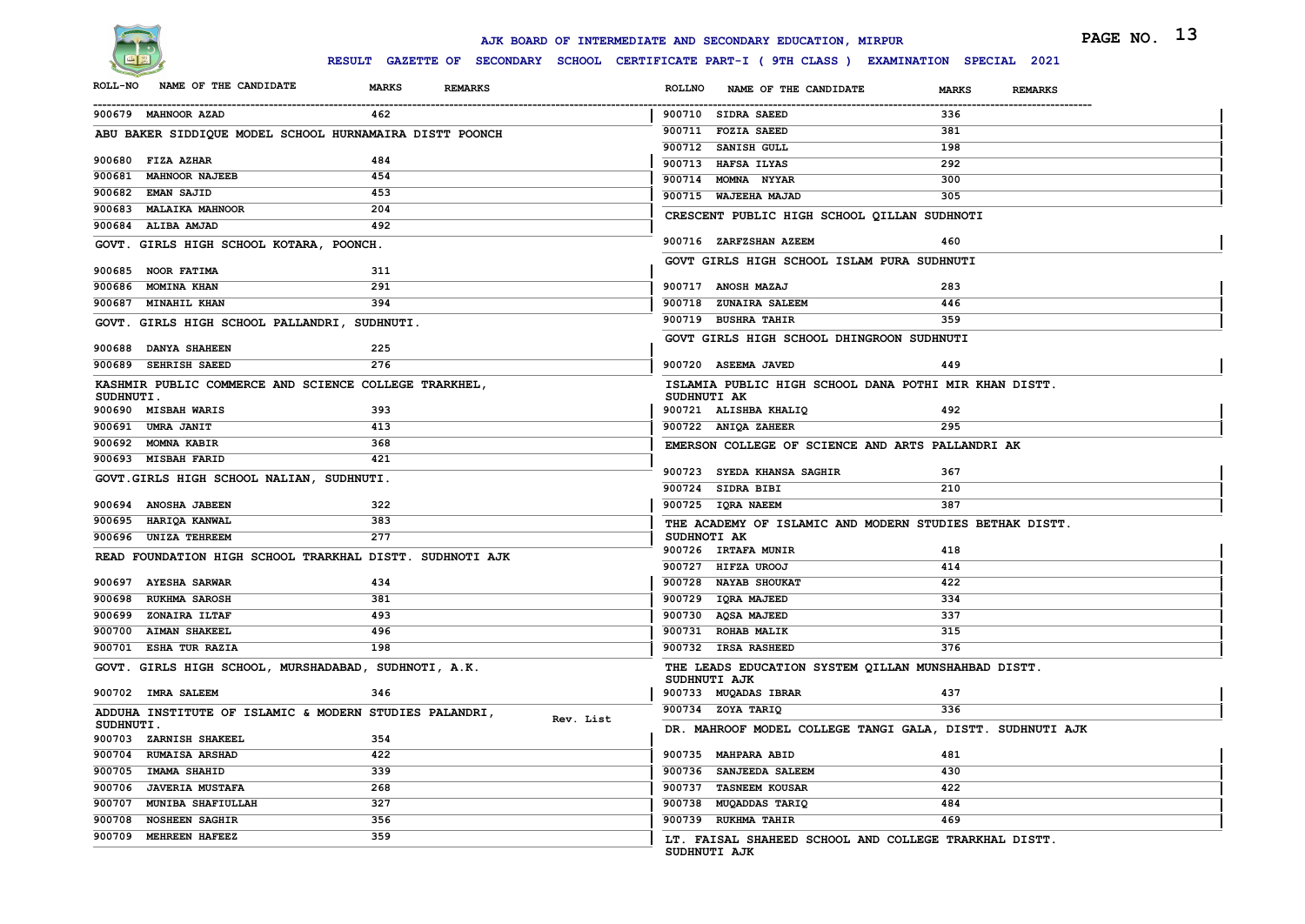

|                |                     |                                           |                                                                                              |               | AJK BOARD OF INTERMEDIATE AND SECONDARY EDUCATION, MIRPUR |                                                           | PAGE NO. 14 |
|----------------|---------------------|-------------------------------------------|----------------------------------------------------------------------------------------------|---------------|-----------------------------------------------------------|-----------------------------------------------------------|-------------|
|                |                     |                                           | RESULT GAZETTE OF SECONDARY SCHOOL CERTIFICATE PART-I ( 9TH CLASS ) EXAMINATION SPECIAL 2021 |               |                                                           |                                                           |             |
| <b>ROLL-NO</b> |                     | NAME OF THE CANDIDATE                     | <b>MARKS</b><br><b>REMARKS</b>                                                               | <b>ROLLNO</b> | NAME OF THE CANDIDATE                                     | <b>MARKS</b><br><b>REMARKS</b>                            |             |
|                | 900740 HEEMAL KHAN  |                                           | 504                                                                                          |               | 900770 NADIA BI BI                                        | 257                                                       |             |
|                | 900741 OKASHA HAYAT |                                           | 498                                                                                          |               |                                                           | NEELUM INSTITUTE OF SCIENCES AND HUMANITIES ATHMUQAM      |             |
|                | 900742 NIMRA ARSHAD |                                           | 501                                                                                          |               | DISTT. NEELUM AK                                          |                                                           |             |
|                | 900743 AIMA KHAN    |                                           | 501                                                                                          |               | 900771 KHIZRA IRSHAD                                      | 421                                                       |             |
|                | 900744 AMMARA KHAN  |                                           | 500                                                                                          |               | 900772 MUQADAS FATIMA                                     | 427                                                       |             |
|                |                     | 900745 ANDLEEB BASIT                      | 499                                                                                          |               | 900773 HABIBA ZIA                                         | 486                                                       |             |
|                | 900746 UROOJ ZAFAR  |                                           | 502                                                                                          |               |                                                           | GREEN HILLS SCIENCE SCHOOL KAIL TEH. SHARDA DISTT. NEELUM |             |
|                |                     | 900747 MEMOONA TARIQ                      | 500                                                                                          | AJK           | 900774 ANOSHA KANWAL                                      | 229                                                       |             |
|                | 900748 SEHAR NASEER |                                           | 498                                                                                          |               |                                                           |                                                           |             |
|                |                     |                                           | BAAB-UL-ILM HIGH SCHOOL TANGI GALA DISTRICT SUDHNUTI AK                                      | AJK           |                                                           | BRIGHT FUTURE MODEL HIGH SCHOOL ATHMUQAM DISTT. NEELUM    |             |
|                |                     | 900749 ANOSHA ISHFAQ                      | 473                                                                                          |               | 900775 ZAINAB HANEEF                                      | 244                                                       |             |
|                | 900750 SABA ARSHAD  |                                           | 462                                                                                          |               | 900776 NAYYAB ASLAM                                       | 373                                                       |             |
|                | 900751 IQRA AIMAN   |                                           | 484                                                                                          |               | 900777 SHAZIA AWAN                                        | 269                                                       |             |
|                |                     |                                           | GREEN VALLEY PUBLIC SCHOOL NARYOLA RATTI GALI SUDHNOTI                                       |               | 900778 TAYBA SADAQAT                                      | 308                                                       |             |
| AJK            |                     |                                           |                                                                                              |               | 900779 NOOR UL AIN                                        | 323                                                       |             |
|                | 900752 RUHAAB SAJID |                                           | 460                                                                                          |               |                                                           | GOVT. HIGH SCHOOL, BATTANGI, DISTT. HATTIAN BALA AJK.     |             |
|                |                     | 900753 ZAHRA AURANGZEB                    | 465                                                                                          |               | 900780 AFSHEEN AZIZ                                       | 238                                                       |             |
|                |                     |                                           | KHAYAM RIAZ PUBLIC SCHOOL PANTHAL DISTT. SUDHNUTI AJK                                        |               |                                                           | GOVT. GIRLS HIGH SCHOOL GOHAR ABAD, DISTT. HATTIAN BALA   |             |
|                | 900754 IRSA AFTAB   |                                           | 401                                                                                          | AJK.          |                                                           |                                                           |             |
|                | 900755 IQRA ISRAJ   |                                           | 398                                                                                          |               | 900781 MARYAM GILLANI                                     | 204                                                       |             |
|                | 900756 HAJRA AYAZ   |                                           | 442                                                                                          |               | 900782 SEHRISH QURESHI                                    | 196                                                       |             |
|                |                     | 900757 ARISHBA KHATOON                    | 418                                                                                          |               | 900783 IQRA ASIF                                          | 314                                                       |             |
|                |                     |                                           | IQBAL PUBLIC HIGHER SECONDARY SCHOOL GAJIN HAMROOTA                                          |               | 900784 HALEEMA SAFEER                                     | 213                                                       |             |
|                |                     | DISTT. SUDHNUTI AJK                       |                                                                                              |               | 900785 SHAZMA KHALID                                      | 269                                                       |             |
|                |                     | 900758 MOINA IMTIAZ                       | 173                                                                                          |               | 900786 SIDRA ASHRAF                                       | 314                                                       |             |
|                |                     |                                           | GOVT. GIRLS HIGH SCHOOL ATHMUQAM DISTT. NEELUM AJK                                           |               | 900787 MEHWISH BIBI                                       | 252                                                       |             |
|                |                     |                                           |                                                                                              |               |                                                           | READ FOUNDATION HIGH SCHOOL CHINARI DIST. HATTIAN BALA AK |             |
|                | 900759 HIFZA HAYAT  |                                           | 422                                                                                          |               | 900788 SYEDA MAHAM KAZMI                                  | 287                                                       |             |
|                |                     | GOVT. GIRLS HIGH SCHOOL DAWARIAN, NEELUM. |                                                                                              |               | 900789 ALISHA MASKEEN                                     | 292                                                       |             |
|                | 900760 AROOJ MASOOD |                                           | 327                                                                                          |               | 900790 SADIA MAQBOOL                                      | 269                                                       |             |
|                |                     |                                           | MUHAMMAD AZEEM GOVT. INTER COLLEGE DUDHNIAL, NEELUM.                                         |               | 900791 UROOJ YOUNAS                                       | 374                                                       |             |
|                |                     |                                           |                                                                                              |               | 900792 SYEDA UMAMA BATOOL                                 | <b>R-LATER</b>                                            |             |
|                | 900761 SANIA RASHID |                                           | 193                                                                                          |               | READ FOUNDATION HIGH SCHOOL CHATTIAN TEH AND DIST.        |                                                           |             |
|                |                     | 900762 MUQADAS SHAHEEN                    | 205                                                                                          |               | HATTIAN BALA AK                                           |                                                           |             |
|                | 900763 MANAZA BIBI  |                                           | 173                                                                                          |               | 900793 HAMERA NISAR                                       | 496                                                       |             |
|                | 900764 BUSHRA EMAAN |                                           | 216                                                                                          |               | 900794 NAYAB AZIZ                                         | 497                                                       |             |
|                |                     | GOVT. HIGH SCHOOL JABBAR BARIAN NEELUM.   |                                                                                              |               | 900795 KANWAL ZAHID                                       | 498                                                       |             |
|                |                     | 900765 SHANZA KAUSAR                      | 382                                                                                          |               | 900796 AYESHA SAEED<br>900797 ALEEBA MUKHTIAR             | 469                                                       |             |
|                |                     | GOVT. GOVT. HIGH SCHOOL DOSUT NEELUM.     |                                                                                              |               |                                                           | 442<br>497                                                |             |
|                |                     |                                           |                                                                                              |               | 900798 SYEDA LARAIB KAZMI<br>900799 EMAN FATIMA           | 316                                                       |             |
|                | 900766 SAIQA BI BI  |                                           | 224                                                                                          |               | 900800 UMM E HABIBA NAEEM                                 | 422                                                       |             |
|                | 900767 SAIQA BI BI  |                                           | 376                                                                                          |               | 900801 HOORAIN NAEEM                                      | 465                                                       |             |
|                | 900768 FAIZA BI BI  |                                           | 303                                                                                          |               | 900802 MOMINA CHIRAGH                                     | 446                                                       |             |
|                |                     | 900769 NIMRA LIAQAT                       | 179                                                                                          |               |                                                           |                                                           |             |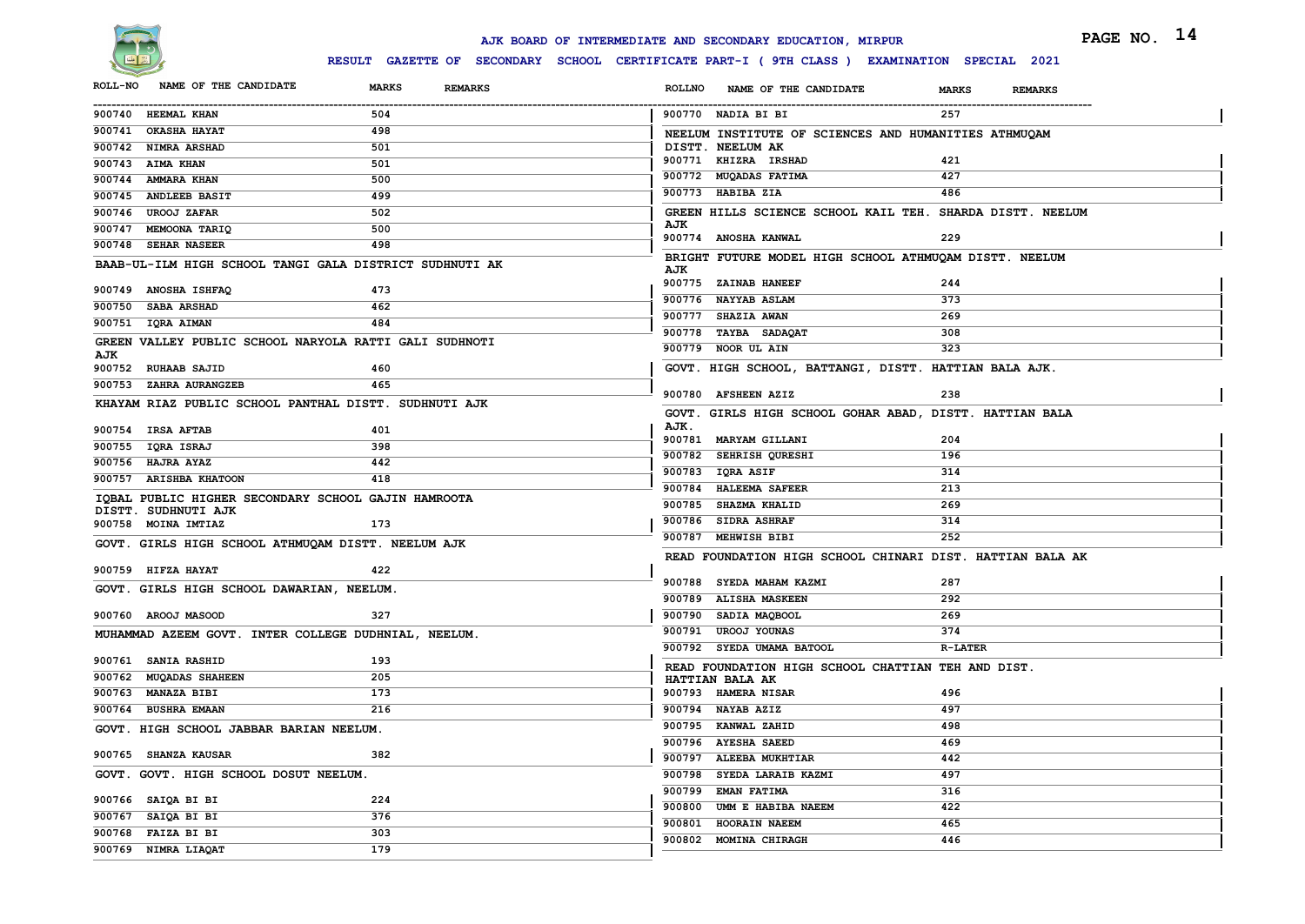

|                                                     |                                                           | PAGE NO. 15<br>AJK BOARD OF INTERMEDIATE AND SECONDARY EDUCATION, MIRPUR                     |  |
|-----------------------------------------------------|-----------------------------------------------------------|----------------------------------------------------------------------------------------------|--|
|                                                     |                                                           | RESULT GAZETTE OF SECONDARY SCHOOL CERTIFICATE PART-I ( 9TH CLASS ) EXAMINATION SPECIAL 2021 |  |
| NAME OF THE CANDIDATE<br><b>ROLL-NO</b>             | MARKS<br><b>REMARKS</b>                                   | <b>ROLLNO</b><br>NAME OF THE CANDIDATE<br><b>MARKS</b><br><b>REMARKS</b>                     |  |
| 900803 ALEESHA NAZIR                                | 455                                                       | 900833 FIRDOUS LAL<br>339                                                                    |  |
| 900804 KASHMALA ASIF                                | 449                                                       | HAVELI MODEL SCIENCE COLLEGE KAHUTA DISTT. HAVELI AJK                                        |  |
| 900805 ATIKA ATIQUE                                 | 486                                                       |                                                                                              |  |
| 900806 ZAINAB TANVEER                               | 363                                                       | 900834 ANAYA FAROOQ<br>276                                                                   |  |
| 900807 HALEEMA ALTAF                                | 503                                                       | 900835 ALISHBA MAJEED<br>324                                                                 |  |
|                                                     | READ FOUNDATION HIGH SCHOOL SARAN DISTT. HATTIAN BALA AJK | 410<br>900836 SYEDA GULL E NAYAAB                                                            |  |
| 900808 HURIA RANI                                   | 410                                                       | NEW KASHMIR MODEL SCHOOL KAHUTA DISTT. HAVELI AJK                                            |  |
| 900809 GHOSIA SHAHEEN                               | 314                                                       | 900837 MARYAM BATOOL<br>248                                                                  |  |
| GOVT. HIGH SCHOOL NOGRAN DISTT. HATTIAN BALA AJK    |                                                           | 900838 REHANA ZAFAR<br>265                                                                   |  |
|                                                     |                                                           | 900839 FARZANA ZAFAR<br>314                                                                  |  |
| 900810 ROMANA ZAREEN                                | 485                                                       | 323<br>900840 SANIA SIDDIQUE                                                                 |  |
|                                                     | READ FOUNDATION SCHOOL KHANDA BELA DISTT. JEHLUM VALLEY   | GOVT. GIRLS HIGHER SECONDARY SCHOOL, SAHAILI SARKAR,                                         |  |
| AJK<br>900811 BATOOL FATIMA                         | 366                                                       | <b>MUZAFFARABAD.</b><br>277<br>900841 QANDEEL SAEED                                          |  |
| 900812 ASMA NOOR                                    | 373                                                       |                                                                                              |  |
| 900813 RUMAN ZAHEER                                 | 348                                                       | ASKARI PUBLIC SCHOOL HAMIDABAD DISTT. MIRPUR                                                 |  |
| 900814 LAIBA WAQAR                                  | 466                                                       | 315<br>900842 ALISHA SHABIR                                                                  |  |
| 900815 SYEDA AREEBA GILLANI                         | 485                                                       | CRESCENT MODEL COLLEGE MIRPUR                                                                |  |
|                                                     | CHINAR MODEL INSTITUTE CHINARI NEAR NBP JEHLUM VALLEY     |                                                                                              |  |
| (AK)                                                |                                                           | 900843 ILSA NAVEED<br><b>R-LATER</b>                                                         |  |
| 900816 MUBARA TUL AIN                               | 426                                                       | MUHAMMAD RASHEED KHAN GOVT. GIRLS HIGH SCHOOL GUL KOT                                        |  |
| 900817 MAHNOOR ISHTIAQ ABBASI                       | 196                                                       | <b>SUDHNUTI</b><br>900844 AROOJ NAQUASH<br><b>R-LATER</b>                                    |  |
| 900818 IRSA MUMTAZ                                  | 263                                                       | 900845 HIRA ASGHAR<br><b>R-LATER</b>                                                         |  |
| 900819 ANAM RAFIQUE                                 | 173                                                       | 900846 ZILL E HUMA<br><b>R-LATER</b>                                                         |  |
| 900820 SYEDA MOMINA TANVEER                         | 462                                                       | 900847 NOORUL AIN<br><b>R-LATER</b>                                                          |  |
| GOVT. GIRLS HIGH SCHOOL JALAL ABAD,                 | <b>DISTT. HAVELI AJK</b>                                  | 900848 SAHAB GULL<br><b>R-LATER</b>                                                          |  |
| 900821 SYEDA WARDAH BATOOL                          | 317                                                       | 900849 SWAIRA USMANI<br><b>R-LATER</b>                                                       |  |
|                                                     |                                                           | CHINAR MODEL INSTITUTE CHINARI NEAR NBP JEHLUM VALLEY                                        |  |
|                                                     | GOVT. GIRLS HIGH SCHOOL HALIN SHAMALI, DISTT. HAVELI AJK  | (AK)                                                                                         |  |
| 900822 ANDLEEB FATIMA BUKHARI                       | 228                                                       | 900850 LAIBA AFRAZ<br><b>R-LATER</b>                                                         |  |
| MEHMOOD MEMORIAL PUBLIC SCHOOLGHARBI KAHUTA, DISTT. |                                                           | FARAN MODEL COLLEGE OF SCIENCES FATEHPUR KOTLI                                               |  |
| <b>HAVELI AJK</b><br>900823 MADIHA SHAKOOR          | 410                                                       | 900851 AYESHA KHALIQ<br><b>R-LATER</b>                                                       |  |
| 900824 SYEDA IZZA ALI                               | 296                                                       | GOVT. HIGH SCHOOL CHATTAR CLASS, MUZAFFAABAD.                                                |  |
| 900825<br><b>GHANWA IFTIKHAR</b>                    | 289                                                       |                                                                                              |  |
| 900826 TABINDA GULL RATHORE                         | 348                                                       | 235<br>920001 MUHAMMAD NADIR KHAN                                                            |  |
| 900827 FAREEHA FATIMA                               | 390                                                       | 351<br>920002 MUBASHAR IJAZ                                                                  |  |
| 900828 SUMEBA JAVED                                 | 238                                                       | 920003 ALI HAIDER<br>197                                                                     |  |
| GOVT. BOYS HIGH SCHOOL KIRNY DISTT. HAVELI AJK      |                                                           | 473<br>920004 ABDUL REHMAN GILLANI                                                           |  |
|                                                     |                                                           | 920005 SANWAL HAFEEZ KHAN<br>355                                                             |  |
| 900829 SAIQA TABASAM                                | 314                                                       | 920006 HAMMAD AHMED AWAN<br>383                                                              |  |
| 900830 MUQADDAS SAJJAD                              | 196                                                       | 920007 MUHAMMAD ZUBAIR WAHEED KHAN<br>288                                                    |  |
| 900831 ROBIHA RASHEED                               | 296                                                       | 920008 AMAN RAUF<br>204                                                                      |  |
| 900832 SAIRA TABASSAM                               | 173                                                       | 920009 AMIR KHAN<br>192                                                                      |  |
| HANANA COLLEGE OF SCIENCES KAHUTA DISTT. HAVELI AJK |                                                           | 920010 MIAN HAMID NAZIR<br>304                                                               |  |
|                                                     |                                                           | 920011 WALEED HAMEED<br>197                                                                  |  |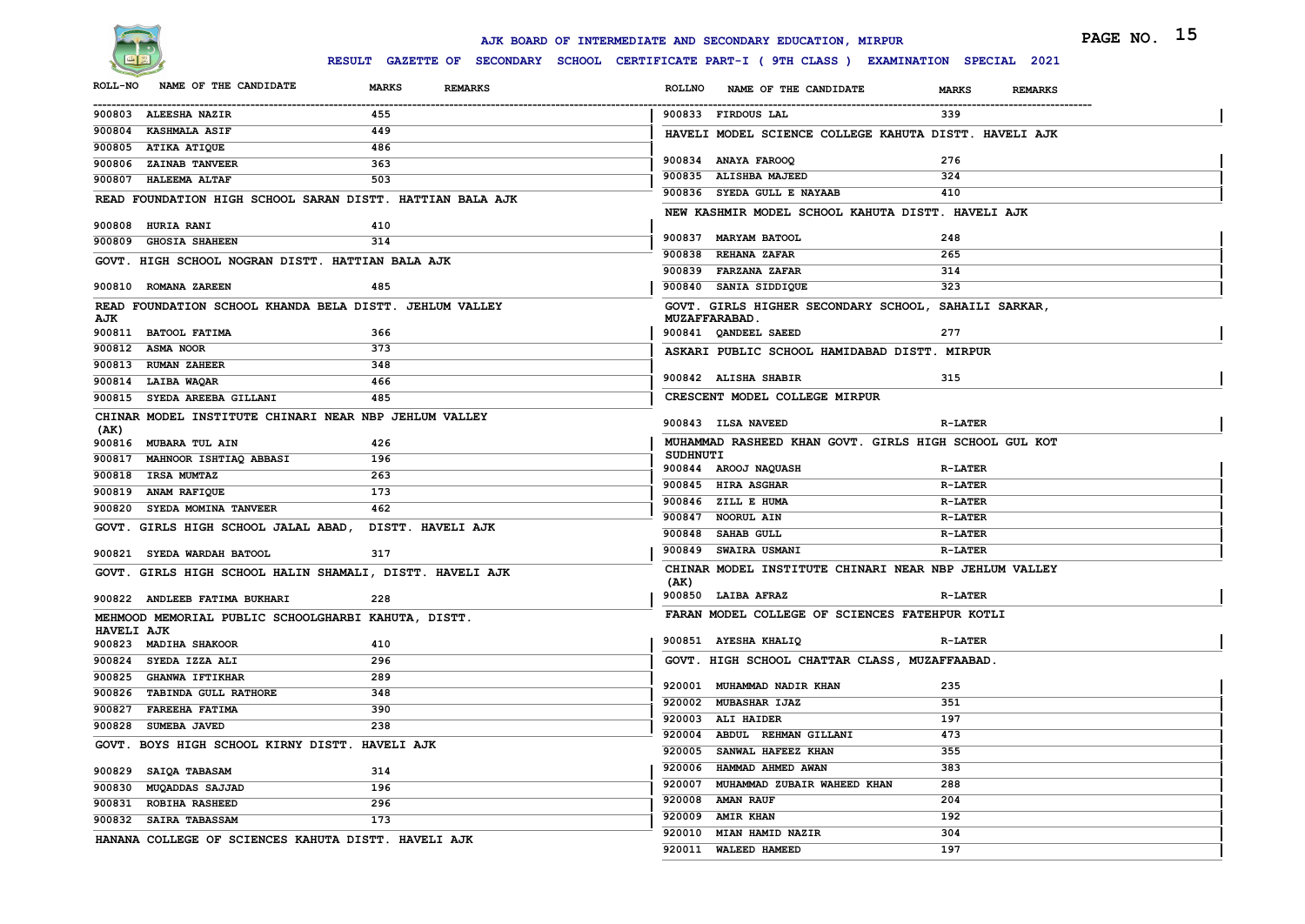

|                                                                                          |                                                                                              | AJK BOARD OF INTERMEDIATE AND SECONDARY EDUCATION, MIRPUR |                                                           |                                | PAGE NO. 16 |
|------------------------------------------------------------------------------------------|----------------------------------------------------------------------------------------------|-----------------------------------------------------------|-----------------------------------------------------------|--------------------------------|-------------|
|                                                                                          | RESULT GAZETTE OF SECONDARY SCHOOL CERTIFICATE PART-I ( 9TH CLASS ) EXAMINATION SPECIAL 2021 |                                                           |                                                           |                                |             |
| NAME OF THE CANDIDATE<br><b>ROLL-NO</b>                                                  | <b>MARKS</b><br><b>REMARKS</b>                                                               | <b>ROLLNO</b>                                             | NAME OF THE CANDIDATE                                     | <b>MARKS</b><br><b>REMARKS</b> |             |
| 920012 MUHAMMAD ZOHAIB KHAN KAYANI                                                       | 343                                                                                          | 920047 RAJA MASOOD MAQBOOL                                |                                                           | 178                            |             |
| 920013 UMAIR AHMED                                                                       | 189                                                                                          |                                                           | KASHMIR SCIENCE COLLEGE, MUZAFFARABAD.                    |                                |             |
| 920014 MOHSIN MUZZAMMIL                                                                  | 346                                                                                          |                                                           |                                                           |                                |             |
| 920015 HUSSAIN ASGHAR KHAN                                                               | 189                                                                                          | 920048 OZAIF ILYAS                                        |                                                           | 192                            |             |
| 920016 AHTISHAM SHABIR                                                                   | 189                                                                                          | 920049 SYED MEESAM ABBAS                                  |                                                           | 262                            |             |
| GOVT. HIGH SCHOOL NARRAN, MUZAFFARABAD.                                                  |                                                                                              | <b>MUZAFFARABAD.</b>                                      | ALI AKBAR AWAN GOVT. HIGH SCHOOL, CHATTAR DOMEL,          |                                |             |
| 920017 MUHAMMAD KHAKAN ABBASI                                                            | 179                                                                                          | 920050 TAYYAB LIAQUAT                                     |                                                           | 430                            |             |
| GOVT. HIGH SCHOOL DUCHOOR MIRAN, MUZAFFARABAD.                                           |                                                                                              | NO.1, MUZAFFARABAD AJK.                                   | KHAWAJA GHULAM MUHAMMAD RATHER GOVT. PILOT HIGH SCHOOL    |                                |             |
| 920018 MUHAMMAD AHSIN NAWAZ                                                              | 221                                                                                          |                                                           | 920051 SYED BILAL HUSSAIN SHAH                            | 204                            |             |
| KH. MUHAMMAD MATEEN GOVT. BOYS HIGH SCHOOL, HATTIAN<br>DOPATTA, DISTT. MUZAFFARABAD AJK. |                                                                                              |                                                           | GOVT. HIGH SCHOOL ANWAAR SHRIEF, MUZAFFARABAD.            |                                |             |
| 920019 ALI ASGHAR                                                                        | 173                                                                                          | 920052 FAHAD AHMED SHAHEEN                                |                                                           | 186                            |             |
| 920020 CHAUDHRY ZULFIQAR SARWAR                                                          | 244                                                                                          |                                                           | 920053 MOHAMMAD HAMAD ZAHEED                              | 186                            |             |
| 920021 MEHAR ALI                                                                         | 173                                                                                          |                                                           | GOVT. HIGHER SECONDARY SCHOOL GOJRA, MUZAFFARABAD.        |                                |             |
| 920022 UZAIR SHAFQAT                                                                     | 272                                                                                          |                                                           |                                                           |                                |             |
| 920023 ZULQERNAIN SADAQAT AWAN                                                           | 244                                                                                          | 920054 MOHSAN RAFIQUE                                     |                                                           | 291                            |             |
| 920024 QAMAR ABBAS                                                                       | 260                                                                                          | 920055 SAQIB TARIQ<br>920056 MUHAMMAD SAFEER              |                                                           | 287<br>173                     |             |
| 920025 RAJA KHATEEB KHAN                                                                 | 208                                                                                          | 920057 MUHAMMAD SHOAIB                                    |                                                           | 309                            |             |
| KHAWAJA GHULAM MUHAMMAD RATHER GOVT. PILOT HIGH SCHOOL                                   |                                                                                              | 920058 MUBASHAR HASSAN                                    |                                                           | 192                            |             |
| NO.1, MUZAFFARABAD AJK.                                                                  |                                                                                              | 920059 ABDUL HADI AWAN                                    |                                                           | 244                            |             |
| 920026 RAJA KAFAYAT ALI                                                                  | 186                                                                                          |                                                           | 920060 SYED SHAHAB UD DIN SHAH BUKHARI                    | 193                            |             |
| 920027 NAWAZ MANZOOR<br>920028 ZAID SHAREEF                                              | 256<br>173                                                                                   | 920061 YASIR IQBAL MUGHAL                                 |                                                           | 176                            |             |
| 920029 SHAMIL IMAM                                                                       | 351                                                                                          |                                                           | GOVT. HIGHER SECONDARY SCHOOL MUSA KHARIAN, MUZAFFARABAD. |                                |             |
| 920030 SARWAR SHOUKAT                                                                    | 245                                                                                          |                                                           |                                                           |                                |             |
| 920031 ADAN SHERAZ                                                                       | 348                                                                                          |                                                           | 920062 MUHAMMAD TAYYAB RAZAQ KHAN                         | 230                            |             |
| 920032 MUHAMMAD RIZWAN GULISTAN                                                          | 418                                                                                          | 920063 MUHAMMAD ASAD KHAN                                 |                                                           | 185                            |             |
| 920033 MUHAMMAD MATEEN GULISTAN                                                          | 414                                                                                          |                                                           | GOVT. HIGH SCHOOL KHUN BANDWAY, MUZAFFARABAD.             |                                |             |
| 920034 MUBASHIR AHMED                                                                    | 335                                                                                          |                                                           |                                                           |                                |             |
| 920035 ABDUL QADEER                                                                      | 354                                                                                          |                                                           | 920064 SYED HASEEB HAIDER KAZMI                           | 210                            |             |
| 920036 SYED USMAN GILLANI                                                                | 278                                                                                          |                                                           | 920065 RAJA MUHAMMAD ABDULLAH BIN SHAHZAD 489             |                                |             |
| DECENT MODEL SCHOOL AND COLLEGE CHELLA BANDI DISTT.                                      |                                                                                              | <b>MUZAFFARABAD</b> .                                     | GOVT. HIGHER SECONDARY SCHOOL KASSIAN HILAL,              |                                |             |
| MUZAFFARABAD AJK                                                                         |                                                                                              | 920066 FARHAN HAIDER                                      |                                                           | 213                            |             |
| 920037 ARSHAD MUMTAZ                                                                     | 252                                                                                          |                                                           | 920067 ARZAM NOOR CHAUDHARY                               | 173                            |             |
| KHAWAJA GHULAM MUHAMMAD RATHER GOVT. PILOT HIGH SCHOOL                                   |                                                                                              |                                                           | 920068 MOAZZAM NOOR CHAUDHARY                             | 225                            |             |
| NO.1, MUZAFFARABAD AJK.<br>920038 FAHAD SARFRAZ                                          | 362                                                                                          | 920069 MUHAMMAD SANWAL                                    |                                                           | 209                            |             |
| 920039 MUDASSAR IQBAL                                                                    | 233                                                                                          |                                                           | 920070 MUHAMMAD AFZAL KAMAL                               | 216                            |             |
| 920040 JUNAID HAFEEZ                                                                     | 290                                                                                          |                                                           | GOVT. HIGH SCHOOL GHAIL, MUZAFFARABAD.                    |                                |             |
| 920041 ABDUL JABBAR                                                                      | 244                                                                                          |                                                           |                                                           |                                |             |
| 920042 SHAKEEB AHMED                                                                     | 406                                                                                          | 920071 HAMZA FAROOQ                                       |                                                           | 196                            |             |
| 920043 NAZAKAT SHAHEEN                                                                   | 453                                                                                          | 920072 RAJA UMAIR HAYAT                                   |                                                           | 394                            |             |
| 920044 RAJA DANIYAL KHAN                                                                 | 402                                                                                          |                                                           | GOVT. HIGHER SECONDARY SCHOOL KAY MANJA, MUZAFFARABAD.    |                                |             |
| 920045 TAUFEEQ MIR                                                                       | 291                                                                                          | 920073 JAWAAD UL HASSAN                                   |                                                           | 190                            |             |
| 920046 NASIR REHMAN                                                                      | 386                                                                                          |                                                           |                                                           |                                |             |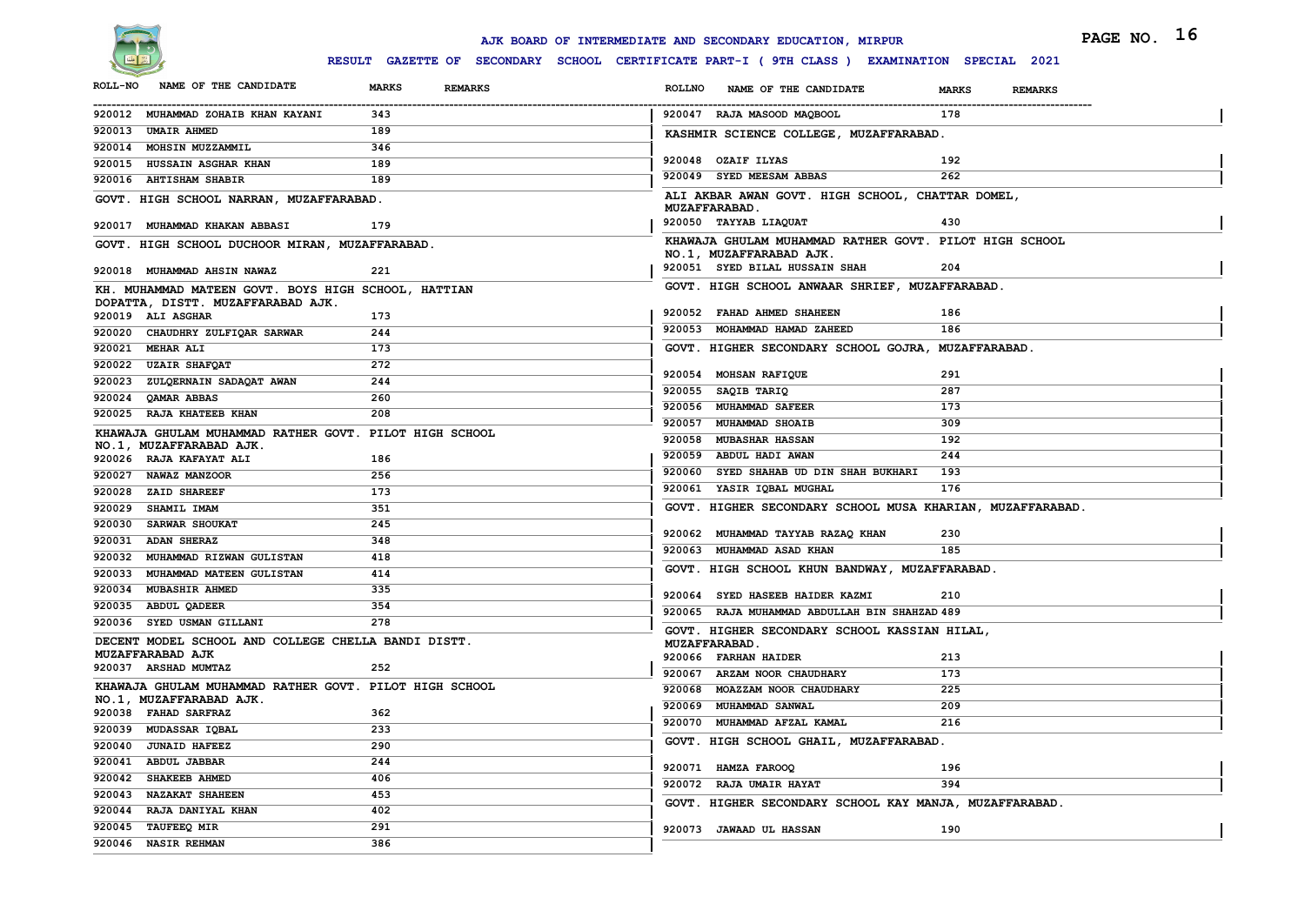

|                   |                                                          |                                                                                              |               | AJK BOARD OF INTERMEDIATE AND SECONDARY EDUCATION, MIRPUR                  |                                | PAGE NO. 17       |
|-------------------|----------------------------------------------------------|----------------------------------------------------------------------------------------------|---------------|----------------------------------------------------------------------------|--------------------------------|-------------------|
|                   |                                                          | RESULT GAZETTE OF SECONDARY SCHOOL CERTIFICATE PART-I ( 9TH CLASS ) EXAMINATION SPECIAL 2021 |               |                                                                            |                                |                   |
| <b>ROLL-NO</b>    | NAME OF THE CANDIDATE                                    | <b>MARKS</b><br><b>REMARKS</b>                                                               | <b>ROLLNO</b> | NAME OF THE CANDIDATE                                                      | <b>MARKS</b><br><b>REMARKS</b> |                   |
|                   | SHAHEEN MODEL COLLEGE, MUZAFFARABAD.                     |                                                                                              |               | 920105 RIZWAN AHMED AWAN                                                   | 224                            |                   |
|                   | 920074 IJLAL ALI AWAN                                    | 387                                                                                          |               | AL-NOOR MODEL HIGH SCHOOL, MUZAFFARABAD.                                   |                                |                   |
|                   | 920075 MUHAMMAD UBAID ABBASI                             | 355                                                                                          |               | 920106 SHAKAR MAQSOOD                                                      | 317                            |                   |
|                   | 920076 MUHAMMAD SADAM KHAN                               | 407                                                                                          |               |                                                                            |                                |                   |
|                   | READ FOUNDATION SCIENCE COLLEGE, MUZAFFARABAD.           |                                                                                              |               | SKY LINK MODEL HIGH SCHOOL BALA PEER, MUZAFFARABAD.                        |                                |                   |
|                   |                                                          |                                                                                              |               | 920107 RAHEEL ASIF                                                         | 378                            |                   |
|                   | 920077 ASAD JAMIL AWAN                                   | 367                                                                                          |               | 920108 SYED ALI ASGHAR                                                     | 383                            |                   |
|                   | 920078 AASHIR ALI SAFEER                                 | 454                                                                                          |               | AIMS SCHOOL AND COLLEGE, MUZAFFARABAD AK.                                  |                                |                   |
|                   | 920079 ASIM SHAHZAMAN                                    | 315                                                                                          |               |                                                                            |                                |                   |
| 920080            | MUHAMMAD NOUMAN QADIR                                    | 179                                                                                          |               | 920109 KHAWAR ALI                                                          | 394                            |                   |
| 920081 SAAD ZAMAN |                                                          | 406                                                                                          |               | 920110 RAJA MUHAMMAD KAIF ABID                                             | 280                            |                   |
|                   | 920082 MIR SAYYAM AKRAM                                  | 205                                                                                          |               | 920111 MUHAMMAD ZAIN UL AHTISHAM                                           | 381                            |                   |
| 920083            | ABDUL MOHEEZ MUSHTAQ                                     | 197                                                                                          |               | 920112 ADNAN ARIF                                                          | 445<br>277                     |                   |
|                   | 920084 SYED SAQLAIN HAIDER KAZMI                         | 480                                                                                          |               | 920113 SYED ARYAAN ALI GILLANI<br>920114 MUHAMMAD ALYAN BUTT               | 240                            |                   |
| 920085            | <b>HAMZA KHATAB</b>                                      | 362                                                                                          |               | 920115 MUSAB MUNIR ABBASI                                                  | 465                            |                   |
| 920086            | <b>HASSAN ALTAF</b>                                      | 480                                                                                          |               |                                                                            |                                |                   |
|                   | 920087 RAJA HARIS ALI                                    | 213                                                                                          |               | BAB-UL-ILM THE MERIT PUBLIC SCHOOL GULSHIN COLONY,<br><b>MUZAFFARABAD.</b> |                                |                   |
|                   | 920088 KHAWAJA ABDUL REHMAN TANVEER                      | 402                                                                                          |               | 920116 MOHSIN SADDIQUE                                                     | 421                            |                   |
|                   | 920089 ASFAND AMIR<br>920090 SYED ABDUL MOIZ BUKHARI     | 407<br>413                                                                                   |               | 920117 FAISAL SHABIR                                                       | 224                            |                   |
|                   |                                                          |                                                                                              |               | 920118 SYED TAHIR GILLANI                                                  | 382                            |                   |
|                   | READ FOUNDATION HIGH SCHOOL HATTIAN DUPATTA MUZAFFARABAD |                                                                                              |               | SHAHEEN MODEL COLLEGE DOMEL SYEDAN MUZAFFARABAD.                           |                                |                   |
|                   | 920091 RAJA ARYAAN BASHARAT                              | 252                                                                                          |               |                                                                            |                                | R. PROOF+Rs.100/- |
|                   | READ FOUNDATION SCIENCE COLLEGE, MUZAFFARABAD.           |                                                                                              |               | 920119 ALIYAN SHALTAQ                                                      | 414                            |                   |
|                   |                                                          |                                                                                              |               | NEW METHOD PUBLIC SCHOOL UPPERCHATTER MUZAFFARABAD AK                      |                                |                   |
|                   | 920092 HARIS MANZOOR                                     | 288                                                                                          |               | 920120 ANEEQ JAVID                                                         | 410                            |                   |
|                   | SHAHEEN MODEL COLLEGE CHATTAR DOMEL, MUZAFFARABAD.       |                                                                                              |               | 920121 MUDEER AHMED                                                        | 278                            |                   |
| 920093 UMER BUTT  |                                                          | 387                                                                                          |               | 920122 ANAS RAZA                                                           | 383                            |                   |
|                   | 920094 ALI UL HUSSNAIN                                   | 460                                                                                          |               | 920123 MUHAMMAD QASIM                                                      | 386                            |                   |
|                   |                                                          |                                                                                              |               | 920124 MUHAMMAD BADAR MUNIR ABBASI                                         | 426                            |                   |
|                   | NATIONAL PUBLIC SCHOOL CHEHLA BANDI, MUZAFFARABAD.       |                                                                                              |               | 920125 SHEIKH NASIR MANZOOR                                                | 262                            |                   |
|                   | 920095 RAJA ZESHAN DILSHAD                               | 445                                                                                          |               | 920126 FAHAD KHURSHID                                                      | 438                            |                   |
|                   | 920096 ABDULLAH NASEER                                   | 410                                                                                          |               | 920127 SAROOSH ALI AWAN                                                    | 484                            |                   |
|                   | AL-NOOR MODEL HIGH SCHOOL, MUZAFFARABAD.                 |                                                                                              |               | 920128 ABDUL AHAD                                                          | 214                            |                   |
|                   |                                                          |                                                                                              |               | 920129 MUHAMMAD BILAL KHAN                                                 | 453                            |                   |
|                   | 920097 SYED AHSIN ALI                                    | 196                                                                                          |               | 920130 SYED MUHAMMAD GHOUS ALI KAZMI                                       | 442                            |                   |
|                   | 920098 MUHAMMAD ZUBAIR                                   | 259                                                                                          |               | 920131 ZEESHAN ABBASI                                                      | 425                            |                   |
|                   | 920099 AHMED BASHIR MUGHAL                               | 323                                                                                          |               | 920132 ABDUL MUQUEET                                                       | 324                            |                   |
|                   | 920100 MUHAMMAD KAIF                                     | 170                                                                                          |               | 920133 WAQAR AHMED                                                         | 310                            |                   |
|                   | 920101 NAJEEB MURTAZA                                    | 173                                                                                          |               | 920134 ABDUL MOHEEB ASGHAR                                                 | 378                            |                   |
|                   | 920102 SARMAD SHOUKAT                                    | 225                                                                                          |               | READ FOUNDATION HIGH SCHOOL AMBORE MUZAFFARABAD.                           |                                |                   |
|                   | 920103 SHAHID BIN ALAM DIN                               | 255                                                                                          |               |                                                                            |                                |                   |
|                   | 920104 FAHAD SHAFI                                       | 330                                                                                          |               | 920135 TUFAIL ASHRAF                                                       | 387                            |                   |
|                   | GOVT. HIGHER SECONDARY SCHOOL GOJRA, MUZAFFARABAD.       |                                                                                              |               | 920136 SYED UMAIR ALI GILLANI                                              | 485                            |                   |
|                   |                                                          |                                                                                              |               | 920137 SYED MUBASHIR GILLANI                                               | 463                            |                   |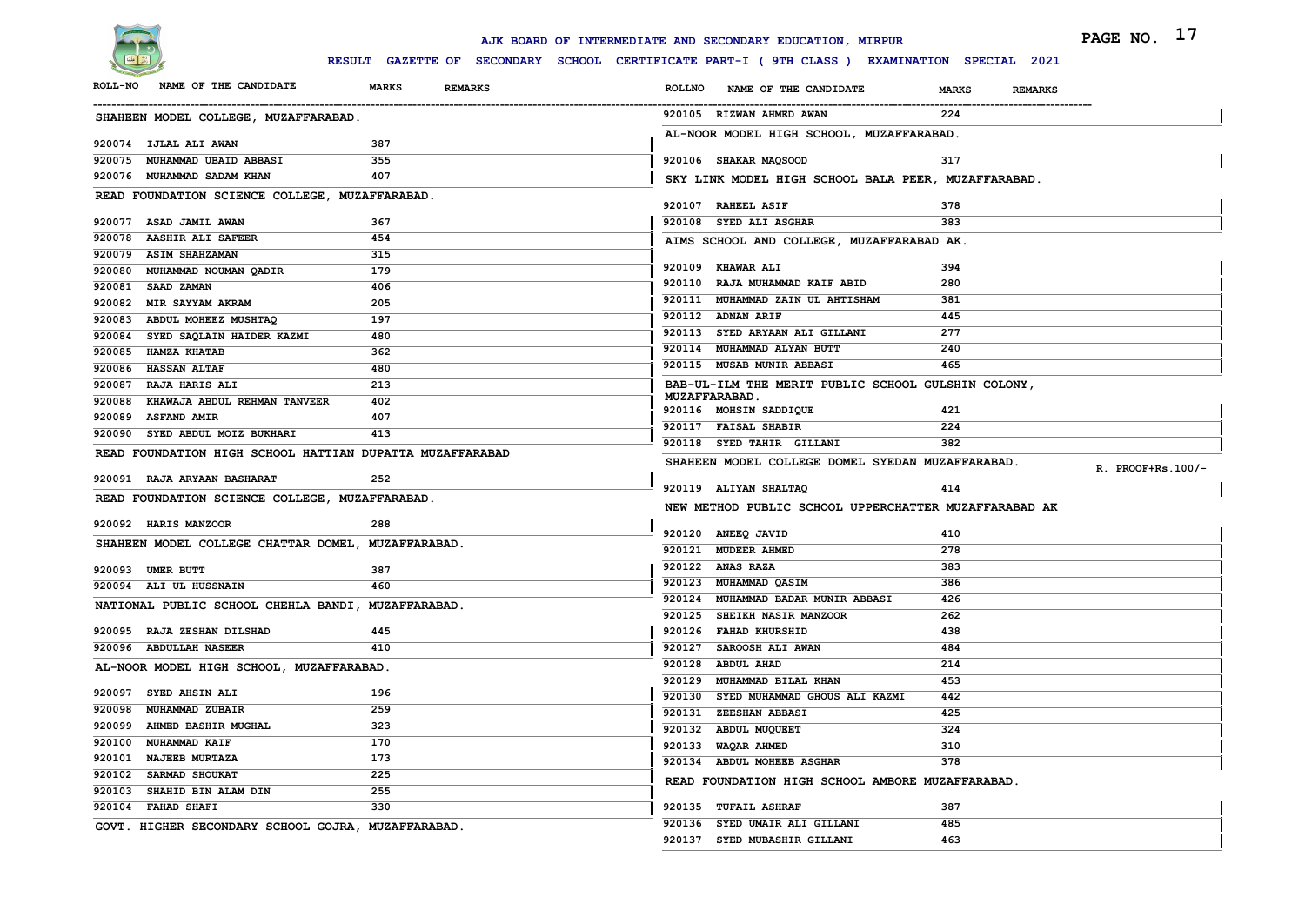

|                |                                                                       |              |                |               | AJK BOARD OF INTERMEDIATE AND SECONDARY EDUCATION, MIRPUR                                    |              |                | PAGE NO. 18          |
|----------------|-----------------------------------------------------------------------|--------------|----------------|---------------|----------------------------------------------------------------------------------------------|--------------|----------------|----------------------|
|                |                                                                       |              |                |               | RESULT GAZETTE OF SECONDARY SCHOOL CERTIFICATE PART-I ( 9TH CLASS ) EXAMINATION SPECIAL 2021 |              |                |                      |
| <b>ROLL-NO</b> | NAME OF THE CANDIDATE                                                 | <b>MARKS</b> | <b>REMARKS</b> | <b>ROLLNO</b> | NAME OF THE CANDIDATE                                                                        | <b>MARKS</b> | <b>REMARKS</b> |                      |
|                | ISLAMIC PUBLIC SCHOOL BELA NOOR SHAH DISTT MUZAFFARABAD               |              |                |               | 920164 ZOHAIB KHALID                                                                         | 314          |                |                      |
|                | 920138 ADIL NISAR AWAN                                                | 445          |                |               | PARAMOUNT SCHOOL AND MODEL SCIENCE COLLEGE CHELLAH                                           |              |                |                      |
|                | 920139 SYED JAWAD ALI KAZMI                                           | 452          |                |               | MUZAFFARABAD AK<br>920165 WASEEQ HAIDER                                                      | 425          |                |                      |
|                | 920140 SYED MOIZ ALI KAZMI                                            | 446          |                |               | 920166 SYED RAEES MUKHTAR                                                                    | 426          |                |                      |
|                | 920141 MUSA ISHFAQ                                                    | 342          |                |               | 920167 SAMI SAJJAD                                                                           | 485          |                |                      |
|                | READ FOUNDATION SCIENCE COLLEGE, MUZAFFARABAD.                        |              |                |               | UJALA SCHOOL CENTER PLATE MUZAFFARABAD AK                                                    |              |                |                      |
|                | 920142 ANEES UR RAHMAN                                                | 374          |                |               | 920168 JAWAD NAZIR                                                                           | 502          |                |                      |
| MZD.           | TAMEER-E-NAU EDUCATION SYSTEM HIGH SCHOOL DOMAIL SYEDAN               |              |                |               | NEW ALIAN SCHOOL OF EXCELLENCE IN MODREN EDUCATION MZD AK                                    |              |                |                      |
|                | 920143 HESHAM ALI AWAN                                                | 480          |                |               | 920169 AFFIA FAIZ                                                                            | 481          |                |                      |
|                | SHAHBAZ MODEL PUBLIC SCHOOL UPPER CHATTER MZD AK                      |              |                |               | 920170 AMMAR REHMAN                                                                          | 415          |                |                      |
|                | 920144 ABDAAL MANZOOR                                                 | 452          |                |               | KINDER GARTEN SCHOOL OF STUDIES NULLUCHI MZD AK                                              |              |                |                      |
|                | 920145 AWAIS KAZMI                                                    | 484          |                |               | 920171 MUHAMMAD ANEEB                                                                        | 354          |                |                      |
|                | READ FOUNDATION SCHOOL SAHOTER MZD AK                                 |              |                |               | GREEN HILLS SCHOOL AND COLLEGE MUZAFFARABAD AJK                                              |              |                |                      |
|                | 920146 ARFAN BABAR                                                    | 453          |                |               | 920172 RAJA AYSHAN AFSAR KHAN                                                                | 284          |                |                      |
|                | 920147 RAJA MEHRAN KHURISHEED                                         | 193          |                |               | KOSHER SCHOOL SYSTEM MANAK PAIAN MUZAFFARABAD AJK                                            |              |                | $Rs.5180/-$          |
|                | 920148 TAYYAB HUSSAIN                                                 | 418          |                |               |                                                                                              |              |                |                      |
|                | 920149 MUHAMMAD HUSSAIN KHAN                                          | 454          |                |               | 920173 CHAUDHARY FAROOQ<br>920174 ADNAN SHABEER                                              | 334          |                |                      |
|                | ASRIA PUBLIC SCHOOL CHALLA MZD AK                                     |              |                |               | 920175 ZEESHAN HAIDER BUKHARI                                                                | 374<br>277   |                |                      |
|                | 920150 RAJA EHSAN GUL MINHAS                                          | 328          |                |               |                                                                                              |              |                |                      |
|                |                                                                       |              |                |               | SHAHEEN MODEL COLLEGE DOMEL SYEDAN MUZAFFARABAD.                                             |              |                | $R.$ PROOF+Rs. 100/- |
|                | AL-HUDA MODEL HIGH SCHOOL GOJRA MZD AK                                |              |                |               | 920176 ZAID AKBAR                                                                            | 277          |                |                      |
|                | 920151 MIR JAWAD AHMED                                                | 243          |                |               | K. H. KHURSHID SCHOOL SYSTEM NORAL JALALABAD MUZAFFARABAD                                    |              |                |                      |
|                | ZAID BIN HARSA ISLAMIC MODEL SCHOOL DHANI SYEDAN                      |              |                | AJK           |                                                                                              |              |                | Rs.3910/-            |
|                | <b>MUZAFFARABAD</b>                                                   |              |                |               | 920177 UMER SHAKEEL                                                                          | 309          |                |                      |
|                | 920152 FAISAL ZAMAN                                                   | 256          |                |               | 920178 RAJA SAFI UL HASSAN JAMI                                                              | 360          |                |                      |
|                | MARQ SCHOOL AND COLLEGE LOWER CHATTER MZD AK.                         |              |                |               | 920179 FAHAD MAJEED                                                                          | 486          |                |                      |
|                | 920153 RAFI ULLAH                                                     | 315          |                |               | GREEN HILLS SCHOOL AND COLLEGE MUZAFFARABAD AJK                                              |              |                |                      |
|                | 920154 MUHAMMAD AWAIS                                                 | 393          |                |               | 920180 SYED BADER UD DUJA NAQVI                                                              | 453          |                |                      |
|                | 920155 MUHAMMAD UMER MANZOOR                                          | 480          |                |               | GOVT. BOYS HIGH SCHOOL KUNDIAN MUZAFFARABAD AJK                                              |              |                |                      |
|                | 920156 SAAD ASAD                                                      | 446          |                |               |                                                                                              |              |                |                      |
|                | 920157 SAIM AWAN                                                      | 395          |                |               | 920181 MUHAMMAD FAHEEM AWAN                                                                  | 339          |                |                      |
|                | ALIAN HIGH SCHOOL OF EXCELLENCE IN MODERN EDUCATION<br>PATTIKA MZD AK |              |                |               | AL-QALAM SCHOOL AND COLLEGE EID GAH ROAD MUZAFFARABAD AK                                     |              |                |                      |
|                | 920158 SYED UMER ALI GILLANI                                          | 445          |                |               | 920182 MUHAMMAD FURQAN SAEED AWAN                                                            | 449          |                |                      |
|                | 920159 SYED ADEEL ALI GILLANI                                         | 398          |                |               | 920183 MUHAMMAD SHAHID FAROOQ KHAN ABBASI 297                                                |              |                |                      |
|                | NEW ACHESON PUBLIC SCHOOL KHAWAJA MUHALLAH MZD AK                     |              |                |               | 920184 MATEEN ASIF MUGHAL                                                                    | 415          |                |                      |
|                | 920160 ALI RAZA                                                       | 272          |                |               | READ FOUNDATION SCHOOL SAHOTER MZD AK                                                        |              |                |                      |
|                | 920161 HAMZA TANVEER                                                  | 402          |                |               | 920185 ZEESHAN LATIF                                                                         | 425          |                |                      |
|                | 920162 RAJA AZAZ ALI KHAN                                             | 173          |                |               | 920186 MUHAMMAD TAYYAB                                                                       | 395          |                |                      |
|                | 920163 ALI AHMED                                                      | 260          |                |               | 920187 ALIYAN TANVEER                                                                        | 316          |                |                      |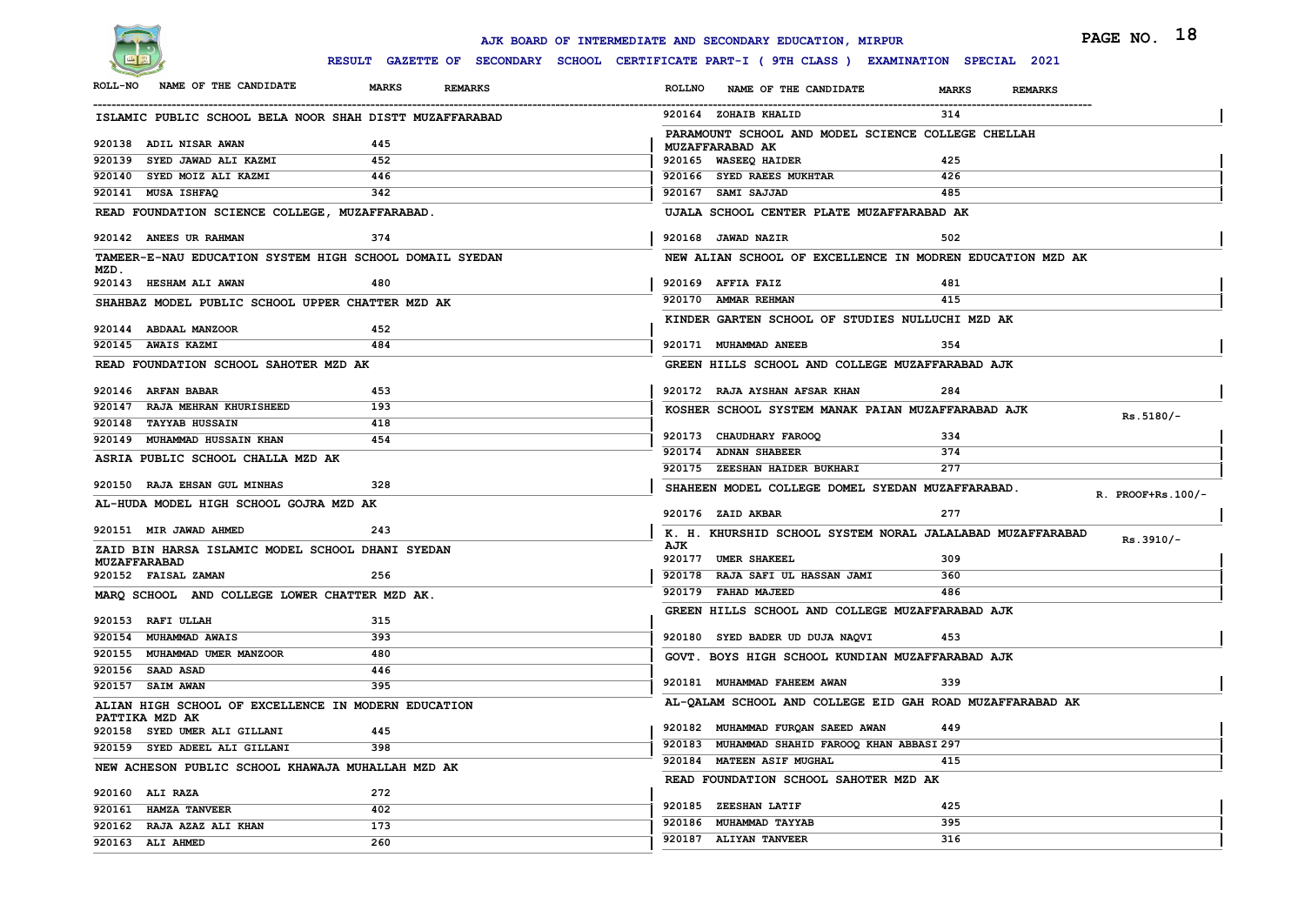

|                                                       |                                                                                              | AJK BOARD OF INTERMEDIATE AND SECONDARY EDUCATION, MIRPUR | PAGE NO. 19                    |
|-------------------------------------------------------|----------------------------------------------------------------------------------------------|-----------------------------------------------------------|--------------------------------|
|                                                       | RESULT GAZETTE OF SECONDARY SCHOOL CERTIFICATE PART-I ( 9TH CLASS ) EXAMINATION SPECIAL 2021 |                                                           |                                |
| NAME OF THE CANDIDATE<br><b>ROLL-NO</b>               | <b>MARKS</b><br><b>REMARKS</b>                                                               | <b>ROLLNO</b><br>NAME OF THE CANDIDATE                    | <b>MARKS</b><br><b>REMARKS</b> |
| 920188 MUHAMMAD TABUSSAM                              | 236                                                                                          | 920212 MUHAMMAD ALI                                       | 280                            |
| 920189 MUQARAB SHAMEEM                                | 283                                                                                          | 920213 MUHAMMAD SHAHARYAR ASHRAF                          | 454                            |
| 920190 MUHAMMAD WAQAS AHMED                           | 466                                                                                          | 920214 ABDUL SUBHAN                                       | 178                            |
| 920191 WAQAS NISAR                                    | 425                                                                                          | 920215 SHAHEER AHMED                                      | 383                            |
| CHANAB COLLEGE GARHI DOPATTA DISTT. MUZAFFARABAD AJK  |                                                                                              | 920216 ABDULLAH FAISAL                                    | 422                            |
| 920192 MUHAMMAD AYAZ KHAN                             | 295                                                                                          | 920217 MUHAMMAD ANNAS                                     | 208                            |
| 920193 RAJA MEHRAN ARIF                               | 415                                                                                          | KASHMIR MODEL COLLEGE, MIRPUR.                            |                                |
| THE BEST PUBLIC SCHOOL AND COLLEGE MANIK PIYAN DISTT. |                                                                                              | 920218 CHAUDHARY AMAN ULLAH TAHIR                         | 359                            |
| MUZAFFARABAD AJK                                      |                                                                                              | 920219 MUHAMMAD TALAAL                                    | 386                            |
| 920194 RAJA ZEESHAN MAQSOOD KHAN                      | 280                                                                                          | 920220 REHAN ASIF                                         | 433                            |
| OXFORD SCHOOL SYSTEM LOWER PLATE MUZAFFARABAD AK      |                                                                                              | 920221 AHMAD KHAN                                         | 485                            |
| 920195 HUSNAIN JAMEEL                                 | 355                                                                                          | 920222 ABDUL MOEEZ QURESHI                                | 430                            |
| 920196 ZAIN UL ABDEEN                                 | 355                                                                                          | 920223 ABDULLAH FAROOQ                                    | 402                            |
| 920197 HAMID ZOHAR                                    | 466                                                                                          | 920224 MOIZ ASIF                                          | 410                            |
| 920198 MUHAMMAD ZEESHAN AZIZ SHEIKH                   | 277                                                                                          | ANDERHAL MODEL SCHOOL AND COLLEGE DADYAL, DISTRICT        |                                |
| AL RAAZI SCHOOL AND COLLEGE OF SCIENCES MUZAFFARABAD  |                                                                                              | MIRPUR. AK<br>920225 ZAIN UL ABIDEEN                      | 498                            |
|                                                       |                                                                                              | 920226 BINYAMEEN RAMZAN                                   | 309                            |
| 920199 SYED AZAZ HAIDER                               | 231                                                                                          | GOVT. PILOT SECONDARY SCHOOL NO.1, MIRPUR.                |                                |
| 920200 AZAN KHAN MUGHAL                               | 301                                                                                          |                                                           |                                |
| BEGUM KHURSHEED CHAK LEARNING SCHOOL CHELLA BANDI     |                                                                                              | 920227 MUHAMMAD SADAQAT                                   | 224                            |
| MUZAFFARABAD AJK<br>920201 MIAN DURAB AHTISHAM        | 268                                                                                          | 920228 SYED SHAHEER ABDULLAH                              | 351                            |
| GLOBAL EDUCATION SYSTEM GOJRA DIST MUZAFFARABAD AK    |                                                                                              | 920229 ABDUL RAFEY MINHAS                                 | <b>R-LATER</b>                 |
|                                                       |                                                                                              | 920230 MUHAMMAD MUBASHIR                                  | 366                            |
| 920202 SYED MUHAMMAD IBRAHIM                          | 343                                                                                          | 920231 AWAIS SAJID                                        | 229                            |
| 920203 MUHAMMAD HUZAIFA                               | 321                                                                                          | MIRZA ATHAR HUSSAIN GOVT. BOYS HIGH SCHOOL ISLAMGARH,     |                                |
| READ FOUNDATION SCIENCE COLLEGE, MUZAFFARABAD.        |                                                                                              | DISTT. MIRPUR AJK<br>920232 ZEESHAN JABBAR                | 323                            |
|                                                       |                                                                                              | GOVT. BOYS HIGH SCHOOL CHAKSAWARI, MIRPUR.                |                                |
| 920204 RAJA KHAWAR SAEED KHAN                         | 303                                                                                          |                                                           |                                |
| THE KNOWLEDGE CITY SCHOOL GIJRA MZD                   |                                                                                              | 920233 MUHAMMAD BASHARAT                                  | 236                            |
| 920205 HAROON SHAFIQUE                                | 403                                                                                          | 920234 ARMAN ALI                                          | 284                            |
| 920206 SYED HADI ABBAS NAQVI                          | 373                                                                                          | 920235 ADIL HUSSAIN                                       | 238                            |
| 920207 MUHAMMAD ABDUL WAHAB                           | 284                                                                                          | 920236 MUHAMMAD ALI                                       | 317                            |
| PRIVATE - NEELUM                                      |                                                                                              | AJK SCIENCE COLLEGE PVT MIRPUR AK                         |                                |
|                                                       |                                                                                              | 920237 ESSA SHAUKAT                                       | 177                            |
| 920208 MUHAMMAD ALI                                   | 192                                                                                          | PAK KASHMIR INSTITUTE OF COMPUTER SCIENCES, MIRPUR.       |                                |
| PRIVATE - MUZAFFARABAD                                |                                                                                              |                                                           |                                |
| 920209 MUHAMMAD JUNAID                                | 331                                                                                          | 920238 AHTISHAM NADEEM                                    | 363                            |
| EHSANS ACADEMY B/2, MIRPUR.                           |                                                                                              | OVERSEAS ISLAMIC HIGH SCHOOL G/1 MIRPUR                   |                                |
|                                                       |                                                                                              |                                                           |                                |
| 920210 MUHAMMAD MURTAZA ARSHAD                        | 235                                                                                          | 920239 HASSAN ZAHOOR                                      | 193                            |
| MIRPUR PUBLIC SCHOOL, MIRPUR.                         |                                                                                              | PAK KASHMIR INSTITUTE OF COMPUTER SCIENCES, MIRPUR.       |                                |
|                                                       |                                                                                              | 920240 KH SHAHZAIB ISRAR                                  | 367                            |
| 920211 ZOHAIB ALI                                     | 373                                                                                          |                                                           |                                |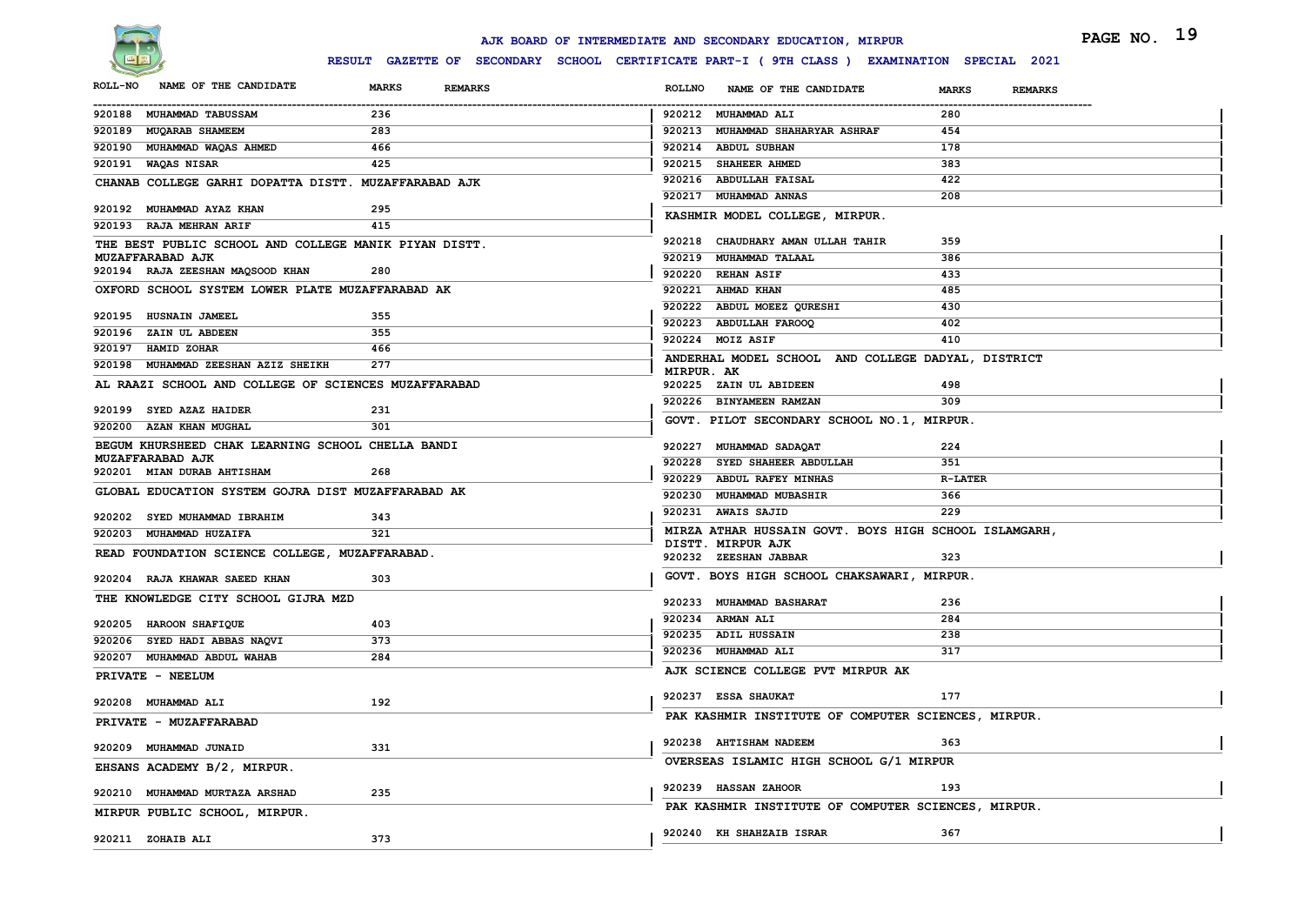

| RESULT GAZETTE OF SECONDARY SCHOOL CERTIFICATE PART-I ( 9TH CLASS ) EXAMINATION SPECIAL 2021<br>NAME OF THE CANDIDATE<br><b>MARKS</b><br><b>REMARKS</b><br><b>ROLLNO</b><br>NAME OF THE CANDIDATE<br><b>MARKS</b><br><b>REMARKS</b><br>920269 ASAD ULLAH<br>170<br>OVERSEAS ISLAMIC HIGH SCHOOL G/1 MIRPUR<br>920270 MUHAMMAD BILAL<br>414<br>328<br>920271 SOHAIL ARSHAD SHAH<br>185<br>PAK KASHMIR INSTITUTE OF COMPUTER SCIENCES, MIRPUR.<br>920272 FAIZAN JAVED<br>243<br>ISLAMIC LYCEUM COLLEGE MIRPUR<br>454<br>383<br>920273 SOBAN IRFAN<br>359<br>339<br>MAKKI COLLEGE OF ISLAMIC AND MODERN EDUCATION MIRPUR AK<br>920274 KAMRAN HAIDER<br>390<br>346<br>MUSLIM HANDS MODEL SCHOOL BALHOT DADYAL MIRPUR AK<br>READ FOUNDATION COLLEGE MIRPUR<br>920275 GHULAM MUSTAFA<br>325<br>297<br>920276 MUHAMMAD USMAN KHAN<br>387<br>395<br>920277 USMAN MEHBOOB<br>307<br>481<br>920278 ABU BAKAR SADDIQUE<br>311<br>920249 SYED MUHAMMAD HUSSNAIN HABIB KAZMI 472<br>GOVT. HIGH SCHOOL THOTHAL MIRPUR AK<br>ASKARI PUBLIC SCHOOL HAMIDABAD DISTT. MIRPUR<br>920279 NOOR UL HASSAN<br>243<br>252<br>920280 MOBEEN AHMED<br>209<br>225<br>THE PARAGON SCHOOL OF SCIENCES KOTLI ROAD F/3 MIRPUR<br>210<br>DISTT. MIRPUR AK<br>402<br>920281 RAHEEL TAHIR<br>206<br>382<br>920282 MUHAMMAD WASIQ ZAHEER<br>228<br>193<br>920283 MUHAMMAD MUSA IFTIKHAR<br>323<br>AL HASSAN MODEL COLLEGE & COMPUTER SCIENCES RATTA MIRPUR<br>JINNAH ISLAMIA MODEL COLLEGE MIRPUR AK<br>355<br>920284 MUHAMMAD TALHA TAHIR<br>453<br>390<br>ZEESHAN PUBLIC SCHOOL HAMEEDABAD CHAKSAWARI DISTT. MIRPUR<br>AK<br>OVERSEAS ISLAMIC HIGH SCHOOL G/1 MIRPUR<br>920285 ABDUL MUNEEF<br>264<br>252<br>ALLIED SCHOOL MIRPUR CAMPUS DISTT. MIRPUR AJK<br>920286 UZAAM HUSSAIN<br>229<br>499<br>ZEENAT MEMORIAL SCIENCE COLLEGE DISTT. MIRPUR AK<br>449<br>920287 ZAIN SHABIR<br>349<br>920261 MUHAMMAD AFZAAL<br>406<br>438<br>920288 ABDUL AHAD<br>920262 MUHAMMAD MAAZ WAJID<br>438<br>920289 SOHAIL HUSSAIN<br>189<br>336<br>920263 HAMZA SAJID<br>920290 MUHAMMAD ALI<br>373<br>359<br>920264 ABDUL AHAD JAVED<br>920291 ANEEQ IDREES<br>173<br>352<br>ALLIED SCHOOL MIRPUR CAMPUS DISTT. MIRPUR AJK<br>OVERSEAS ISLAMIC HIGH SCHOOL G/1 MIRPUR<br>920292 HISHAM RAFAQAT<br>375<br>331<br>DAR-E-ARQAM HIGH SCHOOL SECTOR F/2, MIRPUR AJK<br>328<br>KASHMIR INSTITUTE FOR ADVANCE STUDIES MIRPUR<br>920293 MUSSA KHAN<br>406 |                                 |     | AJK BOARD OF INTERMEDIATE AND SECONDARY EDUCATION, MIRPUR | PAGE NO. 20 |
|-----------------------------------------------------------------------------------------------------------------------------------------------------------------------------------------------------------------------------------------------------------------------------------------------------------------------------------------------------------------------------------------------------------------------------------------------------------------------------------------------------------------------------------------------------------------------------------------------------------------------------------------------------------------------------------------------------------------------------------------------------------------------------------------------------------------------------------------------------------------------------------------------------------------------------------------------------------------------------------------------------------------------------------------------------------------------------------------------------------------------------------------------------------------------------------------------------------------------------------------------------------------------------------------------------------------------------------------------------------------------------------------------------------------------------------------------------------------------------------------------------------------------------------------------------------------------------------------------------------------------------------------------------------------------------------------------------------------------------------------------------------------------------------------------------------------------------------------------------------------------------------------------------------------------------------------------------------------------------------------------------------------------------------------------------------------------------------------------------------------------------------------------------------------------------------------------------------------------------------------------------------------------------------------------------------------------------------------------------------------------------------------------------|---------------------------------|-----|-----------------------------------------------------------|-------------|
|                                                                                                                                                                                                                                                                                                                                                                                                                                                                                                                                                                                                                                                                                                                                                                                                                                                                                                                                                                                                                                                                                                                                                                                                                                                                                                                                                                                                                                                                                                                                                                                                                                                                                                                                                                                                                                                                                                                                                                                                                                                                                                                                                                                                                                                                                                                                                                                                     |                                 |     |                                                           |             |
|                                                                                                                                                                                                                                                                                                                                                                                                                                                                                                                                                                                                                                                                                                                                                                                                                                                                                                                                                                                                                                                                                                                                                                                                                                                                                                                                                                                                                                                                                                                                                                                                                                                                                                                                                                                                                                                                                                                                                                                                                                                                                                                                                                                                                                                                                                                                                                                                     | <b>ROLL-NO</b>                  |     |                                                           |             |
|                                                                                                                                                                                                                                                                                                                                                                                                                                                                                                                                                                                                                                                                                                                                                                                                                                                                                                                                                                                                                                                                                                                                                                                                                                                                                                                                                                                                                                                                                                                                                                                                                                                                                                                                                                                                                                                                                                                                                                                                                                                                                                                                                                                                                                                                                                                                                                                                     |                                 |     |                                                           |             |
|                                                                                                                                                                                                                                                                                                                                                                                                                                                                                                                                                                                                                                                                                                                                                                                                                                                                                                                                                                                                                                                                                                                                                                                                                                                                                                                                                                                                                                                                                                                                                                                                                                                                                                                                                                                                                                                                                                                                                                                                                                                                                                                                                                                                                                                                                                                                                                                                     |                                 |     |                                                           |             |
|                                                                                                                                                                                                                                                                                                                                                                                                                                                                                                                                                                                                                                                                                                                                                                                                                                                                                                                                                                                                                                                                                                                                                                                                                                                                                                                                                                                                                                                                                                                                                                                                                                                                                                                                                                                                                                                                                                                                                                                                                                                                                                                                                                                                                                                                                                                                                                                                     | 920241 MAMOON ZAHOOR            |     |                                                           |             |
|                                                                                                                                                                                                                                                                                                                                                                                                                                                                                                                                                                                                                                                                                                                                                                                                                                                                                                                                                                                                                                                                                                                                                                                                                                                                                                                                                                                                                                                                                                                                                                                                                                                                                                                                                                                                                                                                                                                                                                                                                                                                                                                                                                                                                                                                                                                                                                                                     |                                 |     |                                                           |             |
|                                                                                                                                                                                                                                                                                                                                                                                                                                                                                                                                                                                                                                                                                                                                                                                                                                                                                                                                                                                                                                                                                                                                                                                                                                                                                                                                                                                                                                                                                                                                                                                                                                                                                                                                                                                                                                                                                                                                                                                                                                                                                                                                                                                                                                                                                                                                                                                                     | 920242 MOMIN SHAHZAD            |     |                                                           |             |
|                                                                                                                                                                                                                                                                                                                                                                                                                                                                                                                                                                                                                                                                                                                                                                                                                                                                                                                                                                                                                                                                                                                                                                                                                                                                                                                                                                                                                                                                                                                                                                                                                                                                                                                                                                                                                                                                                                                                                                                                                                                                                                                                                                                                                                                                                                                                                                                                     | 920243 HASSAM MEHMOOD           |     |                                                           |             |
|                                                                                                                                                                                                                                                                                                                                                                                                                                                                                                                                                                                                                                                                                                                                                                                                                                                                                                                                                                                                                                                                                                                                                                                                                                                                                                                                                                                                                                                                                                                                                                                                                                                                                                                                                                                                                                                                                                                                                                                                                                                                                                                                                                                                                                                                                                                                                                                                     | 920244 HAIDER ALI KHAN          |     |                                                           |             |
|                                                                                                                                                                                                                                                                                                                                                                                                                                                                                                                                                                                                                                                                                                                                                                                                                                                                                                                                                                                                                                                                                                                                                                                                                                                                                                                                                                                                                                                                                                                                                                                                                                                                                                                                                                                                                                                                                                                                                                                                                                                                                                                                                                                                                                                                                                                                                                                                     | JINNAH MODEL SCHOOL, MIRPUR.    |     |                                                           |             |
|                                                                                                                                                                                                                                                                                                                                                                                                                                                                                                                                                                                                                                                                                                                                                                                                                                                                                                                                                                                                                                                                                                                                                                                                                                                                                                                                                                                                                                                                                                                                                                                                                                                                                                                                                                                                                                                                                                                                                                                                                                                                                                                                                                                                                                                                                                                                                                                                     | 920245 MOHSIN AMIN              |     |                                                           |             |
|                                                                                                                                                                                                                                                                                                                                                                                                                                                                                                                                                                                                                                                                                                                                                                                                                                                                                                                                                                                                                                                                                                                                                                                                                                                                                                                                                                                                                                                                                                                                                                                                                                                                                                                                                                                                                                                                                                                                                                                                                                                                                                                                                                                                                                                                                                                                                                                                     |                                 |     |                                                           |             |
|                                                                                                                                                                                                                                                                                                                                                                                                                                                                                                                                                                                                                                                                                                                                                                                                                                                                                                                                                                                                                                                                                                                                                                                                                                                                                                                                                                                                                                                                                                                                                                                                                                                                                                                                                                                                                                                                                                                                                                                                                                                                                                                                                                                                                                                                                                                                                                                                     |                                 |     |                                                           |             |
|                                                                                                                                                                                                                                                                                                                                                                                                                                                                                                                                                                                                                                                                                                                                                                                                                                                                                                                                                                                                                                                                                                                                                                                                                                                                                                                                                                                                                                                                                                                                                                                                                                                                                                                                                                                                                                                                                                                                                                                                                                                                                                                                                                                                                                                                                                                                                                                                     | 920246 HASSAN ISHAQ             |     |                                                           |             |
|                                                                                                                                                                                                                                                                                                                                                                                                                                                                                                                                                                                                                                                                                                                                                                                                                                                                                                                                                                                                                                                                                                                                                                                                                                                                                                                                                                                                                                                                                                                                                                                                                                                                                                                                                                                                                                                                                                                                                                                                                                                                                                                                                                                                                                                                                                                                                                                                     | 920247 ADIL NAWAZ KHAN          |     |                                                           |             |
|                                                                                                                                                                                                                                                                                                                                                                                                                                                                                                                                                                                                                                                                                                                                                                                                                                                                                                                                                                                                                                                                                                                                                                                                                                                                                                                                                                                                                                                                                                                                                                                                                                                                                                                                                                                                                                                                                                                                                                                                                                                                                                                                                                                                                                                                                                                                                                                                     | 920248 ZEESHAN AHMED            |     |                                                           |             |
|                                                                                                                                                                                                                                                                                                                                                                                                                                                                                                                                                                                                                                                                                                                                                                                                                                                                                                                                                                                                                                                                                                                                                                                                                                                                                                                                                                                                                                                                                                                                                                                                                                                                                                                                                                                                                                                                                                                                                                                                                                                                                                                                                                                                                                                                                                                                                                                                     |                                 |     |                                                           |             |
|                                                                                                                                                                                                                                                                                                                                                                                                                                                                                                                                                                                                                                                                                                                                                                                                                                                                                                                                                                                                                                                                                                                                                                                                                                                                                                                                                                                                                                                                                                                                                                                                                                                                                                                                                                                                                                                                                                                                                                                                                                                                                                                                                                                                                                                                                                                                                                                                     |                                 |     |                                                           |             |
|                                                                                                                                                                                                                                                                                                                                                                                                                                                                                                                                                                                                                                                                                                                                                                                                                                                                                                                                                                                                                                                                                                                                                                                                                                                                                                                                                                                                                                                                                                                                                                                                                                                                                                                                                                                                                                                                                                                                                                                                                                                                                                                                                                                                                                                                                                                                                                                                     | 920250 HUSSNAIN BABAR           |     |                                                           |             |
|                                                                                                                                                                                                                                                                                                                                                                                                                                                                                                                                                                                                                                                                                                                                                                                                                                                                                                                                                                                                                                                                                                                                                                                                                                                                                                                                                                                                                                                                                                                                                                                                                                                                                                                                                                                                                                                                                                                                                                                                                                                                                                                                                                                                                                                                                                                                                                                                     | 920251 ASIM AMJAD               |     |                                                           |             |
|                                                                                                                                                                                                                                                                                                                                                                                                                                                                                                                                                                                                                                                                                                                                                                                                                                                                                                                                                                                                                                                                                                                                                                                                                                                                                                                                                                                                                                                                                                                                                                                                                                                                                                                                                                                                                                                                                                                                                                                                                                                                                                                                                                                                                                                                                                                                                                                                     | 920252 UZAIR MEHBOOB            |     |                                                           |             |
|                                                                                                                                                                                                                                                                                                                                                                                                                                                                                                                                                                                                                                                                                                                                                                                                                                                                                                                                                                                                                                                                                                                                                                                                                                                                                                                                                                                                                                                                                                                                                                                                                                                                                                                                                                                                                                                                                                                                                                                                                                                                                                                                                                                                                                                                                                                                                                                                     | 920253 MIRZA REHAN MAZHAR       |     |                                                           |             |
|                                                                                                                                                                                                                                                                                                                                                                                                                                                                                                                                                                                                                                                                                                                                                                                                                                                                                                                                                                                                                                                                                                                                                                                                                                                                                                                                                                                                                                                                                                                                                                                                                                                                                                                                                                                                                                                                                                                                                                                                                                                                                                                                                                                                                                                                                                                                                                                                     | <b>JAWAD YOUSAF</b><br>920254   |     |                                                           |             |
|                                                                                                                                                                                                                                                                                                                                                                                                                                                                                                                                                                                                                                                                                                                                                                                                                                                                                                                                                                                                                                                                                                                                                                                                                                                                                                                                                                                                                                                                                                                                                                                                                                                                                                                                                                                                                                                                                                                                                                                                                                                                                                                                                                                                                                                                                                                                                                                                     | 920255 MUHAMMAD KASHIF          |     |                                                           |             |
|                                                                                                                                                                                                                                                                                                                                                                                                                                                                                                                                                                                                                                                                                                                                                                                                                                                                                                                                                                                                                                                                                                                                                                                                                                                                                                                                                                                                                                                                                                                                                                                                                                                                                                                                                                                                                                                                                                                                                                                                                                                                                                                                                                                                                                                                                                                                                                                                     |                                 |     |                                                           |             |
|                                                                                                                                                                                                                                                                                                                                                                                                                                                                                                                                                                                                                                                                                                                                                                                                                                                                                                                                                                                                                                                                                                                                                                                                                                                                                                                                                                                                                                                                                                                                                                                                                                                                                                                                                                                                                                                                                                                                                                                                                                                                                                                                                                                                                                                                                                                                                                                                     | 920256 MUHAMMAD SAAD BIN SAJJAD |     |                                                           |             |
|                                                                                                                                                                                                                                                                                                                                                                                                                                                                                                                                                                                                                                                                                                                                                                                                                                                                                                                                                                                                                                                                                                                                                                                                                                                                                                                                                                                                                                                                                                                                                                                                                                                                                                                                                                                                                                                                                                                                                                                                                                                                                                                                                                                                                                                                                                                                                                                                     | 920257 SHAFQAT ALI              |     |                                                           |             |
|                                                                                                                                                                                                                                                                                                                                                                                                                                                                                                                                                                                                                                                                                                                                                                                                                                                                                                                                                                                                                                                                                                                                                                                                                                                                                                                                                                                                                                                                                                                                                                                                                                                                                                                                                                                                                                                                                                                                                                                                                                                                                                                                                                                                                                                                                                                                                                                                     |                                 |     |                                                           |             |
|                                                                                                                                                                                                                                                                                                                                                                                                                                                                                                                                                                                                                                                                                                                                                                                                                                                                                                                                                                                                                                                                                                                                                                                                                                                                                                                                                                                                                                                                                                                                                                                                                                                                                                                                                                                                                                                                                                                                                                                                                                                                                                                                                                                                                                                                                                                                                                                                     | 920258 HASSAN KHALID            |     |                                                           |             |
|                                                                                                                                                                                                                                                                                                                                                                                                                                                                                                                                                                                                                                                                                                                                                                                                                                                                                                                                                                                                                                                                                                                                                                                                                                                                                                                                                                                                                                                                                                                                                                                                                                                                                                                                                                                                                                                                                                                                                                                                                                                                                                                                                                                                                                                                                                                                                                                                     | SUPERIOR SCIENCE COLLEGE MIRPUR |     |                                                           |             |
|                                                                                                                                                                                                                                                                                                                                                                                                                                                                                                                                                                                                                                                                                                                                                                                                                                                                                                                                                                                                                                                                                                                                                                                                                                                                                                                                                                                                                                                                                                                                                                                                                                                                                                                                                                                                                                                                                                                                                                                                                                                                                                                                                                                                                                                                                                                                                                                                     |                                 |     |                                                           |             |
|                                                                                                                                                                                                                                                                                                                                                                                                                                                                                                                                                                                                                                                                                                                                                                                                                                                                                                                                                                                                                                                                                                                                                                                                                                                                                                                                                                                                                                                                                                                                                                                                                                                                                                                                                                                                                                                                                                                                                                                                                                                                                                                                                                                                                                                                                                                                                                                                     | 920259<br>MUHAMMAD SAAD KHALID  |     |                                                           |             |
|                                                                                                                                                                                                                                                                                                                                                                                                                                                                                                                                                                                                                                                                                                                                                                                                                                                                                                                                                                                                                                                                                                                                                                                                                                                                                                                                                                                                                                                                                                                                                                                                                                                                                                                                                                                                                                                                                                                                                                                                                                                                                                                                                                                                                                                                                                                                                                                                     | 920260 MUHAMMAD QATADA          |     |                                                           |             |
|                                                                                                                                                                                                                                                                                                                                                                                                                                                                                                                                                                                                                                                                                                                                                                                                                                                                                                                                                                                                                                                                                                                                                                                                                                                                                                                                                                                                                                                                                                                                                                                                                                                                                                                                                                                                                                                                                                                                                                                                                                                                                                                                                                                                                                                                                                                                                                                                     |                                 |     |                                                           |             |
|                                                                                                                                                                                                                                                                                                                                                                                                                                                                                                                                                                                                                                                                                                                                                                                                                                                                                                                                                                                                                                                                                                                                                                                                                                                                                                                                                                                                                                                                                                                                                                                                                                                                                                                                                                                                                                                                                                                                                                                                                                                                                                                                                                                                                                                                                                                                                                                                     |                                 |     |                                                           |             |
|                                                                                                                                                                                                                                                                                                                                                                                                                                                                                                                                                                                                                                                                                                                                                                                                                                                                                                                                                                                                                                                                                                                                                                                                                                                                                                                                                                                                                                                                                                                                                                                                                                                                                                                                                                                                                                                                                                                                                                                                                                                                                                                                                                                                                                                                                                                                                                                                     |                                 |     |                                                           |             |
|                                                                                                                                                                                                                                                                                                                                                                                                                                                                                                                                                                                                                                                                                                                                                                                                                                                                                                                                                                                                                                                                                                                                                                                                                                                                                                                                                                                                                                                                                                                                                                                                                                                                                                                                                                                                                                                                                                                                                                                                                                                                                                                                                                                                                                                                                                                                                                                                     | 920265 MUHAMMAD SAEED           |     |                                                           |             |
|                                                                                                                                                                                                                                                                                                                                                                                                                                                                                                                                                                                                                                                                                                                                                                                                                                                                                                                                                                                                                                                                                                                                                                                                                                                                                                                                                                                                                                                                                                                                                                                                                                                                                                                                                                                                                                                                                                                                                                                                                                                                                                                                                                                                                                                                                                                                                                                                     |                                 |     |                                                           |             |
|                                                                                                                                                                                                                                                                                                                                                                                                                                                                                                                                                                                                                                                                                                                                                                                                                                                                                                                                                                                                                                                                                                                                                                                                                                                                                                                                                                                                                                                                                                                                                                                                                                                                                                                                                                                                                                                                                                                                                                                                                                                                                                                                                                                                                                                                                                                                                                                                     |                                 |     |                                                           |             |
|                                                                                                                                                                                                                                                                                                                                                                                                                                                                                                                                                                                                                                                                                                                                                                                                                                                                                                                                                                                                                                                                                                                                                                                                                                                                                                                                                                                                                                                                                                                                                                                                                                                                                                                                                                                                                                                                                                                                                                                                                                                                                                                                                                                                                                                                                                                                                                                                     | 920266 TALHA IJAZ               |     |                                                           |             |
|                                                                                                                                                                                                                                                                                                                                                                                                                                                                                                                                                                                                                                                                                                                                                                                                                                                                                                                                                                                                                                                                                                                                                                                                                                                                                                                                                                                                                                                                                                                                                                                                                                                                                                                                                                                                                                                                                                                                                                                                                                                                                                                                                                                                                                                                                                                                                                                                     | 920267 ABAD PARVAIZ             |     |                                                           |             |
|                                                                                                                                                                                                                                                                                                                                                                                                                                                                                                                                                                                                                                                                                                                                                                                                                                                                                                                                                                                                                                                                                                                                                                                                                                                                                                                                                                                                                                                                                                                                                                                                                                                                                                                                                                                                                                                                                                                                                                                                                                                                                                                                                                                                                                                                                                                                                                                                     |                                 |     |                                                           |             |
|                                                                                                                                                                                                                                                                                                                                                                                                                                                                                                                                                                                                                                                                                                                                                                                                                                                                                                                                                                                                                                                                                                                                                                                                                                                                                                                                                                                                                                                                                                                                                                                                                                                                                                                                                                                                                                                                                                                                                                                                                                                                                                                                                                                                                                                                                                                                                                                                     | 920268 FAIZAN HABIB             | 359 |                                                           |             |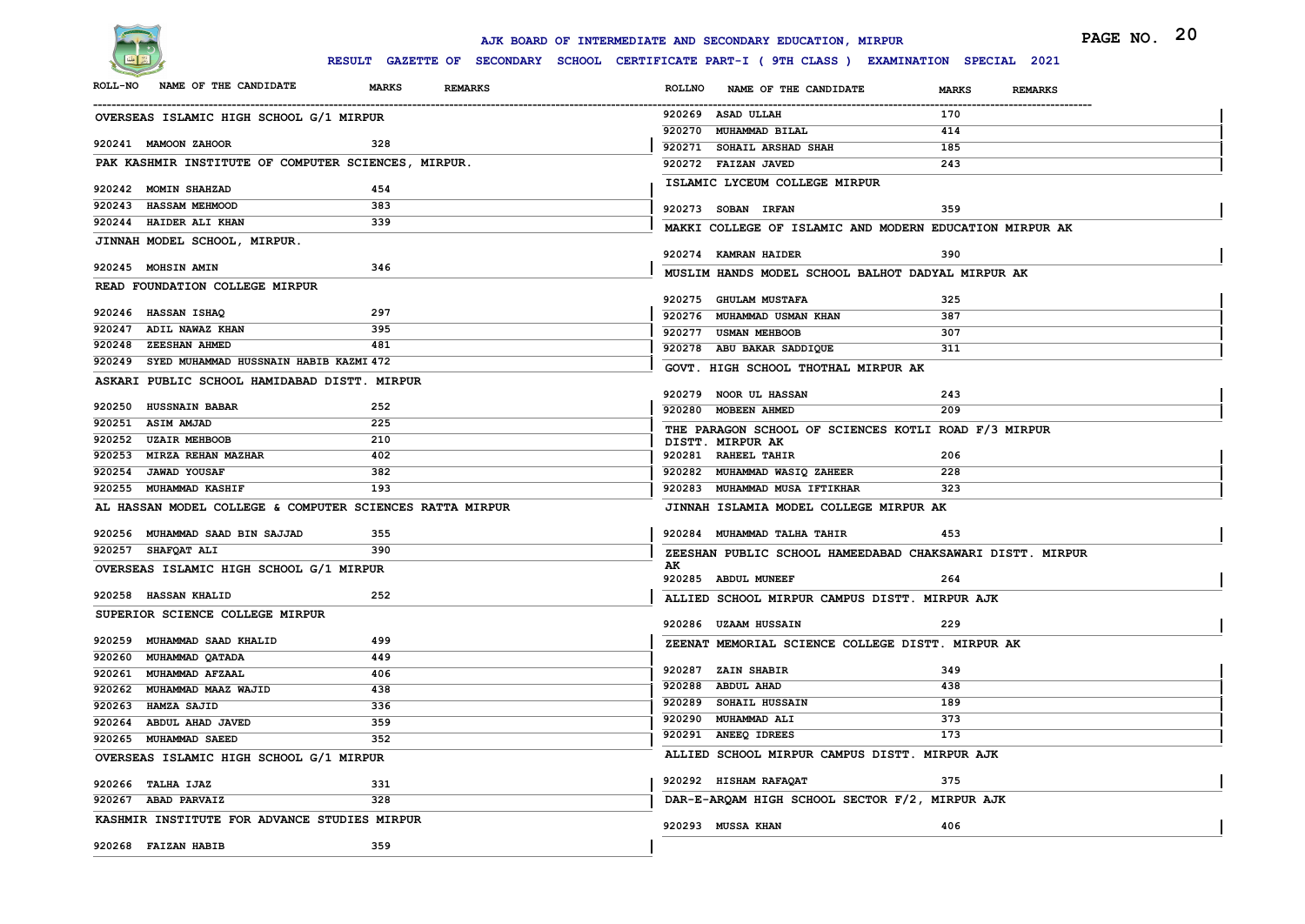

# **RESULT GAZETTE OF SECONDARY SCHOOL CERTIFICATE PART-I ( 9TH CLASS ) EXAMINATION SPECIAL 2021**

|           |                                                                                               |                                                                                            | AJK BOARD OF INTERMEDIATE AND SECONDARY EDUCATION, MIRPUR | PAGE NO. 21                    |
|-----------|-----------------------------------------------------------------------------------------------|--------------------------------------------------------------------------------------------|-----------------------------------------------------------|--------------------------------|
|           |                                                                                               | RESULT GAZETTE OF SECONDARY SCHOOL CERTIFICATE PART-I (9TH CLASS) EXAMINATION SPECIAL 2021 |                                                           |                                |
|           | ROLL-NO NAME OF THE CANDIDATE                                                                 | <b>MARKS</b><br><b>REMARKS</b>                                                             | ROLLNO NAME OF THE CANDIDATE                              | <b>MARKS</b><br><b>REMARKS</b> |
|           | ALLID SCHOOL SYSTEM CHAKSWARI MIRPUR AJK                                                      |                                                                                            | 920324 UMAR ISHAQ                                         | 461                            |
|           |                                                                                               |                                                                                            | 920325 ZAIN ALI                                           | 348                            |
|           | 920294 UZAIR AHMED                                                                            | 433                                                                                        | 920326 MUHAMMAD JUNAID                                    | 393                            |
|           | 920295 SOBAN AHMED                                                                            | 473                                                                                        | 920327 MUHAMMAD NABEEL TARIQ                              | 213                            |
|           | 920296 HASHIM ALI                                                                             | 387                                                                                        | 920328 FAWAD KHALIL                                       | 311                            |
| MIRPUR AK | ALLIED SCHOOL DUDYAL CAMPUS MIRCAMPLEX ROAD DISTRICT                                          |                                                                                            | 920329 WAHEED ASIF                                        | 271                            |
|           | 920297 MOHAMMAD AYAN JAMEEL                                                                   | 268                                                                                        | 920330 MUZAKKIR HUSSAIN SHAH                              | 489                            |
|           | 920298 ASHEEL JAVED                                                                           | 363                                                                                        | GOVT. INTER COLEGE SOKASAN, BHIMBER.                      |                                |
|           | LEADS HIGHER SECONDARY SCHOOL AND COLLEGE NAZIR PLAZA                                         |                                                                                            | 920331 MUHAMMAD JUNAID TAHIRI                             | 300                            |
|           | SECTOR D-1 MIRPUR A.K                                                                         |                                                                                            |                                                           |                                |
|           | 920299 CHOUDARY SIRAJ SHAKEEL                                                                 | 224                                                                                        | GOVT. INTER COLLEGE BARNALA, BHIMBER.                     |                                |
|           | KASHMIR MODEL COLLEGE, MIRPUR.                                                                |                                                                                            | 920332 SALMAN KHAN                                        | 184                            |
|           |                                                                                               | 290                                                                                        | 920333 AFTAB AZEEM                                        | 268                            |
|           | 920300 RAJA ABDUL WAHAB KHAN                                                                  |                                                                                            | 920334 DANYAL KABIR                                       | 283                            |
|           | PRIVATE - MIRPUR                                                                              |                                                                                            | 920335 SAYYED SOBAN UL HASSAN                             | 256                            |
|           | 920301 MUHAMMAD SAIM                                                                          | 311                                                                                        | 920336 MUHAMMAD MUSHTAQ RAZA                              | 342                            |
|           | INSIGHT MODEL COLLEGE, BHIMBER.                                                               |                                                                                            | 920337 ZESHAN ALI                                         | 186                            |
|           |                                                                                               |                                                                                            | 920338 MOBEEN                                             | 248                            |
|           | 920302 JAMAL AWAN                                                                             | 265                                                                                        | 920339 AHMAD FARAZ                                        | 252                            |
|           | 920303 MUHAMMAD DAWER SHAKIR                                                                  | 336                                                                                        | 920340 MUHAMMAD AMAN CHAUDHARY                            | 461                            |
|           | 920304 ALI SUBHANI                                                                            | 336                                                                                        | 920341 SIBGHAT ULLAH                                      | 324                            |
|           | 920305 HAMMAD SABIR                                                                           | 343                                                                                        | DAWN SCIENCE COLLEGE BARNALA, BHIMBER.                    |                                |
|           | GOVT. HIGH SCHOOL MALLOTE, BHIMBER.                                                           |                                                                                            | 920342 HAIDER SHAHZAD                                     | 502                            |
|           | 920306 USMAN KHADIM                                                                           | 324                                                                                        | 920343 ABDULLAH ANSAR                                     | 500                            |
|           | 920307 MUHAMMAD SULEMAN                                                                       | 216                                                                                        | 920344 USMAN RIAZ                                         | 231                            |
|           | 920308 NOMAN ISHAQ                                                                            | 173                                                                                        | 920345 SAQLAIN MUNIR                                      | 225                            |
|           | 920309 SHOAIB ASLAM                                                                           | 179                                                                                        | 920346 ABDULLAH JAMIL                                     | 363                            |
|           | 920310 MUHAMMAD SAMIE                                                                         | 198                                                                                        | 920347 MUZAMMAL KHALID                                    | 368                            |
|           | 920311 HAMZA SAFDAR                                                                           | 176                                                                                        | 920348 SHAMRAIZ SAJID                                     | 395                            |
|           | 920312 MUHAMMAD AZEEM                                                                         | 173                                                                                        | 920349 ZAIN ASIF                                          | 472                            |
|           | 920313 FAIZAN SHABBIR                                                                         | 185                                                                                        | 920350 MEER BALAJ                                         | 301                            |
|           | 920314 UMAIR RASHID                                                                           | 173                                                                                        | 920351 HASSAN MASOOD                                      | 394                            |
|           | 920315 ZEESHAN NOOR                                                                           | 198                                                                                        | 920352 MOID AHMED                                         | 360                            |
|           | 920316 MOHSIN MUNIR                                                                           | 184                                                                                        | 920353 IBTASAM NADIR                                      | 393                            |
|           | 920317 HAMZA KARAMAT                                                                          | 209                                                                                        | 920354 MUHAMMAD DANISH DAR                                | 322                            |
|           | GOVT. HIGH SCHOOL BUNDALA, BHIMBER.                                                           |                                                                                            | 920355 AHMAR MUKHTAR                                      | 492                            |
|           |                                                                                               |                                                                                            | 920356 MUHAMMAD HAMMAD DAR                                | 496                            |
|           | 920318 UMAIR ZUBAIR                                                                           | 314                                                                                        | 920357 MUHAMMAD JUNAID ABBAS                              | 449                            |
|           | 920319 AMAZ IFTIKHAR                                                                          | 402                                                                                        | 920358 ANEES UR REHMAN                                    | 346                            |
|           | 920320 HASEEB ZAMAN                                                                           | 316                                                                                        | 920359 MUHAMMAD SAEED SAGHIR                              | 279                            |
|           | 920321 ASIM AZIZ                                                                              | 354                                                                                        | 920360<br>MUHAMMAD TAYYAB FAIZ                            | 453                            |
|           | 920322 IBRAR ALI                                                                              | 339                                                                                        | 920361 ABDULLAH TANZEEM                                   | 503                            |
|           | 920323 ABDUL MANAN<br>$COT$ <sup><math>m</math></sup> $BTCB$ $CCHOOT$ $VCH$ $TEMAT$ $BHTMDED$ | 280                                                                                        | 920362 ZAIN UL ABEDIN                                     | 193                            |

**GOVT. HIGH SCHOOL KOT JEMAL, BHIMBER.**

**GARRISON SCIENCE COLLEGE BARNALA, BHIMBER.**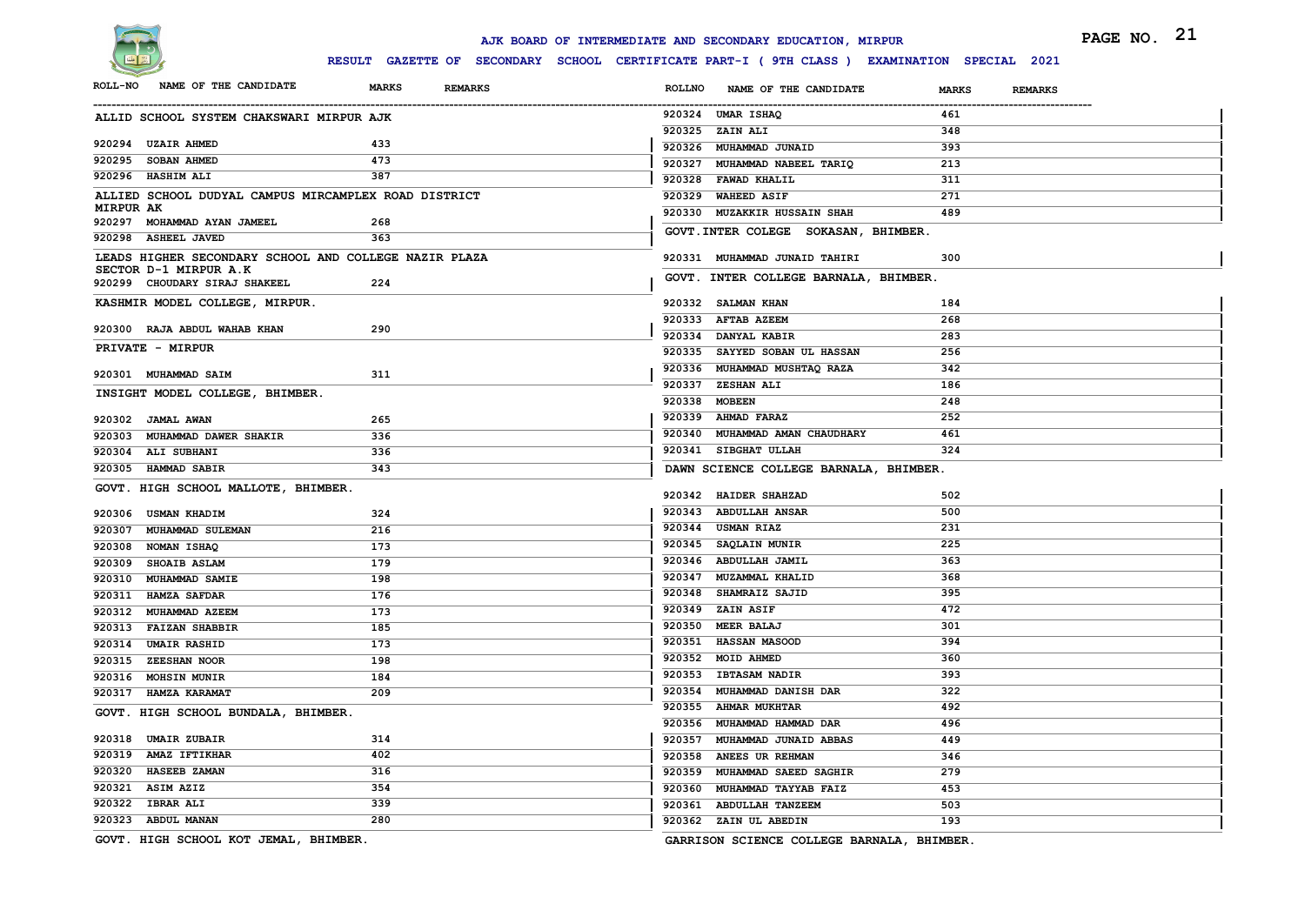

|                                                          |                                                                                              | AJK BOARD OF INTERMEDIATE AND SECONDARY EDUCATION, MIRPUR | PAGE NO. 22                    |
|----------------------------------------------------------|----------------------------------------------------------------------------------------------|-----------------------------------------------------------|--------------------------------|
|                                                          | RESULT GAZETTE OF SECONDARY SCHOOL CERTIFICATE PART-I ( 9TH CLASS ) EXAMINATION SPECIAL 2021 |                                                           |                                |
| NAME OF THE CANDIDATE<br><b>ROLL-NO</b>                  | <b>MARKS</b><br><b>REMARKS</b>                                                               | <b>ROLLNO</b><br>NAME OF THE CANDIDATE                    | <b>MARKS</b><br><b>REMARKS</b> |
| 920363 MUHAMMAD ABDUL AHAD MUNEER                        | 323                                                                                          | 920387 MUHAMMAD TALHA                                     | 486                            |
| 920364 MUHAMMAD SHAWAL ILYAS                             | 335                                                                                          | 920388 AZAN BABAR                                         | 461                            |
| AL-GHAZALI PUBLIC MODEL HIGH SCHOOL MOIL BHIMBER         |                                                                                              | 920389 MUHAMMAD USMAN SHAHID                              | 472                            |
|                                                          |                                                                                              | 920390 MUHAMMAD KALEEM ULLAH                              | 473                            |
| 920365 MUHAMMAD KAIF                                     | 335                                                                                          | READ FOUNDATION SCHOOL PINDI JHUNJA, BHIMBER              |                                |
| GARRISON SCIENCE COLLEGE BARNALA, BHIMBER.               |                                                                                              | 920391 SAJAWAL SHAHID                                     | 301                            |
| 920366 MUHAMMAD TALAAL SHER                              | 497                                                                                          | READ FOUNDATION SCHOOL POONA DISTT. BHIMBER.              |                                |
| SIR SYED COLLEGE OF COMPUTER SCIENCES, CHOKI.            |                                                                                              |                                                           | $Rs.2640/-$                    |
|                                                          |                                                                                              | 920392 SOHAIL ZAHEER                                      | 177                            |
| 920367 AHMED HASSAN                                      | 480                                                                                          | 920393 WAJIH UL HASSAN                                    | 415                            |
| READ FOUNDATION SCHOOL AND COLLEGE FATEHPUR DISTT. KOTLI |                                                                                              | 920394 AHSAN NAZIR                                        | 430                            |
| AJK<br>920368 MUHAMMAD AWAIS JILLANI                     | 351                                                                                          | READ FOUNDATION SCHOOL DAL BANDALA BHIMBER                |                                |
| SIR SYED COLLEGE OF COMPUTER SCIENCES, CHOKI.            |                                                                                              | 920395 ZUBAIR ALI                                         | 390                            |
|                                                          |                                                                                              | 920396 MUHAMMAD ALI SUBHANI TAHIR                         | 484                            |
| 920369 QADEER RIAZ                                       | 418                                                                                          | 920397 UZAIR QAISER                                       | 453                            |
| INSTITUTE OF EDUCATION BHIMBER.                          |                                                                                              | ROYAL MODEL SCHOOL BHIMBER DISTT. BHIMBER                 |                                |
| 920370 WASEEM MUDASSAR                                   | 469                                                                                          |                                                           |                                |
| 920371 ABDUL AHAD RAJA                                   | 422                                                                                          | 920398 AWAIS FAROOQ                                       | 335                            |
| LITTLE ANGELS PUBLIC SCHOOL, BHIMBER.                    |                                                                                              | GOVT. HIGH SCHOOL JATTI DHERI, MIRPUR.                    |                                |
|                                                          |                                                                                              | 920399 ADIL HUSSAIN                                       | 425                            |
| 920372 HAMMAD ALI                                        | 427                                                                                          | AL-ILLAM MODEL SCHOOL POONA BHIMBER                       |                                |
| READ FOUNDATION SCHOOL CHOWKI BHIMBER                    | Rs.1370/-                                                                                    |                                                           |                                |
| 920373 ZAIN ASLAM                                        | 498                                                                                          | 920400 GHULAM MUSTAFA                                     | 481                            |
| 920374 ZEESHAN FAREED                                    | 382                                                                                          | 920401 MUHAMMAD ALI                                       | 499                            |
| 920375 ABDUL HANAN USMAN                                 | 354                                                                                          | MINHAJ MODEL HIGH SCHOOL LIAQATABAD, BHIMBER              |                                |
| 920376 ZAKA ULLAH AFZAL                                  | 484                                                                                          | 920402 DANIYAL HASSAN                                     | 486                            |
| 920377 MUHAMMAD ANEES SHOUKAT                            | 427                                                                                          | 920403 MUNEEB UR REHMAN                                   | 289                            |
| 920378 ZEESHAN YOUSAF                                    | 499                                                                                          | 920404 ZAIN IQBAL                                         | 393                            |
| 920379 ZAIN KHALIQ                                       | 501                                                                                          | 920405 MUHAMMAD IBRAHEEM                                  | 376                            |
| 920380 ZUBAIR AYOUB                                      | 485                                                                                          | 920406 FAHAD SALEEM                                       | 438                            |
| DAWN SCIENCE COLLEGE BARNALA, BHIMBER.                   |                                                                                              | 920407 MUHAMMAD IKRAM                                     | 351                            |
| 920381 HASSAN IQBAL                                      | 473                                                                                          | DR. A. Q. KHAN SCHOOL SYSTEM AND COLLEGE PANJERI CAMPUS   |                                |
| SOHAIL TAHIR MEMORIAL MODEL COLLEGE KOTE ALI BAHADAR     |                                                                                              | <b>JABBI DISTT. BHIMBER AJK</b><br>920408 RIZWAN AHMED    | 442                            |
| <b>BHIMBER</b>                                           |                                                                                              |                                                           |                                |
| 920382 HUSSAIN ALI                                       | 328                                                                                          | MINHAJ MODEL HIGH SCHOOL LIAQATABAD, BHIMBER              |                                |
| 920383 ZOHAIB KHADIM                                     | 367                                                                                          | 920409 MUHAMMAD AALYAN                                    | 499                            |
| READ FOUNDATION SCHOOL SAMHANI BHIMBER                   |                                                                                              | 920410 USMAN GUL NAWAZ                                    | 229                            |
| 920384 MUHAMMAD FARRUKH JAVED                            | 403                                                                                          | 920411 AMEER HAMZA                                        | 485                            |
| READ FOUNDATION COLLEGE BHIMBER                          |                                                                                              | 920412 HABIB ULLAH                                        | 477                            |
|                                                          |                                                                                              | 920413 MUHAMMAD ADEEL                                     | 354                            |
| 920385 MUHAMMAD ABU BAKAR                                | 435                                                                                          | 920414 SUBHAN SHAMIM                                      | 395                            |
| 920386 MUHAMMAD FURQAN                                   | 395                                                                                          | 920415 SAAD ALI                                           | 453                            |
|                                                          |                                                                                              | 920416 ABDUL REHMAN ARSHAD                                | 498                            |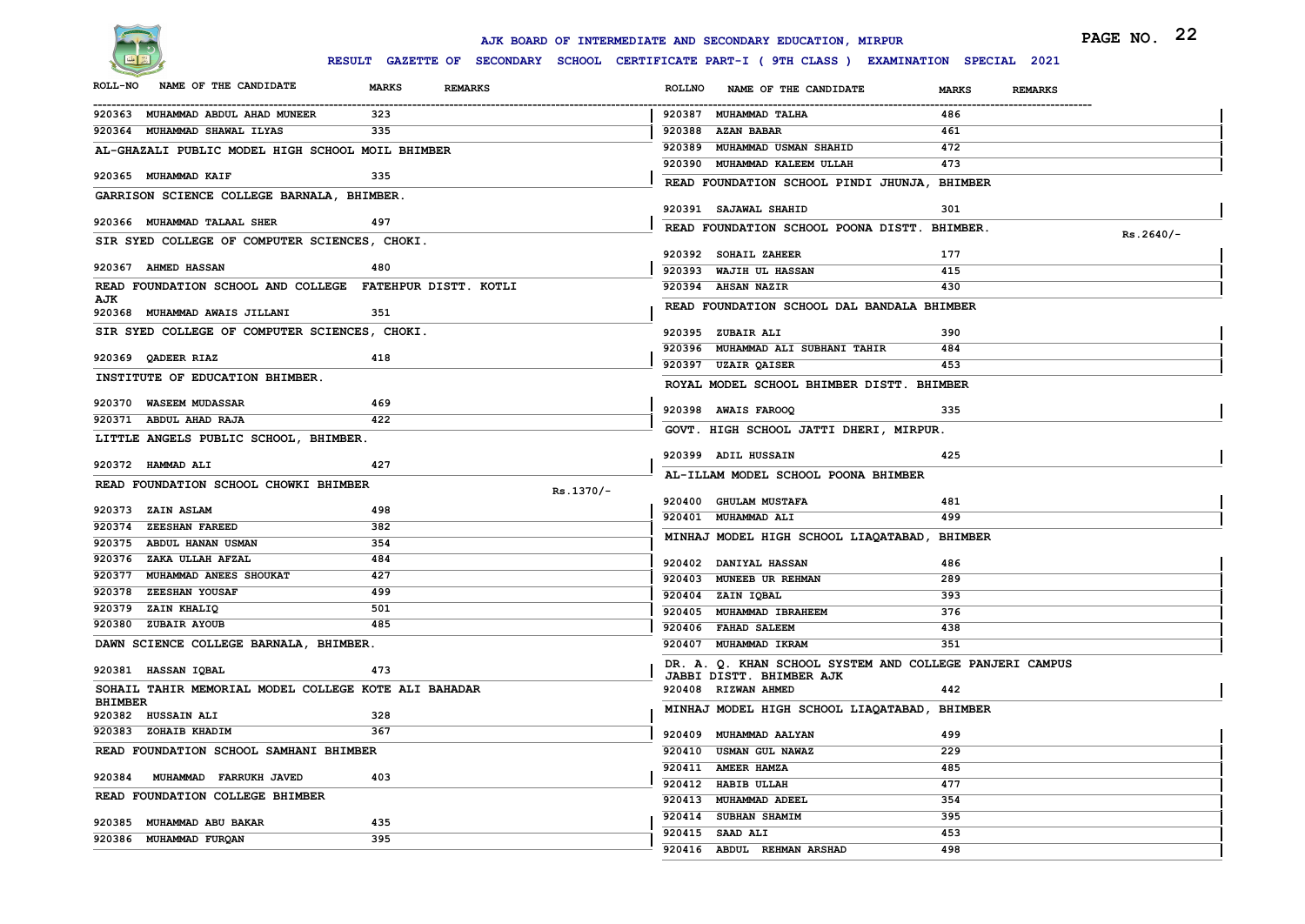

|                |                                                   |                                                         |             |                   | AJK BOARD OF INTERMEDIATE AND SECONDARY EDUCATION, MIRPUR                                   |                                | PAGE NO. 23 |
|----------------|---------------------------------------------------|---------------------------------------------------------|-------------|-------------------|---------------------------------------------------------------------------------------------|--------------------------------|-------------|
|                |                                                   |                                                         |             |                   | RESULT GAZETTE OF SECONDARY SCHOOL CERTIFICATE PART-I (9TH CLASS ) EXAMINATION SPECIAL 2021 |                                |             |
| <b>ROLL-NO</b> | NAME OF THE CANDIDATE                             | <b>MARKS</b><br><b>REMARKS</b>                          |             | <b>ROLLNO</b>     | NAME OF THE CANDIDATE                                                                       | <b>MARKS</b><br><b>REMARKS</b> |             |
|                | 920417 AQEEL ASLAM                                | 461                                                     |             |                   | 920456 MUBEEN YASEEN                                                                        | 386                            |             |
|                | 920418 ADEEL HASSAN                               | 403                                                     |             |                   | 920457 ABDULLAH NASEER                                                                      | 415                            |             |
|                | 920419 MUHAMMAD HAIDER SULTAN                     | 500                                                     |             |                   | 920458 AHSAN SADEEQI                                                                        | 438                            |             |
|                | 920420 MUHAMMAD SUFYAN ARIF                       | 472                                                     |             |                   | QUAID-E-AZAM PUBLIC SCHOOL KHAR BOOZA BHIMBER AK                                            |                                |             |
|                | 920421 MUHAMMAD ADIL                              | 322                                                     |             |                   |                                                                                             |                                |             |
|                | 920422 MUHAMMAD SUFYAN                            | 386                                                     |             |                   | 920459 MUHAMMAD AYAZ                                                                        | 481                            |             |
| 920423         | <b>ZUNAIR ZAHID</b>                               | 493                                                     |             |                   | 920460 MUHAMMAD ZAEEM                                                                       | 410                            |             |
|                | 920424 HABIB ULLAH                                | 355                                                     |             |                   | READ FUNDATION SCHOOL SATARA CHOWK SEMANI BHIMBER AK                                        |                                |             |
|                | 920425 SAIF ULLAH                                 | 393                                                     |             |                   |                                                                                             |                                |             |
|                | 920426 MUHAMMAD AYAN                              | 441                                                     |             |                   | 920461 ABDULLAH GHOUS<br>920462 UBAID UR REHMAN                                             | 485<br>421                     |             |
|                | 920427 FASSI UL ZAMAN                             | 466                                                     |             |                   | 920463 MUHAMMAD ADREES AFZAL                                                                | 441                            |             |
|                | 920428 KHATEEB NAWAZ                              | 383                                                     |             |                   | 920464 ABDULLAH RASHEED                                                                     | 474                            |             |
|                | 920429 MUHAMMAD HARIS SULEMAN                     | 455                                                     |             |                   | 920465 UZAIR SHERAZ                                                                         | 441                            |             |
|                | 920430 ALI AHMED                                  | 373                                                     |             |                   |                                                                                             |                                |             |
|                | 920431 NAJEEB ULLAH                               | 433                                                     |             | AK                | READ FOUNDATION HIGH SCHOOL BHIMBER GHARBI DISTT. BHIMBER                                   |                                | $Rs.3370/-$ |
|                | 920432 MOBEEN AHMED                               | 366                                                     |             |                   | 920466 ZAIN ALI                                                                             | 301                            |             |
|                | READ FOUNDATION HIGH SCHOOL DHERI WAITAN, BHIMBER |                                                         | $Rs.2640/-$ |                   | 920467 MUHAMMAD WALEED BIN DILAWAR                                                          | 236                            |             |
|                |                                                   |                                                         |             |                   | 920468 ZEESHAN ARSHAD                                                                       | 485                            |             |
| 920433         | <b>MUHAMMAD SUFYAN</b>                            | 363                                                     |             |                   | 920469 SHAHAL AHMED                                                                         | 355                            |             |
|                | 920434 AMAAR NAZAR                                | 343                                                     |             |                   | 920470 ABU BAKAR SHEHZAD                                                                    | 335                            |             |
|                | 920435 ASIM JAVED                                 | 489                                                     |             |                   | BRIGHTWAY INSTITUTE OF EDUCATION AND TECHNOLOGY BARNALA                                     |                                |             |
|                | 920436 MUHAMMAD SULEMAN                           | 466                                                     |             | <b>BHIMBER AK</b> |                                                                                             |                                |             |
|                | 920437 AHMED KAMAL TARIQ                          | 334                                                     |             |                   | 920471 MUHAMMAD AZEEM SADDIQUE                                                              | 399                            |             |
|                | 920438 ABDULLAH                                   | 407                                                     |             |                   | THE INNOVATORS HIGH SCHOOL SAMAHNI DISTT. BHIMBER AJK                                       |                                |             |
|                | 920439 HAMID RAZA                                 | 355                                                     |             |                   |                                                                                             |                                |             |
| 920440         | <b>JAWAD HUSSAIN</b>                              | 356                                                     |             |                   | 920472 JAWAD SHAHID                                                                         | 502                            |             |
|                | 920441 ABDULLAH QAMAR                             | 398                                                     |             |                   | 920473 MUHAMMAD LUQAIT MUNIR                                                                | 418                            |             |
| 920442         | MUHAMMAD UMER RAFIQUE                             | 425                                                     |             |                   | 920474 MUHAMMAD REHAN AKAS                                                                  | 502                            |             |
|                | 920443 MUHAMMAD SUFYAN                            | 395                                                     |             |                   | 920475 ABDULLAH MAQBOOL                                                                     | 485                            |             |
|                | 920444 ALI HASSAN                                 | 494                                                     |             |                   | 920476 MUHAMMAD HASEEB AFZAAL                                                               | 477                            |             |
|                | 920445 MUHAMMAD JAWAD                             | 308                                                     |             |                   | THE LEARNERS SCHOOL AND COLLEGE DISTT. BHIMBER AJK                                          |                                |             |
|                | AL-GHAZALI PUBLIC MODEL HIGH SCHOOL MOIL BHIMBER  |                                                         |             |                   | 920477 EHTISHAM SALEEM                                                                      | 386                            |             |
|                | 920446 ABDULLAH MUSHTAQ                           | 446                                                     |             |                   | 920478 ABDULLAH                                                                             | 461                            |             |
|                |                                                   | GOVT. BOYS HIGH SCHOOL CHILLAH KOOHAL DISTT. BHIMBER AK |             |                   |                                                                                             |                                |             |
|                |                                                   |                                                         |             | <b>BHIMBER AK</b> | JAVAID PUBLIC HIGH SCHOOL CHOWKI TEH SAMAHNI DISTT                                          |                                |             |
|                | 920447 MUHAMMAD ASIM ALI                          | 308                                                     |             |                   | 920479 MUNEEB AFZAL                                                                         | 449                            |             |
|                | 920448 ATTA UR REHMAN                             | 421                                                     |             |                   | 920480 HARIS MUNAWAR                                                                        | 382                            |             |
|                | 920449 MUHAMMAD SAMEER EJAZ                       | 336                                                     |             |                   | PRIVATE - BHIMBER                                                                           |                                |             |
|                | 920450 HASSAN ALI                                 | 335                                                     |             |                   |                                                                                             |                                |             |
|                | READ FOUNDATION SCHOOL KOT ALI BAHADER BHIMBER AK |                                                         |             |                   | 920481 BILAL GULL                                                                           | 398                            |             |
|                |                                                   |                                                         |             |                   | HOLY PUBLIC SCHOOL & COLLEGE, KHUIRATTA, KOTLI                                              |                                |             |
|                | 920451 MUHAMMAD ALI ASLAM                         | 430                                                     |             |                   |                                                                                             |                                |             |
|                | 920452 MUHAMMAD AHMED                             | 461                                                     |             |                   | 920482 ABDUL SAMAD                                                                          | 307                            |             |
|                | 920453 MUHAMMAD TALHA NAVEED                      | 335                                                     |             |                   | 920483 IMRAN TAJ                                                                            | 501                            |             |
|                | 920454 AHMED RAZA                                 | 413                                                     |             |                   | GOVT. PILOT SECONDARY SCHOOL, KOTLI.                                                        |                                |             |
|                | 920455 AHMED UL HADEED                            | 394                                                     |             |                   |                                                                                             |                                |             |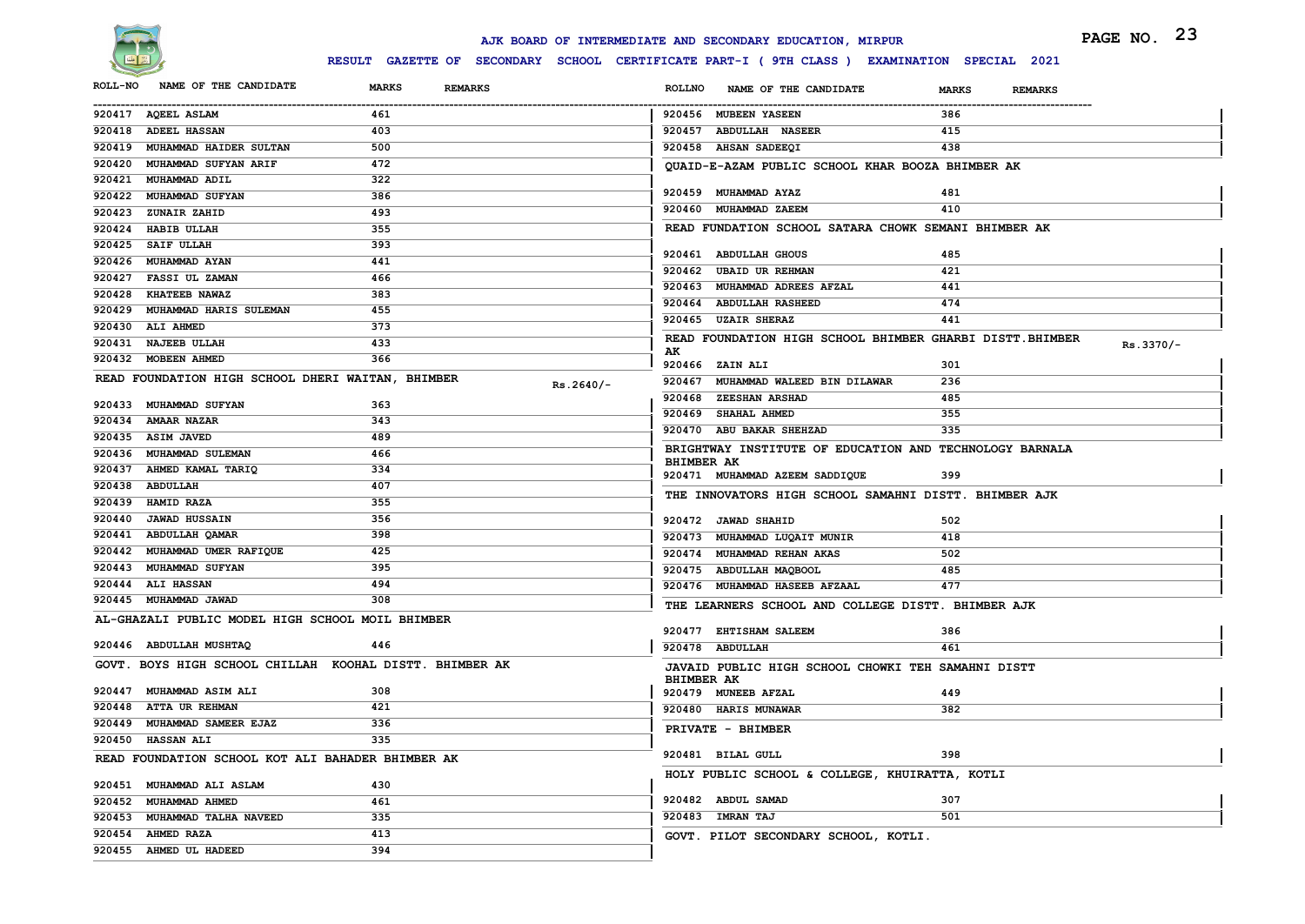

|                                                 |                                                          |              |                |               | AJK BOARD OF INTERMEDIATE AND SECONDARY EDUCATION, MIRPUR                                    |              | PAGE NO. 24    |  |
|-------------------------------------------------|----------------------------------------------------------|--------------|----------------|---------------|----------------------------------------------------------------------------------------------|--------------|----------------|--|
|                                                 |                                                          |              |                |               | RESULT GAZETTE OF SECONDARY SCHOOL CERTIFICATE PART-I ( 9TH CLASS ) EXAMINATION SPECIAL 2021 |              |                |  |
| <b>ROLL-NO</b>                                  | NAME OF THE CANDIDATE                                    | <b>MARKS</b> | <b>REMARKS</b> | <b>ROLLNO</b> | NAME OF THE CANDIDATE                                                                        | <b>MARKS</b> | <b>REMARKS</b> |  |
| 920484 HAROON ISHAQ                             |                                                          | 201          |                |               | 920524 AHSAM UL HAQ                                                                          | 173          |                |  |
| 920485 MUHAMMAD TAYYAB SABIR                    |                                                          | 170          |                |               | 920525 CHAUDHARY MUHAMMAD NADEEM                                                             | 196          |                |  |
| 920486 HASAAN AHMAD                             |                                                          | 177          |                |               | 920526 MUHAMMAD SHAHZAIB                                                                     | 248          |                |  |
| 920487 BILAL AHMED                              |                                                          | 244          |                |               | 920527 MUHAMMAD ASAD                                                                         | 286          |                |  |
| 920488 MUHAMMAD SHOAIB BUTT                     |                                                          | 204          |                |               | 920528 QAMAR ZAKAR                                                                           | 178          |                |  |
| 920489 MUHAMMAD ANAS BIN RASHEED                |                                                          | 174          |                |               | 920529 MOHSAN FARID                                                                          | 258          |                |  |
| 920490 FAIZAN AHMAD                             |                                                          | 189          |                |               | 920530 MUHAMMAD MOBEEN FAREED                                                                | 192          |                |  |
| 920491 MUHAMMAD LATIF                           |                                                          | 170          |                |               | GOVT. HIGH SCHOOL PANAG, KOTLI.                                                              |              |                |  |
| 920492 HASNAIN UL HASSAN                        |                                                          | 214          |                |               | 920531 MUNEEB SHAKOOR                                                                        | 405          |                |  |
| 920493 ABDUL SUBHAN                             |                                                          | 190          |                |               |                                                                                              |              |                |  |
| 920494 MUHAMMAD AZAAN MUDASSAR                  |                                                          | 231          |                |               | GOVT. HIGH SCHOOL ANOHI SARHOTA, KOTLI.                                                      |              |                |  |
| 920495 MUHAMMAD ADEEL BASHIR                    |                                                          | 210          |                |               | 920532 ZAYAB SALEEM                                                                          | 178          |                |  |
| 920496 ABDUL SAMAD                              |                                                          | 287          |                |               | GOVT. HIGHER SECONDARY SCHOOL DANDLI, KOTLI.                                                 |              |                |  |
| 920497 HAQAN ALI                                |                                                          | 170          |                |               |                                                                                              |              |                |  |
| 920498 SYED WASIF ALI SHAH                      |                                                          | 359          |                |               | 920533 AHSAN LATEEF                                                                          | 335          |                |  |
| 920499 FAHAD ALI                                |                                                          | 417          |                |               | 920534 HAMMAD MEHMOOD                                                                        | 221          |                |  |
| 920500 SAIM ZAHID                               |                                                          | 337          |                |               | GOVT. HIGH SCHOOL KHUIRATTA, KOTLI.                                                          |              |                |  |
| AK                                              | FIAM SCHOOL AND COLLEGE OF EXCELLENCE KOTLI DISTT. KOTLI |              |                |               |                                                                                              |              |                |  |
| 920501 MUHAMMAD AKASHA                          |                                                          | 178          |                |               | 920535 SUBHAN SHABBIR                                                                        | 236          |                |  |
|                                                 | GOVT. PILOT SECONDARY SCHOOL, KOTLI.                     |              |                |               | 920536 ANEES FAROOQ                                                                          | 295          |                |  |
|                                                 |                                                          |              |                |               | 920537 UMAIR RAZZAQ                                                                          | 328          |                |  |
| 920502 ABDUL REHMAN AMIR                        |                                                          | 209          |                |               | 920538 MUHAMMAD ALI RAZA                                                                     | 279          |                |  |
| QASIM ALI<br>920503                             |                                                          | 176          |                |               | GOVT. HIGHER SECONDARY SCHOOL DONGI, KOTLI.                                                  |              |                |  |
| 920504 SHOAIB ALI                               |                                                          | 302          |                |               | 920539 KASHIF SADIQ KAYANI                                                                   | 446          |                |  |
| 920505 MUHAMMAD KAIF                            |                                                          | 178          |                |               | PASBAN ACADEMY KHUIRATTA, KOTLI.                                                             |              |                |  |
| 920506 MUHAMMAD JAZLAAN SULTANI                 |                                                          | 421          |                |               |                                                                                              |              |                |  |
| 920507 HAIDER JAVED                             |                                                          | 173          |                |               | 920540 ATISHAM NAVEED                                                                        | 209          |                |  |
| 920508 HASEEB AHMED                             |                                                          | 214          |                |               | 920541 EHTISHAM ISHAQ                                                                        | 178          |                |  |
| 920509 AQDAS AHMED SAQIB                        |                                                          | 216          |                |               | 920542 MUHAMMAD SAAD SHAFIQUE                                                                | 173          |                |  |
| MUHAMMAD RASHID IQBAL<br>920510                 |                                                          | 170          |                |               | 920543 AWAIS AHMED                                                                           | 194          |                |  |
| 920511 MUHAMMAD ANWAR SUBHANI                   |                                                          | 454          |                |               | 920544 SHAYAN MEHRBAN                                                                        | 307          |                |  |
| 920512 MUKARRM RAUF                             |                                                          | 178          |                |               | GOVT. HIGH SCHOOL FATEHPUR KHANDHAR NAKYAL, KOTLI.                                           |              |                |  |
| 920513 HASNAIN ABU BAKAR                        |                                                          | 255          |                |               |                                                                                              | 237          |                |  |
| 920514 MUHAMMAD HASEEB                          |                                                          | 193          |                |               | 920545 MUHAMMAD AWAIS<br>920546 MUHAMMAD ATTAR QADRI                                         | 307          |                |  |
| 920515 HASSAN ANAYAT<br>920516 WAJID ALI        |                                                          | 204          |                |               | 920547 ZEHAN ALI SHAH                                                                        | 390          |                |  |
|                                                 |                                                          | 181<br>193   |                |               | 920548 AMAD IFTIKHAR                                                                         | 244          |                |  |
| 920517 MUNAM UL ISLAM<br>920518 MUHAMMAD SHADAB |                                                          | 216          |                |               | 920549 CHAND NASEER                                                                          | 413          |                |  |
| 920519 USMAN HAMEED                             |                                                          | 283          |                |               | 920550 AQEEL AHMED MUGHAL                                                                    | 401          |                |  |
| 920520 QAZI ADAN NAEEM                          |                                                          | 307          |                |               | 920551 ADNAN SHABIR                                                                          | 178          |                |  |
| 920521 MUHAMMAD INAM                            |                                                          | 395          |                |               | GOVT. HIGHER SECONDARY SCHOOL SALON, KOTLI.                                                  |              |                |  |
| 920522 MUHAMMAD ANWAR                           |                                                          | 201          |                |               |                                                                                              |              |                |  |
|                                                 |                                                          |              |                |               | 920552 SUFYAN FAROOQ                                                                         | 368          |                |  |
|                                                 | GOVT. HIGHER SECONDARY SCHOOL QAMROTI, KOTLI.            |              |                |               | 920553 FARHAN AKHTAR                                                                         | 394          |                |  |
| 920523 ZAKA ULLAH SAJAWAL                       |                                                          | 362          |                |               | 920554 JUNAID KHALIQ                                                                         | 477          |                |  |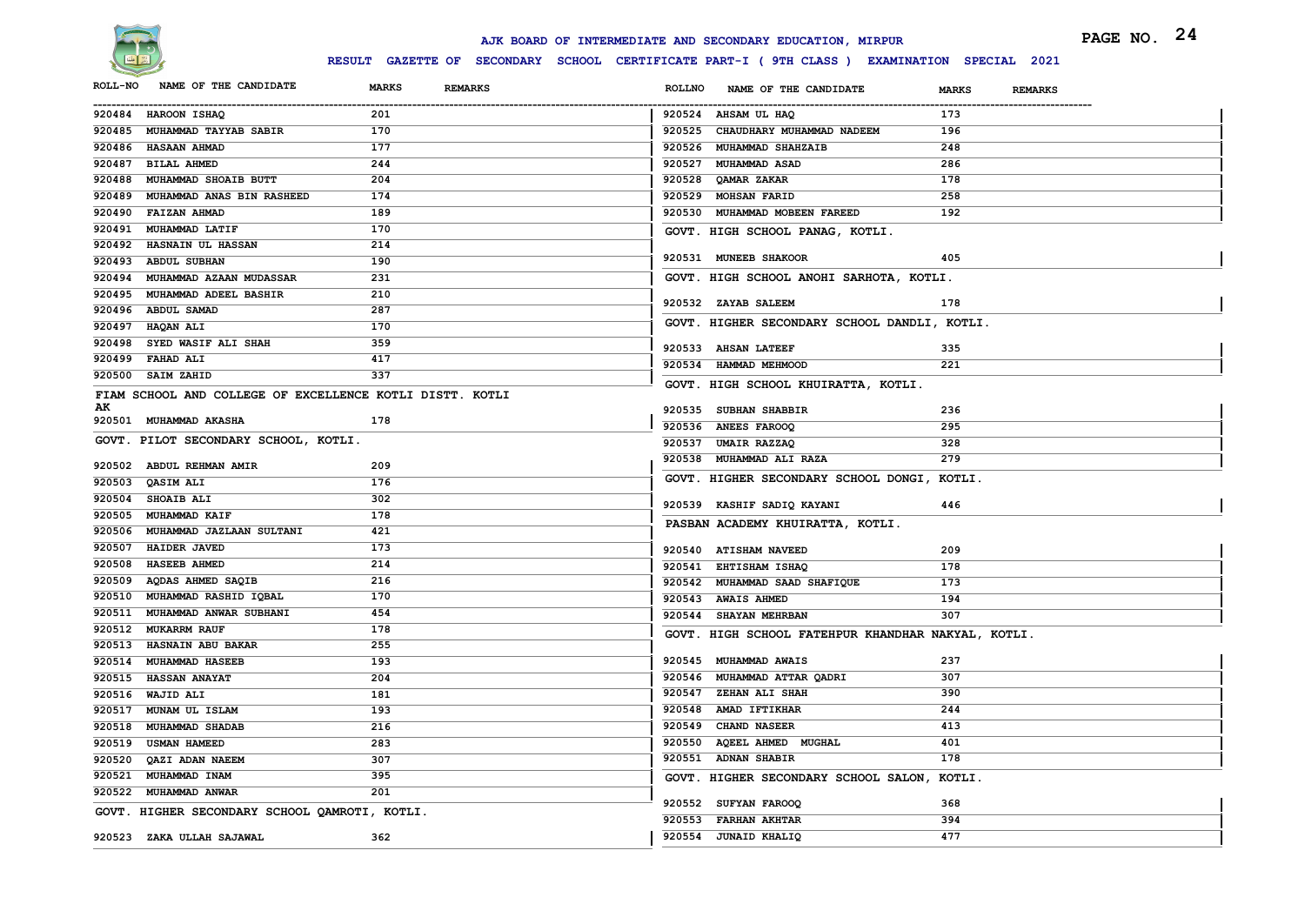

|                |                                                       |                                                                                              |               | AJK BOARD OF INTERMEDIATE AND SECONDARY EDUCATION, MIRPUR |              |                | PAGE NO. 25 |
|----------------|-------------------------------------------------------|----------------------------------------------------------------------------------------------|---------------|-----------------------------------------------------------|--------------|----------------|-------------|
|                |                                                       | RESULT GAZETTE OF SECONDARY SCHOOL CERTIFICATE PART-I ( 9TH CLASS ) EXAMINATION SPECIAL 2021 |               |                                                           |              |                |             |
| <b>ROLL-NO</b> | NAME OF THE CANDIDATE                                 | <b>MARKS</b><br><b>REMARKS</b>                                                               | <b>ROLLNO</b> | NAME OF THE CANDIDATE                                     | <b>MARKS</b> | <b>REMARKS</b> |             |
|                | 920555 SYED AHSAN ABBAS                               | 186                                                                                          |               | SUFFA SCHOOL OF LEARNING KOTLIA.K.                        |              |                |             |
|                | 920556 SYED ANWAR UL HAQ                              | 209                                                                                          |               | 920584 MUHAMMAD MOEED                                     | 210          |                |             |
|                | CHINAR PUBLIC SECONDARY SCHOOL GULHAR COLONY KOTLI AK |                                                                                              |               | 920585 MUHAMMAD ROHAN                                     | 239          |                |             |
|                | 920557 HAIDER ALI                                     | 210                                                                                          |               | NEW AGE SCHOLARS SCIENCE COLLEGE SEHNSA KOTLI (AK)        |              |                |             |
|                | 920558 MUHAMMAD ARSLAN SUBHANI                        | 289                                                                                          |               |                                                           |              |                |             |
|                | 920559 MUHAMMAD JUNAID                                | 185                                                                                          |               | 920586 ABDUL SAMMAD                                       | 398          |                |             |
|                | GOVT. HIGH SCHOOL BHAIL, KOTLI.                       |                                                                                              |               | 920587 MUHAMMAD ZANEEQUE<br>920588 HAIDER ALI NAQVI       | 363          |                |             |
| 920560         | <b>MUHAMMAD HARIS AYUB</b>                            | 287                                                                                          |               | 920589 SYED HUSSAIN RAZA                                  | 418<br>336   |                |             |
|                | 920561 ASAD ALI                                       | 276                                                                                          |               | 920590 SHAZAL ALI ABID                                    | 394          |                |             |
|                | 920562 MUHAMMAD ALYAN                                 | 216                                                                                          |               | 920591 ZAKI HAIDER                                        | 314          |                |             |
|                | 920563 ZAMOOR HUSSAIN                                 | 177                                                                                          |               | 920592 SAADAN ALI                                         | 477          |                |             |
|                | 920564 MUHAMMAD TOUSEEF                               | 276                                                                                          |               | 920593 MUHAMMAD MUSAB RAZA                                | 386          |                |             |
|                | 920565 MUHAMMAD BILAL TARIQ                           | 251                                                                                          |               | JAMMU KASHMIR PUBLIC SECONDARY SCHOOL DHANGROAT KOTLI,    |              |                |             |
|                | UROOJ MODLE COLLEGE CHAROHI KOTLI.                    |                                                                                              | A.K.          |                                                           |              |                |             |
|                |                                                       |                                                                                              |               | 920594 MUHAMMAD WASAMAT IBRAR                             | 286          |                |             |
|                | 920566 ZAYAAM DILFRAZ                                 | 205                                                                                          |               | 920595 MUHAMMAD HAMZA ZAFAR                               | 316          |                |             |
|                | 920567 HUSNAIN ALI                                    | 235                                                                                          |               | DAISY MODEL PUBLIC SCHOOL FATEHPUR KOTLI.                 |              |                |             |
|                | PAK LAND PUBLIC SECONDARY SCHOOL KHUIRATTA, KOTLI.    |                                                                                              |               | 920596 TOUSIF SHAMSHAD                                    | 178          |                |             |
|                | 920568 MUHAMMAD ROSHAAN AFZAL                         | 292                                                                                          |               | 920597 MUHAMMAD QASIM HAFEEZ                              | 184          |                |             |
|                | 920569 WAJAHAT JAVED                                  | 480                                                                                          |               | 920598 ABDUL SAMMAD ZAHID                                 | 311          |                |             |
|                | 920570 FARRUKH SHAHID                                 | 395                                                                                          |               | 920599 FAIZAN JAHANJIR                                    | 193          |                |             |
|                | GOVT. HIGH SCHOOL KHOR RACHHALA, KOTLI.               |                                                                                              |               | 920600 HUSNAIN SHOUKAT                                    | 184          |                |             |
|                |                                                       |                                                                                              |               | 920601 UMAR FATOOQ                                        | 198          |                |             |
|                | 920571 MUHAMAMD ALI                                   | 208                                                                                          |               | 920602 AQRA AZAM                                          | 307          |                |             |
|                | ISLAMIA SECONDARY SCHOOL FATEHPUR THAKIALA A.K        |                                                                                              |               | 920603 AREEBHA ISHTIAQ                                    | 284          |                |             |
|                | 920572 MUHAMMAD SAAD NAQEEEB                          | 334                                                                                          |               | 920604 MUQADUS ASIF                                       | 284          |                |             |
|                | 920573 ZAHRAN HUSSAN ALI                              | 177                                                                                          |               | 920605 FAIZAN RIAZ                                        | 201          |                |             |
|                | 920574 MUHAMMAD USMAN KIANI                           | 198                                                                                          |               | 920606 SYED ALYAS HUSSAIN SHAH                            | 221          |                |             |
|                | 920575 ZAIN IMTIAZ                                    | 316                                                                                          |               | BA QUEENS COLLEGE KHUIRATTA DISTT. KOTLI AK               |              |                | $Rs.1370/-$ |
|                | 920576 MUHAMMAD AQIB ASGHAR                           | 237                                                                                          |               | 920607 MAZHAR IQBAL                                       | 316          |                |             |
|                | 920577 UMAIR JAVAID                                   | 304                                                                                          |               | MODERN IQRA COLLEGE OF SCIENCE KHUIRATTA KOTLI, A.K.      |              |                |             |
|                | 920578 SOBAN SHAKOOR                                  | 343                                                                                          |               |                                                           |              |                |             |
|                | AL QALAM ACADAMY SEHNSA KOTLI                         |                                                                                              |               | 920608 AWAIS HAMEED                                       | 492          |                |             |
|                | 920579 MUHAMMAD RIZWAN                                | 394                                                                                          |               | BRIGHT FUTURE HIGH SCHOOL THALA LATT KOTLI                |              |                |             |
|                | IBNE SINA MODEL COLLEGE KOTLI                         |                                                                                              |               | 920609 AFSHAL AHMAD                                       |              |                |             |
|                |                                                       |                                                                                              |               | JINNAH PUBLIC SECONDARY SCHOOLKURTI KOTLI                 |              |                |             |
|                | 920580 HAMZA BABAR BAIG                               | 356                                                                                          |               |                                                           |              |                |             |
|                | AL-GHAZALI COLLEGE OF SCIENCESKOTLI.                  |                                                                                              |               | 920610 MUHAMMAD ABDUL ASSALAM                             | 301          |                |             |
|                | 920581 UZAAM RAUF                                     | 255                                                                                          |               | 920611 FARHAN MUSTAFA                                     | 170          |                |             |
|                | 920582 AZAN AJAZ                                      | 330                                                                                          |               | 920612 FAZAL E SUBHANI                                    | 244          |                |             |
|                | 920583 MUHAMMAD FAAKHIR ILYAS                         | 444                                                                                          |               | 920613 FAHEEM MATLOOB                                     | 368          |                |             |
|                |                                                       |                                                                                              |               | 920614 MUHAMMAD IRSLAN ALI                                | 197          |                |             |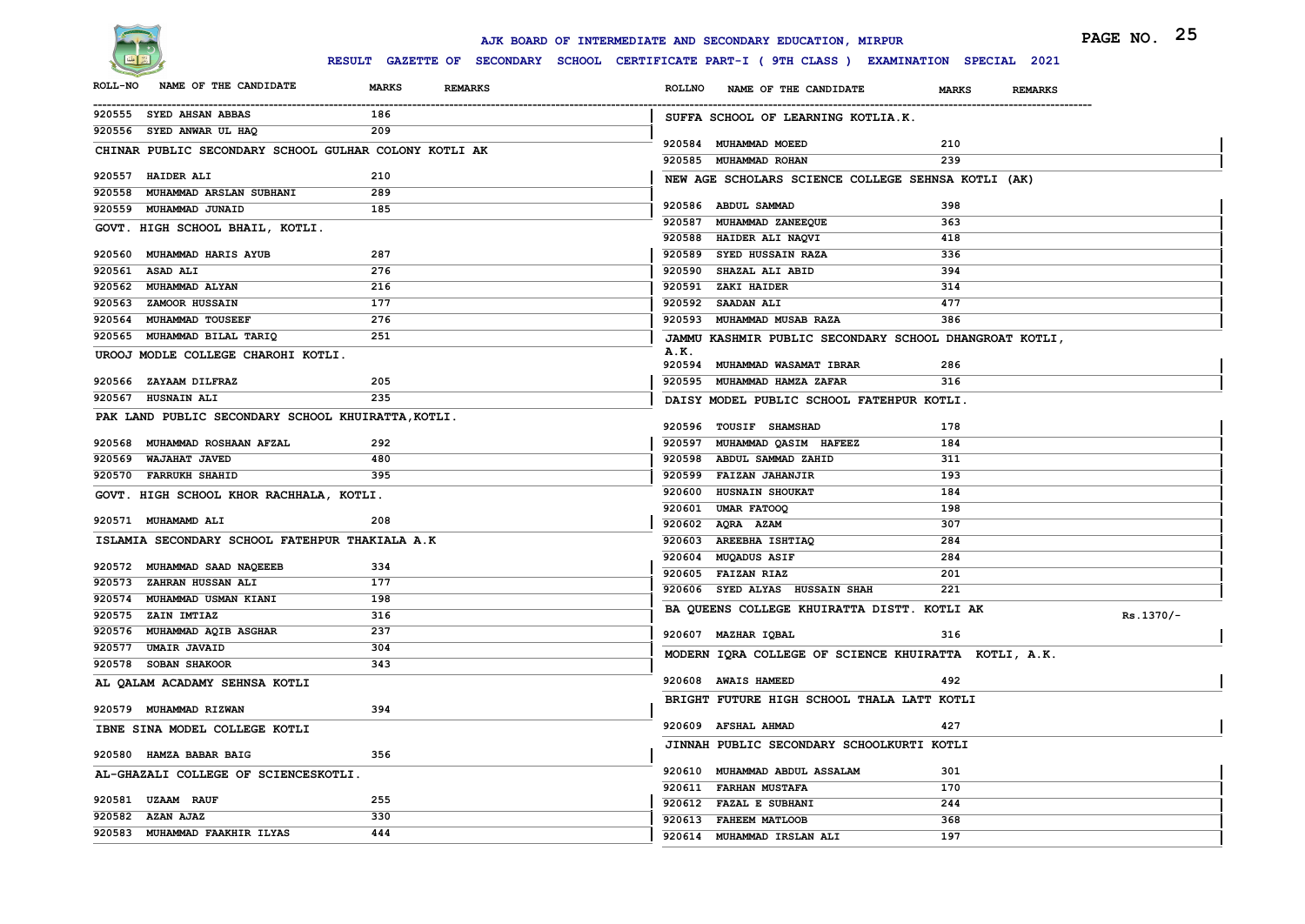

|                                                         |                                | AJK BOARD OF INTERMEDIATE AND SECONDARY EDUCATION, MIRPUR                                   | PAGE NO. 26                    |
|---------------------------------------------------------|--------------------------------|---------------------------------------------------------------------------------------------|--------------------------------|
|                                                         |                                | RESULT GAZETTE OF SECONDARY SCHOOL CERTIFICATE PART-I (9TH CLASS ) EXAMINATION SPECIAL 2021 |                                |
| NAME OF THE CANDIDATE<br><b>ROLL-NO</b>                 | <b>MARKS</b><br><b>REMARKS</b> | <b>ROLLNO</b><br>NAME OF THE CANDIDATE                                                      | <b>MARKS</b><br><b>REMARKS</b> |
| 920615 FARIS BUTT                                       | 308                            | BA QUEENS COLLEGE KHUIRATTA DISTT. KOTLI AK                                                 | $Rs.1370/-$                    |
| 920616 ANS ILYAS                                        | 263                            | 920651 MUHAMMAD JUNAID                                                                      | 220                            |
| 920617 USMAN AHMED                                      | 214                            |                                                                                             |                                |
| 920618 DANISH ASIF                                      | 272                            | MOHAMMADAN MODEL SECONDARY SCHOOL OF EDUCATION FUTEHPUR<br>KOTLI AK                         |                                |
| NATIONAL INSTITUTE OF ADVANCE STUDIES KHUIRATTA KOTLI   |                                | 920652 IMAD ALI                                                                             | 422                            |
| 920619 FAIZAN NAJEEB                                    | 410                            | IQRA COLLEGE OF SCIENCE AND TECHNOLOGY HOUSING SCHEME                                       |                                |
| 920620 FARDEEN AHMED                                    | 303                            | KOTLI AK<br>920653 ABDUL SAMI                                                               | 394                            |
| FARAN MODEL COLLEGE OF SCIENCES FATEHPUR KOTLI          |                                | 920654 ABDUL RAFFEH ANWAR                                                                   | 289                            |
| 920621 MUHAMMAD ZAIN SHAKOOR                            | 323                            | 920655 MAMOON JAVEED                                                                        | 270                            |
| 920622 ANAS ISHAQ                                       | 473                            | 920656 AWAIS AHMED                                                                          | 197                            |
| 920623 ALI RAZA                                         | 216                            | 920657 MUHAMMAD HAMZA                                                                       | 303                            |
| 920624 MIRZA TAIMOOR AKRAM                              | 287                            | 920658 ABDUL WAHID SHAHZAD                                                                  | 426                            |
| 920625 MUHAMMAD ALI TARIQ                               | 328                            | 920659 AZAAN ALI AKBAR                                                                      | 452                            |
| 920626 SAJID ARIF                                       | 308                            | 920660 LABIB SUBHANI                                                                        | 315                            |
| 920627 MANAN ISHAQ                                      | 449                            | READ FOUNDATION SCHOOL PANJERA KOTLI AK                                                     |                                |
| 920628 HAROON MUNAWAR                                   | 228                            |                                                                                             |                                |
| 920629 IMRAN SAJJAD                                     | 393                            | 920661 WAJIE UR REHMAN                                                                      | 477                            |
| 920630 ANAS MASOOD                                      | 264                            | 920662 TALHA RAZZAQ MUGHAL                                                                  | 497                            |
| 920631 HAMMAD UR REHMAN                                 | 265                            | 920663 NOUMAN AMJAD                                                                         | 325                            |
| 920632 MAAZ SHAFIQ                                      | 193                            | STARS HIGHER SECONDARY SCHOOL KOTLI DISTT. KOTLI                                            |                                |
| 920633 MUHAMMAD ANAS TARIQ                              | 235                            | 920664 ALI AMMAD SUBHANI                                                                    | 455                            |
| 920634 SYED BASIT ALI                                   | <b>R-LATER</b>                 | 920665 ABDULLAH AMEER                                                                       | 259                            |
| 920635 MUHAMMAD USMAN KHALIQ                            | 276                            |                                                                                             |                                |
| 920636 HABIB ASLAM                                      | 363                            | SIR SYED PUBLIC SECODARY SCHOOL MANEEL KOTLI AK                                             |                                |
| SUNRISE PUBLIC HIGHER SECONDARY SCHOOL DAMAS DISTRICT   |                                | 920666 FALAK SUBHANI                                                                        | 295                            |
| KOTLI AK<br>920637 SHAHAB TARIQ                         | 308                            | 920667 HAROON JAHANGIR                                                                      | 201                            |
| 920638 ADEEL SHABIR                                     | 209                            | 920668 ZAIN UL ABIDEEN                                                                      | 176                            |
| 920639 AHMED BASHIR                                     | 252                            | ARQAM INSTUTE OF MODREN STUDIES REFUGEE CAMP KOTLI SOLAN                                    |                                |
| 920640 HAIDER ALI                                       | 307                            | KOTLI AK<br>920669 HAMZA YOUSAF                                                             | 252                            |
| 920641 KAIF ARSHAD                                      | 216                            | 920670 MUHAMMAD IMRAN                                                                       | 268                            |
| 920642 SHIRAZ SHAMRAIZ                                  | 213                            | 920671 MUHAMMAD BASHARAT                                                                    | 235                            |
| IQRA PUBLIC SCHOOL DANNA KOTLI                          |                                | 920672 ALI RAZA                                                                             | 178                            |
|                                                         |                                | 920673 SAMI ULLAH                                                                           | 245                            |
| 920643 MUHAMMAD HASSAN SARFRAZ                          | 277                            | 920674 SAMAIN ANJUM                                                                         | 255                            |
| ARQAM COLLEGE FOR MODERN EDUCATION DAMAS CHARHOI, KOTLI |                                | 920675 MUHAMMAD RAHEEL KHALIL SIDIQUI                                                       | 225                            |
| 920644 MUHAMMAD ALMAS                                   | 442                            | PARAGON INSTITUTE OF MODERN SCIENCES KOTLI                                                  |                                |
| 920645 BILAL SHAFQAT                                    | 302                            |                                                                                             |                                |
| 920646 AMMAD SABRI                                      | 206                            | 920676 MUHAMMAD HAMZA                                                                       | 200                            |
| 920647 SHAHZAIB NASIR                                   | 269                            | 920677 WASSAM YASIR                                                                         | 413                            |
| 920648 CHAUDHARY AHMED ILYAS                            | 421                            | 920678 SHAHEER TARIQ BUTT                                                                   | 301                            |
| 920649 ASHIR SIKANDAR                                   | 270                            | 920679 AHSAN KHALIL<br>920680 HASSAN LIAQAT                                                 | 181<br>192                     |
| 920650 JAWAD AJAIB                                      | 462                            |                                                                                             |                                |
|                                                         |                                | AL GHOSIA MODEL SCHOOL FATEHPUR THAKYALA DISTT. KOTLI AK                                    |                                |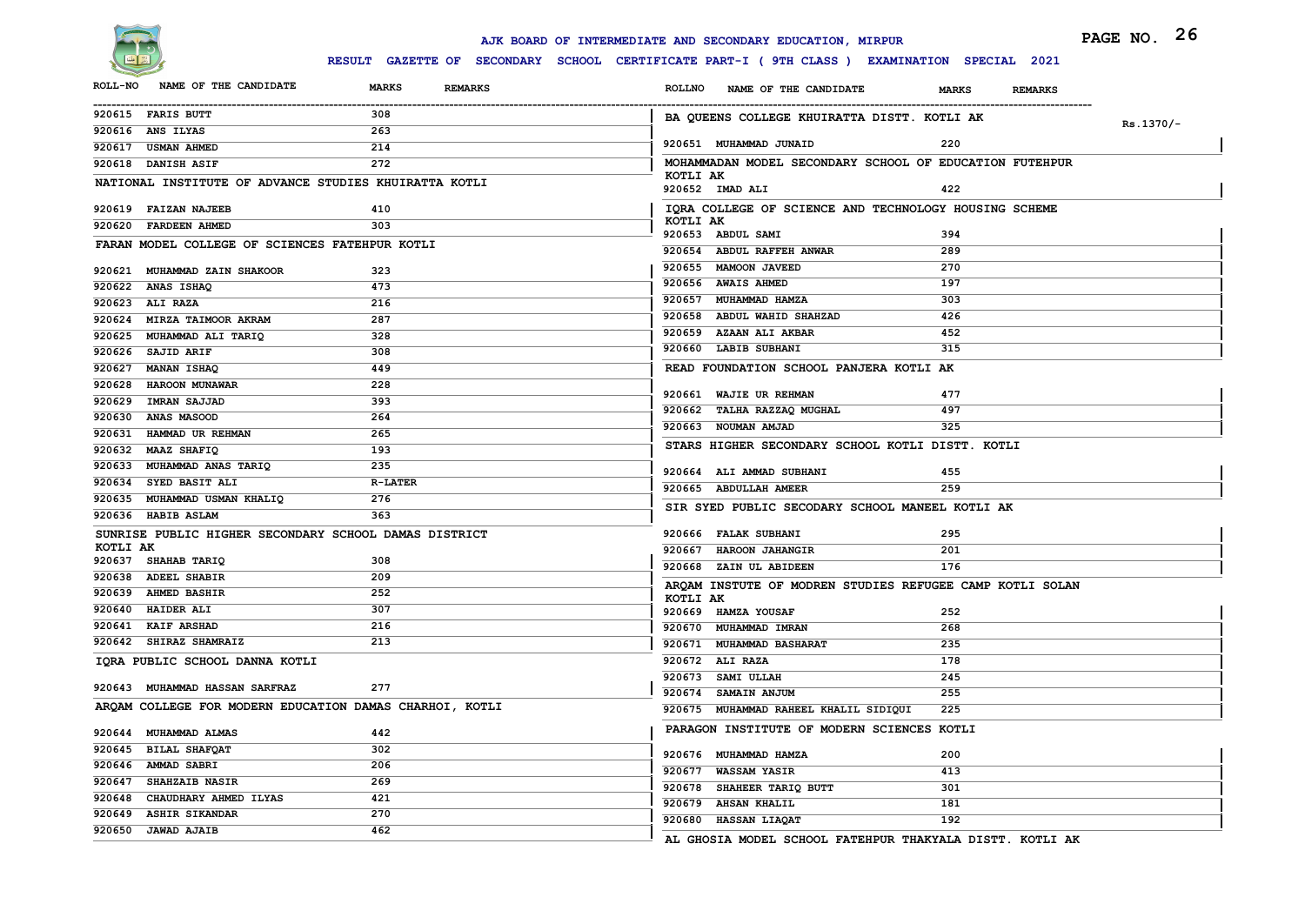

|                                                                                                                                             | PAGE NO. 27 |
|---------------------------------------------------------------------------------------------------------------------------------------------|-------------|
| RESULT GAZETTE OF SECONDARY SCHOOL CERTIFICATE PART-I ( 9TH CLASS ) EXAMINATION SPECIAL 2021                                                |             |
| NAME OF THE CANDIDATE<br><b>ROLL-NO</b><br><b>MARKS</b><br><b>REMARKS</b><br>ROLLNO NAME OF THE CANDIDATE<br><b>MARKS</b><br><b>REMARKS</b> |             |
| 920681 SHAAB AFZAL<br>249<br>JAMMU KASHMIR PUBLIC SECONDARY SCHOOL DHANGROAT KOTLI,                                                         |             |
| 198<br>920682 MUHAMMAD USAMA GHAFOOR<br>A.K.                                                                                                |             |
| 920709 SAQIB TARIQ<br>177<br>PUNJAB COLLEGE KOTLI DISTT. KOTLI AJK                                                                          |             |
| BRIGHT FUTURE HIGH SCHOOL THALA LATT KOTLI<br>920683 ALI KHALID<br>434                                                                      |             |
| 920710 KAMRAN SHAHZAD<br>414<br>920684 SAAD RAFIQUE<br>186                                                                                  |             |
| LEADS SCHOOLS AND COLLEGES SYSTEM KOTLI DISTRICT KOTLI AK<br>920685 FARAZ FARYAD<br>301                                                     |             |
| 920686 FAHEEM ILYAS<br>374                                                                                                                  |             |
| 920711 MUHAMMAD IMAM MUSLIM TARIQ CHAUDHAR272<br>272<br>920687 OBAID UR REHMAN                                                              |             |
| 920712 SYED AHMED RAZA GILLANI<br>446<br>920688 MUHAMMAD SAMEED SHERAZ<br>240                                                               |             |
| 920713 MUHAMMAD ZAIN ARSHAD<br>247<br>IQRA COLLEGE OF SCIENCE AND TECHNOLOGY HOUSING SCHEME<br>920714 SAAD RAUF<br>247                      |             |
| KOTLI AK                                                                                                                                    |             |
| GOVT. BOYS HIGH SCHOOL KOHMAR DISTT. KOTLI AJK<br>920689 HAROON SHAHZAD<br>268                                                              |             |
| PUNJAB COLLEGE KOTLI DISTT. KOTLI AJK<br>920715 MUHAMMAD AQIB ARIF<br>407                                                                   |             |
| 920716 MUHAMMAD FAIZAN JAVED<br>225<br>920690 ABDUL SAMAD<br>179                                                                            |             |
| 920717 MUHAMMAD NOMAN<br>196<br>GOVT. INTERMEDIATE COLLEGE AGHAR, KOTLI. AK                                                                 |             |
| 193<br>920718 SAMMAD ILYAS                                                                                                                  |             |
| 920691 MUHAMMAD RASHID<br>284<br>SUPERIOR MODEL COLLEGE DABSI DISTT. KOTLI AJK                                                              |             |
| PUNJAB COLLEGE KOTLI DISTT. KOTLI AJK<br>920719 MUHAMMAD ANWAAR KHAN<br>394                                                                 |             |
| 920692 MUHAMMAD GHAFFAR ANSARI<br>196<br>920720 MUHAMMAD SAQLAIN NAWAZ<br>376                                                               |             |
| PEACE EDUCATIONAL INSTITUTE SEHNSA DISTT. KOTLI AJK<br>FATIMA JINNAH COLLEGE KOTLI DISTT. KOTLI AJK                                         |             |
|                                                                                                                                             |             |
| 920693 ZOHAIB HUSSAIN SHAH<br>367<br>920721 HAMMAD SAGHEER<br>218                                                                           |             |
| 920694 ZAIN AHMED<br>374<br>920722 MUHAMMAD ANAS<br>406                                                                                     |             |
| SUPERIOR MODEL COLLEGE GOI DISTT. KOTLI AJK<br>PAK KHAHMIR PUBLIC SCHOOL WAST BANDLI DISTT. KOTLI AJK                                       |             |
| 322<br>920723 ZEESHAN AHMED<br>920695 MUJTABA ZAHOOR<br>324                                                                                 |             |
| 920696 HABIB ALI<br>402<br>MUSLIMS HANDS MODEL SCHOOL NARA DHRUTTI DISTT. KOTLI AJK                                                         |             |
| 920697 MUHAMMAD WALEED DAWD<br>395                                                                                                          |             |
| 920724 UBAID RAZA<br>390<br>413<br>920698 HASNAIN ALI                                                                                       |             |
| READ FOUNDATION SCHOOL GOWAN DISTT. KOTLI AJK<br>ADAM PUBLIC COLLEGE KHUIRATTA DISTT. KOTLI AJK                                             |             |
| 920725 UMAIR KABIR<br>477<br>920699 SYED ABBAS HAIDER<br>413                                                                                |             |
| 920726 HAMZA SAGHIR<br>500<br>920700 MUHAMMAD SAMI<br>278                                                                                   |             |
| SACRED HOME SCHOOL SYSTEM HOUSING SCHEME KOTLI DISTT.<br>SUPERIOR MODEL COLLEGE JANDROT DISTT. KOTLI AJK                                    |             |
| KOTLI AJK                                                                                                                                   |             |
| 920727 HAIDER ALI<br>236<br>920701 ALI RAZA<br>331                                                                                          |             |
| 920728 ABDUL JALEEL<br>228<br>LEADS SCHOOLS AND COLLEGES SYSTEM KOTLI DISTRICT KOTLI AK<br>920729 ABDUL SUBHAN MALIK                        |             |
| 216<br>920730 FAHAD JAMIL<br>920702 MANSOOR NAWAZ<br>239<br>328                                                                             |             |
| 210<br>920731 FARHAN SIKANDAR<br>920703 MALIK SAMEER AYUB<br>351                                                                            |             |
| 920704 UMER ZAMEER<br>368<br>AZAN COLLEGE HOUSING SCHEME KOTLI AK NEAR SAMINA HOSPITAL                                                      |             |
| KOTLI<br>920705 SYED SAIM SAFDAR<br>463                                                                                                     |             |
| 920732 EHSAAN AHMED<br>189<br>920706 SYED SIRAJ ALI<br>410                                                                                  |             |
| 920733 KHAWAJA MUHAMMAD TAYYAB<br>461<br>920707 SYED SHARIQ HUSSAIN SHAH GARDAZI<br>243                                                     |             |
| 920708 SYED WASI UR REHMAN<br>348                                                                                                           |             |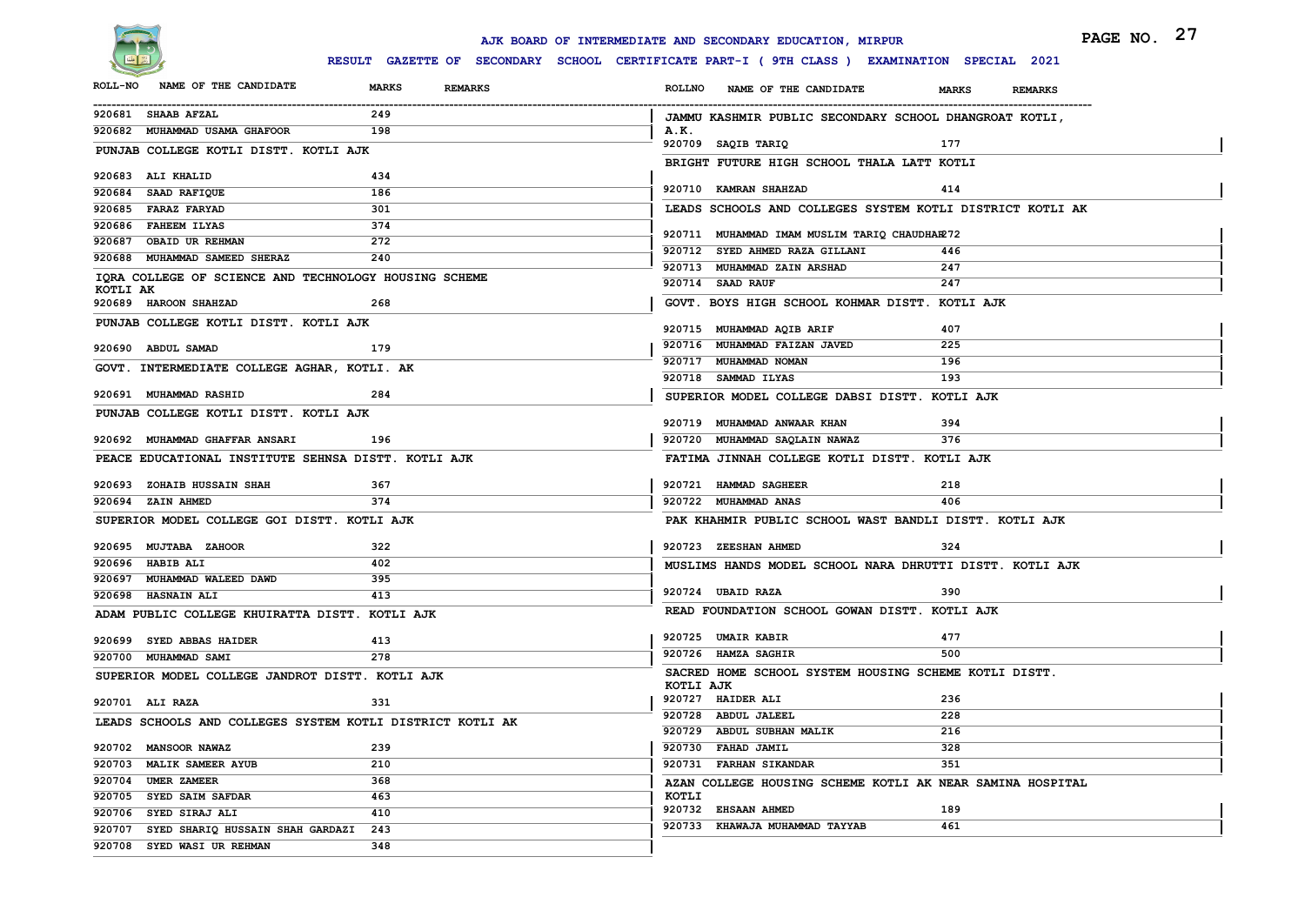

|                                                                                      |                                | AJK BOARD OF INTERMEDIATE AND SECONDARY EDUCATION, MIRPUR                                    | PAGE NO. 28                    |
|--------------------------------------------------------------------------------------|--------------------------------|----------------------------------------------------------------------------------------------|--------------------------------|
|                                                                                      |                                | RESULT GAZETTE OF SECONDARY SCHOOL CERTIFICATE PART-I ( 9TH CLASS ) EXAMINATION SPECIAL 2021 |                                |
| NAME OF THE CANDIDATE<br><b>ROLL-NO</b>                                              | <b>MARKS</b><br><b>REMARKS</b> | <b>ROLLNO</b><br>NAME OF THE CANDIDATE                                                       | <b>MARKS</b><br><b>REMARKS</b> |
| MUHAMMADAN SCHOLARS COLLEGE KOTLI AK                                                 |                                | GOVT. HIGHER SECONDARY SCHOOL HARRIGHELL, BAGH.                                              |                                |
| 920734 MUHAMMAD KHAWAR                                                               | 308                            | 920763 MUHAMMAD NAVID IQBAL                                                                  | 179                            |
| PRIVATE - KOTLI                                                                      |                                | GOVT. HIGHER SECONDARY SCHOOL BIRPANI, BAGH.                                                 |                                |
| 920735 SHAHZAIB RAFAQAT                                                              | 177                            | 920764 ZAID                                                                                  | 248                            |
| GOVT. HIGH SCHOOL SANGHAR BATHARA, BAGH.                                             |                                | 920765 DANYAL                                                                                | 308                            |
|                                                                                      |                                | 920766 HAMMAD BAIG                                                                           | 263                            |
| 920736 DAWOOD AHMAD ABBASI<br>920737 MUHAMMAD AHMAD ABBASI                           | 283<br>406                     | 920767 WALEED SADDIQUE                                                                       | 366                            |
|                                                                                      |                                | 920768 SAAD WASEEM                                                                           | 390                            |
| SYED ASHIQ HUSSAIN GARDEZI (LATE) GOVT. HIGH SCHOOL<br>HULLAR SYEDAN DISTT. BAGH AJK |                                | GOVT. HIGH SCHOOL RAIRR BAN, BAGH.                                                           |                                |
| 920738 MENAM AMJAD                                                                   | 427                            | 920769 ASHAR HANIF                                                                           | 292                            |
| 920739 UMAR MUSHTAQ                                                                  | 263                            | 920770 JUNAID ZULFIQAR                                                                       | 403                            |
| 920740 SYED SAAD ALI GARDAZI                                                         | 256                            | 920771 AITZAZ ANWAR                                                                          | 373                            |
| SPRING FIELD SCHOOL AND COLLEGE , BAGH AJK.                                          |                                | 920772 ABDUAL SAMAND                                                                         | 314                            |
| 920741 SYED MOHEED UL HASSAN GILLANI                                                 | 351                            | GOVT. HIGH SCHOOL RATNOHI, BAGH.                                                             |                                |
| GOVT. PILOT HIGH SCHOOL, BAGH.                                                       |                                | 920773 ADNAN BASHIR                                                                          | 342                            |
| 920742 FAIZAN IMTIAZ                                                                 | 386                            | 920774 DANYAL ZAHOOR                                                                         | 342                            |
| 920743 NAYYER IMTIAZ                                                                 | 425                            | GOVT. HIGH SCHOOL RINGOLI, BAGH.                                                             |                                |
| 920744 NAJAM MEHMOOD KAYANI                                                          | 264                            | 920775 MUHAMMAD BILAL RIAZ                                                                   | 208                            |
| 920745 FAIZ ANWAR                                                                    | 486                            | 920776 HANAN NADEEM                                                                          | 343                            |
| 920746 MOHSIN SHABBIR                                                                | 243                            | GOVT. BOYS INTER COLLEGE CHAMAN KOT, DISTT. BAGH.                                            |                                |
| 920747 SYED SAMEEN ABRAR                                                             | 325                            |                                                                                              |                                |
| 920748 SAOOD ILTAF ABBASI                                                            | 286                            | 920777 QAMER NISAR                                                                           | 190                            |
| 920749 MUHAMMAD HASHAM ABBASI                                                        | 375                            | 920778 MUHAMMAD ABDULLAH                                                                     | 322                            |
| 920750 HASNAIN MAVIA                                                                 | 378                            | 920779 FARIS JALIL                                                                           | 368                            |
| 920751 SYED HAIDER ALI                                                               | 493                            | GOVT. HIGH SCHOOL SAHLIAN DHUNDAN, BAGH.                                                     |                                |
| 920752 AQIB MUSHTAQ                                                                  | 216                            | 920780 NOUMAN MANSOOR ABBASI                                                                 | 427                            |
| GOVT. HIGH SCHOOL NARYOLA, BAGH.                                                     |                                | GOVT. HIGH SCHOOL PADDER MUSTU, BAGH.                                                        |                                |
| 920753 SYED HASSAN ALI HUSSANI                                                       | 322                            |                                                                                              |                                |
| GOVT. PILOT HIGH SCHOOL, BAGH.                                                       |                                | 920781 RAJA SALMAN JAVAID                                                                    | 235                            |
|                                                                                      |                                | 920782 HUZAIFA AZHAR                                                                         | 208                            |
| 920754 WASIF RAFIQUE                                                                 | 324                            | 920783 RAJA RAUBAAZ KAMAL                                                                    | 237                            |
| 920755 JAWAD ILYAS                                                                   | 267                            | 920784 SERAJ KHUSHAL                                                                         | 238                            |
| 920756 NEHAL HAIDER GARDAZI                                                          | 339                            | 920785 HAIDER ALI                                                                            | 362                            |
| 920757 SHAHZAD AHMED                                                                 | 344                            | 920786 MOIN AKHTER<br>920787 RAJA SAUD MAROOF                                                | 311<br>248                     |
| DAR-E-ARQAM MODEL SCHOOL AND SCIENCE COLLEGE, BAGH.                                  |                                | 920788 RAJA ARBAZ ATTIQ                                                                      | 421                            |
| 920758 UMER ALI                                                                      | 308                            | 920789 KASHAN ABBASI                                                                         | 264                            |
| 920759 AHSAN ZAHOOR                                                                  | 325                            | 920790 TIPU NADEEM                                                                           | 421                            |
| 920760 MURAD ALI                                                                     | 316                            | 920791 MOEED IMTIAZ                                                                          | 280                            |
| 920761 AWAIS AHMED                                                                   | 204                            | GOVT. PILOT HIGH SCHOOL RANGLADISTT. BAGH.                                                   |                                |
| 920762 AHSAN AHMED                                                                   | 235                            |                                                                                              |                                |
|                                                                                      |                                | 920792 UMER FAROOQ                                                                           | 441                            |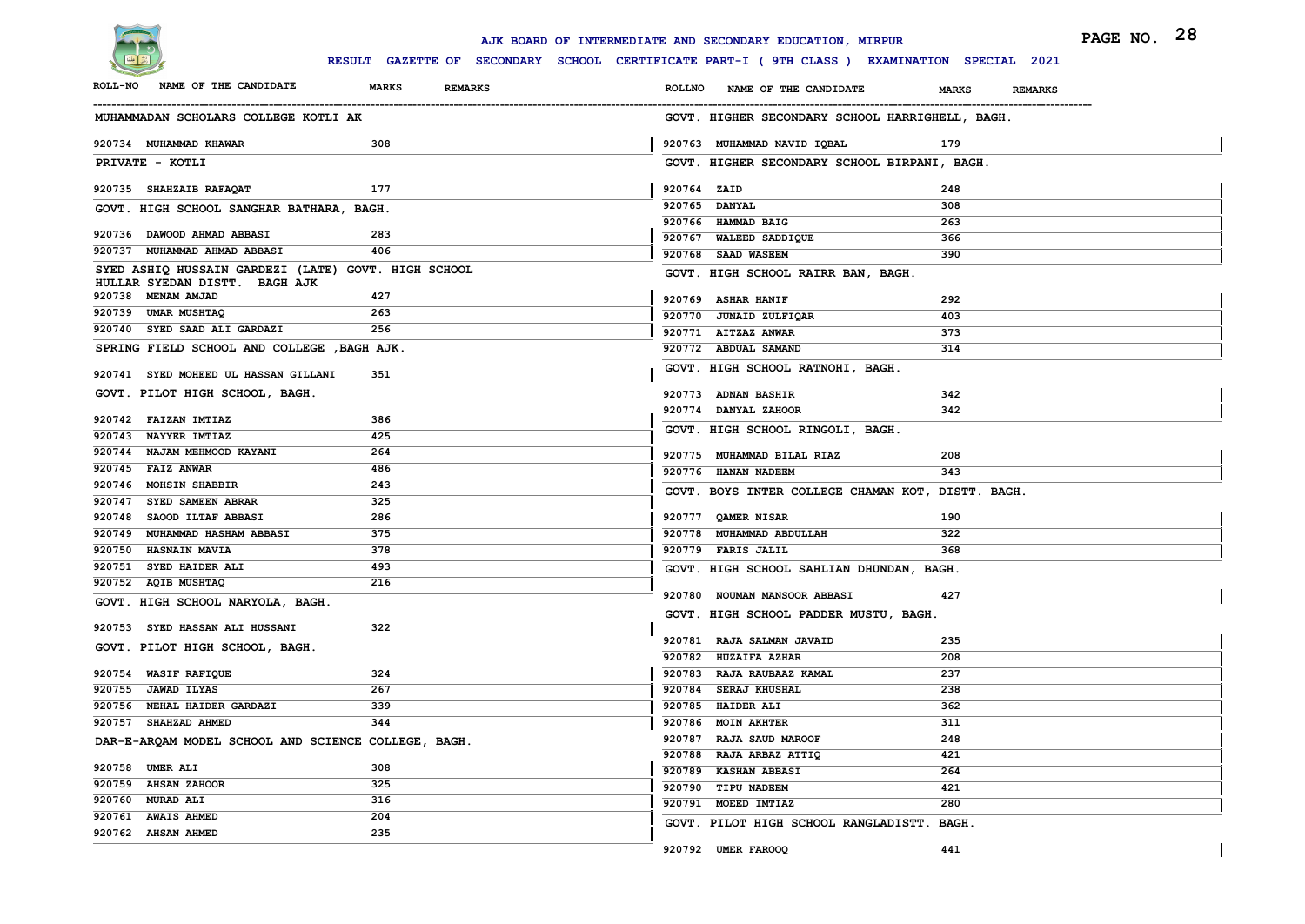

|                                                                     |                                                                                              | AJK BOARD OF INTERMEDIATE AND SECONDARY EDUCATION, MIRPUR | PAGE NO. 29                    |
|---------------------------------------------------------------------|----------------------------------------------------------------------------------------------|-----------------------------------------------------------|--------------------------------|
|                                                                     | RESULT GAZETTE OF SECONDARY SCHOOL CERTIFICATE PART-I ( 9TH CLASS ) EXAMINATION SPECIAL 2021 |                                                           |                                |
| NAME OF THE CANDIDATE<br><b>ROLL-NO</b>                             | <b>MARKS</b><br><b>REMARKS</b>                                                               | <b>ROLLNO</b><br>NAME OF THE CANDIDATE                    | <b>MARKS</b><br><b>REMARKS</b> |
| 920793 HASEEB NABIZ RAJA                                            | 454                                                                                          | 920824 KHAIZAR HABIB                                      | 238                            |
| 920794 MEHBOOB UL HAQ                                               | 255                                                                                          | 920825 RUFYAN NAZIR                                       | 386                            |
| GOVT. HIGH SCHOOL NARYOLA, BAGH.                                    |                                                                                              | GOVT. HIGHER SECONDARY SCHOOL BIRPANI, BAGH.              |                                |
| 920795 ZIA AHMED ZIA                                                | 355                                                                                          | 920826 MUHAMMAD JHANGEER                                  | 373                            |
| RAJA MUHAMMAD YOUNUS SHAHEED GOVT. HIGH SCHOOL DHUNDAR<br>BAGH (AK) |                                                                                              | CHINAR PUBLIC SCHOOL RANGLA, BAGH                         |                                |
| 920796 DANISH SARWAR                                                | 283                                                                                          | 920827 AHTISHAM NASEER                                    | 394                            |
| GOVT. HIGH SCHOOL NOOR-UD-DIN SHAHEED KAHANA MOHRI, BAGH.           |                                                                                              | 920828 RAJA SAIFULLAH AMJAD                               | 280                            |
|                                                                     |                                                                                              | 920829 MUHAMMAD USMAN                                     | 173                            |
| 920797 SHAMIR IQBAL                                                 | 446                                                                                          | 920830 RAJA AHSAN ANWAR                                   | 311                            |
| 920798 ZAHEER SHAFIQUE                                              | 311                                                                                          | 920831 FAWAD MUSTAFA                                      | 218                            |
| GREEN HILLS PUBLIC SCHOOL DHIRKOT, BAGH.                            |                                                                                              | 920832 RAJA NOUMAN AJMAL                                  | 394                            |
| 920799 SYED KAZIM ABBAS                                             | 374                                                                                          | 920833 MUHAMMAD MUZAMIL RASHEED                           | 216                            |
| READ FOUNDATION HIGH SCHOOL DHIRKOT BAGH                            |                                                                                              | 920834 JUNAID SAFDER RAJA                                 | 244                            |
|                                                                     |                                                                                              | 920835 RAJA MUHAMMAD AHSAAN RAFAQAT                       | 179                            |
| 920800 AHMED YASEEN                                                 | 317                                                                                          | 920836 UBAID KHURSHEED                                    | 406                            |
| 920801 AASAM ISHAQ                                                  | 348                                                                                          | 920837 RAJA ASFAHAN NAEEM<br>920838 RAJA SHABAN GHAFOOR   | 209<br>257                     |
| 920802 HASSAN IQBAL                                                 | 355                                                                                          | 920839 NOUMAN                                             | 173                            |
| 920803 REHAN ABDUL QADEER                                           | 473                                                                                          | 920840 JAMSHAID JAVED                                     | 213                            |
| 920804<br><b>HASNAT ZAHID</b>                                       | 472                                                                                          | 920841 SAIF UR RAHMAN                                     | 173                            |
| 920805<br><b>SYED SOBAN HABIB</b>                                   | 473                                                                                          | 920842 RAJA UMER MUMTAZ                                   | 173                            |
| 920806 HUMAYOUN AJAZ                                                | 469                                                                                          | 920843 FAWAD KHALIQ                                       | 173                            |
| SQUADRON LEADER MASOOD-UL-HAQ (SHAHEED) GIRLS MODEL                 |                                                                                              | 920844<br>USMAN GUL AFSAR                                 | 328                            |
| HIGHER SECONDARY SCHOOL BAGH<br>920807 KHURRAM RASHEED              | 452                                                                                          | 920845 RAJA ABDUL WAHAB LIAQAT                            | 230                            |
| 920808 AMIR RIAZ                                                    | 363                                                                                          | 920846 HAMZA HABIB                                        | 173                            |
| 920809 KHAWAJA WAHAJ YOUNIS BANDAY                                  | 225                                                                                          | 920847 RAJA SAOUD ASIF                                    | 173                            |
| 920810 MUHAMMAD FAIZAN KHAN                                         | 323                                                                                          | 920848<br>MUHAMMAD ABDULLAH HABIB                         | 173                            |
| 920811 KHURRAM SARFRAZ                                              | 304                                                                                          | 920849 MUHAMMAD ABDUS SAMAD                               | 296                            |
| 920812 KASHIF IRSHAD                                                | 245                                                                                          | 920850 TAHA YASEEN                                        | 316                            |
| 920813<br>HAMZA KARAM DAD                                           | 276                                                                                          | 920851 QAMAR FAROOQ                                       | 189                            |
| 920814 KHAWAJA FAISAL BANDAY                                        | 201                                                                                          | 920852 SAQIB SABIR                                        | 186                            |
| 920815<br><b>HAROON NADEEM</b>                                      | 209                                                                                          | 920853 ATTA UR REHMAN                                     | 198                            |
| 920816 MOHSIN SAYYAD                                                | 217                                                                                          | 920854 AHSAN KHURSHEED                                    | 255                            |
| 920817 JUNAID ARIF                                                  | 178                                                                                          | 920855 HAMAD AFZAL                                        | 173                            |
| MUHAMMAD ADEEL LIAQAT<br>920818                                     | 343                                                                                          | READ FOUNDATION HIGH SCHOOL NEELABUT, BAGH                |                                |
| 920819 ABDUL WAHAJ                                                  | 373                                                                                          |                                                           |                                |
| GOVT. BOYS HIGH SCHOOL MEET GALI BAGH                               |                                                                                              | 920856 ABDUL RAFEH<br>920857 NOUMAN BASHARAT              | 466<br>442                     |
| 920820 FAZAN SALAH UD DIN                                           | 445                                                                                          | READ FOUNDATION SCHOOOL HARI GHEL BAGH                    |                                |
| HIRA PUBLIC SCHOOL MAHILDARA BAGH                                   |                                                                                              | 920858 HUSNAIN ALI LIAQUAT                                | 469                            |
| 920821 ZAYAN FAZIL                                                  | 196                                                                                          | 920859 ANSAR SADIQ                                        | 414                            |
| 920822 MOHSIN RAEES                                                 | 402                                                                                          | 920860 HAROON RIAZ                                        | 317                            |
| 920823 JAWAD IBRAHIM                                                | 225                                                                                          | 920861 MUHAMMAD RAFI                                      | 466                            |
|                                                                     |                                                                                              |                                                           |                                |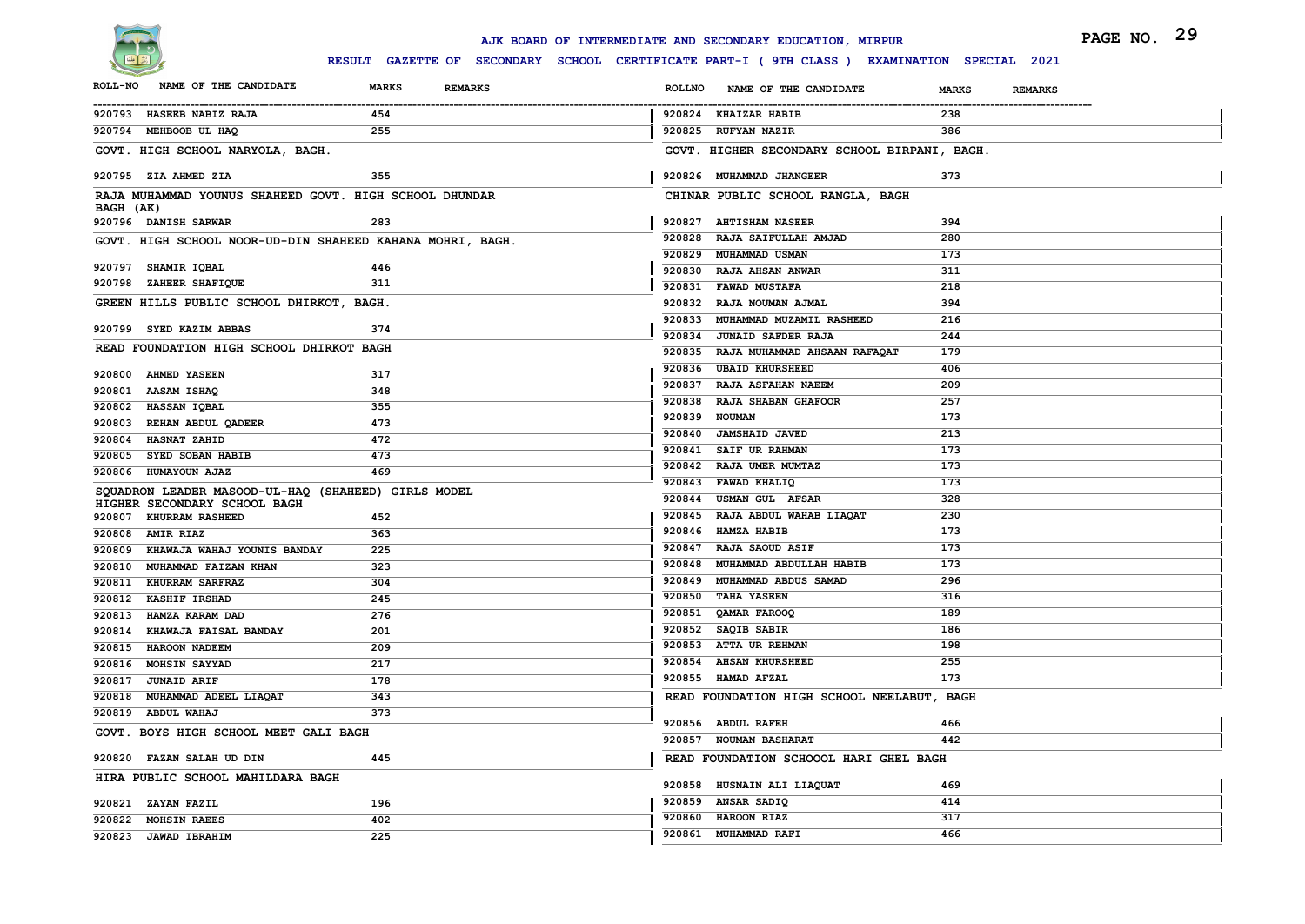

|                                                           |                                |           |               | AJK BOARD OF INTERMEDIATE AND SECONDARY EDUCATION, MIRPUR                                    |              |                | PAGE NO. 30 |  |
|-----------------------------------------------------------|--------------------------------|-----------|---------------|----------------------------------------------------------------------------------------------|--------------|----------------|-------------|--|
|                                                           |                                |           |               | RESULT GAZETTE OF SECONDARY SCHOOL CERTIFICATE PART-I ( 9TH CLASS ) EXAMINATION SPECIAL 2021 |              |                |             |  |
| NAME OF THE CANDIDATE<br><b>ROLL-NO</b>                   | <b>MARKS</b><br><b>REMARKS</b> |           | <b>ROLLNO</b> | NAME OF THE CANDIDATE                                                                        | <b>MARKS</b> | <b>REMARKS</b> |             |  |
| READ FOUNDATION SCHOOL, BAGH.                             |                                |           |               | 920890 HAIDER IFTIKHAR                                                                       | 495          |                |             |  |
|                                                           |                                |           |               | 920891 WAQAR SHAHZAD                                                                         | 495          |                |             |  |
| 920862 SALMAN PARVAIZ                                     | 173                            |           |               | 920892 FAIZ AMJID                                                                            | 418          |                |             |  |
| 920863<br><b>HAMZA MUMTAZ</b>                             | 314                            |           |               | 920893 MUHAMMAD FAHAM TARIQ                                                                  | 429          |                |             |  |
| 920864 SEHROSH MUSHTAQ                                    | 263                            |           |               | 920894 SUFIYAN MANSHA                                                                        | 393          |                |             |  |
| <b>ADEEL SHAUKAT</b><br>920865                            | 315                            |           |               | 920895 ABDUL SAMAD                                                                           | 366          |                |             |  |
| 920866 ZEESHAN ZAHID                                      | 177                            |           |               | 920896 TALHA SHAHID                                                                          | 297          |                |             |  |
| 920867 SAAD SHUJAH                                        | 186                            |           |               | 920897 ZAYAM SALEEM                                                                          | 368          |                |             |  |
| 920868<br><b>SALMAN AZIZ</b>                              | 375                            |           |               | 920898 ABDULLAH AJAZ                                                                         | 348          |                |             |  |
| <b>REHAN MANZOOR</b><br>920869                            | 390                            |           |               | 920899 AHMAD ABDULLAH                                                                        | 374          |                |             |  |
| SAMEER SHAHZAD<br>920870                                  | 346                            |           |               | 920900 WASIF BIN ASAD                                                                        | 465          |                |             |  |
| 920871 ATIF SADIQ                                         | 221                            |           |               | GOVT. HIGH SCHOOL BAREEN, POONCH.                                                            |              |                |             |  |
| GOVT HIGH SCHOOL KANATI DHIRKOT, BAGH                     |                                |           |               |                                                                                              |              |                |             |  |
| 920872 MUHAMMAD WAQAR                                     | 395                            |           |               | 920901 ABDUL SAMAD MUSHTAQ                                                                   | 351          |                |             |  |
| <b>SHAMOON KHAN ABBASI</b><br>920873                      | 445                            |           |               | 920902 BADAR RAHIM                                                                           | 307          |                |             |  |
| 920874 MUHAMMAD OBAID UR RAHMAN ABBASI                    | 314                            |           |               | 920903 EITSHAM NAZIR                                                                         | 376          |                |             |  |
| 920875 SAAD TAHIR                                         | 268                            |           |               | GOVT. HIGH SCHOOL HURNA MAIRA, POONCH.                                                       |              |                |             |  |
| 920876 RAJA AFZAL AHMED                                   | 217                            |           |               | 920904 WAJAHAT SOHRAB                                                                        | 441          |                |             |  |
|                                                           |                                |           |               | 920905 MUHAMMAD OZAM                                                                         | 406          |                |             |  |
| ISLAMIA MODEL SCIENCE COLLEGE HAJIRA, DISTT. POONCH.      |                                |           |               |                                                                                              |              |                |             |  |
| 920877 HAMMAD ASGHAR                                      | 334                            |           |               | GOVT. HIGH SCHOOL MOHRI FURMAN SHAH, POONCH                                                  |              |                |             |  |
| QUAID-E-MILLATE INTER COLLEGE RERA BAGH A.K               |                                |           |               | 920906 SYED OBAID UR REHMAN SHAH                                                             | 354          |                |             |  |
|                                                           |                                |           |               | GOVT. HIGH SCHOOL CHHOTA GALA, POONCH.                                                       |              |                |             |  |
| 920878 UMAIR                                              | 410                            |           |               |                                                                                              |              |                |             |  |
| 920879 SAMI RAZZAQ                                        | 336                            |           |               | 920907 SUFYAN MANSHAD                                                                        | 218          |                |             |  |
| READ FOUNDATION SCHOOL MANDRI BAGH AJK                    |                                |           |               | 920908 DANYAL SHABIR                                                                         | 354          |                |             |  |
|                                                           |                                |           |               | 920909 UMAIR MUSHTAQ                                                                         | 249          |                |             |  |
| 920880 AFAQ ARSHAD JANJUA                                 | 449                            |           |               | 920910 TABISH LUQMAN                                                                         | 243          |                |             |  |
| BAGH COLLEGE OF ARTS AND MODERN SCIENCES RERA DISTT. BAGH |                                |           |               | 920911 MUHAMMAD ADEEB                                                                        | 229          |                |             |  |
| AJK                                                       |                                |           |               | 920912 MUHAMMAD OSAM BASHARAT                                                                | 300          |                |             |  |
| 920881 MUHAMMAD HAMMAD KHALID                             | 425                            |           |               | MUHAMMADAN SCIENCE COLLEGE HAJIRA, POONCH                                                    |              |                |             |  |
| READ FOUNDATION SCHOOL UPPER CHAMYATI DISTT. BAGH AJK     |                                |           |               |                                                                                              |              |                |             |  |
| <b>SAYYED KASHAN AHMED</b><br>920882                      | 347                            |           |               | 920913 MOHSIN IRSHAD                                                                         | 205          |                |             |  |
| SADIR SAJJAD<br>920883                                    | 317                            |           |               | 920914 ABDUL HANNAN                                                                          | 342          |                |             |  |
| <b>TAYYAB SAJJAD ABBASI</b><br>920884                     | 367                            |           |               | 920915 WASAD HUSSAIN BAKHARI                                                                 | 359          |                |             |  |
| <b>ADEEB JAVEED</b><br>920885                             | 235                            |           |               | 920916 ZAYAN MAHOOF                                                                          | 198          |                |             |  |
| 920886 BILAL ABBASI                                       | 334                            |           |               | 920917 WAHAB AJMAL                                                                           | 175          |                |             |  |
|                                                           |                                |           |               | 920918 SARDAR HAMMAS ALI KHAN                                                                | 186          |                |             |  |
| NEW KASHMIR MODEL SCHOOL BAGH DISTT. BAGH AJK             |                                |           |               | 920919 TAYYAB ILYAS                                                                          | 331          |                |             |  |
| 920887 KASHAN SHAFIQUE                                    | 485                            |           |               | 920920 AHSAN SAEED                                                                           | 394          |                |             |  |
| GOVT. HIGH SCHOOL DHAMNI, POONCH.                         |                                |           |               | 920921 MUHAMMAD ADEEB KHAN                                                                   | 303          |                |             |  |
|                                                           |                                |           |               | 920922 TABISH SHAHEEN                                                                        | 170          |                |             |  |
| 920888 SEEMAB NAZIR                                       | 441                            |           |               | 920923 RIZWAN MUSTAFA                                                                        | 287          |                |             |  |
| READ FOUNDATION DABISTAN SARDAR BAHADUR ALI KHAN SCHOOL   |                                |           |               | 920924 HASHAM ZAKIR                                                                          | 220          |                |             |  |
| AND SCIENCE COLLEGE KHARICK, POONCH AJK                   |                                | Rs.1370/- |               | 920925 MALIK MUHAMMAD MAQDUM AWAN                                                            | 295          |                |             |  |
| 920889 ABDUL AHAD                                         | 414                            |           |               | 920926 HAMZA TAHSEEN                                                                         | 173          |                |             |  |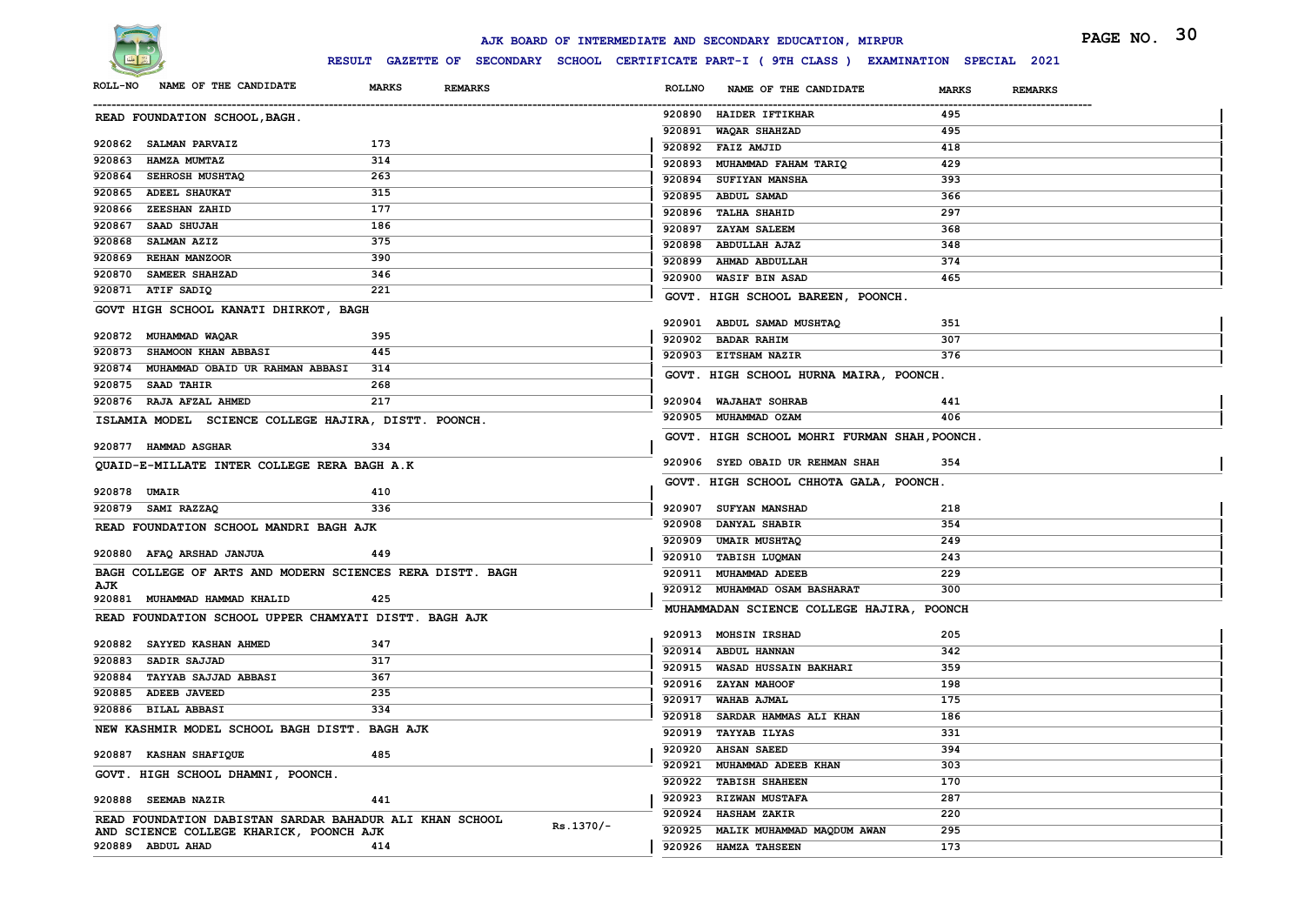

|                                                                 |                                | AJK BOARD OF INTERMEDIATE AND SECONDARY EDUCATION, MIRPUR                                    | PAGE NO. 31                    |
|-----------------------------------------------------------------|--------------------------------|----------------------------------------------------------------------------------------------|--------------------------------|
|                                                                 |                                | RESULT GAZETTE OF SECONDARY SCHOOL CERTIFICATE PART-I ( 9TH CLASS ) EXAMINATION SPECIAL 2021 |                                |
| NAME OF THE CANDIDATE<br><b>ROLL-NO</b>                         | <b>MARKS</b><br><b>REMARKS</b> | <b>ROLLNO</b><br>NAME OF THE CANDIDATE                                                       | <b>MARKS</b><br><b>REMARKS</b> |
| 920927 ABDUL BASIT MUNAWAR                                      | 249                            | 920960 MEHRAN ASGHAR                                                                         | 245                            |
| <b>SARDAR FARHAN SHAHID</b><br>920928                           | 323                            | GOVT. HIGH SCHOOL CHAFFAR, POONCH.                                                           |                                |
| 920929 HASAM JAHANGIR                                           | 324                            |                                                                                              |                                |
| 920930 MOHSIN AFTAB                                             | 435                            | 920961 RAJA DILAWAR MUMTAZ MINHAS                                                            | 354                            |
| 920931 QAMAR ASIF                                               | 244                            | SHAMMAS SHAHEED GOVT. HIGH SCHOOL NAMJAR, POONCH.                                            |                                |
| 920932 MOHEEB IMTIAZ                                            | 426                            | 920962 UMAR ISHAQUE                                                                          | 368                            |
| 920933<br><b>HAMMAD KHALIL</b>                                  | 175                            | GOVT. HIGH SCHOOL NAR, POONCH.                                                               |                                |
| 920934 HUZAIFA SHAMIM                                           | 383                            |                                                                                              |                                |
| 920935 SAAD RAYAST                                              | 179                            | 920963 ANWAR-UL-HASSAN                                                                       | 387                            |
| 920936 ABDULLAH SHAHRAZ                                         | 186                            | 920964 MUHAMMAD JAWWAD                                                                       | 237                            |
| 920937 AHMED IMTIAZ                                             | 185                            | 920965 SANAN SHAUKAT                                                                         | 224                            |
| SATAR INSTITUTE OF MODREN STUDIES HAJEERA DISTRICT POONCH<br>AK |                                | 920966 RUMAN AZHAR                                                                           | 339                            |
| 920938 ABDULLAH KAREEM KHAN                                     | 398                            | 920967 SANWAL EJAZ                                                                           | 300                            |
| MUHAMMADAN SCIENCE COLLEGE HAJIRA, POONCH                       |                                | 920968 BILAL AKHMAT                                                                          | 307                            |
|                                                                 |                                | 920969 HAMMAD ZAHID                                                                          | 331                            |
| 920939 REHAN TAJ                                                | 283                            | SHAMA ACADEMY MANDHOLE, POONCH.                                                              |                                |
| 920940 MUHAMMAD SUFIAN                                          | 178                            | 920970 AHAD KHALIQ                                                                           | 201                            |
| GOVT. HIGH SCHOOL TANDA, POONCH.                                |                                | 920971 FAISAL RIAZ                                                                           | 228                            |
| 920941 MUHAMMAD USMAN                                           | 390                            | 920972 DANIYAL QAYYUM                                                                        | 331                            |
|                                                                 |                                | 920973 MUHAMMAD FARUKH                                                                       | 243                            |
| GOVT. HIGH SCHOOL JANDALI, POONCH.                              |                                | 920974 ABIS AMER KHAN                                                                        | 292                            |
| 920942 MUNEEB UR RAHMAN                                         | 331                            | ISLAMIA MODEL SCIENCE COLLEGE HAJIRA, DISTT. POONCH.                                         |                                |
| 920943 MUDASSAR ARSHAD                                          | 173                            |                                                                                              |                                |
| 920944 MUDASSAR ZAHOOR                                          | 210                            | 920975 ABDULLAH KAZAM                                                                        | 376                            |
| 920945 SHAYAN IRFAN                                             | 184                            | 920976 HASEEB SHAKEEL                                                                        | 336                            |
| 920946 MAAZ AMJAD                                               | 217                            | 920977 AHMED HUSSAIN                                                                         | 288                            |
| 920947 HAMMAD AMJAD                                             | 277                            | 920978 AIMAN ARSHAD                                                                          | 393                            |
| 920948 OWAIS MAROOF                                             | 179                            | GOVT. BOYS HIGH SCHOOL KHALI DRAMMANPOONCH                                                   |                                |
| 920949 ZIA UR RAHMAN                                            | 225                            | 920979 SHAMMAS RIAZ                                                                          | 218                            |
| 920950 ATA UR RAHMAN                                            | 173                            | 920980 MUHAMMAD SOHAIL ATYAB                                                                 | 237                            |
| 920951 WALEED ANWAR                                             | 178                            | MUSLIM PUBLIC SCHOOL HAJIRA POONCH.                                                          |                                |
| 920952 HASSAN ALI SHABIR                                        | 235                            |                                                                                              |                                |
| GOVT. HIGH SCHOOL PATOLA, POONCH.                               |                                | 920981 MUHAMMAD FARAKH                                                                       | 217                            |
| 920953 HAIDER RUSTAM KHAN                                       | 418                            | 920982 MUHAMMAD REHAN MUMTAZ                                                                 | 376                            |
| 920954 ABDULLAH                                                 | 376                            | 920983 MUHAMMAD ADEEB ISHTIAQ                                                                | 308                            |
| GOVT. HIGH SCHOOL BHANAKHA, POONCH.                             |                                | 920984 DANIYAL MOHEED                                                                        | 257                            |
|                                                                 |                                | 920985 MUHAMMAD JAWAD KHAN                                                                   | 217                            |
| 920955 ZERGHAM RIAZ                                             | 349                            | 920986 MUNEEB IKHLAQ                                                                         | 186                            |
| 920956 MUNEEB UR RAHMAN                                         | 286                            | 920987 MUHAMMAD UZAIR                                                                        | 241                            |
| 920957 ABDUL MANNAN KHOKHAR                                     | 224                            | ISLAMIA MODEL SCHOOL & COLLEGEKHARICK POONCH                                                 |                                |
| 920958 MAJID ALI                                                | 290                            | 920988 JAWAD AHMED MUSHTAQ                                                                   | 367                            |
| 920959 SHAMS UD DIN                                             | 250                            | 920989 BAZIL AFTAB                                                                           | 386                            |
| GOVT. HIGH SCHOOL ABBASPUR, POONCH.                             |                                | 920990 ABDULLAH EJAZ                                                                         | 330                            |
|                                                                 |                                |                                                                                              |                                |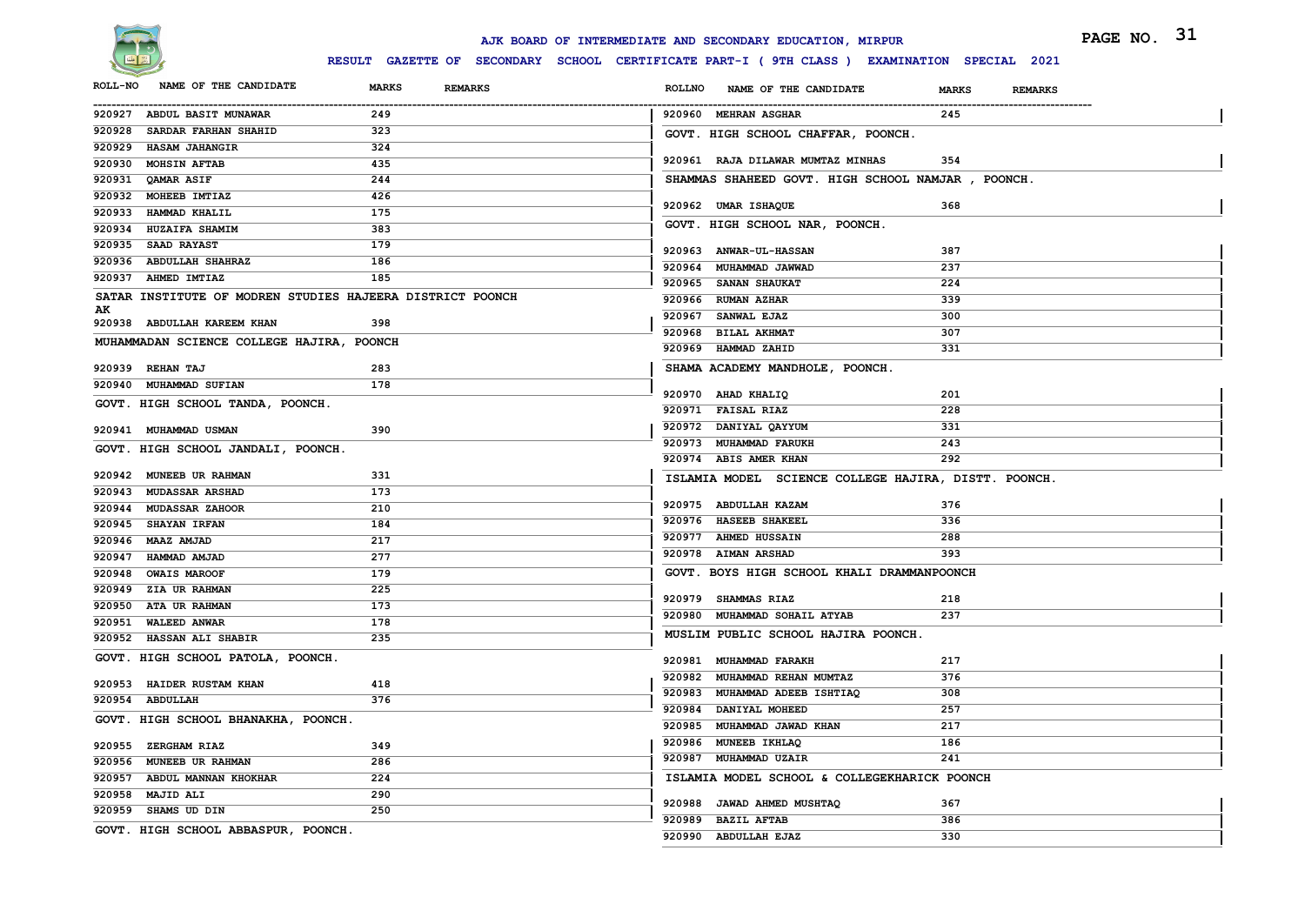

|                                                       |                                                          | AJK BOARD OF INTERMEDIATE AND SECONDARY EDUCATION, MIRPUR                                    | PAGE NO. 32    |
|-------------------------------------------------------|----------------------------------------------------------|----------------------------------------------------------------------------------------------|----------------|
|                                                       |                                                          | RESULT GAZETTE OF SECONDARY SCHOOL CERTIFICATE PART-I ( 9TH CLASS ) EXAMINATION SPECIAL 2021 |                |
| NAME OF THE CANDIDATE<br><b>ROLL-NO</b>               | <b>MARKS</b><br><b>REMARKS</b>                           | <b>ROLLNO</b><br>NAME OF THE CANDIDATE<br><b>MARKS</b>                                       | <b>REMARKS</b> |
| KASHMIR PUBLIC SCIENCE COLLEGEABBASPUR, POONCH        |                                                          | --------<br>921024 HAMMAD ISHAQ<br>197                                                       |                |
|                                                       |                                                          | 921025 HANAAN AHMED ZAHOOR<br>217                                                            |                |
| 920991 AHTASHAM ALI                                   | 356                                                      | 921026 RAJAB ALI AYUB<br>204                                                                 |                |
| SHERAZI PUBLIC SECONDARY SCHOOL TROTY ABBASPUR DISTT. |                                                          | 921027 ADIL ARSHAD<br>455                                                                    |                |
| POONCH AJK<br>920992 AHTESHAM AKRAM CHOWHAN           | 386                                                      | KASHMIR IDEAL PUBLIC SECONDARY SCHOOL AKHORBARIAN RAKKAR<br><b>POONCH</b>                    |                |
|                                                       | KIDS HEAVEN EDUCATIONAL SYSTEM HAJEERA DISTT. POONCH AJK | 921028 ANIQ MUSHTAQ KIANI<br>307                                                             |                |
| 920993 ABDUL MAJID                                    | 252                                                      | 921029 SOHAIB MASOOD KIANI<br>477                                                            |                |
| CITY PUBLIC SCHOOL HAJIRA, POONCH AK                  |                                                          | HAPPY LAND SCHOOL SYSTEM PARATI POONCH                                                       |                |
|                                                       |                                                          | 921030 ABDUL HADI ATIQE<br>362                                                               |                |
| 920994 MIRZA AJAB GUL                                 | 390                                                      | 921031 SAQIB MUNEER<br>302                                                                   |                |
| GHAZI-E-MILLAT GREEN VALLEY SECONDARY SCHOOL THORAR   |                                                          |                                                                                              |                |
| <b>POONCH</b>                                         |                                                          | ISLAMIA MODEL SECONDARY SCHOOL AKRAM ABAD POONCH AK                                          |                |
| 920995 ZAYAN ARIF                                     | 359                                                      | 921032 MUHAMMAD SABEEL RIAZ<br>198                                                           |                |
| 920996 SALMAN HALEEM                                  | 329                                                      | 921033 DAWOOD JAMEEL<br>204                                                                  |                |
| 920997 HOZYFA TOSEEF                                  | 359<br>221                                               | 921034 MUHAMMAD HASSAN KHALIL<br>209                                                         |                |
| 920998 HAMZA ANWAR                                    |                                                          | 921035 MUHAMMAD HAMZA<br>173                                                                 |                |
| MANDHOLE ACADEMY OF SCIENCES MANDHOLE POONCH A.K      |                                                          | 276<br>921036 HAMZA ASIF                                                                     |                |
| 920999 ABDUL DIYAN                                    | 189                                                      | KASHMIR GARDEN COLLEGE HAJIRA POONCH AK                                                      |                |
| IQRA PUBLIC SCHOOL KAHMORAH GHAMIR POONCH A.K         |                                                          | 921037 ARSALAN ASIF<br>322                                                                   |                |
| 921000 MAZAN SHAFIQ                                   | 249                                                      | GOVT. BOYS HIGH SCHOOL BUN BHACK POONCH AK                                                   |                |
| 921001 ABDUL SAMAD YAQOOB                             | 278                                                      | 921038 ZOHAIB TARIQ<br>205                                                                   |                |
| 921002 SARMAD WAHEED                                  | 236                                                      | 921039 ABDUL SABOOR<br>197                                                                   |                |
| 921003 AKASH ALI                                      | 189                                                      | CHINAR COLLEGE AND SCHOOL OF MODREN EDUCATION NAR THORAR                                     |                |
| 921004 ABDUL SAMMAD LATIF                             | 205                                                      | POONCH AK                                                                                    |                |
| 921005 HAIDER ALI                                     | 410                                                      | 921040 UMER ASGHAR<br>307                                                                    |                |
| 921006 JAWAD AHMED                                    | 262                                                      | 921041 ROMAN MOBIN<br>395                                                                    |                |
| <b>SAFI ULLAH AHSAN ZAHOOR</b><br>921007              | 453                                                      | GOVT. HIGH SCHOOL NARWAL TEH. HAJJIRA DISTT. POONCH AK                                       |                |
| 921008 MAAZ SAJID ALI                                 | 313                                                      |                                                                                              |                |
| 921009<br><b>HAMZA RASHEED</b>                        | 290                                                      | 921042 INZMAM MAQBOOL<br>193                                                                 |                |
| 921010 TAYYAB KHURSHID                                | 225                                                      | READ FOUNDATION SCHOOL ABBASPUR DISTT. POONCH AJK                                            |                |
| 921011 SAQAB GULFRAZ                                  | 206                                                      | 921043 AHSAN ALI<br>426                                                                      |                |
| 921012 ANAS BIN SABIR                                 | 461                                                      | 921044 AHMED ARIF<br>505                                                                     |                |
| 921013<br><b>ZEESHAN NAWAZ</b>                        | 228                                                      | 921045 ABDULLAH AMJAD<br>501                                                                 |                |
| 921014 AHSAM AKRAM                                    | 209                                                      | 466<br>921046 RAJAB ALI                                                                      |                |
| 921015 MOMAN SHAHID<br>921016 ABSAM IFTIKHAR          | 272<br>170                                               | IDEAL COMMERCE COLLEGE HAJIRA DISTT. POONCH AJK                                              |                |
| 921017 AHSAN HAMEED                                   | 307                                                      |                                                                                              |                |
| 921018 ABDUL SAMAD                                    | 414                                                      | 921047 MUHAMMAD JAWAD ARSHAD<br>277                                                          |                |
| 921019 WALEED GULSHAN                                 | 383                                                      | RAWALAKOT MODEL SCHOOL SUPPLY BAZAR RAWALAKOT DISTT.                                         |                |
| 921020 HAMZA PERVAIZ                                  | 314                                                      | POONCH AJK                                                                                   | $Rs.2640/-$    |
| 921021 AHMAD AKBAR                                    | 251                                                      | 921048 YASIR MEHMOOD TAYYAB<br>320                                                           |                |
| 921022 MUHAMMAD SAIF UL ISLAM                         | 265                                                      | 921049 SADEEM TAHIR<br>348                                                                   |                |
| 921023 UZAIR AHMED                                    | 205                                                      | 921050 ADEN ILYAS<br>375                                                                     |                |
|                                                       |                                                          | 921051 AMMAR MUSTAFA<br>317                                                                  |                |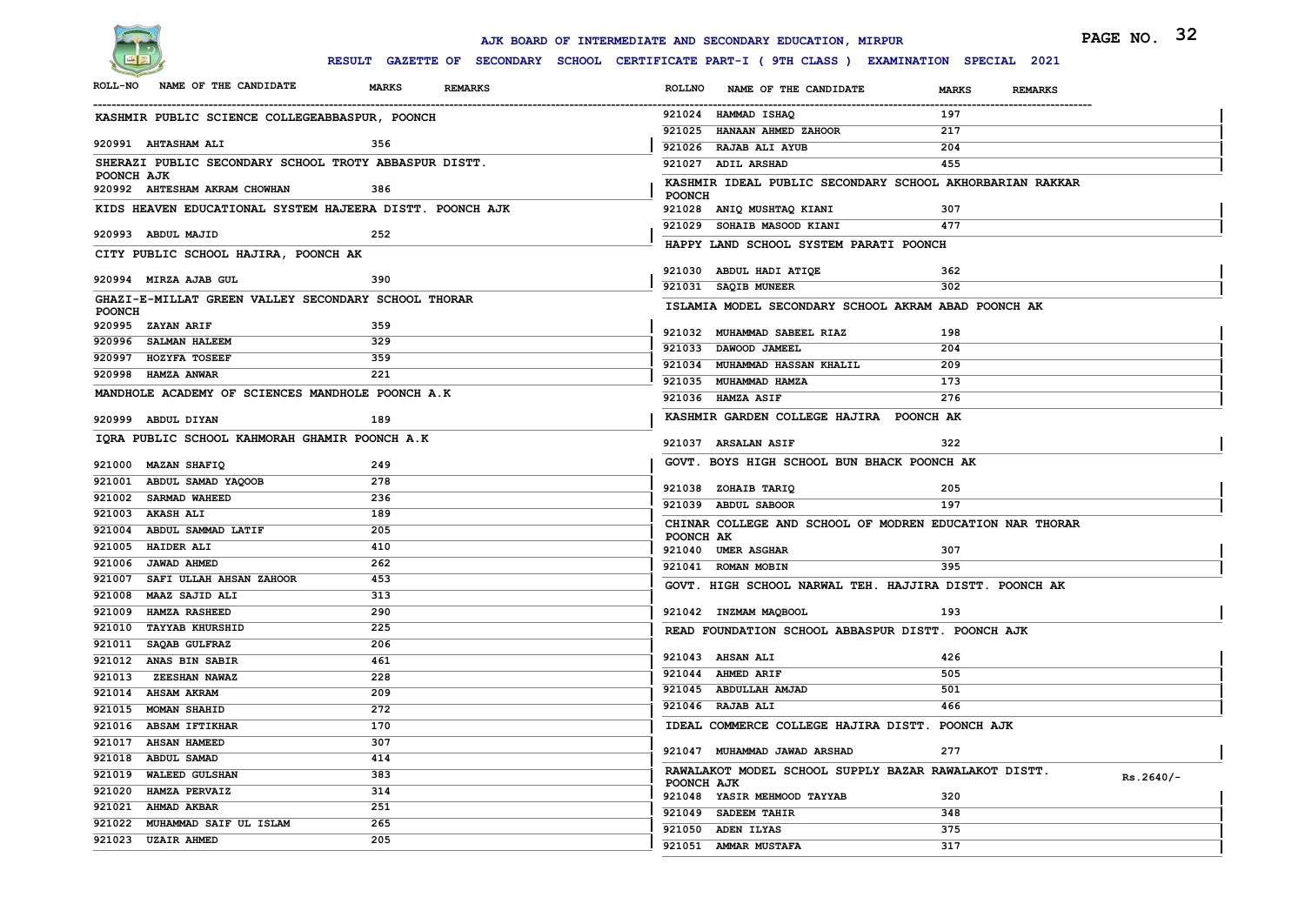

|                                                           |                                | AJK BOARD OF INTERMEDIATE AND SECONDARY EDUCATION, MIRPUR                                  | PAGE NO. 33 |
|-----------------------------------------------------------|--------------------------------|--------------------------------------------------------------------------------------------|-------------|
|                                                           |                                | RESULT GAZETTE OF SECONDARY SCHOOL CERTIFICATE PART-I (9TH CLASS) EXAMINATION SPECIAL 2021 |             |
| <b>ROLL-NO</b><br>NAME OF THE CANDIDATE                   | <b>MARKS</b><br><b>REMARKS</b> | <b>ROLLNO</b><br>NAME OF THE CANDIDATE<br><b>MARKS</b><br><b>REMARKS</b>                   |             |
| 921052 AMMAR JAMIL                                        | 262                            | GOVT. INTER COLLEGE BALUCH, SUDHNUTI.                                                      |             |
| 921053 MUHAMMAD SHAIQUE ALI NISAR<br>921054 HUZAIFA NISAR | 217<br>442                     | 921081 ATIF FAROOQ<br>218                                                                  |             |
|                                                           |                                | 921082 ZEESHAN ZAHID<br>221                                                                |             |
| ISLAMIA MODEL SCHOOL BARI GALI DISTT. POONCH AJK          |                                | 189<br>921083 GHAZANFER ALI                                                                |             |
| 921055 SAAD SHAKEEL                                       | 402                            | 189<br>921084 MUBASHIR HUSSAIN                                                             |             |
| KIDS HEAVEN EDUCATIONAL SYSTEM HAJEERA DISTT. POONCH AJK  |                                | GOVT. BOYS INTER COLLEGE GALA CHOWKIAN, DISTT. SUDHNUTI                                    | Rev. List   |
| 921056 MUHAMMAD UMER JAMIL                                | 407                            | AJK<br>921085 MUHAMMAD AMMAR<br>176                                                        |             |
| 921057 MAAZ MEHMOOD                                       | 300                            | GOVT. INTER COLLEGE TRARKHAL SUDHNUTI.                                                     |             |
| 921058 RAZI UR RAHMAN                                     | 368                            |                                                                                            |             |
| 921059 SAMMAR SIDDIQUE                                    | 247                            | 260<br>921086 MUHAMMAD NOMAN                                                               |             |
| 921060 MEHAR ALI                                          | 446                            | GOVT INTER COLLEGE NALIAN SUDHNUTI                                                         |             |
| GOVT. HIGH SCHOOL RAIRR BAN, BAGH.                        |                                | 921087 SEEMAB MALIK<br>214                                                                 |             |
| 921061 ABDULLAH SALEEM                                    | 346                            | GOVT. HIGH SCHOOL TAHLIAN SUDHNUTI.                                                        |             |
| SATAR INSTITUTE OF MODREN STUDIES HAJEERA DISTRICT POONCH |                                | 921088 NAUMAN MEHMOOD<br>190                                                               |             |
| 921062 ABDUL WAHAB KHAN                                   | 212                            | GOVT. HIGH SCHOOL PANTHAL, SUDHNUTI.                                                       |             |
| 921063<br><b>TALHA BIN SAEED</b>                          | 394                            |                                                                                            |             |
| 921064 HASEEB HUSSAIN RIAZ                                | 244                            | 347<br>921089 USMAN QAZAFI                                                                 |             |
| 921065<br>MUHAMMAD TALAL KHAN                             | 335                            | READ FOUNDATION HIGH SCHOOL TRARKHAL DISTT. SUDHNOTI AJK                                   |             |
| 921066 SAMI ULLAH ZIA                                     | 282                            | 921090 GULFASH HAMEED<br>235                                                               |             |
| THE NATION SCHOOL SYSTEM NEAR CMH RAWALAKOT DISTT. POONCH |                                | 921091 ALI MUSHTAQ<br>263                                                                  |             |
| AJK                                                       |                                | 921092 MUHAMMAD ABU ZAR<br>461                                                             |             |
| 921067 ASAD SHABBIR                                       | 179                            | 921093 AMMAR BIN SHAHID<br>316                                                             |             |
| 921068 WASIF SALEEM                                       | 179                            | 921094 SALMAN MAJEED RATHER<br>314                                                         |             |
| 921069 ALI MUJEED                                         | 193                            | 921095 AHSAN HALEEM<br>406                                                                 |             |
| 921070 HASSAM HABIB                                       | 225                            | 921096 KHAWAR SHAHZAD<br>393                                                               |             |
| PUNJAB COLLEGE RAWALAKOT DISTT. POONCH AJK                |                                | 921097 HASNAN AHMAD BIN IMTIAZ<br>229                                                      |             |
| 921071 SARDAR ARAIZ AHMED KHAN                            | 462                            | ADDUHA INSTITUTE OF ISLAMIC & MODERN STUDIES PALANDRI,                                     | Rev. List   |
| SEPAL EDUCATION SYSTEM HAJIRA DISTT. POONCH               |                                | SUDHNUTI.<br>921098 SAIF ULLAH NADEEM<br>220                                               |             |
| 921072 TAHA UL ISLAM                                      | 402                            | 921099 UMAIR ZAFAR<br>324                                                                  |             |
| 921073 LUQMAN BASHIR                                      | 340                            | GOVT. BOYS INTER COLLEGE GALA CHOWKIAN, DISTT. SUDHNUTI                                    |             |
| ABU BAKER SIDDIQUE MODEL SCHOOL HURNAMAIRA DISTT POONCH   |                                | AJK<br>921100 HASSAN MALIK<br>324                                                          |             |
| 921074 KHUBAIB ASHIQ                                      | 473                            | READ FOUNDATION SCHOOL BETHEK AWANABAD, SUDHNOTI.                                          |             |
| 921075 MUHAMMAD MAAZ KHAN                                 | 368                            |                                                                                            |             |
| 921076 AMAN SHAFIQ                                        | 342                            | 232<br>921101 MUJTABA HUSSAIN                                                              |             |
| 921077 HASSAN SAJID                                       | 368                            | 921102 FAHEEM RAIZ<br>378                                                                  |             |
| 921078 ABDUL HANNAN                                       | 452                            | 921103 SAFUALLAH WAHEED<br>204                                                             |             |
| UNIQUE EDUCATIONAL ACADEMY BUNBACK TEH. RAWALAKOT DISTT.  |                                | 921104 HAMID MINHAS<br>185                                                                 |             |
| POONCH AK                                                 |                                | EMERSON COLLEGE OF SCIENCE AND ARTS PALLANDRI AK                                           |             |
| 921079 ALI MANZOOR                                        | 229                            | 260<br>921105 SANWAL HUSSAIN                                                               |             |
| 921080 JAWWAD AHMAD AWAN                                  | 323                            |                                                                                            |             |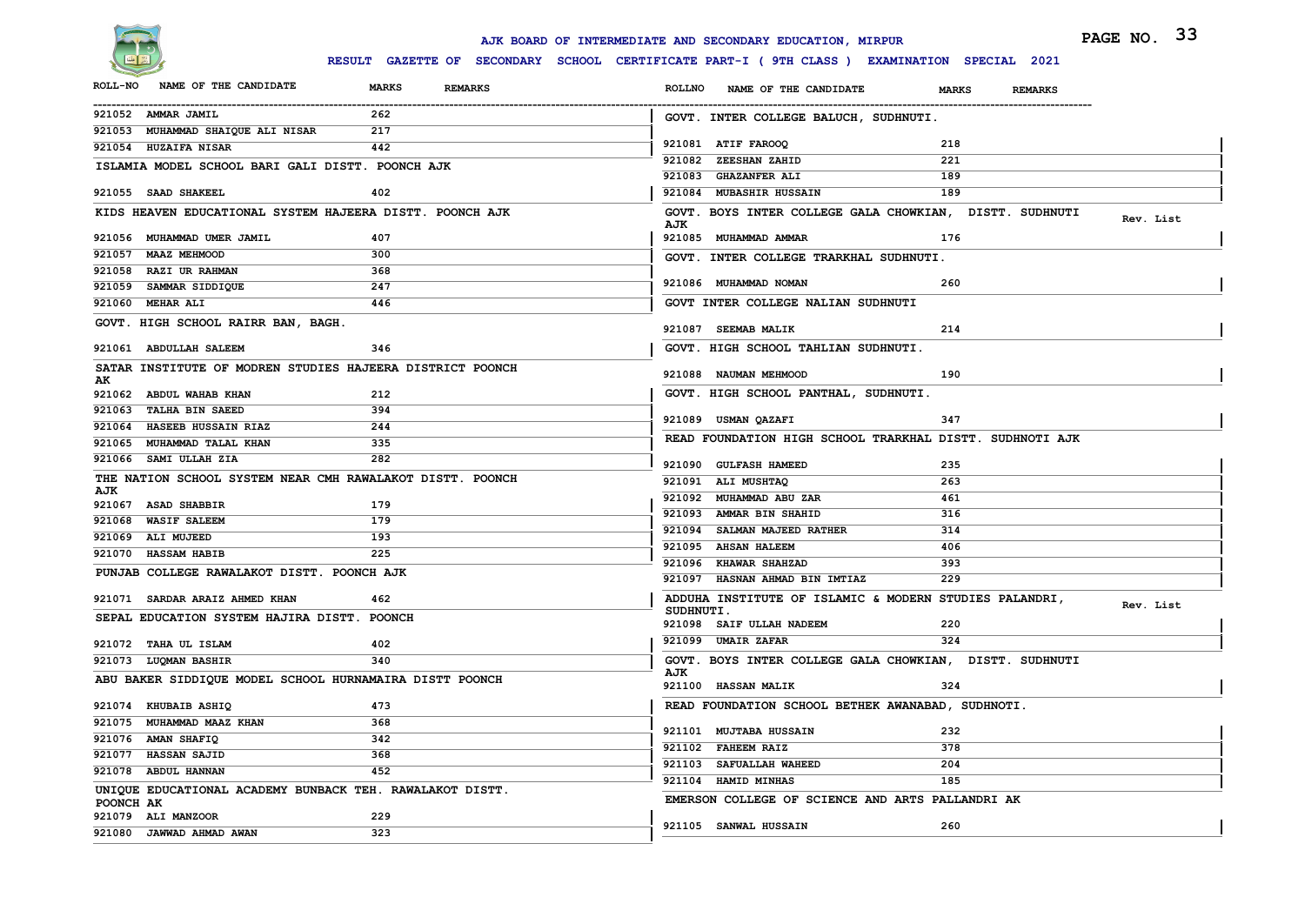

|                                                     |                                                           | PAGE NO. 34<br>AJK BOARD OF INTERMEDIATE AND SECONDARY EDUCATION, MIRPUR                     |
|-----------------------------------------------------|-----------------------------------------------------------|----------------------------------------------------------------------------------------------|
|                                                     |                                                           | RESULT GAZETTE OF SECONDARY SCHOOL CERTIFICATE PART-I ( 9TH CLASS ) EXAMINATION SPECIAL 2021 |
| NAME OF THE CANDIDATE<br><b>ROLL-NO</b>             | <b>MARKS</b><br><b>REMARKS</b>                            | <b>ROLLNO</b><br>NAME OF THE CANDIDATE<br><b>MARKS</b><br><b>REMARKS</b>                     |
| COL. MANSHA KHAN ACADEMY NEW TANGIGALA SUDHNOTI AK  |                                                           | 921136 HABIB ULLAH KHAN<br>363                                                               |
| 921106 MUBBASHIR SHAFIQUE                           | 201                                                       | AZAN COLLEGE HOUSING SCHEME KOTLI AK NEAR SAMINA HOSPITAL<br>KOTLI                           |
|                                                     | GOVT. BOYS INTER COLLEGE GALA CHOWKIAN, DISTT. SUDHNUTI   | 921137 NAWAZ ASIF<br>371                                                                     |
| AJK<br>921107 SAMI SHERAZ                           | Rev. List<br>186                                          | EMERSON COLLEGE OF SCIENCE AND ARTS PALLANDRI AK                                             |
| 921108 MOEEN AKHTAR                                 | 229                                                       | 394<br>921138 HAIDER ALI                                                                     |
| UNITED SCIENCE AND COMMERCE COLLEGE TRARKHEL DISTT. |                                                           | OXFORD MODEL PUBLIC HIGH SCHOOL SUDHNUTI DISTT. SUDHNUTI                                     |
| SUDHNUTI AK                                         |                                                           | AJK                                                                                          |
| 921109 MUHAMMAD AYAN HALEEM                         | 205                                                       | 921139 DANYAL HASSAN KHAN<br>477                                                             |
| 921110 MUHAMMAD MUNEEB                              | 243                                                       | 921140 UBAID AHMED<br>449                                                                    |
| 921111 AL TAMASH EJAZ                               | 252                                                       | 921141 SAMI ULLAH IMRAN<br>466                                                               |
| THE LEADS EDUCATION SYSTEM QILLAN MUNSHAHBAD DISTT. |                                                           | 921142 ABDUL HADI<br>492                                                                     |
| SUDHNUTI AJK                                        |                                                           | 366<br>921143 UMER BIN ASAD                                                                  |
| 921112 ABDULLAH ZAMEER                              | 328                                                       | GREEN VALLEY PUBLIC SCHOOL NARYOLA RATTI GALI SUDHNOTI                                       |
| 921113 MOIT JAMSHAED SODOZAI                        | 186                                                       | AJK<br>921144 SYED ABDUL SAMMAD<br>243                                                       |
|                                                     | DR. MAHROOF MODEL COLLEGE TANGI GALA, DISTT. SUDHNUTI AJK | 921145 ABDUL SAMI<br>181                                                                     |
| 921114 SOHAIB MAJID                                 | 500                                                       | 921146 SOBAN FAZEEL<br>212                                                                   |
| 921115 ALI TAHIR                                    | 265                                                       | 921147 MUSA<br>340                                                                           |
| 921116 MEHRAN ZAFAR KHAN                            | 208                                                       | 267<br>921148 EBAD UR REHMAN                                                                 |
| 921117 SAIM QAMAR                                   | 225                                                       | PRIVATE - SUDHNUTI                                                                           |
| COL. MANSHA KHAN ACADEMY NEW TANGIGALA SUDHNOTI AK  |                                                           |                                                                                              |
|                                                     |                                                           | 410<br>921149 NAFEES AMIN                                                                    |
| 921118 HAMZA AMJAD                                  | 355                                                       | GOVT. PILOT HIGH SCHOOL ATHMUQAM, NEELUM.                                                    |
| READ FOUNDATION SCHOOL TAHLIAN DISTT. SUDHNUTI AJK  |                                                           |                                                                                              |
| 921119 MUHAMMAD ABDULLAH BIN SHAHZAD                | 347                                                       | 255<br>921150 AQIB GUL                                                                       |
|                                                     |                                                           | GOVT. INTER COLLEGE KAIL, NEELUM.                                                            |
|                                                     | SUNRISE MODEL HIGH SCHOOL TANGI GALA DISTT. SUDHNUTI AJK  | 921151 ABDUL HAFEEZ<br>413                                                                   |
| 921120 MUZAMMAL MAHBOOB                             | 224                                                       | 921152 TARIQ ASHRAF<br>184                                                                   |
| 921121 ZAFRULLAH KHAN                               | 170                                                       | GOVT. PILOT HIGH SCHOOL ATHMUQAM, NEELUM.                                                    |
| 921122 HAMMAD SIDDIQUE                              | 214                                                       |                                                                                              |
| 921123 UMER FAROOQ                                  | 201                                                       | 921153 ZAID UR REHMAN<br>276                                                                 |
| IQBAL CHILDREN PUBLIC HIGH SCHOOL MANJHARI DISTT.   |                                                           | 921154 ABDULLAH BUTT<br>196                                                                  |
| SUDHNUTI AJK                                        |                                                           | GOVT. BOYS INTER COLLEGE SHARDA, NEELUM.                                                     |
| 921124 RIZWAN ASLAM                                 | 193                                                       |                                                                                              |
| 921125 SHABAB MUMTAZ                                | 363                                                       | 921155 SHAKEEL AHMAD<br>386                                                                  |
| 921126 INAM ZULFIQAR                                | 204                                                       | 382<br>921156 KHAWAJA BADR UL ISLAM YAQOBI                                                   |
| 921127 HAMMAD RIZWAN                                | 308                                                       | GOVT. HIGH SCHOOL NAGHDAR, NEELUM.                                                           |
| 921128 DANISH KABIR                                 | 279                                                       | 921157 FAISAL USMAN<br>231                                                                   |
| 921129 AWAIS SHAFIQUE                               | 228                                                       | 362<br>921158 YASIR MANZOOR                                                                  |
| 921130 ASNAD AFSAR                                  | 251                                                       | 921159 MUHAMMAD MAAZ<br>305                                                                  |
| 921131 MUHAMMAD WASEEM                              | 347                                                       | 921160 ZEESHAN YOUSAF<br>256                                                                 |
| 921132 HASEEB ABID                                  | 321                                                       | 921161 IFTAKHAR HAMEED<br>170                                                                |
| 921133 MANSOOR UL HAQ KHAN                          | 343                                                       | 921162 HAMMAD RAFIQ<br>277                                                                   |
| 921134 MUDASSER TAHIR                               | 363<br>387                                                | 921163 MIR NASEEM UR REHMAN<br>398                                                           |
| 921135 MUHAMMAD WAQAS                               |                                                           |                                                                                              |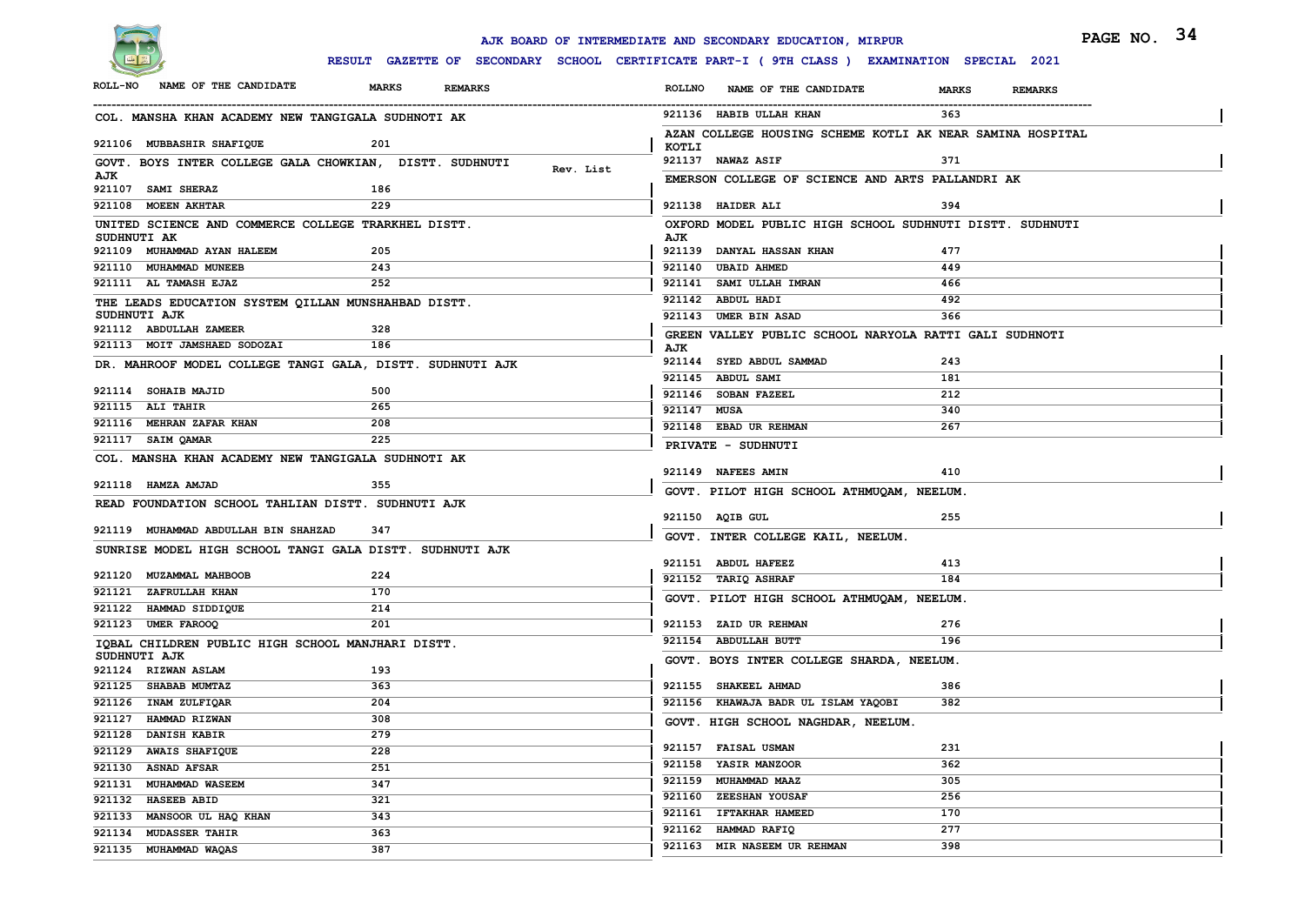

|                                                         |                                | AJK BOARD OF INTERMEDIATE AND SECONDARY EDUCATION, MIRPUR                                    | PAGE NO. 35 |
|---------------------------------------------------------|--------------------------------|----------------------------------------------------------------------------------------------|-------------|
|                                                         |                                | RESULT GAZETTE OF SECONDARY SCHOOL CERTIFICATE PART-I ( 9TH CLASS ) EXAMINATION SPECIAL 2021 |             |
| NAME OF THE CANDIDATE<br><b>ROLL-NO</b>                 | <b>MARKS</b><br><b>REMARKS</b> | <b>ROLLNO</b><br>NAME OF THE CANDIDATE<br><b>MARKS</b><br><b>REMARKS</b>                     |             |
| 921164 KHAWAJA MUHAMMAD ADNAN                           | 402                            | 921199 SAAD ALTAF<br>413                                                                     |             |
| 921165 DANISH SADIQI                                    | 208                            | 921200 ABDUL RAZZAQ<br>393                                                                   |             |
| 921166 ADEEL HASSAN HASRAT                              | 170                            | PINE HILLS SCHOOL AND COLLEGE KUNDAL SHAHI NEELUM AK                                         |             |
| 921167 REHAN SAJID KHAWAJA                              | 238                            |                                                                                              |             |
| <b>KAMRAN RUBANI</b><br>921168                          | 186                            | 921201 SYED ADEEL HUSSAIN SHAH<br>446                                                        |             |
| 921169 ARBAB QAYYOM                                     | 198                            | EMAN MODEL SECONDARY SCHOOL JURA NEELUM AK                                                   |             |
| 921170 SHAHZAD MUMTAZ                                   | 194                            | 343<br>921202 MAHAZ DANISH                                                                   |             |
| 921171 RIZWAN MALIK                                     | 182                            | NEELUM INSTITUTE OF SCIENCES AND HUMANITIES ATHMUQAM                                         |             |
| MUHAMMAD AZEEM GOVT. INTER COLLEGE DUDHNIAL, NEELUM.    |                                | DISTT. NEELUM AK                                                                             |             |
| 921172 AMJED IQBAL                                      | 173                            | 921203 SANEEL AKHTAR<br>297                                                                  |             |
| 921173 GULFAM KHAN                                      | 225                            | 921204 MALIK JAWAD<br>170                                                                    |             |
| 921174 SAJJAD MEHMOOD                                   | 263                            | 243<br>921205 AHSAN USMAN                                                                    |             |
| 921175 FAHEEM MALIK                                     | 257                            | 921206 UMMAD UR REHMAN<br>484                                                                |             |
|                                                         |                                | 921207 ATIF HUSSAN<br>323                                                                    |             |
| GOVT. HIGH SCHOOL JABBAR BARIAN NEELUM.                 |                                | 921208 SHAHID SHAKOOR BAIG<br>337                                                            |             |
| 921176 SHOHBAN SHABIR                                   | 280                            | GOVT. INTER COLLEGE KAIL, NEELUM.                                                            |             |
| 921177 LUQMAN KHURSHEED                                 | 205                            |                                                                                              |             |
| GOVT. HIGH SCHOOL KUNDAL SHAHI, NEELUM.                 |                                | 921209 WAQAS FAROOQ<br>177<br>921210 ABBAS OAYYUM<br>356                                     |             |
|                                                         |                                | 921211 ABDUL QAYYUM<br>295                                                                   |             |
| 921178 UZAIR MUMTAZ                                     | 362                            |                                                                                              |             |
| 921179 MUHAMMAD HAMOOD ZUNORAIN                         | 247                            | GREEN HILLS SCIENCE SCHOOL KAIL TEH. SHARDA DISTT. NEELUM<br>AJK                             |             |
| 921180 SYED JAWAD ALI KAZMI                             | 220                            | 921212 IKRAM ULLAH<br>425                                                                    |             |
| GOVT. GOVT. HIGH SCHOOL DOSUT NEELUM.                   |                                | AL ZIA MODEL PUBLIC HIGH SCHOOL NAGDAR DISTT. NEELUM AJK                                     |             |
| 921181 FARZAMAN SHABEER                                 | 220                            |                                                                                              |             |
| 921182 AWAIS AHMAD                                      | 181                            | 921213 TOSSEEF RASHEED<br>335                                                                |             |
| 921183 MUHAMMAD AAFAQ                                   | 258                            | 921214 ATIF MAJEED<br>210                                                                    |             |
| 921184 MAHMOOD AHMAD                                    | 375                            | BRIGHT FUTURE MODEL HIGH SCHOOL ATHMUQAM DISTT. NEELUM                                       |             |
| 921185 ABID HUSSAIN                                     | 347                            | AJK<br>921215 UMER AFZAL<br>469                                                              |             |
| 921186 KHAWAJA SAJJAD AHMAD                             | 316                            | 921216 HAMRAAZ ZAMIR<br>427                                                                  |             |
| 921187 ABDUL SABOOKH                                    | 257                            | 921217 RAJA UZAIR SAJID<br>367                                                               |             |
| GOVT. HIGH SCHOOL NEELUM, NEELUM                        |                                | 921218 AWAIS ARSHAD<br>225                                                                   |             |
|                                                         |                                | 921219 MUAHAMMAD RAHEEL<br>288                                                               |             |
| 921188 SYED AMMAD ALI GILLANI                           | 209                            | NEW VISION MODEL HIGH SCHOOL KEL DISTT NEELUM AK                                             |             |
| <b>KHALEEQ BUTT</b><br>921189                           | 193                            |                                                                                              |             |
| 921190 SADIQ ZAMAN                                      | 186                            | 921220 MEARAJ KHALID<br>238                                                                  |             |
| 921191 KHABAB HUSSAIN MIR<br>921192 RAJA ZULFQAR KHAN   | 189<br>179                     | 376<br>921221 MUDASSAR NAZIR                                                                 |             |
|                                                         |                                | 921222 TAIMOOR RASHEED<br>381                                                                |             |
| PAKISTAN INTERNATIONAL COLLEGE ATHMUQAM, DISTT. NEELUM. |                                | 921223 BASHARAT HUSSAIN<br>363                                                               |             |
| 921193 RIZWAN AHMED                                     | 484                            | 407<br>921224 IMTIAZ HUSSAIN                                                                 |             |
| 921194 ZOHAIB SHARAFAT                                  | 433                            | 921225 HUSNAIN MURTAZA<br>445                                                                |             |
| 921195 IKRAM AHMED MIR                                  | 238                            | 921226 GHULAM SARWAR<br>402                                                                  |             |
| 921196 TAHIR ALI                                        | 466                            | GOVT. HIGH SCHOOL GUJAR BANDI, DISTT. HATTIAN BALA AJK.                                      |             |
| 921197 ATTA UR REHMAN                                   | 421                            | 921227 MUHAMMAD UMAR KHAN<br>243                                                             |             |
| 921198 MUHAMMAD ZAREEN                                  | 472                            | 921228 WAZARAT ALI KHAN<br>184                                                               |             |
|                                                         |                                |                                                                                              |             |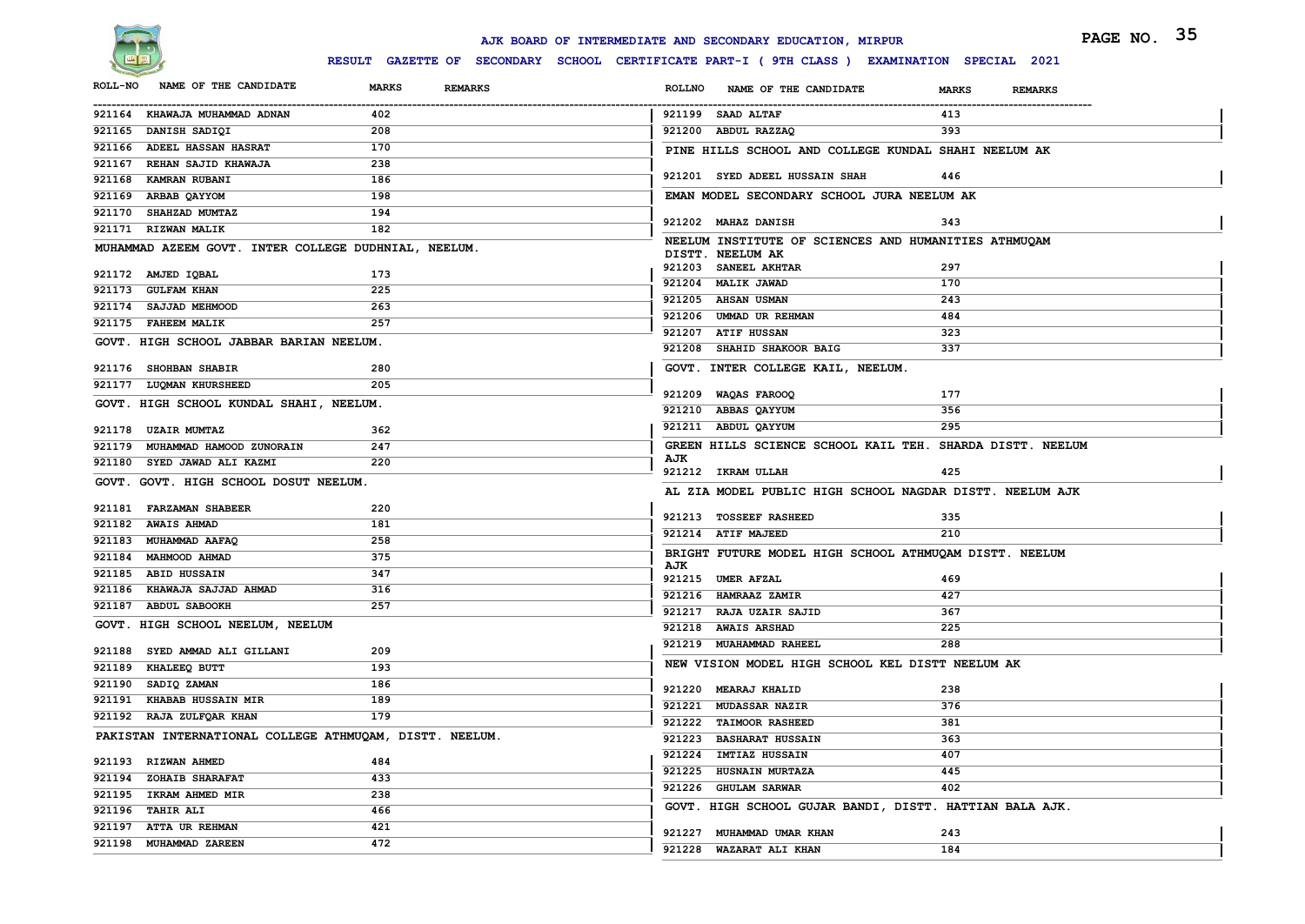

## **RESULT GAZETTE OF SECONDARY SCHOOL CERTIFICATE PART-I ( 9TH CLASS ) EXAMINATION SPECIAL 2021**

|                                                                                              | AJK BOARD OF INTERMEDIATE AND SECONDARY EDUCATION, MIRPUR     | PAGE NO. 36    |
|----------------------------------------------------------------------------------------------|---------------------------------------------------------------|----------------|
| RESULT GAZETTE OF SECONDARY SCHOOL CERTIFICATE PART-I ( 9TH CLASS ) EXAMINATION SPECIAL 2021 |                                                               |                |
| <b>ROLL-NO</b><br>NAME OF THE CANDIDATE<br><b>MARKS</b><br><b>REMARKS</b>                    | <b>ROLLNO</b><br>NAME OF THE CANDIDATE<br><b>MARKS</b>        | <b>REMARKS</b> |
| 921229 HAMMAD ALI<br>178                                                                     | 921266 UMER SUDHEER<br>407                                    |                |
| GOVT. HIGH SCHOOL CHINARI, DISTT. HATTIAN BALA AJK.                                          | NEW ISLAMIA PUBLIC SCHOOL CHIKAR DIST. HATTIAN BALA AK        |                |
| 921230 SYED MATEEN HAYDER KAZMI<br>184                                                       | 921267 ZAIN UL ISLAM<br>427                                   |                |
| 921231 SYED AHMAD HUSSAIN HAMDANI<br>178                                                     | 921268 HAMMAD SAJID KHAWAJA<br>311                            |                |
| 921232 MOHSIN YASIR<br>280                                                                   | 921269 AASHAN MUMTAZ<br>441                                   |                |
| 921233 SYED MUSADDIQ MEHMOOD<br>244                                                          | 375<br>921270 MOHSIN MUZAFAR                                  |                |
| 921234 HUZAIFA MEHMOOD<br>381                                                                | 921271 MUHAMMAD ALI GILLANI<br>343                            |                |
| 176<br>921235 SAJID KIANI                                                                    | READ FOUNDATION SCHOOL LEEPA DIST. HATTIAN BALA AK            |                |
| 185<br>921236 JUNAID AZIZ                                                                    |                                                               |                |
| 921237 SYED FAIZAN KAZMI<br>334                                                              | 415<br>921272 MUNEEB MUNIR                                    |                |
| 229<br>921238 AHSAN HAMEED KHAN                                                              | 387<br>921273 ASAD SHBEER                                     |                |
| 921239 RAJA ABDUL SABBAR<br>173                                                              | 921274 AFAQ ALI<br>494                                        |                |
| 921240 RAJA MUHAMMAD UMAIR KHAN<br>196                                                       | 314<br>921275 ASIM AZIZ AWAN                                  |                |
| 921241 RAJA FARHAN AMJAD<br>186                                                              | 921276 FAHAD AYOUB AWAN<br>351                                |                |
| 921242 MUHAMMAD AZHAR<br>173                                                                 | 921277 MUHAMMAD AHSAN ULLAH<br>498                            |                |
| 269<br>921243 SYED KASHIF BUKHARI                                                            | 921278 UMAIR IRSHAD<br>503                                    |                |
| GOVT. HIGH SCHOOL, CHAKOTHI, DISTT. HATTIAN BALA AJK.                                        | 921279 MUSADDAQ RASOOL MUGHAL<br>494                          |                |
|                                                                                              | 921280 ADIL NASEER<br>486                                     |                |
| 921244 MUHAMMAD RAEES<br>284                                                                 | 921281 WAJAHAT QAYYUM<br>472                                  |                |
| 921245 MUBSHIR HAMEED<br>176                                                                 | 921282 SYED AMMAR ALI BUKHARI<br>499                          |                |
| 225<br>921246 MUHAMMAD KASHIF                                                                | 921283<br>494<br><b>MALIK HOZAFA ZAFFAR</b>                   |                |
| 921247 MUHAMMAD UMAIR HANIF<br>452                                                           | 921284 WARIS JANJUA<br>499                                    |                |
| 921248 UMAIR KHALID<br>237                                                                   | READ FOUNDATION HIGH SCHOOL CHIKAR DIST. HATTIAN BALA AK      |                |
| 921249 TANZEEL LATIF<br>186                                                                  |                                                               |                |
| 921250 HAMMAD ALI KAZMI<br>393                                                               | 921285 ZAIN UL ABIDEEN<br>190                                 |                |
| 921251 FAIZAN ARSHAD<br>186                                                                  | READ FOUNDATION SCHOOL GUJAR BANDI DIST. HATTIAN BALA AK      |                |
| 921252 FARHAN HAMEED<br>260                                                                  | 921286 KHAWAJA SAAD BIN RASHID<br>292                         |                |
| GOVT. HIGH SCHOOL, BATTANGI, DISTT. HATTIAN BALA AJK.                                        | 921287 MUHAMMAD RASHID<br>196                                 |                |
| 921253 WAJAHAT HANEEF MUGHAL<br>390                                                          | READ FOUNDATION HIGH SCHOOL SARAN DISTT. HATTIAN BALA AJK     |                |
| 284<br>921254 ZAHID KHALIL                                                                   |                                                               |                |
| 197<br>921255 SYED HAIDER ABBAS                                                              | 921288 RAJA JAWAD KHALID<br>442                               |                |
| READ FOUNDATION HIGH SCHOOL CHINARI DIST. HATTIAN BALA AK                                    | 921289 SHERYAR AHMED KHOKHAR<br>425                           |                |
|                                                                                              | 921290 SHEIKH SULMAN RASHID<br>435                            |                |
| 921256 SAIM GOHAR ABBASI<br>393                                                              | <b>UNSA TANVEER</b><br>394<br>921291                          |                |
| 921257 SHOAIB AHMED KIANI<br>277                                                             | 921292 MUHAMMAD SABTAIN AFTAB<br>351                          |                |
| 921258 IMAD SHOUKAT<br>426                                                                   | 921293 ZARYAB KHALID<br>317                                   |                |
| 272<br>921259 EHZAZ NASEEM                                                                   | ORIENTAL SCHOOL AND COLLEGE JEHLUM VALLEY DISTT. HATTIAN      |                |
| 277<br>921260 RAJA LUQMAN MUMTAZ                                                             | <b>BALA AJK</b>                                               |                |
| 173<br>921261 AHMAD HASSAN                                                                   | 921294 ZOHAIB LIAQAT<br>394                                   |                |
| 921262 ABDULLAH JAVED<br>265                                                                 | READ FOUNDATION SCHOOL KHANDA BELA DISTT. JEHLUM VALLEY       |                |
| 921263 NAVEED AHMED KIANI<br>196                                                             | AJK<br>921295 MUHAMMAD ABDULLAH<br>355                        |                |
| 921264 HAMMAD ALI<br>248                                                                     |                                                               |                |
| 418<br>921265 IBRAR AHMED                                                                    | CHINAR MODEL INSTITUTE CHINARI NEAR NBP JEHLUM VALLEY<br>(AK) |                |
| READ FOUNDATION HIGH SCHOOL CHATTIAN TEH AND DIST.                                           | 173<br>921296 SYED AMMAR HAMDANI                              |                |

**HATTIAN BALA AK**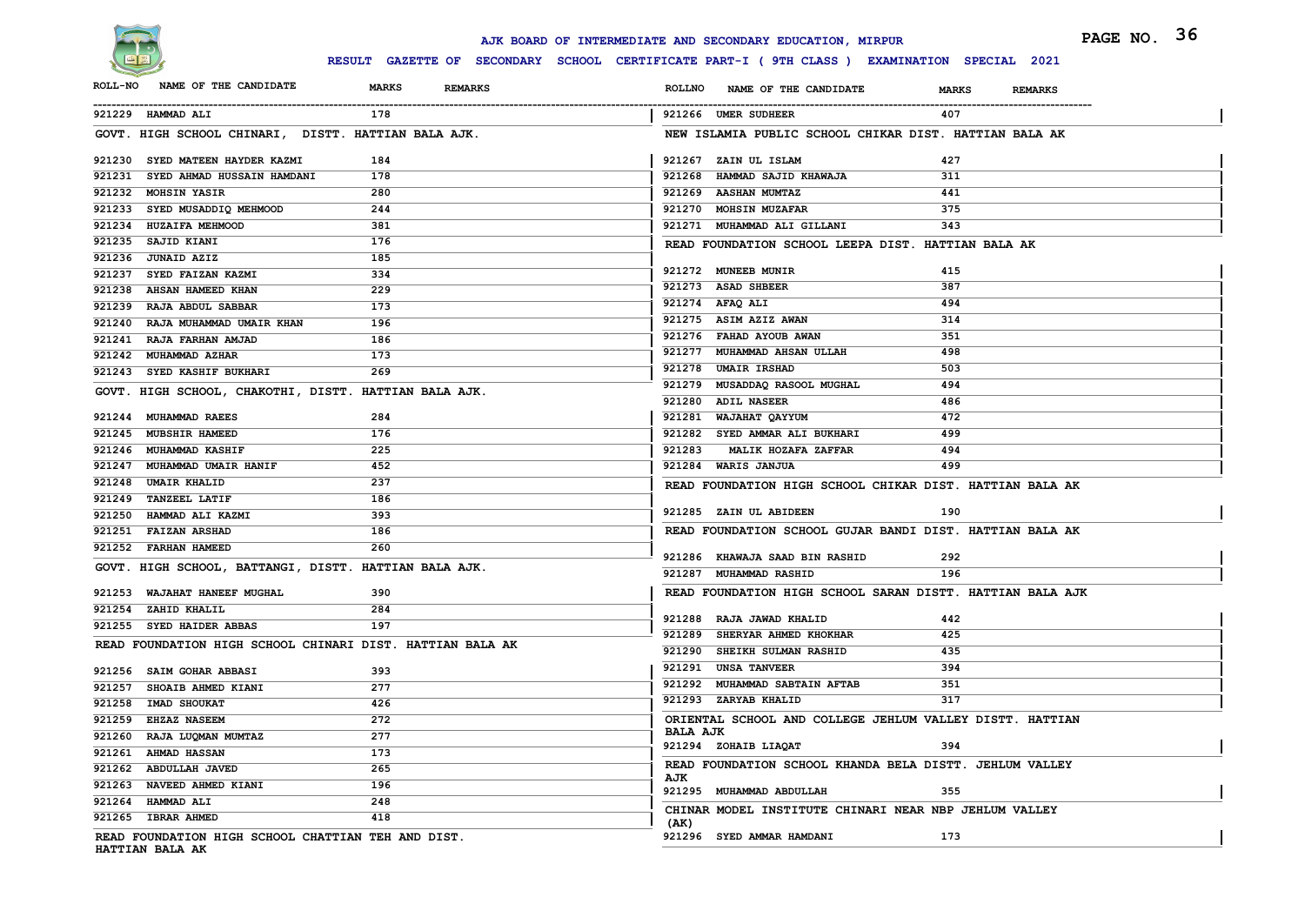

|                                                          |                                |                | AJK BOARD OF INTERMEDIATE AND SECONDARY EDUCATION, MIRPUR                                    |                                | PAGE NO. 37 |
|----------------------------------------------------------|--------------------------------|----------------|----------------------------------------------------------------------------------------------|--------------------------------|-------------|
|                                                          |                                |                | RESULT GAZETTE OF SECONDARY SCHOOL CERTIFICATE PART-I ( 9TH CLASS ) EXAMINATION SPECIAL 2021 |                                |             |
| NAME OF THE CANDIDATE<br><b>ROLL-NO</b>                  | <b>MARKS</b><br><b>REMARKS</b> |                | <b>ROLLNO</b><br>NAME OF THE CANDIDATE                                                       | <b>MARKS</b><br><b>REMARKS</b> |             |
| GOVT. HIGH SCHOOL PAHAL, DISTT. HATTIAN BALA AJK.        |                                |                | 921323 TALAT MASOOD FAROOQI                                                                  | 265                            |             |
|                                                          |                                |                | 921324 RAJA MUHAMMAD SAMI KAYANI                                                             | 324                            |             |
| 921297 HAMZA SHABEER                                     |                                | <b>R-LATER</b> | 921325 SHABAN IKHLAQ RATHORE                                                                 | 252                            |             |
| GOVT. HIGH SCHOOL CHINARI, DISTT. HATTIAN BALA AJK.      |                                |                | MUHAMMAD DIN SHAHEED MEMORIAL MODEL SCIENCE COLLEGE                                          |                                |             |
| 921298 SYED ALI ABBAS KAZMI                              | 198                            |                | KAHUTA HAVALI .<br>921326 RAJA ZAHID JANJUA                                                  | 296                            |             |
| GOVT. HIGH SCHOOL PAHAL, DISTT. HATTIAN BALA AJK.        |                                |                | 921327 RAJA ADNAN JANJUA                                                                     | 307                            |             |
|                                                          |                                |                | 921328 RAJA AQIB SARAJ                                                                       | 197                            |             |
| 921299 MUHAMMAD MOEEN                                    |                                | <b>R-LATER</b> | 921329 RAJA RAZA JAHANGIR                                                                    | 198                            |             |
| CHINAR MODEL INSTITUTE CHINARI NEAR NBP JEHLUM VALLEY    |                                |                | 921330 KHIZER AJAZ                                                                           | 201                            |             |
| (AK)<br>921300 MUJTABA                                   | 176                            |                | 921331 MUHAMMAD IDREES                                                                       | 311                            |             |
| 921301 SOHAIL ALTAF                                      | 185                            |                | 921332 RIZWAN KARAMAT                                                                        | 243                            |             |
| HAFIZ QAIM-UD-DIN GOVT. PILOT HIGH SCHOOL KAHUTA, DISTT. |                                |                | 921333 KHAWAJA BILAL IMTIAZ                                                                  | 355                            |             |
| <b>HAVELI AJK</b>                                        |                                |                | 921334 MUHAMMAD RAHMAT ULLAH                                                                 | 314                            |             |
| 921302 DANISH RAFIQUE KAYANI                             | 346                            |                | 921335 MUHAMMAD ZAIDAN ALI GULL                                                              | 417                            |             |
| GOVT. HIGH SCHOOL RANKERI KHAS, DISTT. HAVELI AJK        |                                |                | HANANA COLLEGE OF SCIENCES KAHUTA DISTT. HAVELI AJK                                          |                                |             |
| 921303 MUHAMMAD ZESHAN SABIR                             | 373                            |                | 921336 MUNEEB LIAQAT KAYANI                                                                  | 308                            |             |
| 921304 SOHAIL HUSSAIN                                    | 315                            |                | MUHAMMAD DIN SHAHEED MEMORIAL MODEL SCIENCE COLLEGE                                          |                                |             |
| GOVT. HIGH SCHOOL HALAN SHAMALI, DISTT. HAVELI AJK       |                                |                | KAHUTA HAVALI .<br>921337 KHAWAJA HAMID                                                      | 200                            |             |
| 921305 SANNAN IQBAL                                      | 268                            |                | 921338 MUHAMMAD FAHEEM KHAN                                                                  | 209                            |             |
| 921306 ZOHAIB AZEEM KAYANI                               | 237                            |                | GOVT. BOYS HIGH SCHOOL KIRNY DISTT. HAVELI AJK                                               |                                |             |
| 921307 SOHAIB MUSHTAQ                                    | 209                            |                |                                                                                              |                                |             |
| 921308 MOHEEB ALI KAYANI                                 | 189                            |                | 921339 KHAWAJA ATTIQUE AMIN                                                                  | 176                            |             |
| 921309 KHAWAJA TOQEER MUSHTAQ                            | 314                            |                | 921340 MUHAMMAD BASIT SHAFIQUE                                                               | 430                            |             |
| SHAHEED-E-KARGIL ZARAIT KHAN RATHORE GOVT. BOYS HIGH     |                                |                | 921341 MUHAMMAD MOAZAM AZEEM                                                                 | 173                            |             |
| SCHOOL BUDHALL SHAREEF, DISTT. HAVELI AJK                |                                |                | 921342 SABEEL SIRAJ                                                                          | 255                            |             |
| 921310 SHAFAIT SHAFIQUE                                  | 469                            |                | 921343 MUHAMMAD YASEEN                                                                       | 173                            |             |
| 921311 UBAID UR REHMAN                                   | 454                            |                | 921344 MUHAMMAD YOUNIS                                                                       | 173                            |             |
| GOVT. HIGH SCHOOL HOTTAR, DISTT. HAVELI AJK              |                                |                | HANANA COLLEGE OF SCIENCES KAHUTA DISTT. HAVELI AJK                                          |                                |             |
| 921312 MUBASHAR MAQSOOD                                  | 322                            |                | 921345 SYED ALI RAZA BUKHARI                                                                 | 190                            |             |
| GOVT. BOYS HIGH SCHOOL FATHAPUR, DISTT. HAVELI AJK       |                                |                | 921346 MUHAMMAD HABIB                                                                        | 177                            |             |
|                                                          |                                |                | 921347 SYED MOEEN UL HAQ BUKHARI                                                             | 272                            |             |
| 921313 ZOHAIB SHERAZ KIYANI                              | 255                            |                | 921348 DANISH FAREED                                                                         | 342                            |             |
| MEHMOOD MEMORIAL PUBLIC SCHOOLGHARBI KAHUTA, DISTT.      |                                |                | 921349 MUHAMMAD GHUFRAN TARIQ                                                                | 484                            |             |
| <b>HAVELI AJK</b><br>921314 USAMA TEHSEEN                | 322                            |                | GOVT. HIGHER SECONDARY SCHOOL JALAL ABAD, DISTT. HAVELI                                      |                                |             |
| 921315 JABBAR ALI                                        | 184                            |                | AJK<br>921350 SYED WASIF ALI SHIRAZI                                                         |                                |             |
| 921316 REHAN UL HAQ KHURSHEED                            | 193                            |                |                                                                                              | 403                            |             |
| 921317 MUHAMMAD EHTISHAM SHAHID                          | 224                            |                | HAVELI MODEL SCIENCE COLLEGE KAHUTA DISTT. HAVELI AJK                                        |                                |             |
| 921318 MURTAZA MANZAR                                    | 296                            |                | 921351 MUHAMMAD AHSAN UL HAQ                                                                 | 434                            |             |
| 921319 RAJA ATIF HUSSAIN KAYANI                          | 173                            |                | NEW KASHMIR MODEL SCHOOL KAHUTA DISTT. HAVELI AJK                                            |                                |             |
| 921320 RAJA REHAN SHAFIQUE                               | 179                            |                |                                                                                              |                                |             |
| 921321 KHAYAM ABID                                       | 324                            |                | 921352 RAEES ALAM                                                                            | 462                            |             |
| 921322 HASEEB ABID                                       | 304                            |                | 921353 SYED MOIZ HAIDER BUKHARI                                                              | 289                            |             |
|                                                          |                                |                |                                                                                              |                                |             |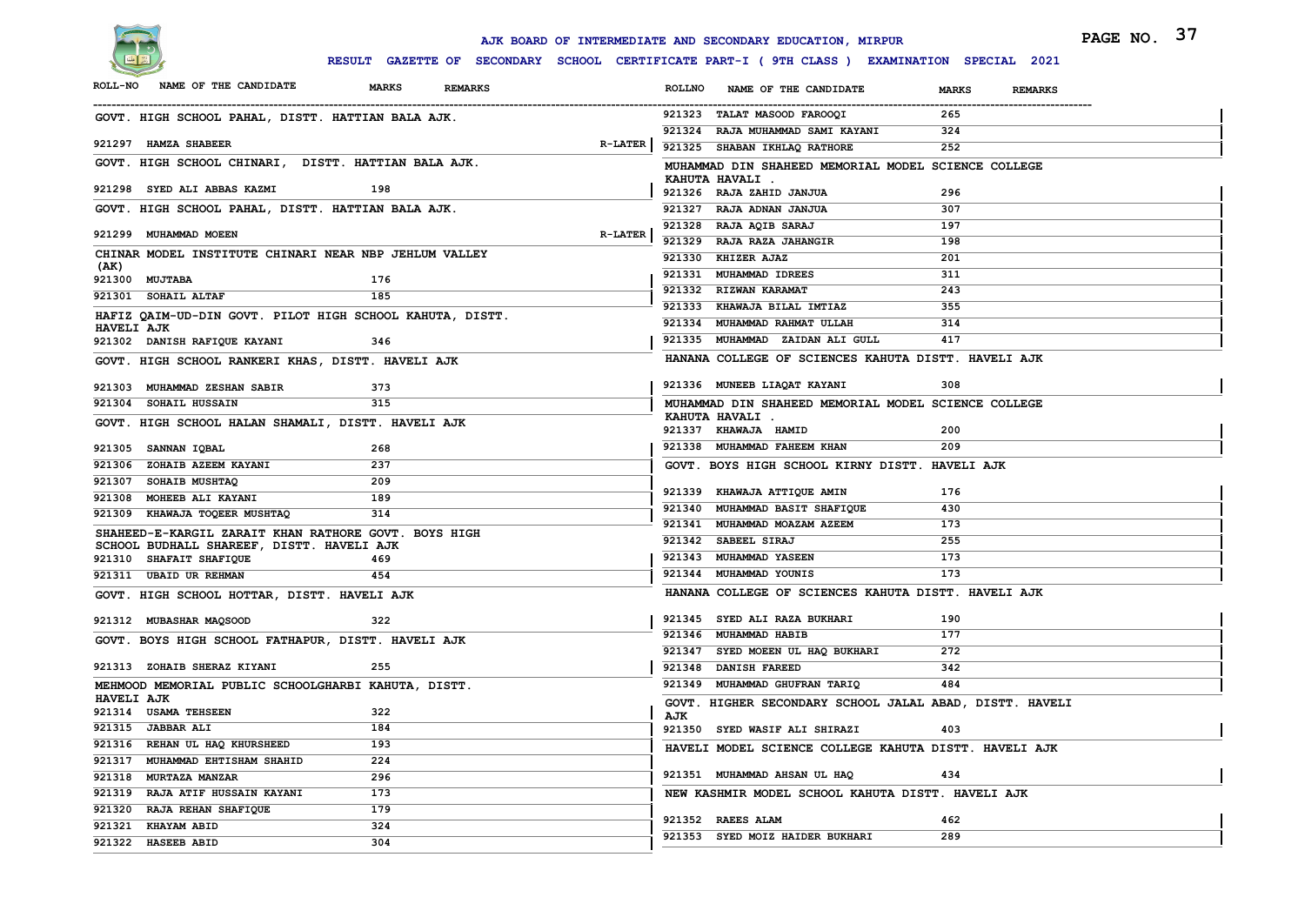

|                |                                                |                                |             |               | AJK BOARD OF INTERMEDIATE AND SECONDARY EDUCATION, MIRPUR                                    |                                | PAGE NO. 38 |  |
|----------------|------------------------------------------------|--------------------------------|-------------|---------------|----------------------------------------------------------------------------------------------|--------------------------------|-------------|--|
|                |                                                |                                |             |               | RESULT GAZETTE OF SECONDARY SCHOOL CERTIFICATE PART-I ( 9TH CLASS ) EXAMINATION SPECIAL 2021 |                                |             |  |
| <b>ROLL-NO</b> | NAME OF THE CANDIDATE                          | <b>MARKS</b><br><b>REMARKS</b> |             | <b>ROLLNO</b> | NAME OF THE CANDIDATE                                                                        | <b>MARKS</b><br><b>REMARKS</b> |             |  |
|                | 921354 RAJA NADEEM SARWAR KAYANI               | 213                            |             |               | 950027 NAYAB ZAFAR                                                                           | <b>R-LATER</b>                 |             |  |
|                | 921355 MUHAMMAD SHEHRYAR ANEES                 | 289                            |             |               | FATIMA-TUZ-ZAHARA GIRLS COLLEGE KOTLI                                                        |                                |             |  |
|                | 921356 MUHAMMAD MAZHAR ZAFAR                   | 323                            |             |               |                                                                                              |                                |             |  |
|                | 921357 MUHAMMAD ZEESHAN DILSHAD                | 221                            |             |               | 950028 ALISHBA SADDIQUE                                                                      | 363                            |             |  |
|                | 921358 SABEEL ALI                              | 228                            |             |               | 950029 LAIBA SHAKEEL                                                                         | 334                            |             |  |
|                | 921359 KHURRAM NADEEM                          | 221                            |             |               | 950030 AFIA HABIB                                                                            | 259                            |             |  |
| 921360         | <b>ADEEB ZAHID</b>                             | 193                            |             |               | 950031 VIRSHA ISHAQ                                                                          | 352                            |             |  |
|                | 921361 MAJID HUSSAIN                           | 322                            |             |               | 950032 SADIA MAQSOOD                                                                         | 360                            |             |  |
|                | GOVT. MODEL HIGH SCHOOL AFZALPUR, MIRPUR.      |                                |             |               | 950033 SYEDA MAHNOOR SHAHID BUKHARI<br>950034 HALEEMA SADIA                                  | 343<br>403                     |             |  |
|                |                                                |                                |             |               |                                                                                              |                                |             |  |
|                | 921362 SHAHERYAR QASIM                         | <b>R-LATER</b>                 |             |               | 950035 HAIFA SAJID<br>950036 HINA TASSADUQ                                                   | 394<br>322                     |             |  |
|                | FARAN MODEL COLLEGE OF SCIENCES FATEHPUR KOTLI |                                |             |               |                                                                                              |                                |             |  |
|                | 921363 AHSAM AHMED                             | <b>R-LATER</b>                 |             |               | BRIGHT FUTURE HIGH SCHOOL THALA LATT KOTLI                                                   |                                |             |  |
|                | 921364 AMMAD ALI ZULFIQUAR                     | <b>R-LATER</b>                 |             |               | 950037 SEHRISH RAFEED                                                                        | 527                            |             |  |
|                | ASKARI PUBLIC SCHOOL HAMIDABAD DISTT. MIRPUR   |                                |             |               | 950038 AREEJ NAJEEB                                                                          | 506                            |             |  |
|                |                                                |                                |             |               | ZIA-UL-QURAN ISLAMIC SCIENCE ACADEMY DHANNA KOTLI AK                                         |                                |             |  |
|                | 950001 ALISHA JAMEEL                           | 307                            |             |               |                                                                                              |                                |             |  |
|                | PRIVATE - BHIMBER                              |                                |             |               | 950039 MUQADAS YASEEN                                                                        | 341                            |             |  |
|                | 950002 TANIA RANI                              | 280                            |             |               | LEADS SCHOOLS AND COLLEGES SYSTEM KOTLI DISTRICT KOTLI AK                                    |                                |             |  |
|                |                                                |                                |             |               | 950040 MEHREEN MUSHTAQ                                                                       | 321                            |             |  |
|                | GOVT. GIRLS HIGH SCHOOL NO.1, KOTLI.           |                                | $Rs.4980/-$ |               | 950041 SEHRASH AURANGZEB                                                                     | 215                            |             |  |
|                | 950003 NAYAB ZULFIQAR                          | 306                            |             |               | AFFAF PUBLIC HIGH SCHOOL HILL KALAN THALA LAT DISTT.                                         |                                |             |  |
|                | 950004 NABIHA YOUNAS                           | <b>R-LATER</b>                 |             | KOTLI AJK     |                                                                                              |                                |             |  |
|                | 950005 IQRA KHURSHID                           | <b>R-LATER</b>                 |             |               | 950042 ANSA RAFIQUE                                                                          | 510                            |             |  |
|                | 950006 ZUNAIRA AFTAB                           | <b>R-LATER</b>                 |             |               | 950043 AYESHA ASGHAR                                                                         | 507                            |             |  |
|                | 950007 MEHAK NISSAR                            | <b>R-LATER</b>                 |             |               | PRIVATE - KOTLI                                                                              |                                |             |  |
|                | 950008 WASIA PARVEIZ                           | <b>R-LATER</b>                 |             |               |                                                                                              |                                |             |  |
|                | 950009 AMNA ASHGAR                             | <b>R-LATER</b>                 |             |               | 950044 YUMNA AWAIS                                                                           | 253                            |             |  |
|                | 950010 TAYYABA JAMIL                           | <b>R-LATER</b>                 |             |               | 950045 HADEEQA BANARAS                                                                       | 292                            |             |  |
|                | 950011 ANMOOL SHAHID                           | <b>R-LATER</b>                 |             |               | 950046 QANDIL TARIQ                                                                          | <b>R-LATER</b>                 |             |  |
|                | 950012 NISA KHALID                             | <b>R-LATER</b>                 |             |               | DAR-E-ARQAM MODEL SCHOOL AND SCIENCE COLLEGE, BAGH.                                          |                                |             |  |
|                | 950013 AIZA BASHIR                             | <b>R-LATER</b>                 |             |               | 950047 YASMEEN                                                                               | 215                            |             |  |
|                | 950014 ALEEZA SHAHID                           | <b>R-LATER</b>                 |             |               |                                                                                              |                                |             |  |
| 950015         | <b>SONI KANWAL</b>                             | <b>R-LATER</b>                 |             |               | SUNRISE MODEL HIGH SCHOOL TANGI GALA DISTT. SUDHNUTI AJK                                     |                                |             |  |
|                | 950016 ALISHBA ALYAS                           | <b>R-LATER</b>                 |             |               | 950048 SHANZA QAYYUM                                                                         | 352                            |             |  |
|                | 950017 FALAK NOOR                              | <b>R-LATER</b>                 |             |               | 950049 ALISHBA ZAFAR                                                                         | 193                            |             |  |
|                | 950018 ANISA RAZZAQ                            | <b>R-LATER</b>                 |             |               | 950050 ALEENA TANVEER                                                                        | 213                            |             |  |
|                | 950019 ARZOO MEHMOOD                           | <b>R-LATER</b>                 |             |               | GOVT. HIGH SCHOOL JABBAR BARIAN NEELUM.                                                      |                                |             |  |
|                | 950020 HASEENA ARIF                            | <b>R-LATER</b>                 |             |               |                                                                                              |                                |             |  |
|                | 950021 NIDA PARVEEZ                            | <b>R-LATER</b>                 |             |               | 950051 SALMA SHAHZAD                                                                         | 223                            |             |  |
|                | 950022 SANIA IFTIKHAR                          | <b>R-LATER</b>                 |             |               | GOVT. HIGHER SECONDARY SCHOOL GOJRA, MUZAFFARABAD.                                           |                                |             |  |
|                | 950023 UZMA BASHIR                             | $R-LATER$                      |             |               |                                                                                              |                                |             |  |
|                | 950024 SAMAN HABIB                             | <b>R-LATER</b>                 |             |               | 965001 IBTESAAM ALI SHAH                                                                     | 249                            |             |  |
|                | 950025 ESHA NASEEM                             | <b>R-LATER</b>                 |             |               | GOVT. BOYS HIGH SCHOOL CHAKSAWARI, MIRPUR.                                                   |                                |             |  |
|                | 950026 MOMENA MOHIB                            | <b>R-LATER</b>                 |             |               |                                                                                              |                                |             |  |